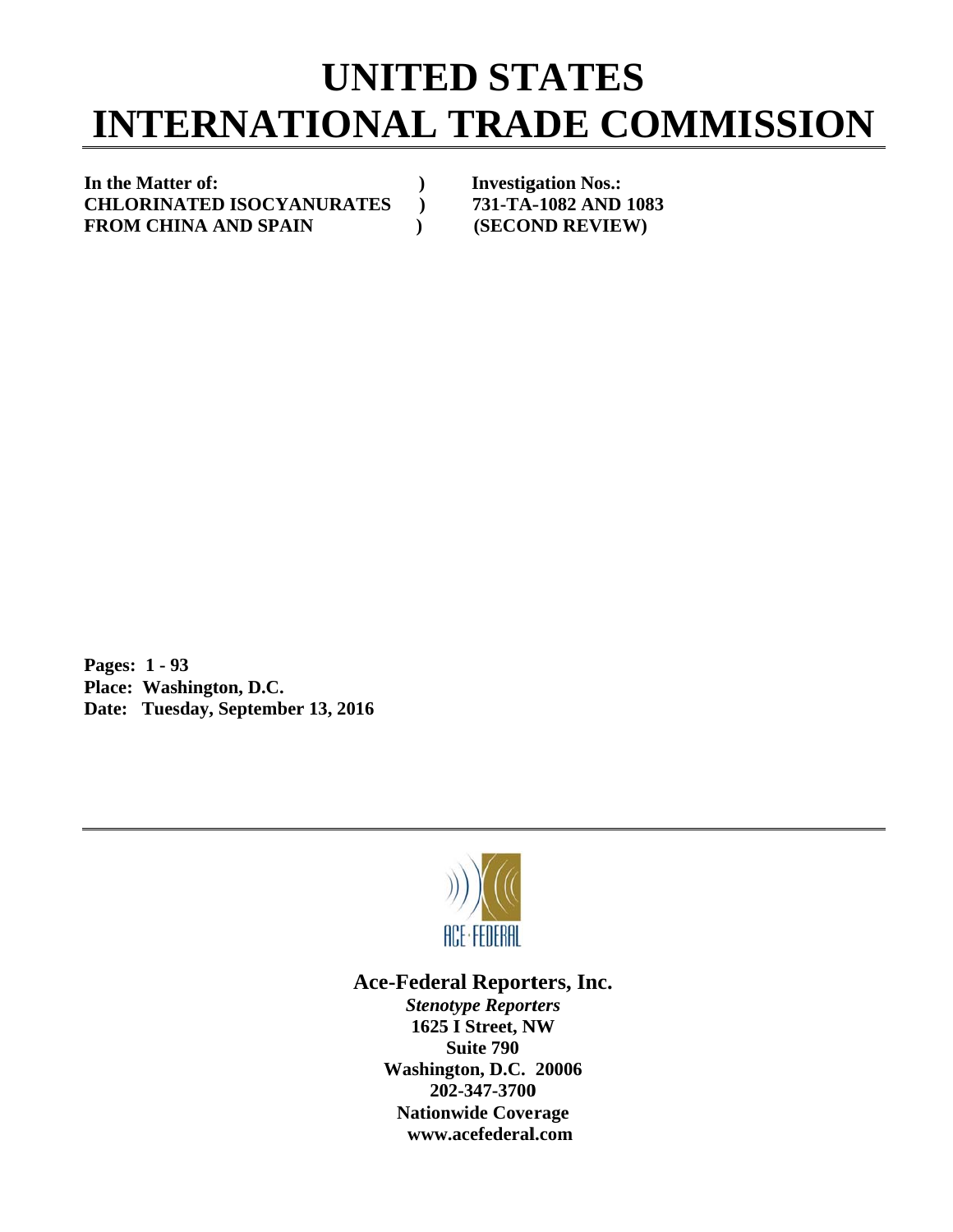| $\mathbf 1$    | THE UNITED STATES                                       |                |                                         |
|----------------|---------------------------------------------------------|----------------|-----------------------------------------|
| 2              | INTERNATIONAL TRADE COMMISSION                          |                |                                         |
| 3              |                                                         |                |                                         |
| $\overline{4}$ | IN THE MATTER OF:                                       |                | Investigation Nos.:<br>$\left( \right)$ |
| 5              | CHLORINATED ISOCYANURATES FROM                          |                | ) 731-TA-1082 AND 1083                  |
| 6              | CHINA AND SPAIN                                         |                | ) (SECOND REVIEW)                       |
| 7              |                                                         |                |                                         |
| 8              |                                                         |                |                                         |
| 9              |                                                         |                |                                         |
| 10             |                                                         |                | Main Hearing Room (Room 101)            |
| 11             |                                                         |                | U.S. International Trade                |
| 12             |                                                         | Commission     |                                         |
| 13             |                                                         |                | 500 E Street, SW                        |
| 14             |                                                         | Washington, DC |                                         |
| 15             |                                                         |                | Tuesday, September 13, 2016             |
| 16             |                                                         |                |                                         |
| 17             | The meeting commenced pursuant to notice at 9:30        |                |                                         |
| 18             | a.m., before the Commissioners of the United States     |                |                                         |
| 19             | International Trade Commission, the Honorable Irving A. |                |                                         |
| $20$           | Williamson, Chairman, presiding.                        |                |                                         |
| $2\sqrt{1}$    |                                                         |                |                                         |
| 22             |                                                         |                |                                         |
| 23             |                                                         |                |                                         |
| $2\sqrt{4}$    |                                                         |                |                                         |
| 25             |                                                         |                |                                         |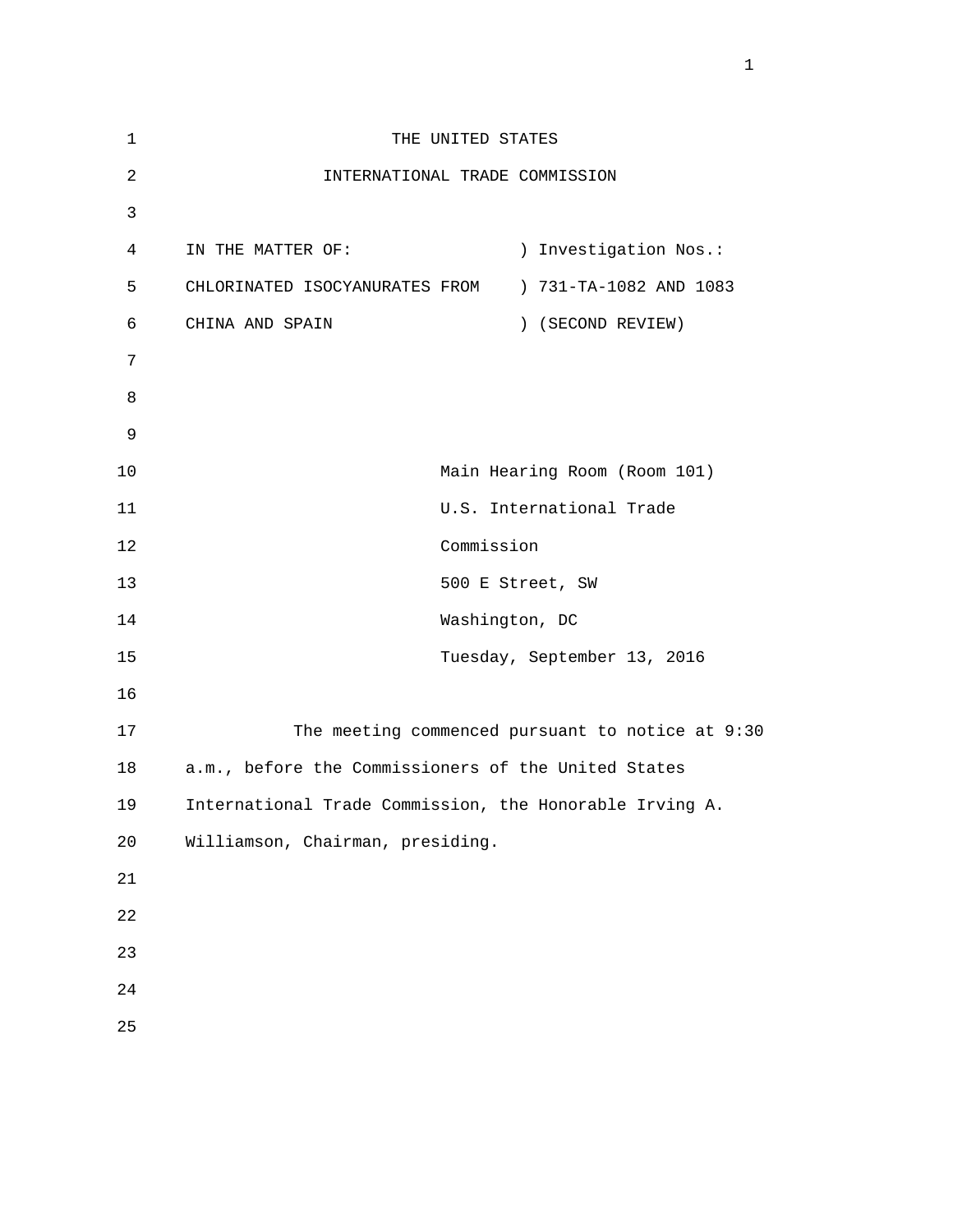1 APPEARANCES:

| 2               | On behalf of the International Trade Commission:  |
|-----------------|---------------------------------------------------|
| 3               | Commissioners:                                    |
| 4               | Chairman Irving A. Williamson (presiding)         |
| 5               | Vice Chairman David S. Johanson                   |
| 6               | Commissioner Dean A. Pinkert                      |
| 7               | Commissioner Meredith M. Broadbent                |
| 8               | Commissioner F. Scott Kieff                       |
| 9               | Commissioner Rhonda K. Schmidtlein                |
| 10              |                                                   |
| 11              |                                                   |
| 12 <sup>°</sup> | Staff:                                            |
| 13              | Bill Bishop, Supervisory Hearings and Information |
| 14              | Officer                                           |
| 15              | Sharon Bellamy, Records Management Specialist     |
| 16              | Nadiya Samon, Student Intern                      |
| 17              |                                                   |
| 18              | Chris Cassise, Investigator                       |
| 19              | Chris Robinson, International Trade Analyst       |
| 20              | Tana Farrington, Economist                        |
| 21              | Charles Yost, Accountant/Auditor                  |
| 22              | Jane Dempsey, Attorney                            |
| 23              | Elizabeth Haines, Supervisory Investigator        |
| 24              |                                                   |
| 25              |                                                   |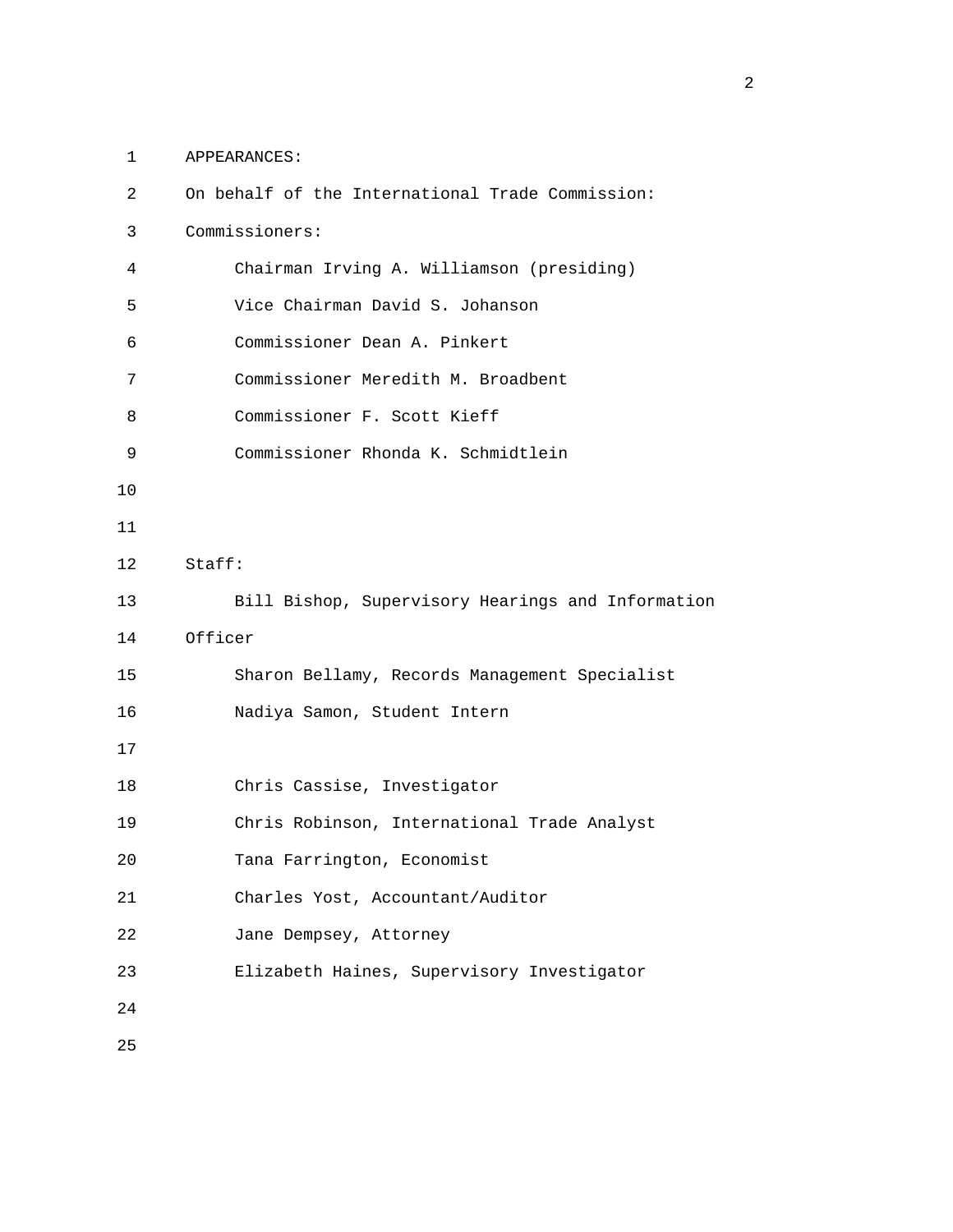- 1 APPEARANCES:
- 2 Opening Remarks:
- 3 In Support of Continuation of Orders (James R. Cannon, Jr.,
- 4 Cassidy Levy Kent (USA) LLP)
- $5<sub>5</sub>$ 
	- 6 In Support of the Continuation of Antidumping Duty Orders:
	- 7 Cassidy Levy Kent (USA) LLP
	- 8 Washington, DC
	- 9 on behalf of
	- 10 Bio-Lab, Inc
	- 11 Clearon Corp.
	- 12 Occidental Chemical Corporation
	- 13 Jonathan Viner, President, Bio-Lab, Inc.
	- 14 David Helmstetter, Vice President, Clearon Corp.
	- 15 Michael I. Morgan, Business Manager ACL & Chlorite,
	- 16 Occidental Chemical Corporation
	- 17 Deirdre Maloney, Senior Trade Advisor, Cassidy Levy
	- 18 Kent (USA) LLP
	- 19 James R. Cannn, Jr. Of Counsel
	- 20

21 Closing Remarks:

- 22 In Support of Continuation of Orders (James R. Cannon, Jr.,
- 23 Cassidy Levy Kent (USA) LLP)
- 24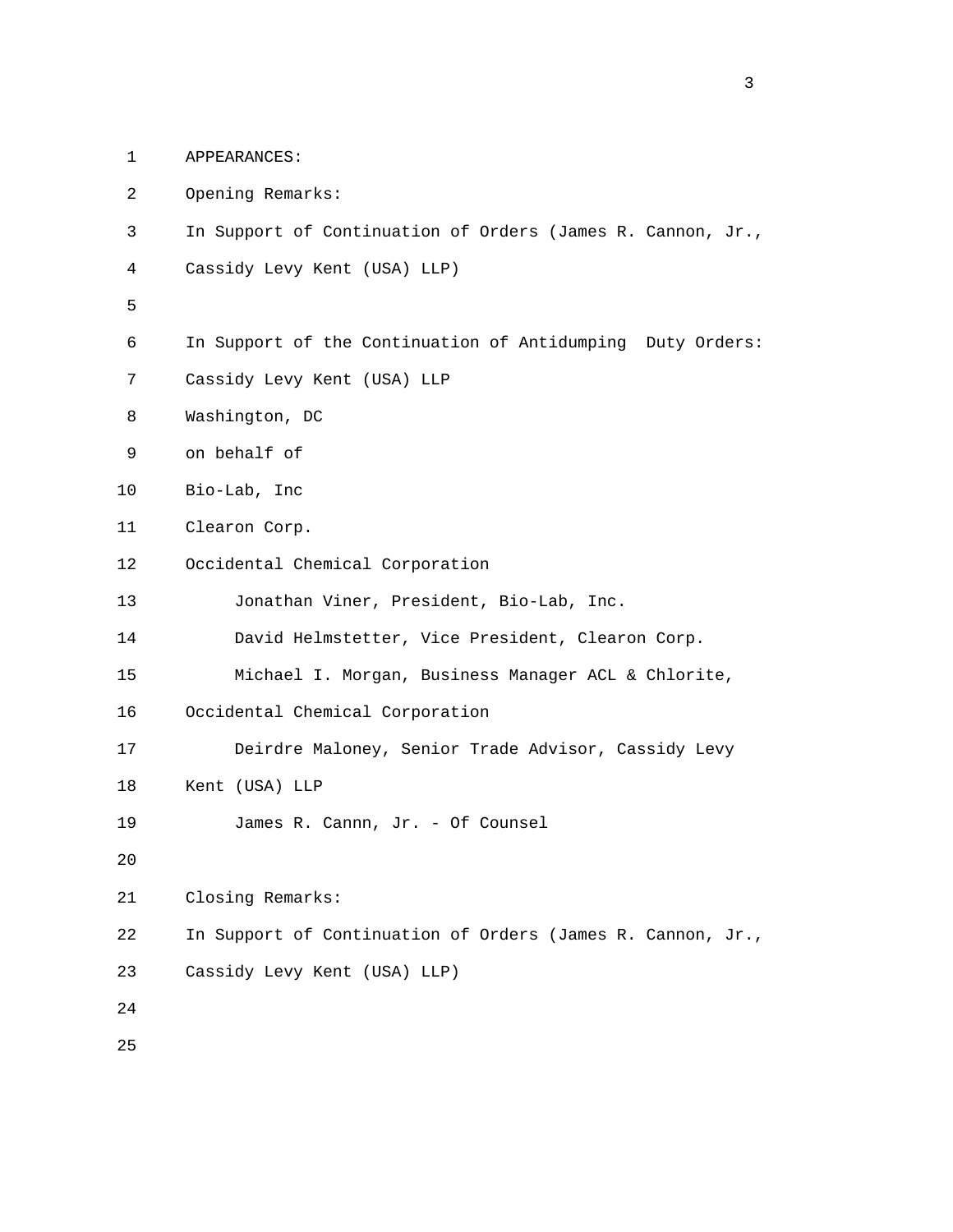1 I N D E X **Page 12** Page 2 **Page 2** Page 2 Page 2 Page 2 Page 2 Page 2 Page 2 Page 2 Page 2 Page 2 Page 2 Page 2 Page 2 Page 2 Page 2 Page 2 Page 2 Page 2 Page 2 Page 2 Page 2 Page 2 Page 2 Page 2 Page 2 Page 2 Page 2 Page 2 Page 4 David Helmstetter, Vice President, Clearon Corp. 6  $5<sub>5</sub>$  6 Michael I. Morgan, Business Manager ACL & Chlorite, 7 Occidental Chemical Corporation 12 9 Jonathan Viner, President, Bio-Lab, Inc. 18 11 Closing Remarks: 12 In Support of Continuation of Orders (James R. Cannon, Jr., 13 Cassidy Levy Kent (USA) LLP) 91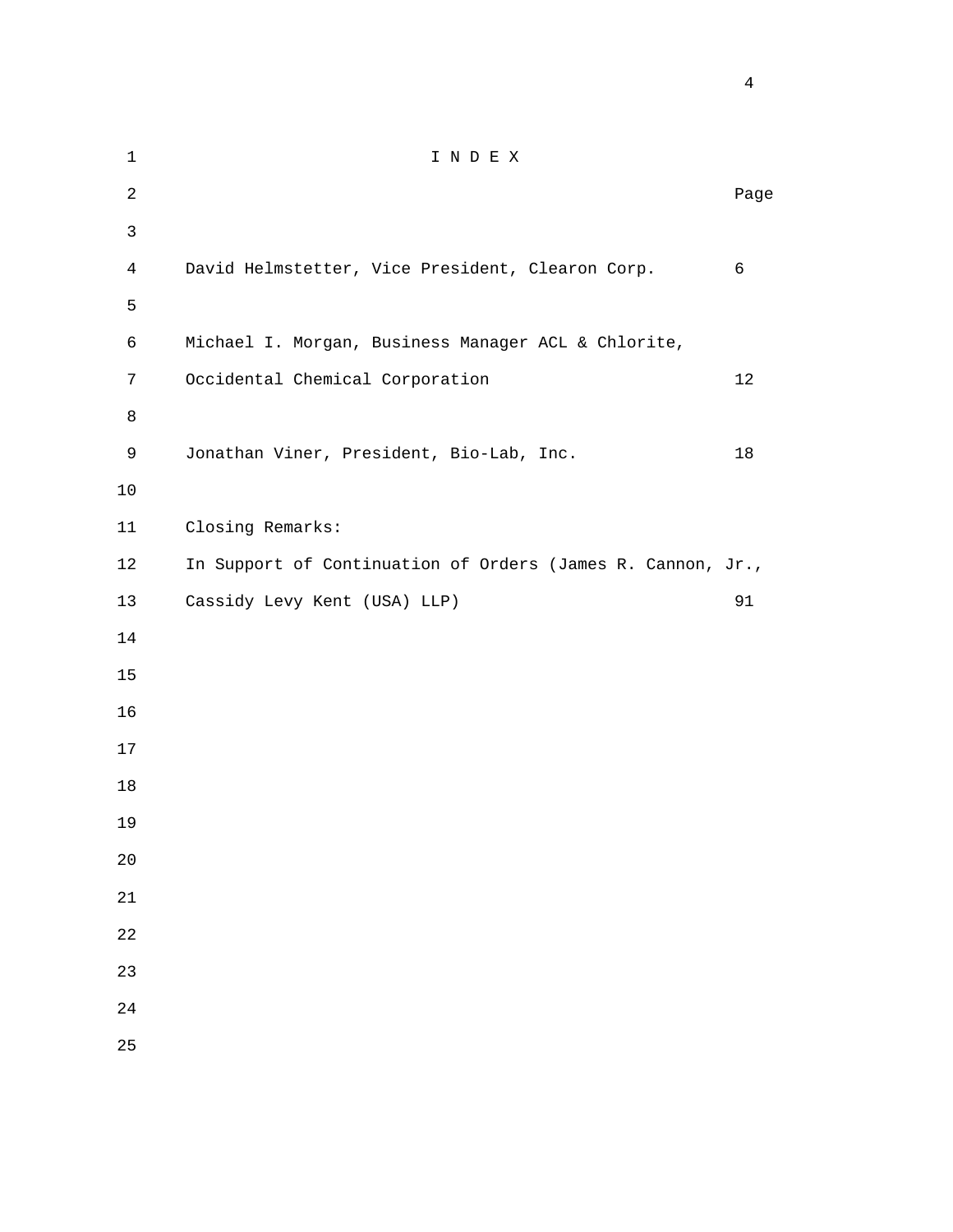1 P R O C E E D I N G S 2 MR. BISHOP: Will the room please come to order. 3 CHAIRMAN WILLIAMSON: Good morning. On behalf 4 of the U.S. International Trade Commission, I welcome you to 5 this hearing on Investigation Numbers 731-TA-1082 and 1083 6 second review involving Chlorinated Isocyanurates from China 7 and Spain. 8 The purpose of these five-year review 9 investigations is to determine whether revocation of the 10 anti-dumping order on chlorinated isocyanurates from China 11 and Spain will be likely to lead to the continuation or 12 recurrent to material injury within a reasonable perceivable 13 time. 14 Our schedule setting forth the presentation of 15 this hearing, notices of investigation, and transcript order 16 forms are available at the public distribution table. All 17 expert testimony should be given to the Secretary. Please 18 do not place testimony directly on the public distribution 19 table. 20 All witnesses must be sworn in by the Secretary 21 before presenting testimony, understanding that parties are

 22 aware of their time allocations. Any questions regarding 23 the time allocation should be directed to the Secretary. 24 Speakers are reminded not to refer in their remarks or 25 answers to questions to business proprietary information.

 $\sim$  5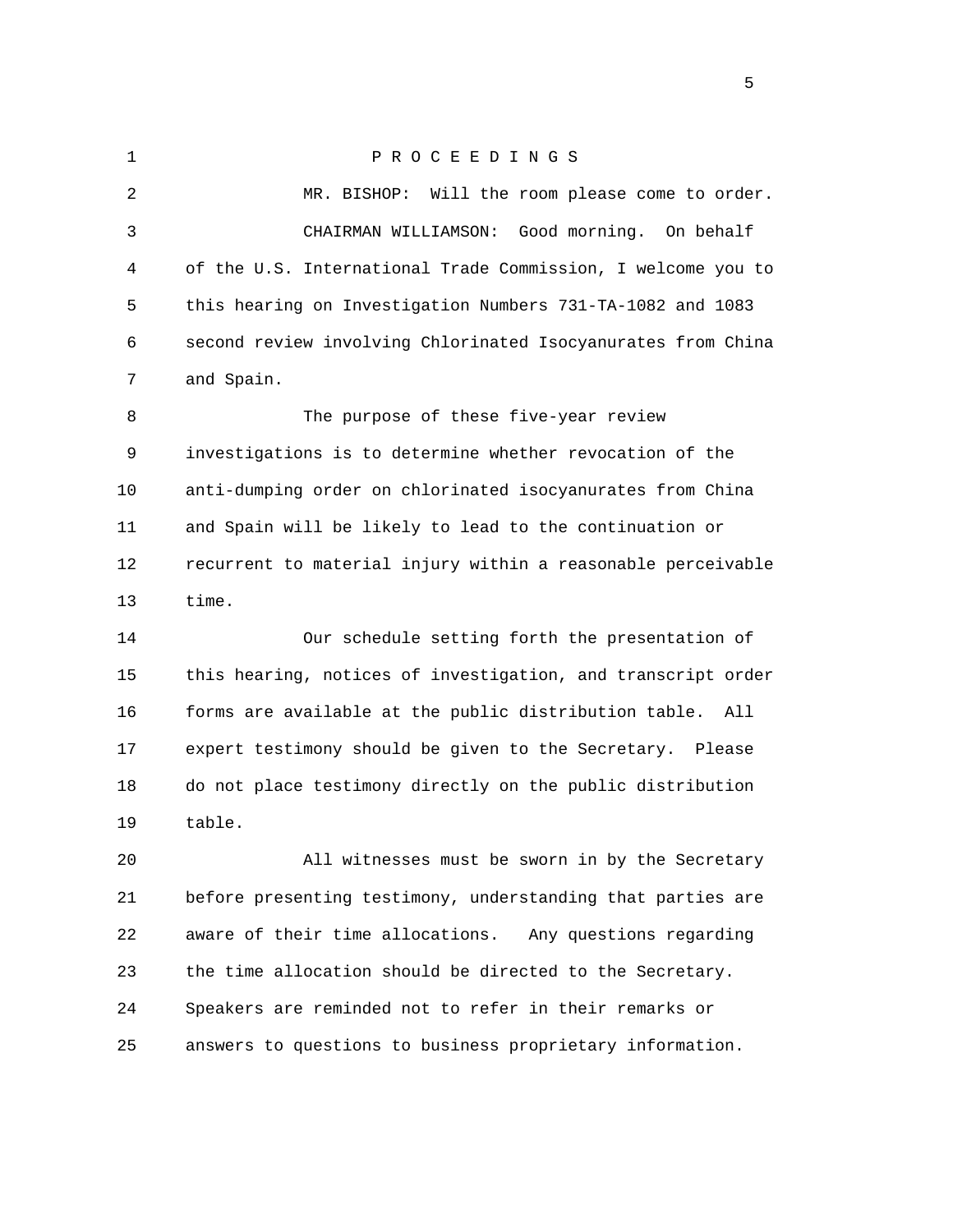1 Please speak clearly into the microphone and state your name 2 for the record for the benefit of the court reporter. If 3 you are submitting documents that contain information you 4 wish classified as business confidential, your request 5 should comply with Commission Rule 201.6. 6 Mr. Secretary, any preliminary matters? 7 MR. BISHOP: Mr. Chairman, I would note that all 8 witnesses for today's hearing have been sworn in. There are 9 no other preliminary matters. 10 CHAIRMAN WILLIAMSON: Thank you. Very well, 11 let's proceed with opening statements. 12 MR. BISHOP: Opening remarks on behalf of those 13 in support of continuation of the orders will be given by 14 James R. Cannon, Jr., Cassidy, Levy, Kent. 15 MR. CANNON: Jim Cannon. 16 CHAIRMAN WILLIAMSON: Welcome, Mr. Cannon. You 17 may begin when you're ready. 18 MR. CANNON: Good morning, Mr. Chairman and 19 Commission. I think in the circumstances here my opening 20 remarks are going to be good morning and I would waive the 21 rest of my time and we can proceed directly to the 22 testimony. 23 Thank you. So our first witness this morning 24 will be David Helmstetter. 25 STATEMENT OF DAVID HELMSTETTER

 $\sim$  6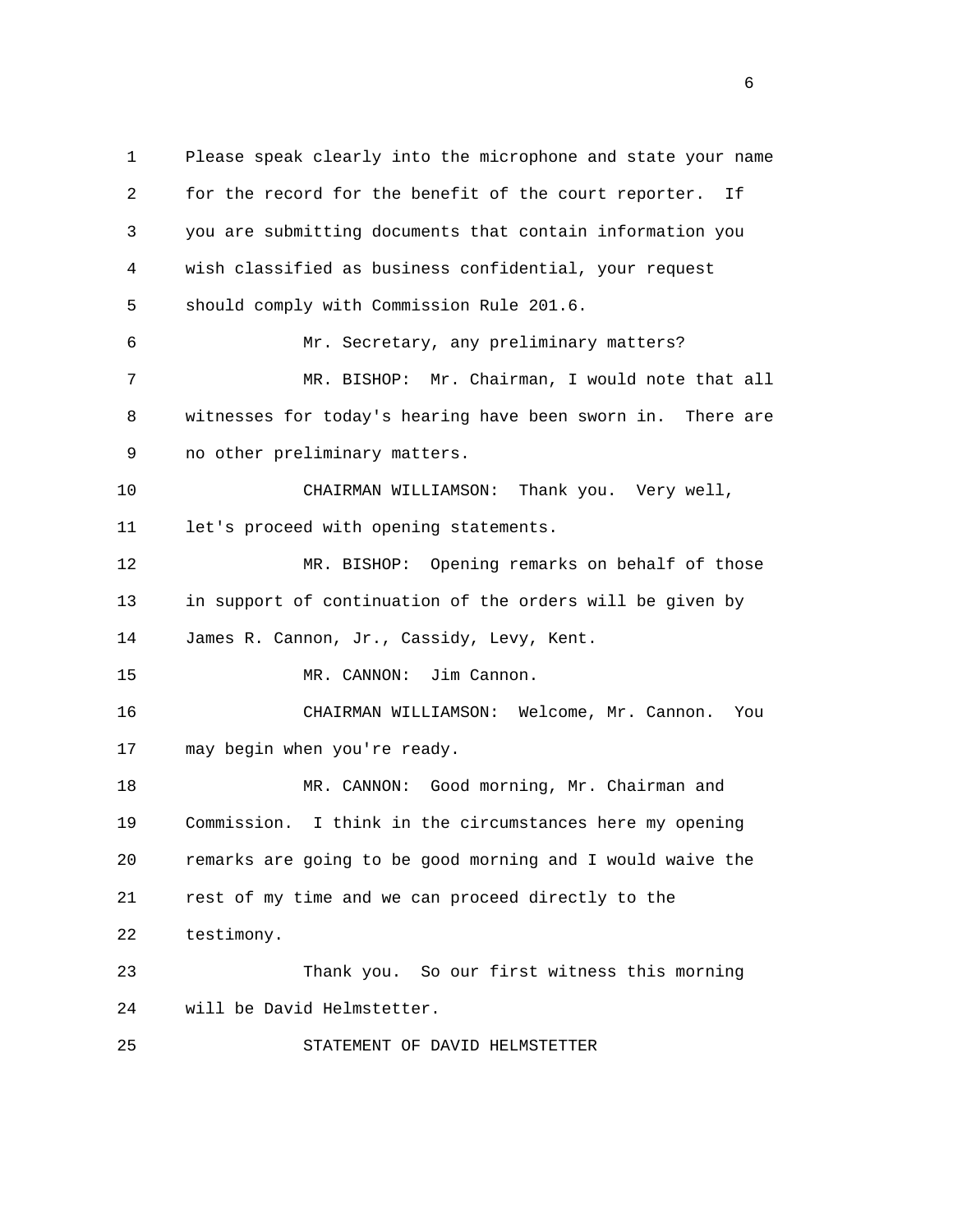1 MR. HELMSTETTER: Good morning. My name is 2 David Helmstetter and I am the general manager of Clearon 3 Corporation. I've had this position for six months and I've 4 been with Clearon for 14 years. I started my career with 5 Olin, where I managed four plants, including the plant in 6 Charleston, West Virginia, now owned by Clearon. We employ 7 127 full-time employees and 60 to 150 seasonal workers.

 8 I testified before the Commission in our 9 countervailing duty case against China in 2014. I'm back 10 because the anti-dumping duty orders on imports from Spain 11 and China are every bit as important as the most recent 12 countervailing duty order.

 13 Since the Commission's 2014 investigation, our 14 business has continued to struggle. We've had to institute 15 cost-cutting measures and Clearon itself will not make any 16 money this year. Our poor performance caused our parent 17 company, ICL Industrial Products, to sell the business 18 earlier this year. We were acquired on March 1, 2016. Our 19 new parent company is a U.S. subsidiary of Dailian-Bio, a 20 Chinese producer of bio sets. Our chlorine-based chemicals 21 complement Dailan's bromine-based water treatment chemicals 22 and ward preservative products.

 23 For the immediate future, our goals are to 24 stabilize the business, generate a positive cash flow, and 25 try to get the business back to a profitable operation,

<u>2003: The contract of the contract of the contract of the contract of the contract of the contract of the con</u>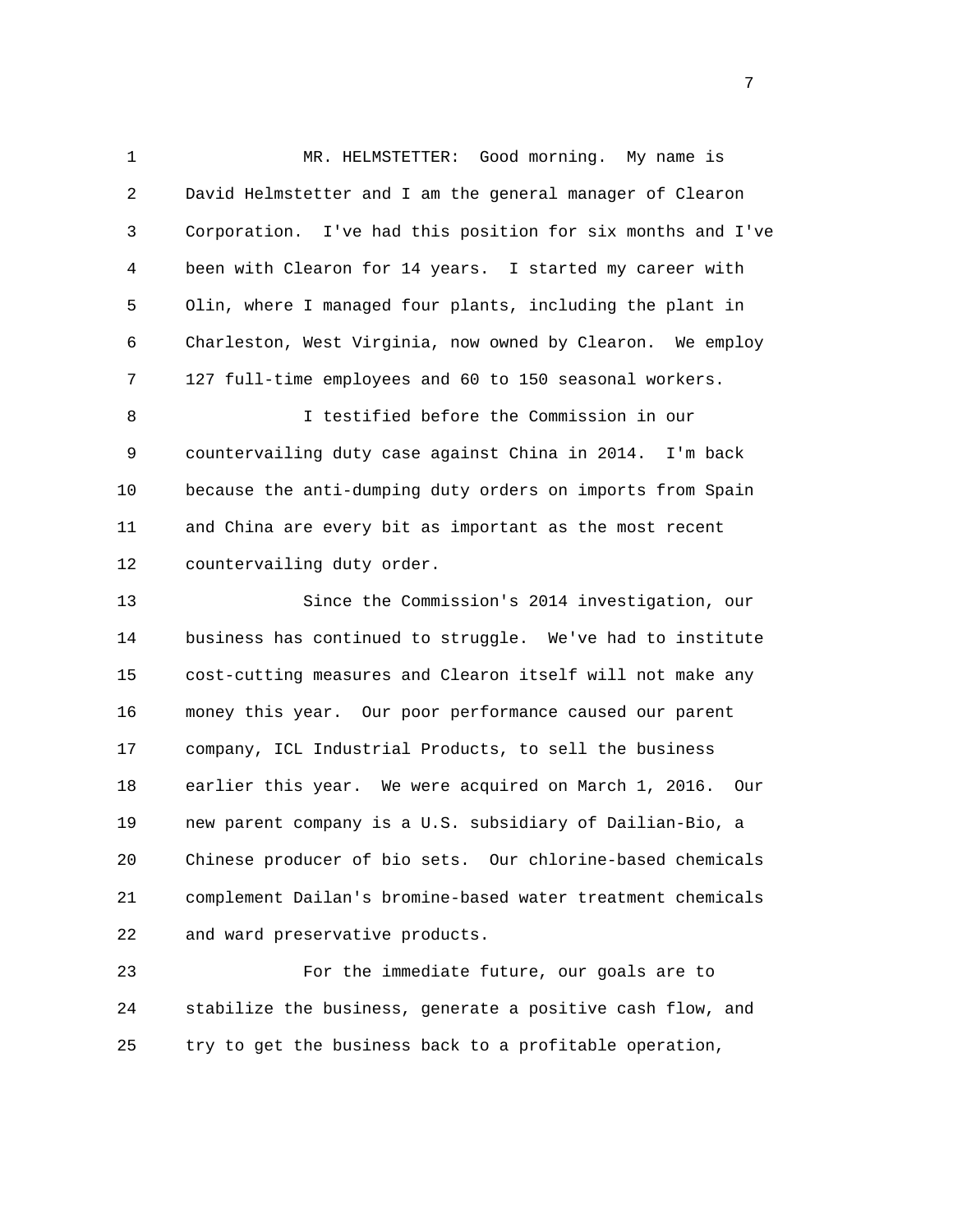1 without the anti-dumping duty orders on imports from Spain 2 and China this will not be possible.

 3 Overall, the U.S. market has not changed 4 significantly since 2014. During the 2014 hearing, the 5 Commission asked us about demand. Currently, the demand for 6 trichlor is flat to even slowly declining. There has been 7 some growth in demand for dichlor or a shock product. The 8 other factor that has not changed is the importance of a low 9 price. Competition is still driven by the lowest price. 10 Price continues to be the most important factor in every 11 sale.

 12 Over my career, the intensity of competition 13 throughout the market has increased. In the past, customers 14 would not switch suppliers over the difference of a few 15 pennies. For about the last decade, since the dumped 16 imports captured a major share of the market, the loyalty 17 that once existed in this business has disappeared. We 18 cannot escape the everyday, low prices offered by Chinese 19 and Spanish imports.

 20 Because we require volume to fill our capacity 21 and avoid extended shutdowns, we cannot resist the low price 22 levels. To obtain a positive cash flow, we have attempted 23 to increase sales and fill our capacity. With the 24 anti-dumping duty orders in place, imports are still the 25 price leaders in the market and we still have to have low

experience of the state of the state of the state of the state of the state of the state of the state of the s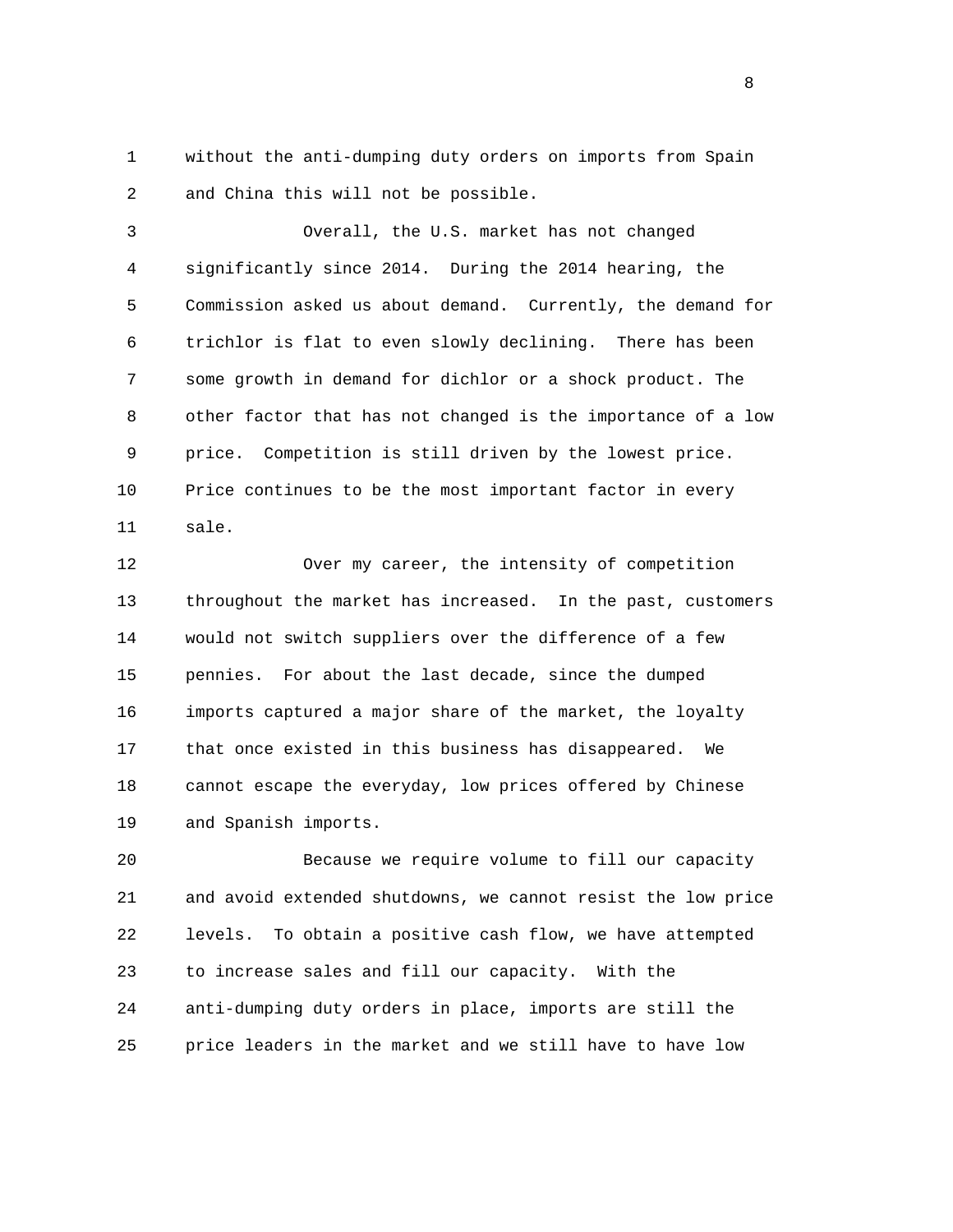1 prices in order to compete, but the anti-dumping orders 2 seem to put a floor on the imports.

 3 Before the dumping orders, there seemed to be no 4 limit to how far the importers were willing to cut prices. 5 With the orders in place price levels are still too low, but 6 they have stabilized. So even though there's a significant 7 price pressure, we have recaptured some business from the 8 dumped imports and increased our net sales. We've cut labor 9 costs and raw material costs have remained stable. As a 10 result, we are operating at a net loss, but we have a 11 positive cash flow.

 12 In the past few years, imports from China have 13 continued to be a major factor in the market, but we have 14 also seen more imports from Spain. These imports are 15 produced by Ereros and imported by Lonza, which is the 16 parent company of my old employer, Arch Chemical. When I am 17 trying to sell Lonza, I am competing with the imports from 18 Spain at prices as low as 93 cents a pound in bulk.

 19 Since 2014, Lonza has shifted from Chinese 20 imports to imports from Spain. Lonza buys bulk trichlor 21 from Ereros and uses Qualco, a toll contractor to press 22 tablets. In the early years under the A&I dumping orders, 23 Clearon sold in bulk quantities to distributors in tablet 24 makers. Over the past several years Clearon changed this 25 sales strategy to try to avoid competing with imports in

en de la provincia de la provincia de la provincia de la provincia de la provincia de la provincia de la provi<br>1900 : la provincia de la provincia de la provincia de la provincia de la provincia de la provincia de la prov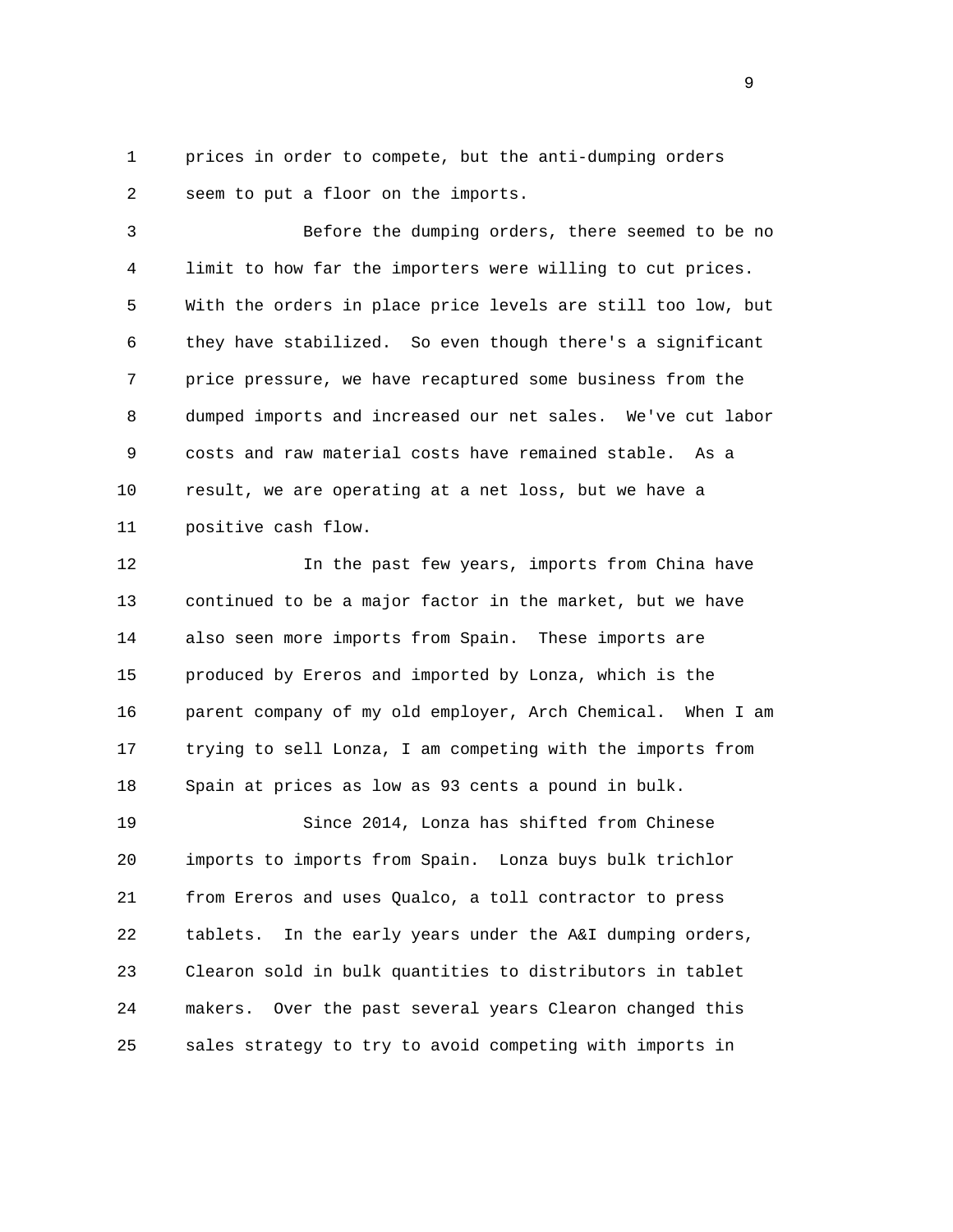1 bulk super sacks.

| 2  | By focusing on tablets and on dichlor and retail               |
|----|----------------------------------------------------------------|
| 3  | packaging, we were eventually able to secure business          |
| 4  | selling direct to club stores, such as Sam's Club. Club        |
| 5  | stores are essentially to "two SKU" stores. They will only     |
| 6  | carry a large package of shock and a pail of trichlor          |
| 7  | We are required to remove the leftover inventory<br>tablets.   |
| 8  | for the mass merchandisers at the end of the season.<br>We buy |
| 9  | it back at the price we sold it to them and bring it all       |
| 10 | back to one location in North Carolina. It'll be the first     |
| 11 | product we ship out the next year. Despite these               |
| 12 | requirements, the mass merchandisers purchase in large         |
| 13 | volume and we need volume sales to fill our plant.             |
| 14 | As a result, Clearon shifted from production of                |
| 15 | granular bulk bags to dichlor granular and trichlor tablets    |
| 16 | in retail packaging so that we could supply the mass           |
| 17 | merchants directly. This strategy worked for a time to help    |
| 18 | us maintain margins, but in the past three years Lonza has     |
| 19 | been offering the imports from Spain at extremely low          |
| 20 | These offers force us to cut prices to maintain<br>prices.     |
| 21 | sales volumes at mass merchandiser accounts.                   |
| 22 | I explained in the last investigation that I was               |
| 23 | previously employed by Arch Chemical, which is now Lonza.      |
| 24 | While an executive with Arch, I had purchasing                 |
| 25 | responsibilities for Isos. When Arch first divested Clearon    |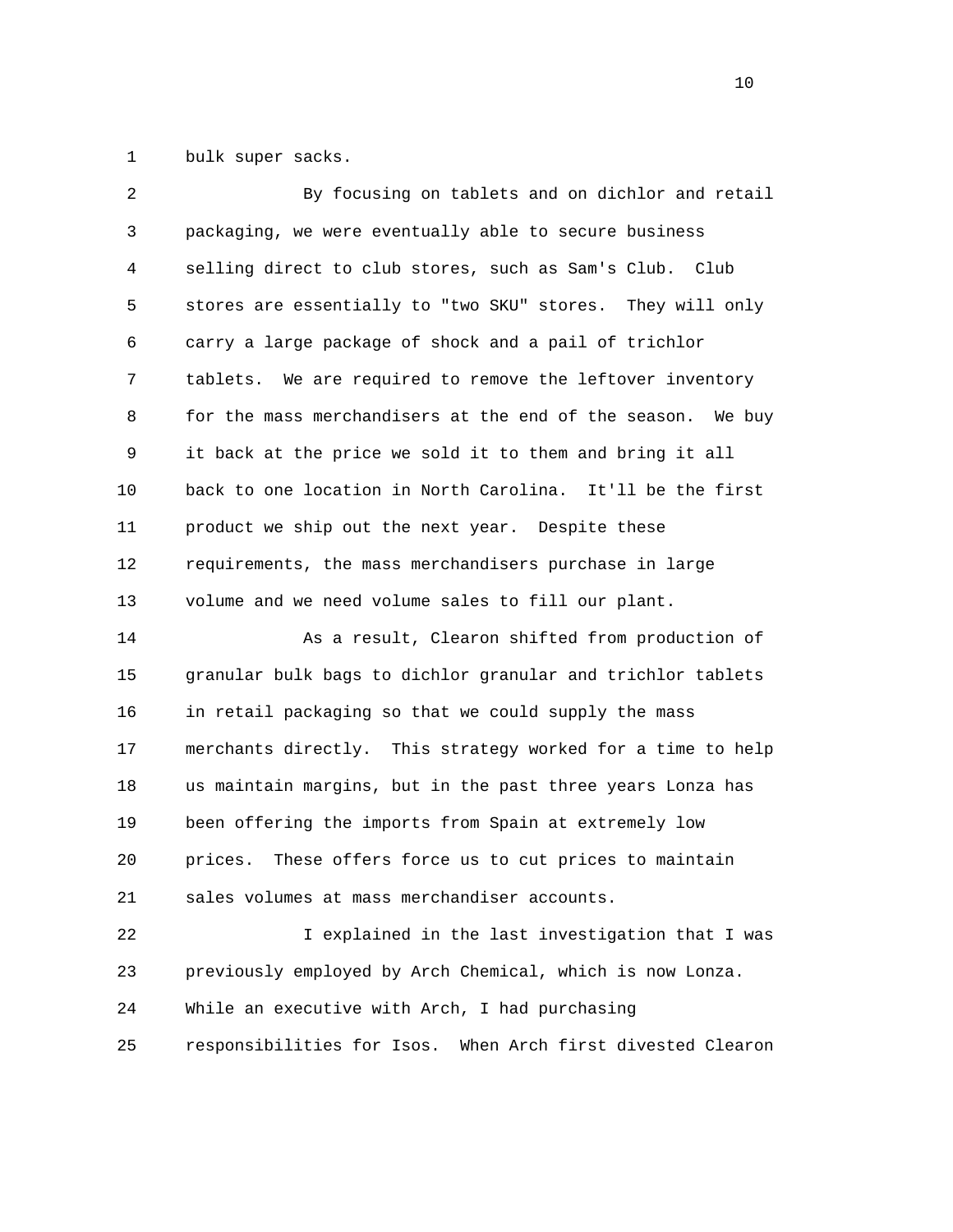1 in 1995, we were under a five-year contract to purchase 2 trichlor from Clearon at a fair price. At the expiration of 3 that contract, I received many price quotes from Chinese 4 producers. I would quote the Chinese prices to Clearon. 5 Now the shoe's on the other foot. When I try to sell to my 6 old company, I have to meet the Chinese price or the Spanish 7 price to get the business.

 8 Although the volume of imports has fallen due to 9 the anti-dumping duties, we are still competing against very 10 low prices from China. Furthermore, I believe that while 11 imports to the United States have slowed down, I'm pretty 12 positive that a lot of Chinese product is going through 13 Mexico and other places. With tariffs on Chinese imports 14 jumping to 60 percent or more this year, companies are 15 looking to get imports from elsewhere, but if the order is 16 revoked those customers will go back to their Chinese 17 importers in order to obtain the lowest prices. Likewise, 18 if the anti-dumping orders on imports from Spain is revoked, 19 Spanish product at low prices will increase.

 20 In short, Clearon and the U.S. industry need the 21 anti-dumping duty orders. Without both orders, dumped 22 imports will increase and prices will again begin to fall. 23 Even with orders in place, Clearon is struggling to increase 24 its sales and earn a positive cash flow. If either order is 25 revoked, domestic price levels will again start to fall and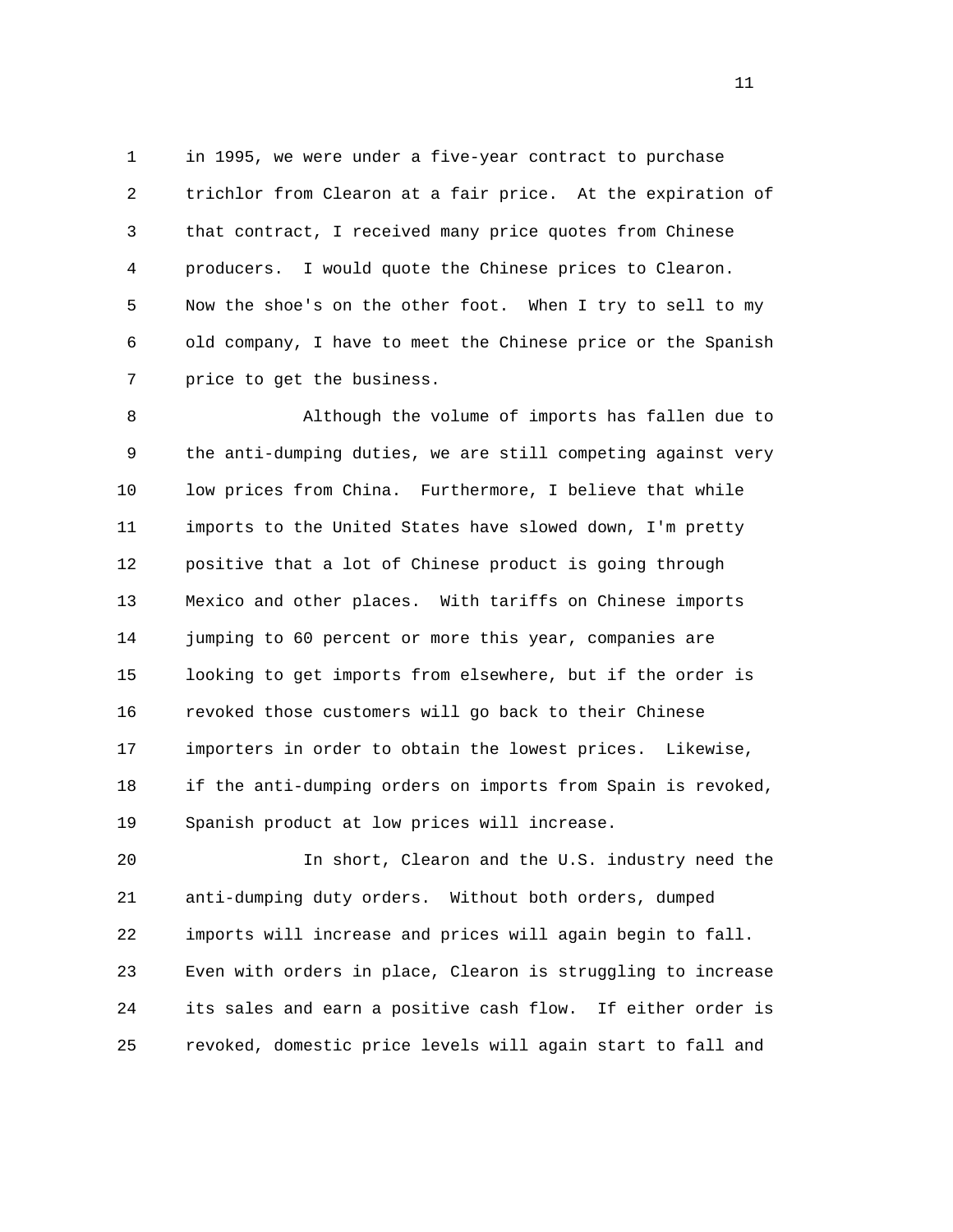1 our business will decline. Clearon will be right back in 2 the situation that caused our owners to sell the business. 3 For these reasons, the Commission should make an 4 affirmative determination in this case. Thank you very 5 much. 6 MR. CANNON: Thank you, Dave. Next, we'll hear 7 from Mike Morgan. 8 STATEMENT OF MICHAEL I. MORGAN 9 MR. MORGAN: Good morning. My name is Michael 10 I. Morgan and I'm the business manager for chlorinated 11 isocyanurates and sodium chlorinate for Occidental Chemical. 12 I started with Oxy in August of 2013 as an account manager 13 and subsequently was promoted to my current position. As 14 the business manager for chlorinated isocyanurates, I have 15 complete responsibility for the Isos business. My 16 responsibilities include negotiating any and all sales 17 contracts, both term agreements and spot sales covering 18 price and volume, interfacing with customers to solve 19 day-to-day issues, and subsequently, developing a production 20 plan and inventory schedule as well as quarterly and annual 21 financial outlooks. 22 Our manufacturing facilities in Luling, 23 Louisiana and Sauget, Illinois employ approximately 167

24 American workers. My job responsibilities also include

25 management of other products beyond the scope of this case;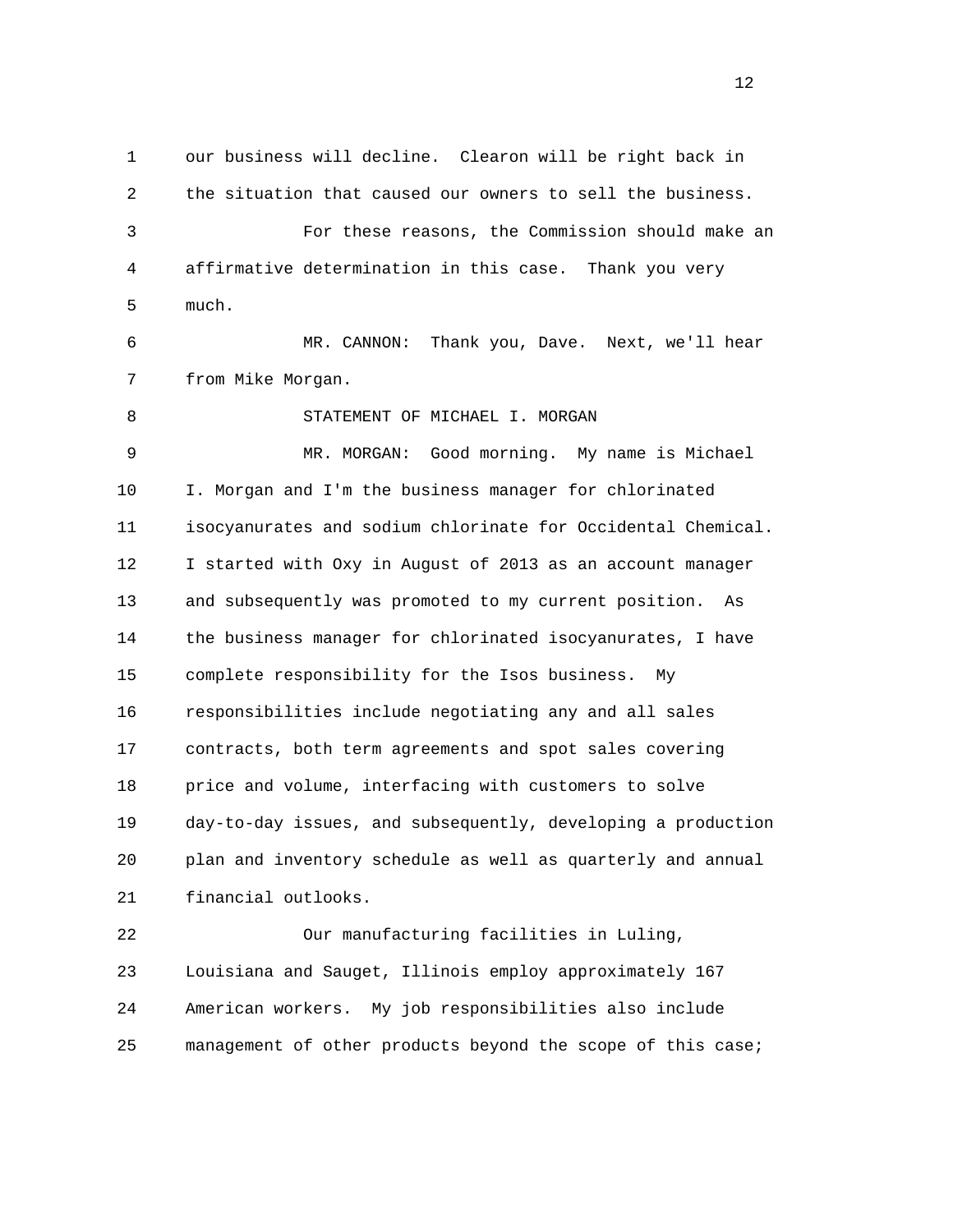1 namely, sodium chloride and resorcinol. Although we do sell 2 a small volume of chlorinated Isos to the industrial market, 3 pool chemicals make up the vast majority of our overall 4 business.

 5 Within the pool segment, 70 to 80 percent of our 6 volume is sold under some type of supply agreement. These 7 agreements may have a definitive term or an evergreen 8 provision, which allows them to roll over from year-to-year. 9 Our contracts may have a fixed price for an initial contract 10 period and a quantity term that specifies the minimum and 11 maximum allowable volume.

 12 Typically, price and volume are only fixed for a 13 year at a time. Thereafter, terms are renegotiated before 14 the beginning of the following pool year or as contract 15 permit. The pool year is defined as running from October 1 16 through September 30 of the following year. Contract 17 negotiations generally start in mid- to late April and are 18 usually concluded by August 1 for the subsequent pool year, 19 although each of our supply agreements are different. 20 Negotiations are conducted via email, phone, and in-person 21 meetings.

 22 Typically, I nominate an initial price and 23 quantity to the customer via email. Negotiating the volume 24 term is usually an easy process. Price, however, is the 25 issue which, in some cases, could take several months to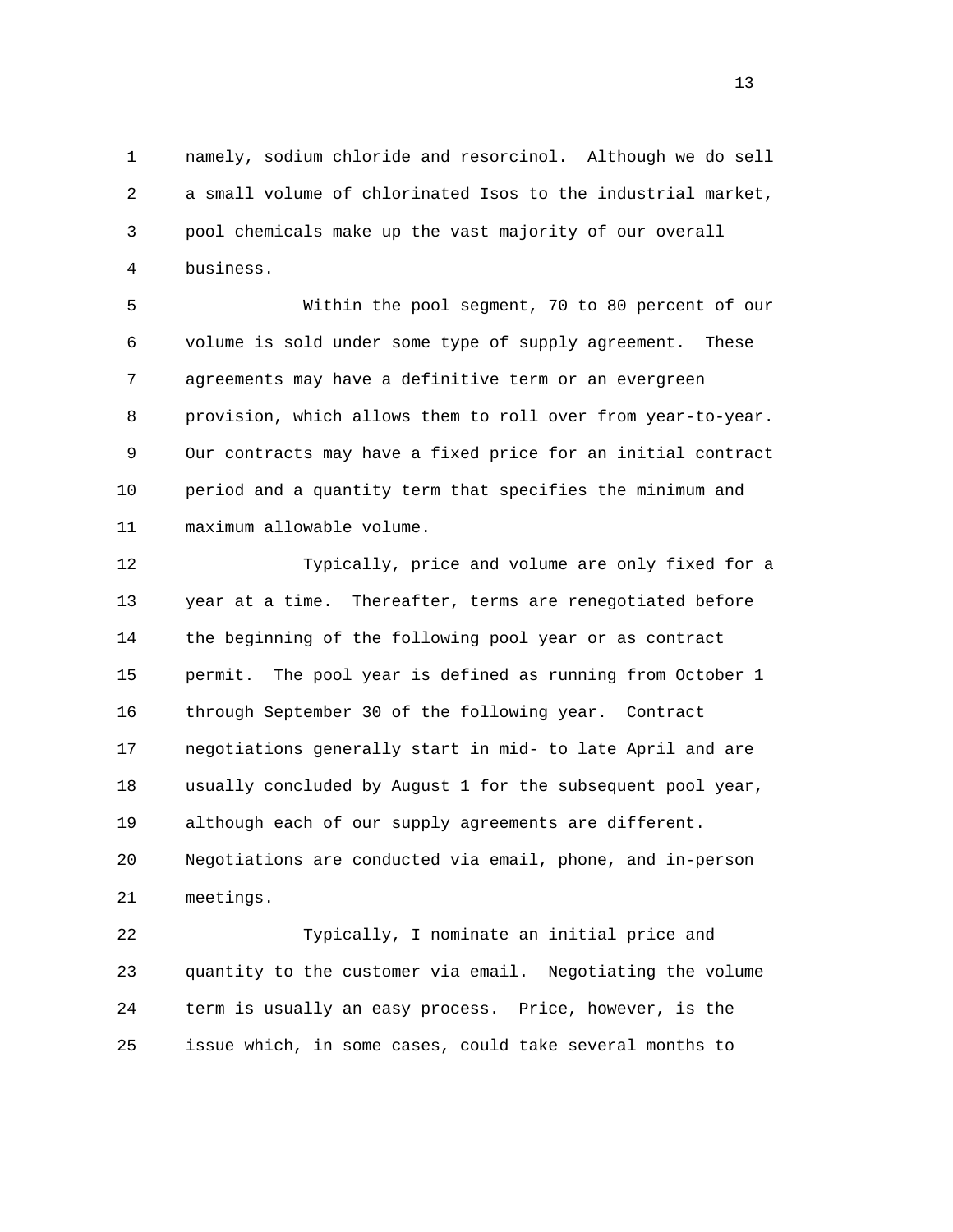1 settle. Often, I will have to make two to three in-person 2 visits to the customer throughout the negotiation process, 3 depending on the customer and how far apart we are on our 4 initial price nominations. Obtaining market intelligence on 5 competing prices is an essential piece to this process.

 6 As mentioned earlier, approximately 70 to 80 7 percent of our business is contracted, which means we have 8 20 to 30 percent of our volume available for spot sales. It 9 is this participation in the spot market which allows us to 10 ascertain what the competitive landscape looks like. We 11 also rely on a few strong relationships with key 12 distributors who sell our product to a number of small, 13 regional pool chemical companies.

 14 These distributors will come back to us with 15 marketing intelligence and information concerning import 16 prices at specific accounts. I then take this information 17 and compare it to what I've found out myself by 18 participating in the spot market to develop my sense of the 19 overall competitive landscape. It is imperative that we 20 price our product so our customers can compete with those 21 who are importing material.

 22 Typically, I will try to start our customer 23 negotiations at a premium to the price offered by importers 24 from China or Spain. At Occi, we believe we produce a 25 superior product and we've had our customers tell us so.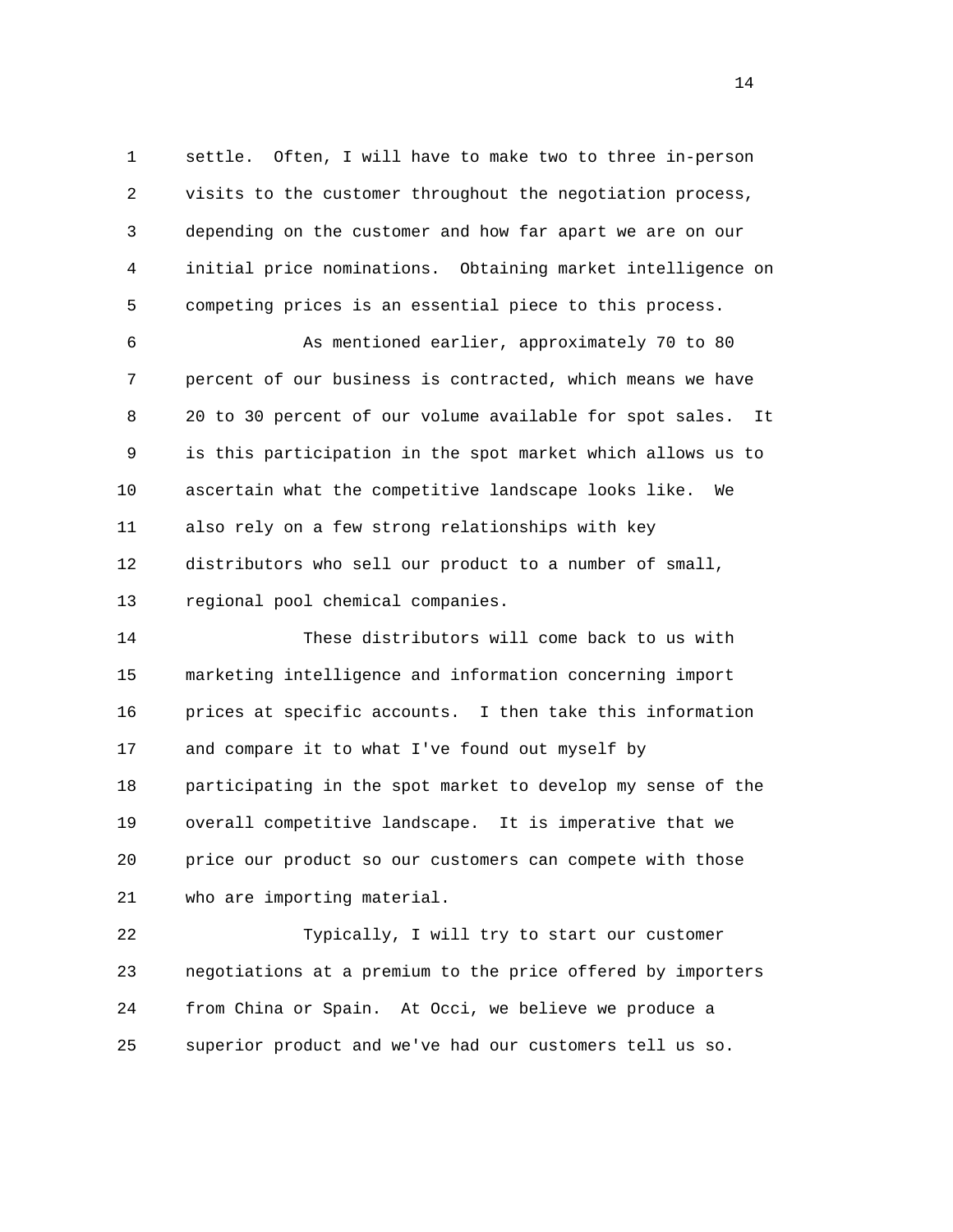1 Nevertheless, virtually all of our customer accounts are 2 aware of import prices and they have to compete against 3 those prices in the marketplace. As such, we are forced to 4 reduce our prices to the level set by Chinese and Spanish 5 imports.

 6 At the end of the day, when the customer is 7 taking care of his or her pool, the producing point of the 8 chemicals being used is inconsequential. They just care 9 about the price they pay. Based on my experience, there's 10 usually not a wide disparity in import pricing. There is a 11 standard or stock Chinese or Spanish number and they will 12 use that number across the board no matter the volume. They 13 don't seem to care. The price is the price no matter how 14 much you are buying.

 15 I am aware that the published import statistics 16 show a decline in imports from China in 2015 and 2016. 17 However, volume is only one piece of the pie. Earlier this 18 year, the Chinese were aggressively pricing their imports at 19 the Atlantic City Pool Show in January on the heels of the 20 ninth anti-dumping ruling going final and the zero duty 21 rates being upheld.

 22 Heading into the 2016 pool season, the going 23 rate for imported granular, bulk trichlor was 91 to 93 cents 24 per pound. In January, at the Atlantic City Pool Show, the 25 Chinese lowered their price nominations to 88 to 89 cents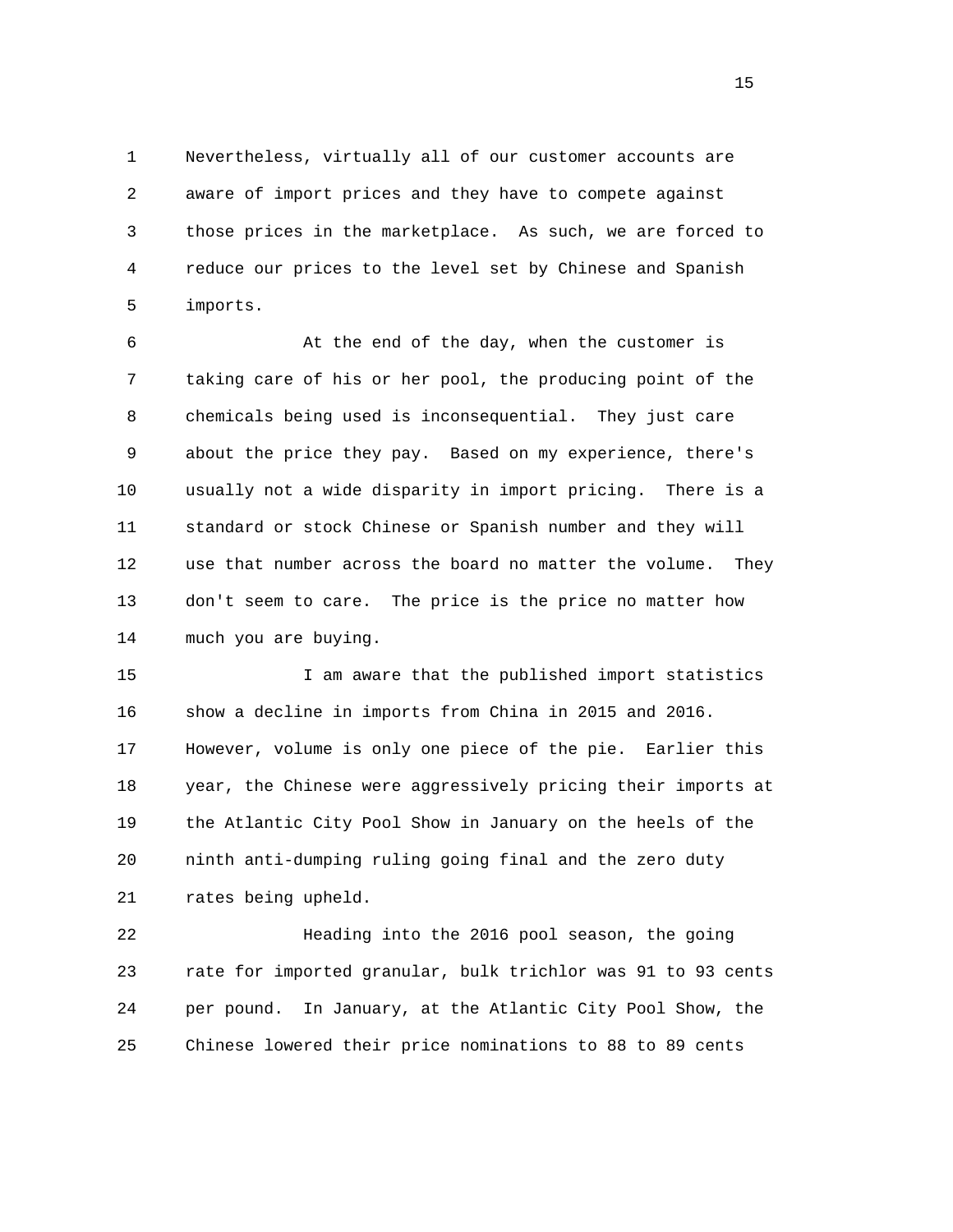1 per pound. By April, the price was down to 87 cents per 2 pound. Over the last two months, I've heard reports of bulk 3 trichlor being offered below 86 cent a pound. We saw the 4 same phenomenon with respect to imports from Spain. At the 5 end of 2013, the Commerce Department found that Ereros was 6 not dumping. This determination was too late, however, to 7 have much impact on the 2014 pool year.

 8 In 2015 and 2016, there were substantial imports 9 of chlorinated Isos from Spain. These imports captured a 10 significant amount of business at one of our customer 11 accounts. To maintain sales with this account, we were 12 forced to forego any price increase and we still lost sales 13 volume. Nevertheless, the anti-dumping orders, or threat 14 thereof, helped maintain market price levels and allow the 15 American Isos producer to compete.

 16 The orders prevent a flood of imports from China 17 and Spain. The Chinese exports dominate the market in 18 Canada and Mexico. Prices in those markets are 19 significantly lower than those in the U.S. market. Without 20 the anti-dumping orders, prices in this market will quickly 21 fall to the same price levels. If the anti-dumping duty 22 orders are revoked, all of our contract customers will come 23 back to us and try to reopen their contracts.

 24 In years past when we were competing with dumped 25 imports from China or Spain, we would often be forced to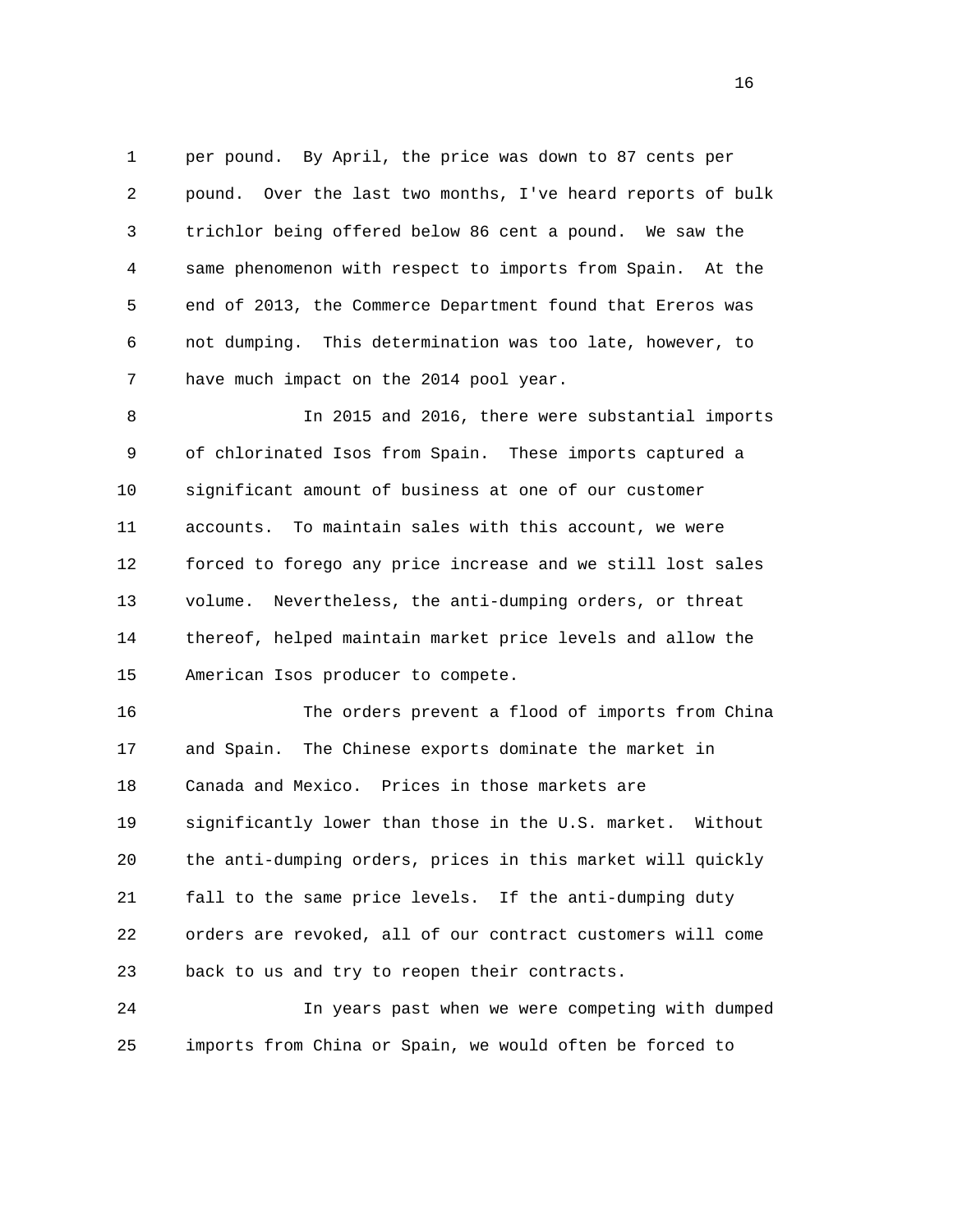1 make price adjustments even in the middle of a contract 2 year. At the time, we had to make these adjustments to 3 support our customers; otherwise, their business would've 4 suffered at the end user and we would lose share to 5 imported, dumped material.

 6 Also, if we were unwilling to revisit pricing, 7 even while under contract, the odds of us being able to 8 secure an extension or a new contract with the customer in 9 question would be greatly reduced. Without the anti-dumping 10 duty orders, imports from China and Spain would flood the 11 market and prices would collapse. We share a portion of our 12 largest account with imports from Ereros in Spain. If the 13 anti-dumping order was terminated, I feel certain that 14 Ereros would immediately lower its prices in order to 15 capture greater share of this account.

 16 We've completed the requested ITC questionnaire 17 and shared financial data with the Commission. As the data 18 shows, we've experienced some improvement, particularly, 19 since the Commission's affirmative injury determination in 20 the 2014 countervailing duty case. At the same time, our 21 profitability and sales prices remain depressed relative to 22 cost of goods sold.

 23 If imports from China or Spain increase as a 24 result of a negative determination in this case, we will 25 lose sales as soon as next year. Over the course of 2017,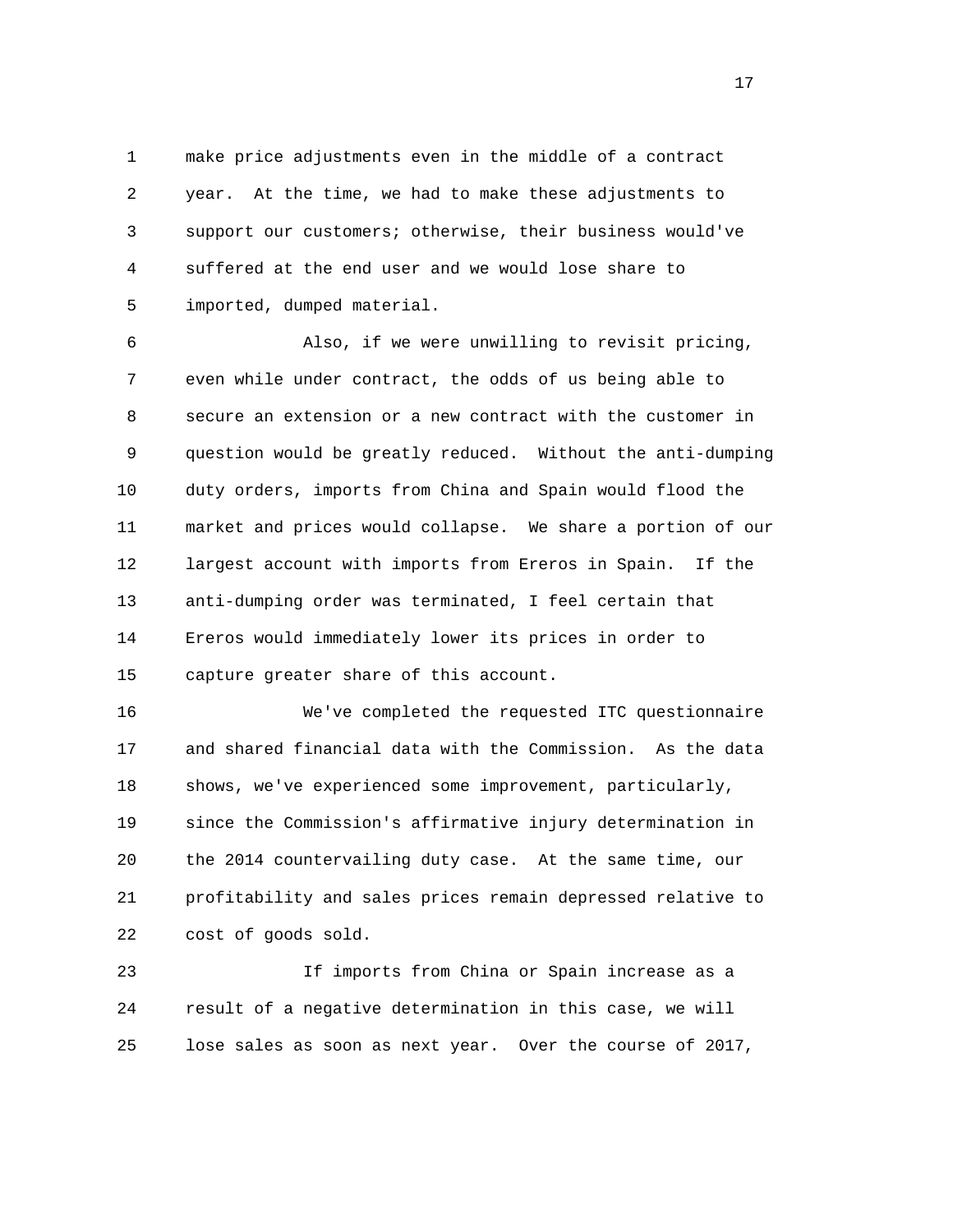1 market prices will certainly drift lower. As a result, our 2 profit margins will continue to dwindle, our capacity 3 utilization will decline, and our business again will be 4 operating in the red. 5 For these reasons, we ask the Commission to 6 preserve fair trade in the U.S. market. Thank you. 7 MR. CANNON: Thank you, Mike. Next, we'll hear 8 from John Viner. 9 STATEMENT OF JOHN VINER 10 MR. VINER: Good morning. My name is John Viner 11 and I'm the President of Bio-Lab, Inc. I've been with 12 Bio-Lab or its parent company since 2000 and I've been 13 president since 2010. As president, I'm responsible for all 14 the global sales and production activities. We have plants 15 in Lake Charles, Louisiana, Conyers, Georgia, Ontario, 16 California as well as our headquarters in Atlanta, Georgia. 17 Altogether, we support approximately 700 U.S. jobs, 18 including temporary labor. 19 Bio-Lab was not a petitioner in the original 20 investigation. Over the past 10 years, however, the 21 anti-dumping orders have created market conditions that 22 permitted our company to expand domestic production and 23 increase sales. Without unfairly traded imports from China 24 and Spain, the U.S. market has provided a sufficient return 25 on investment to support and expand our business. Our

n 18 ann an 18 an t-Iomraid ann an 18 an t-Iomraid ann an 18 an t-Iomraid ann an 18 an t-Iomraid ann an 18 an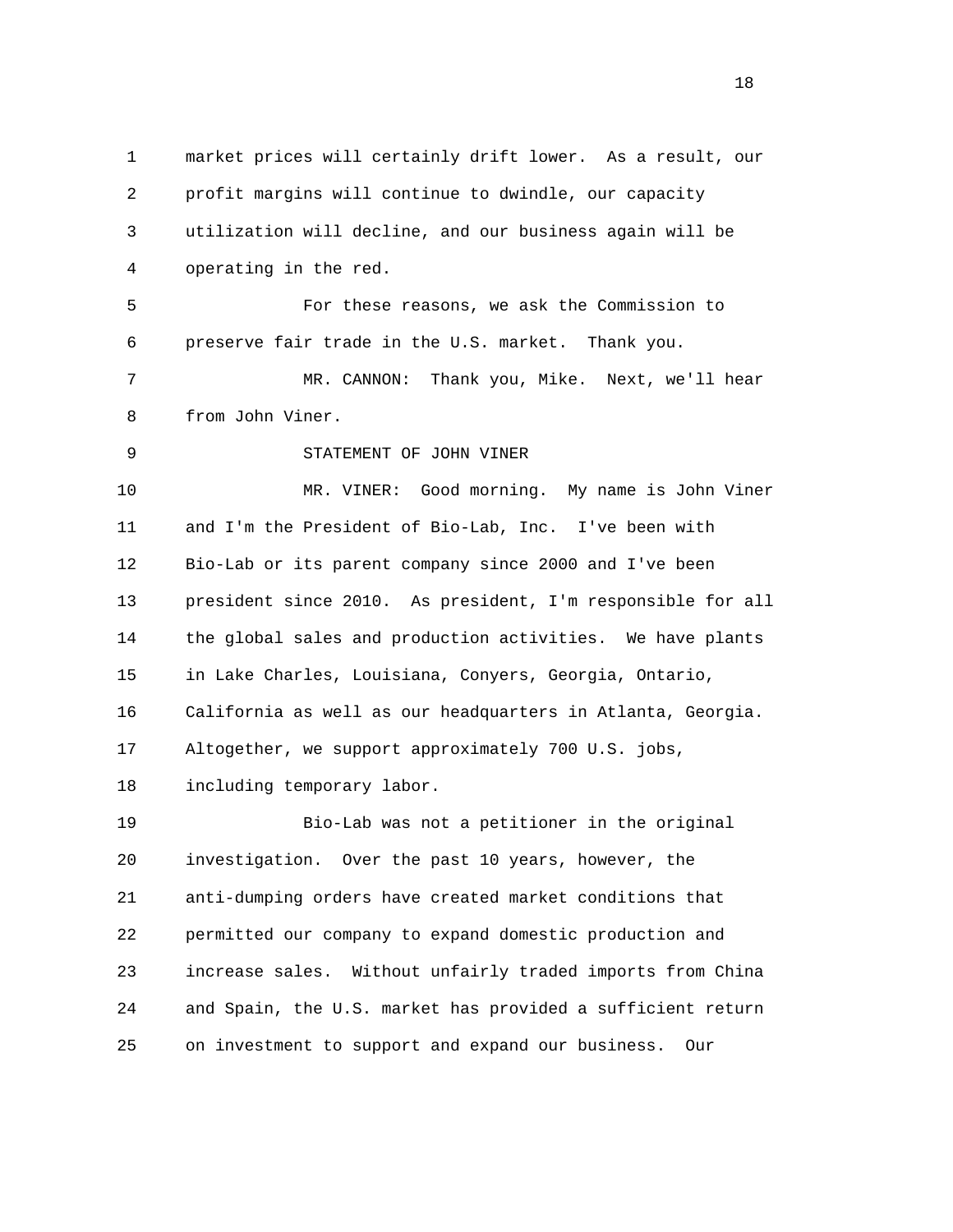1 experience over this time period demonstrates the value in 2 preserving the dumping orders and maintaining conditions of 3 fair trade.

 4 On December 31, 2013, the Bio-Lab business was 5 acquired by KIK Custom Products, Inc. and certain of its 6 subsidiaries. At that time Bio-Lab had two production 7 facilities and KIK operated a tableting facility. The 8 acquisition, coupled with the market conditions created by 9 the anti-dumping orders, allowed us to increase capacity 10 utilization at all of these facilities. In addition, with 11 the anti-dumping orders in place, we've been able to charge 12 prices that cover our cost of production. As a result, over 13 the past few years, we have had positive operating results.

 14 Turning to the overall market, demand for 15 chlorinated Isos is largely driven by the after market. 16 There is a large in-store base of residential swimming pools 17 in the United States. The large majority of these pools use 18 chlorinated. Although many pools use salt water 19 chlorinators, over 80 percent of residential pools use 20 chlorinated Isos. At the same time, the production of 21 chlorinated Isos involves relatively high fixed costs.

 22 To reduce our unit costs in prices, we need to 23 run at high utilization rates. In a stagnate market, this 24 means that we are under constant pressure to adjust our 25 prices in order to secure sales volumes and fill our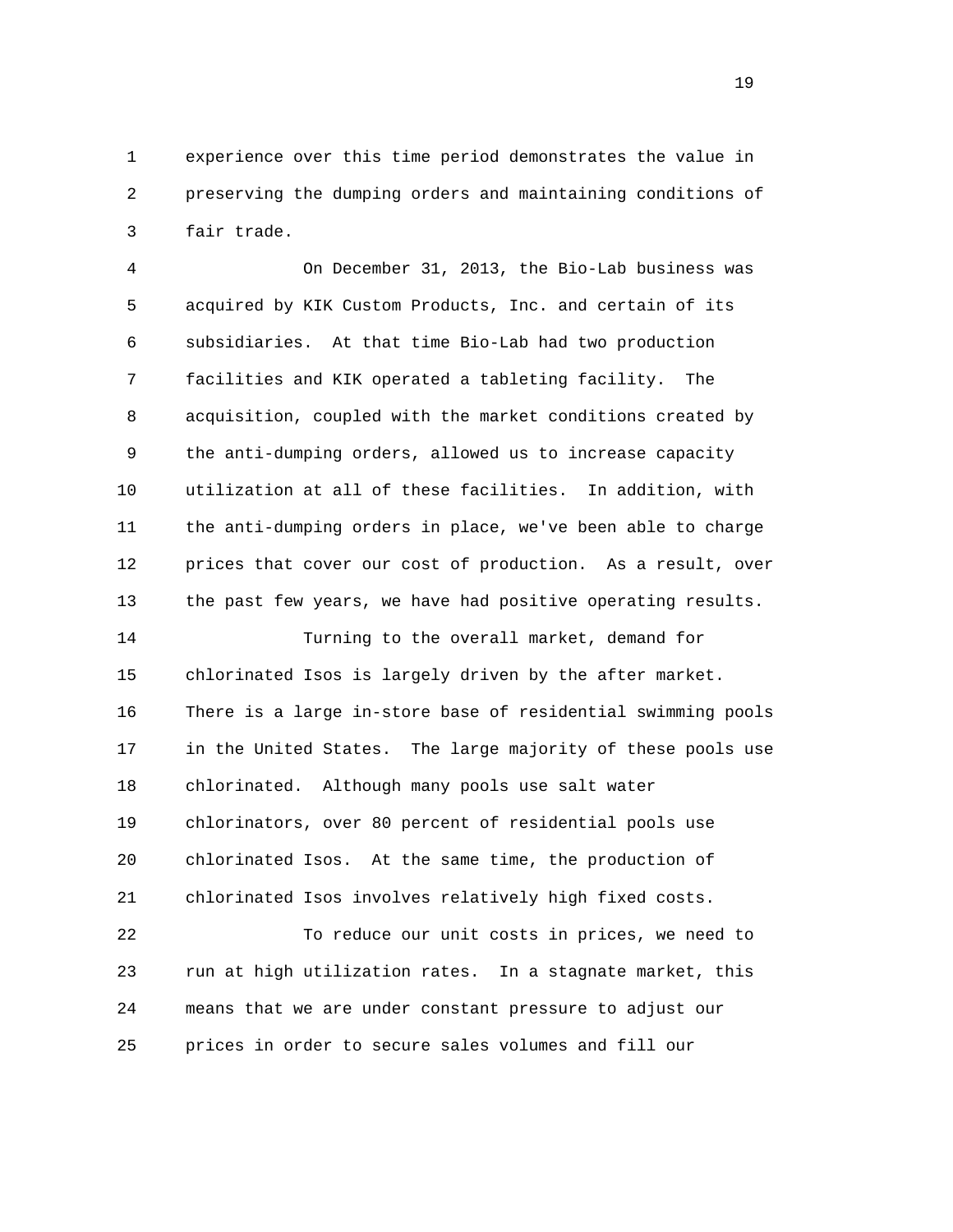1 capacities.

 2 At Bio-Lab, our sales strategy is to grow market 3 share by participating in every segment of the market. We 4 are an integrated manufacturer, a tabletor, and we sell 5 direct to independent pool retailers and the major big-box 6 retailers.

 7 In terms of the mass-market retailers, we are 8 the largest supplier. We sell our own or licensed branded 9 products to all of the big-box stores. We offer a premium 10 branded tablet and a full spectrum of pool chemicals. In 11 addition, we've entered into a licensing agreement with 12 Clorox under which we now make and sell Clorox Pool and Spa 13 branded products. We sell the Pool Time brand, which is our 14 brand, to Home Depot. Another Bio-Lab brand is Pool 15 Essentials, which we sell to Wal-Mart.

 16 We also supply independent retailers. In this 17 channel we sell dealer direct and through private label 18 distribution. We offer brand named products, such a 19 BioGuard. In the distribution channel, we sell a 20 distribution brand and a service brand. We also repackage 21 and tablet for private-label customers. In this channel, 22 we compete head-to-head with Clearon and Occi. However, 23 because our strategy focus on the sale of finished products 24 to distributors, our main competition is with the re-packers 25 and the tabletors that are supplied by imports or by Occi or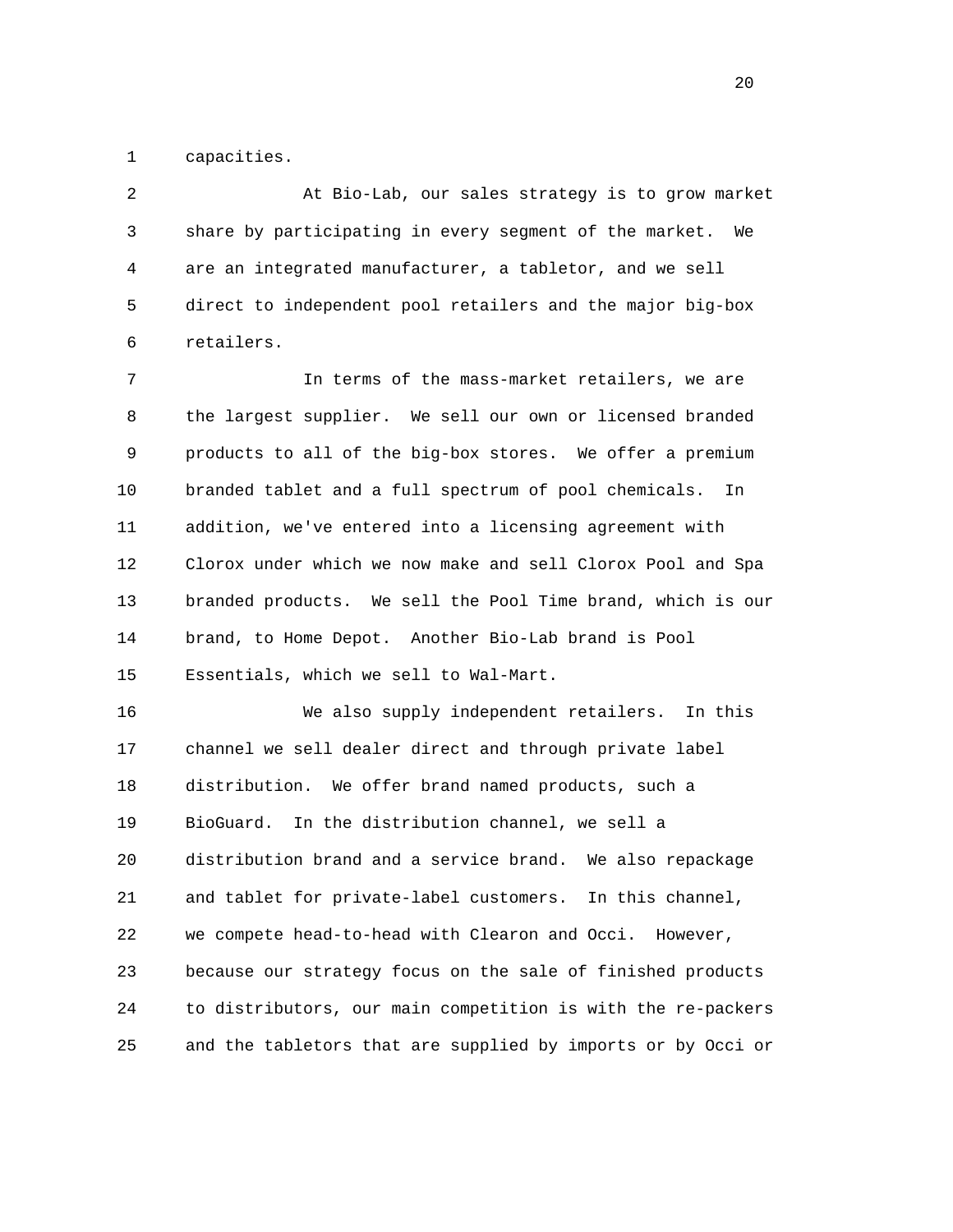1 Clearon.

| $\overline{2}$ | Distributors sell to independent retailers and               |
|----------------|--------------------------------------------------------------|
| 3              | to the service segment of the market. Independent retailers  |
| 4              | will have a retail store. They may or will build pools and   |
| 5              | they will also service pools. In our case, Bio-Lab sells     |
| 6              | dealer direct. Our dealers will typically offer our premium  |
| 7              | brad BioGuard as well as our ProGuard brand. ProGuard is a   |
| 8              | no-frills brand that they can get from us and supply to the  |
| 9              | service segment.                                             |
| 10             | Alternatively, independent retailers can                     |
| 11             | purchase from Arch, Lonza, or other national or regional     |
| 12             | distributors. In all of the various market segments, we are  |
| 13             | competing directly and indirectly with imports of            |
| 14             | chlorinated Isos from China and Spain.                       |
| 15             | MR. VINER: The Chinese importers sell bulk                   |
| 16             | product to re-packers and tabletors that compete with us for |
| 17             | sales to big box retailers and distributors; however, the    |
| 18             | Chinese imports also include dichlor and trichlor in         |
| 19             | large-sized retail packages. For example, Press Tablets,     |
| 20             | trichlor tablets in 50-pound pails that are shipped in by    |
| 21             | the container load. These imports compete directly with our  |
| 22             | finished goods for sales in a specialty retailer and the     |
| 23             | service market segments.                                     |
|                |                                                              |

 24 Importers from China and Spain also attend all 25 the major trade shows and offer Chlorinated Isos at these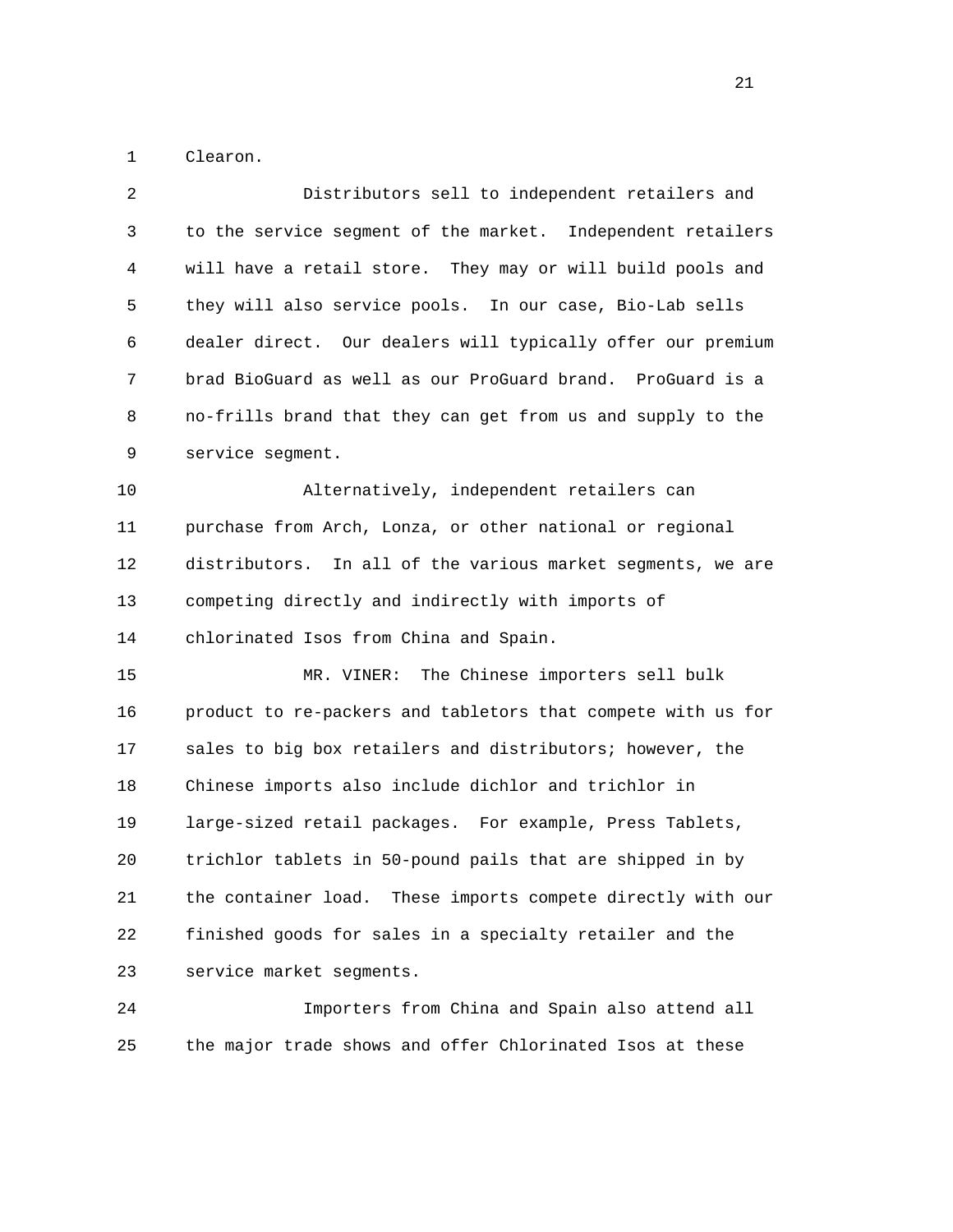1 events. For example, at the International Pool And Spa 2 Expo, the Chinese have booths were they offer finished 3 goods, trying to go dealer direct and meet with distributors 4 and re-packers. Representatives of Ereros will also attend 5 these trade events. In fact, the entire industry is at 6 these events and the Chinese and Ereros representatives will 7 offer chlorinated Isos and do deals for the upcoming pool 8 season. In fact, Ereros is a major supplier to our primary 9 competitor at Wal-Mart and one of the biggest competitors 10 in the mass market.

 11 Turning to the global market, Bio-Lab Lab has 12 operations in Australia, New Zealand, South Africa, and 13 Europe. In Europe, our structure is very similar to the 14 United States. We sell premium products to massive 15 independent retail channels and we sell private-labeled 16 products through retailers. We compete in essentially the 17 same fashion in Europe as the United States. The main 18 difference is there is only one large Isos manufacturer in 19 Europe. That is Ereros.

 20 We use third-party tellers to make tablets for 21 us in Europe, using tablets and equipment owned by Vibe Lab 22 and using chlorinated Isos from Ereros in Spain or from 23 China. Because of the relatively low market prices in 24 Europe, it's not cost-effective for us to bring product over 25 from the United States. In fact, if the anti-dumping orders

22 a set of the state of the state of the state of the state of the state of the state of the state of the state of the state of the state of the state of the state of the state of the state of the state of the state of th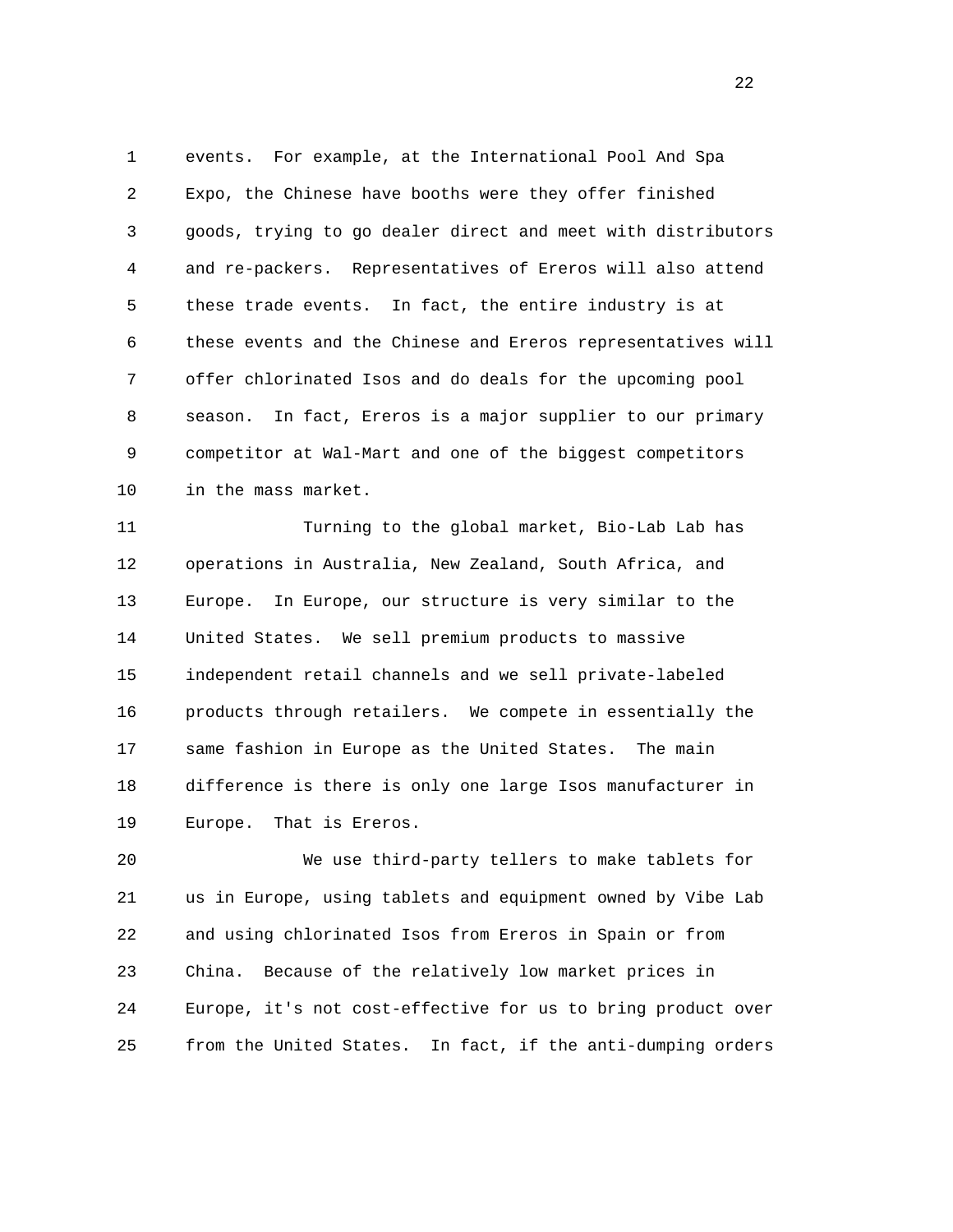1 are revoked in the United States, Ereros and China would 2 target the U.S. market because of the larger install base of 3 swimming pools and because prices in this market are 4 relatively higher than in other parts of the world.

 5 Worldwide demand is flat. Markets are not 6 growing in Europe or in the United States; yet, Ereros is 7 expanding capacity, whom we're recently learned that another 8 chemical company may be planning to start production in 9 Spain. Because of the significant present of Chinese 10 imports in the European market, revocation of the U.S. 11 anti-dumping orders would cause producers in both countries 12 to shift sales to the U.S. market.

 13 If the anti-dumping orders are revoked, the U.S. 14 market will be inundated by both Spanish and Chinese 15 imports. Without anti-dumping duties, imports from China 16 and Spain will cut prices in order to capture market share. 17 In fact, even with the anti-dumping orders in place, imports 18 from China and Spain are already sold at prices below our 19 own prices. The United States is the world's largest 20 consumer of chlorinated Isos and every manufacturer seeks a 21 share of this market.

 22 For these reasons, the Commission should make an 23 affirmative determination. Without the anti-dumping duty 24 orders our market share will shrink, prices will fall, and 25 our Isos business will be in peril. Thank you.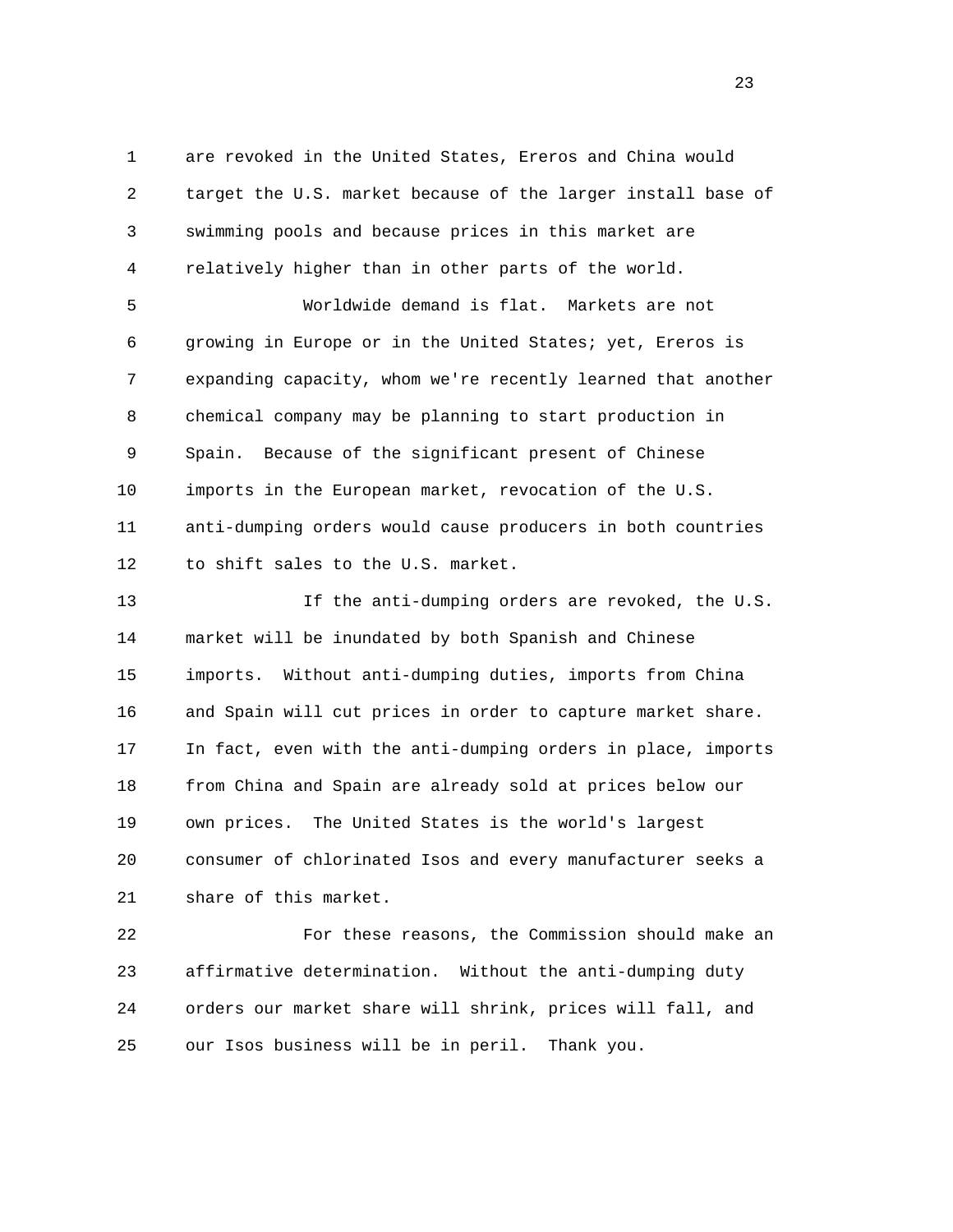1 MR. CANNON: Thank you, John.

 2 Before we turn it over for questioning, I'd like 3 to run through a few issues from our brief.

 4 First, we've raised the issue of adverse facts 5 available. I know that the Commission is reluctant to apply 6 the adverse facts available statute and make adverse 7 inferences. You have occasionally done it. I think this 8 case is a case in which it is important to look hard at the 9 statute. You have no foreign producers in a sunset where a 10 key issue is what is their capacity, what market are they 11 targeting, what's likely to happen if the anti-dumping duty 12 orders go away.

 13 These foreign producers who have failed to show 14 up in this proceeding are all represented by counsel. The 15 Chinese producers have been litigation at the Commerce 16 Department for 11 years. We see them every year. We are in 17 court in four appeals that they have taken at the Court of 18 International Trade. So they full well understand the 19 system and they're experienced trade lawyers.

 20 The Spanish producer was represented in an 21 administrative review, which concluded two years ago. They 22 brought in four containers at a very high price so they 23 could obtain a zero duty rate, so they understand how the 24 system works. You can bring in product at a high price, get 25 a zero duty, then they were not in the market for a couple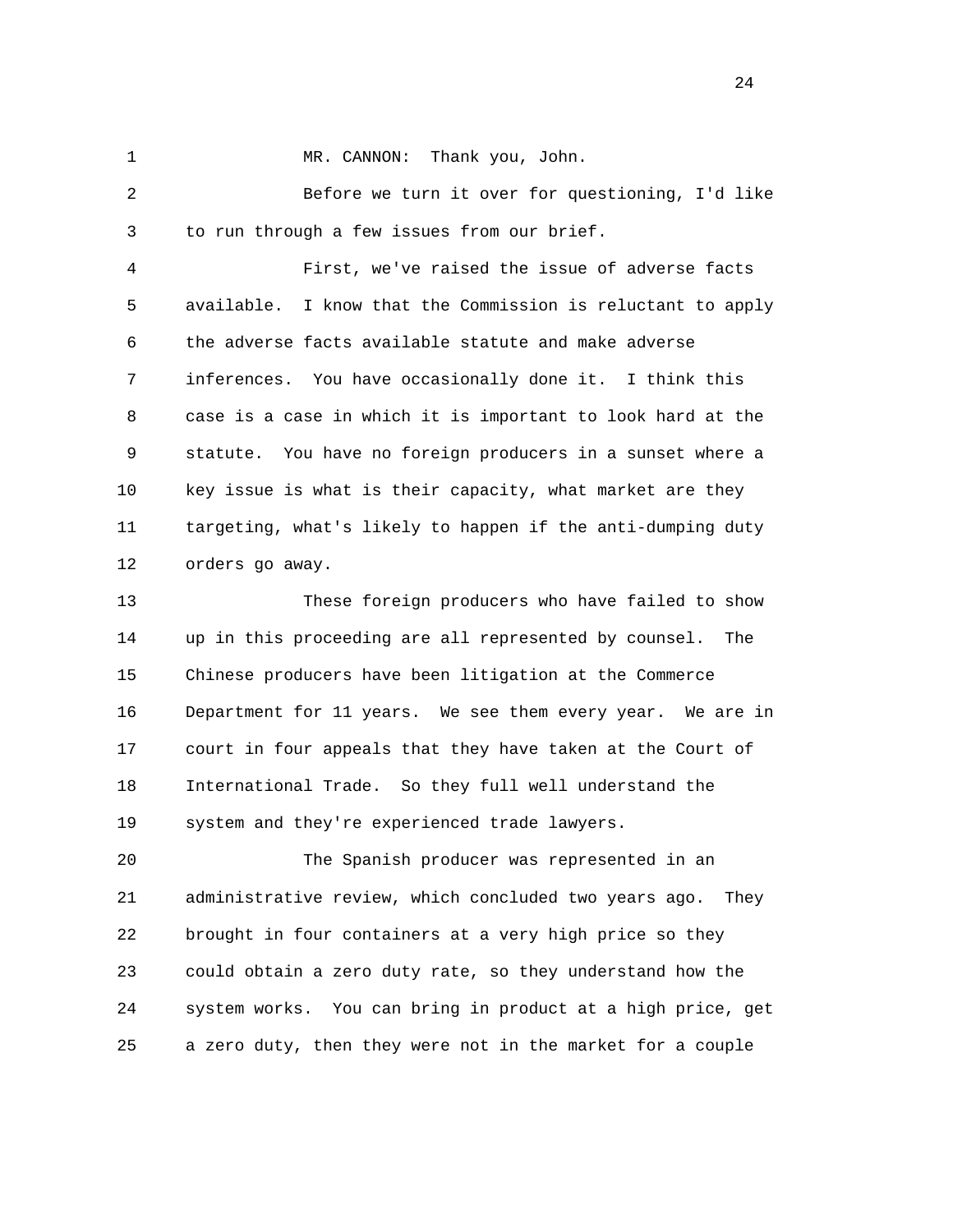1 years and now they've come back. So they also have counsel 2 and they oBio-Labusly have advice as to how this system 3 works and they are knowledgeable about what's happening and 4 they still sat out the proceeding. I think on that basis 5 the Commission should make an adverse inference.

 6 And finally, I would observe that unlike some of 7 your other cases where you have this issue, there are no 8 sort of innocent bystanders here. It's not that some of the 9 foreign producers participated and others did not and so you 10 would be, in essence, prejudicing those who participated. 11 None of the foreign producers participated here.

 12 Next, I'd like to turn to the conditions of 13 competition. You heard testimony that competition is based 14 on price. The record shows that just like in the original 15 investigation in the first review the product, the 16 purchasers, the majority of them said the product is always 17 or frequently interchangeable. So the competition is based 18 on price. The product is fungible. Those conditions have 19 not changed. What also hasn't changed is demand. Demand is 20 stable. If you look at the top line on your Table I-2, if 21 you look at your C Table, if you look at Exhibit 8 to our 22 brief, if you look at the pink sheets I handed out and look 23 at consumption. Consumption in this industry is not 24 declining. It is relatively flat.

25 Next, the U.S. market is the largest market in

25 and 25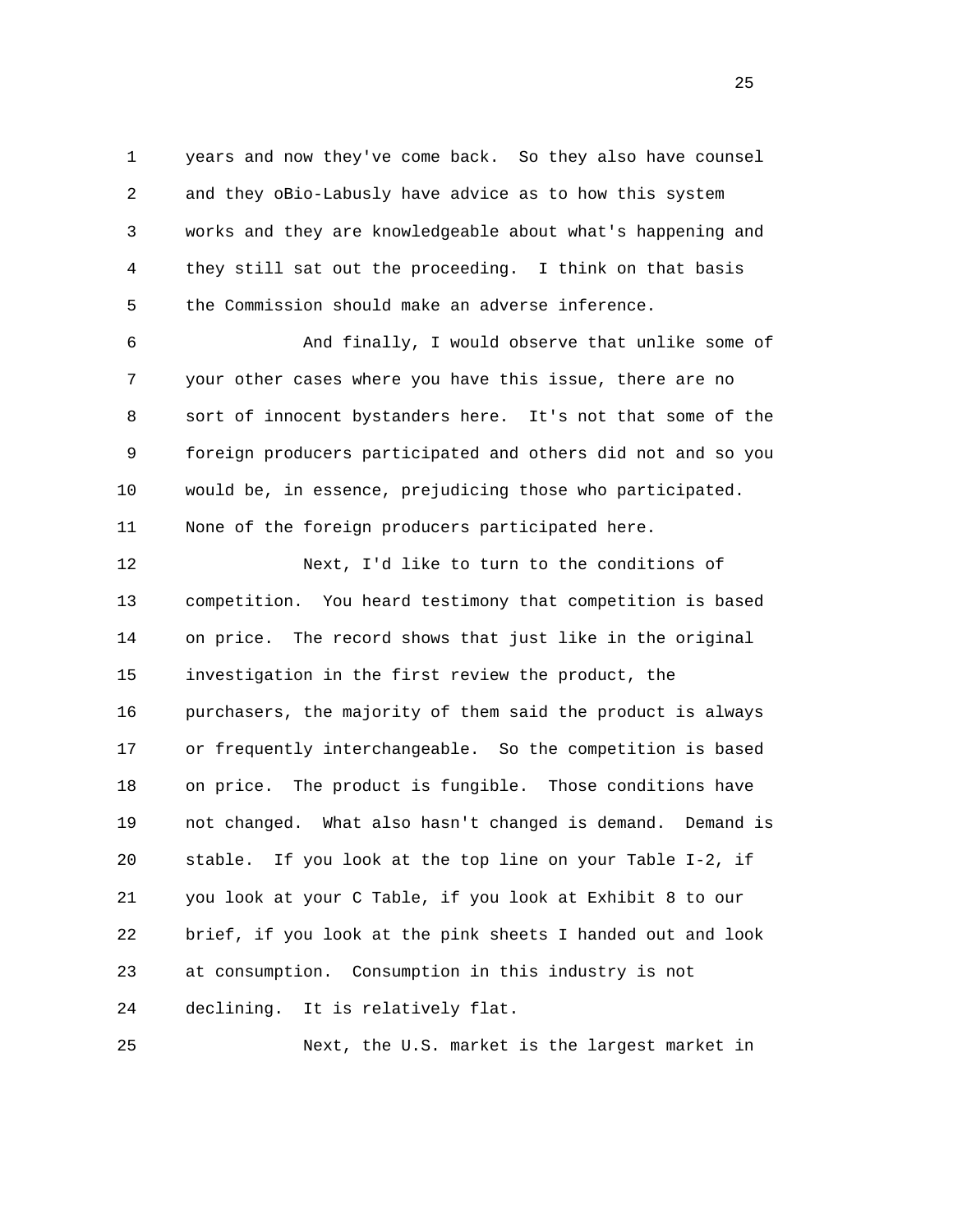1 the world and there is excess global capacity. So in that 2 sheet, the pink sheets, the second page in is a table taken 3 from our brief. These are the most recent data that are 4 available, independently, regarding the world, a report 5 complied by CEH, or Chemical Economics Handbook, also they 6 are called SRI.

 7 And you can see from this table, if you look at 8 the bottom line, "Total World Capacity" and then look at 9 production the global capacity in this industry is basically 10 only being half utilized. There's a 50 percent capacity 11 utilization. Now look at the markets. The U.S. is 12 virtually half of all consumption in the world. We are the 13 world's market for swimming pools and so the huge amount of 14 capacity, particularly in China, wasn't built to serve 15 swimming pools in China. It was built to export to this 16 country.

 17 Next, I'd like to turn to cumulation. The 18 Commission looks at three factors in a sunset case. The 19 first one being whether there is a discernible adverse 20 impact. As we just discussed, and as you found in the first 21 sunset review, the product is fungible, so the nature of the 22 product supports a discernible impact -- adverse impact 23 finding.

 24 Next, you look at the behavior of the subject 25 imports. Well, when duties are imposed, the subject imports

<u>26</u>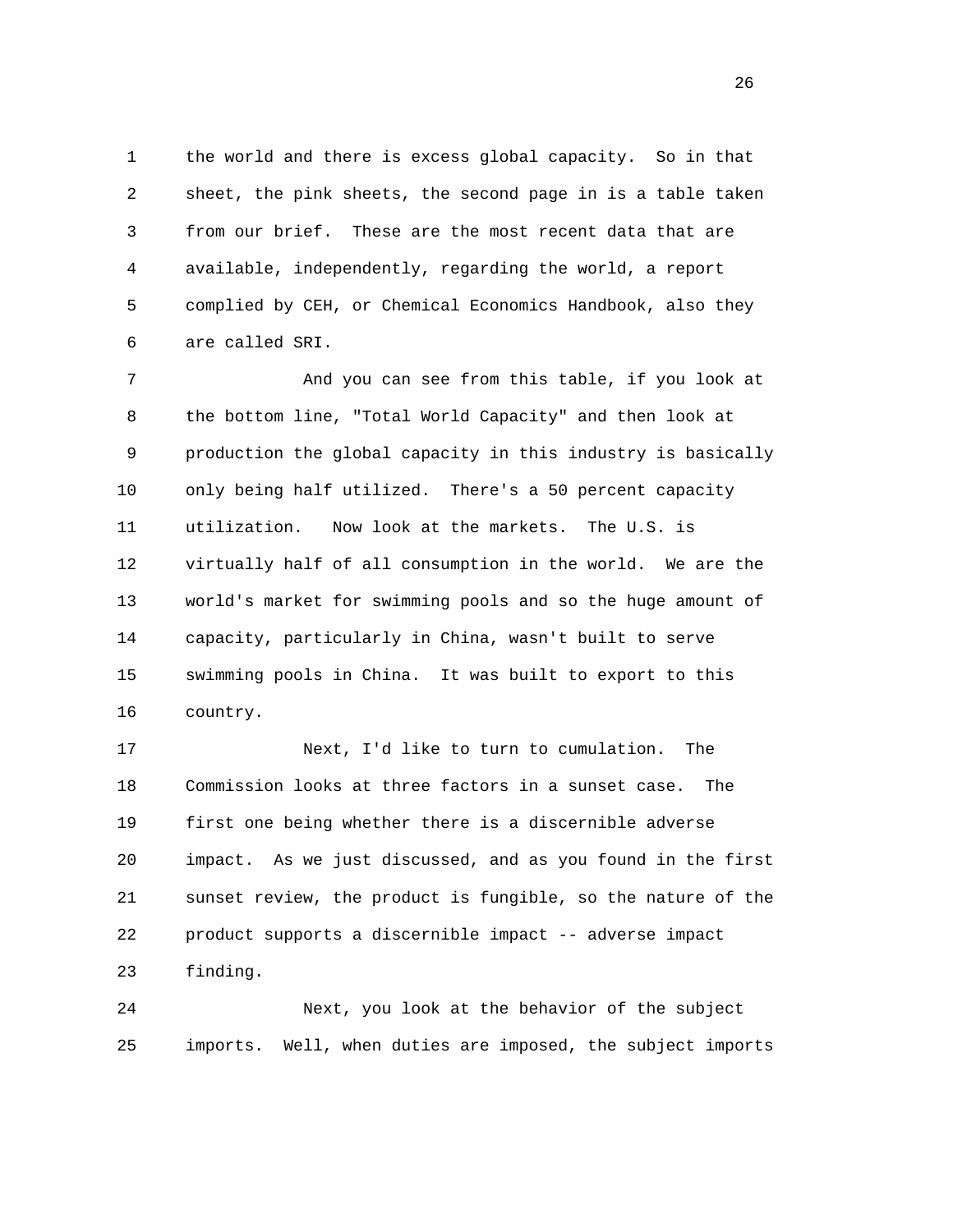1 have retreated. When the duties are lower, the subject 2 imports have hurried back. So I think the behavior of the 3 subject imports tells you what will happen if we sunset 4 these orders.

 5 Third, you've looked at whether imports 6 continued despite the orders and in this case they have. 7 Virtually, throughout the entire period every year the 8 Chinese imports continued. In all but I think two years, 9 the imports from Spain have continued.

 10 Next, we turn to reasonable overlap of 11 competition. Here you will find in the questionnaire -- in 12 the questionnaire from the first review, in the staff report 13 -- in the original investigation staff report the same 14 conclusion. Imports are sold. Domestic products are sold 15 on a national basis. So first, there is geographic overlap. 16 Second, channels of distribution, in the 17 original investigation, in the first sunset, and in this 18 case you find that imports from Spain and China are not only 19 sold in the same channels, they are sold to the same 20 customers. You just heard testimony a major customer was 21 buying from China and then switched to Spain. They also

22 purchase from the United States.

 23 Next, where do they sell? Well, we just 24 finished John's testimony and he's talking about competing 25 with the Spanish imports at Wal-Mart, alright. So the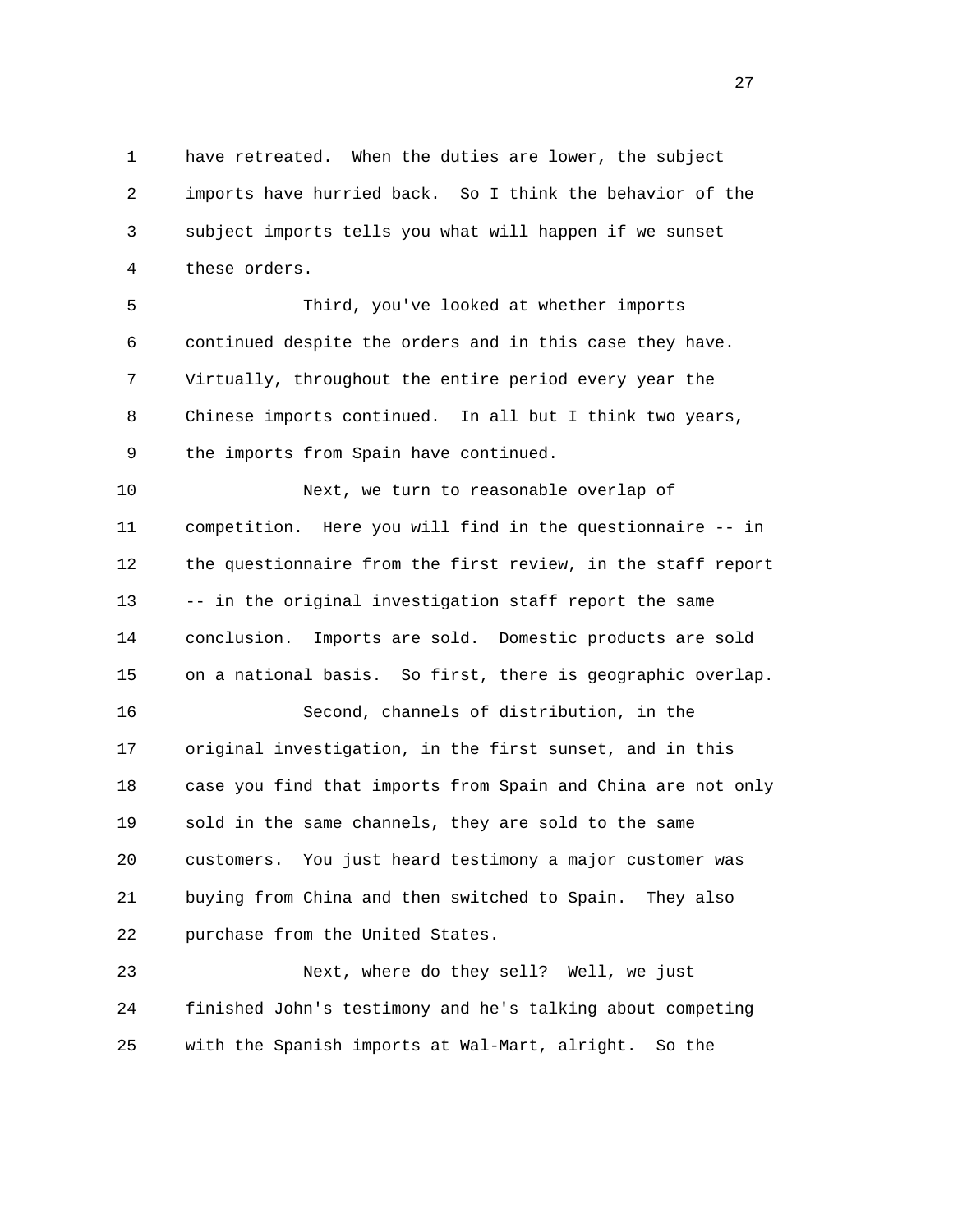1 Chinese are competing for that business. The Spanish are 2 competing for that business and the U.S. is competing for 3 that business. And that is just one example.

 4 Lastly, imports are simultaneously present in 5 all of these segments. In fact, in the questionnaire 6 response you can see that on an importer basis.

 7 Next, volume in this market is likely to 8 increase. As I pointed out on the sheet, there's global 9 excess capacity. Moreover, Ereros, in Spain, is adding new 10 capacity. They've already added and they have invested to 11 increase their capacity this year. The details are in our 12 exhibits. There is now a signal that another Spanish 13 producer is entering the market. They obtained government 14 funding to enter this market, a market in which there's 15 global excess capacity. And the company that has obtained 16 this funding is a chemical producer that already makes 17 comparable products, sodium hypochlorite. They're sitting 18 right next door to a producer of chlorine and caustic soda, 19 so they have a ready supply of raw materials.

 20 Lastly, the Chinese have excess capacity. The 21 chart speaks for itself. The Chinese are not here. This is 22 the evidence on the record and you've found this in every 23 prior proceeding.

 24 Next, I'd like to talk about price effects. 25 Even with the orders in place, even with the dumping order,

28 and 28 and 28 and 28 and 28 and 28 and 28 and 28 and 28 and 28 and 28 and 28 and 28 and 28 and 28 and 28 and 28 and 28 and 28 and 28 and 28 and 28 and 28 and 28 and 28 and 28 and 28 and 28 and 28 and 28 and 28 and 28 an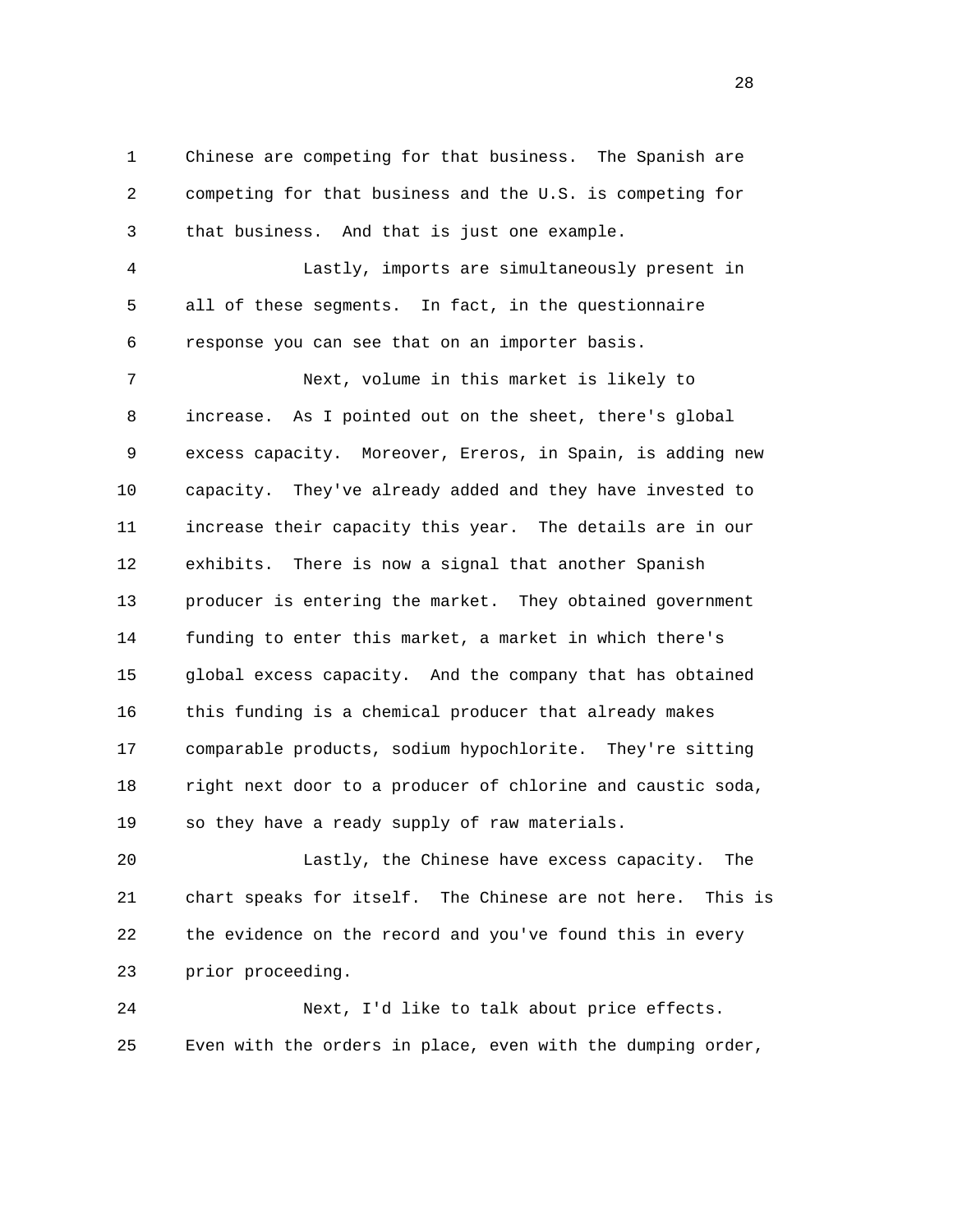1 you see predominate underselling, both by Spain and by 2 China. Our record is not very good in terms of completeness 3 because the importers didn't answer questionnaires either. 4 It wasn't just the foreign producers, but essentially, there 5 are no importers who answered the questionnaire who are 6 importing from China and none of the major ones in 2015, so 7 there's zeroes because they didn't show up, but the evidence 8 that you do have shows pervasive underselling by Spain and 9 China.

 10 Next, I included, essentially, here C Tables, 11 except I added 2002, 2003, 2004, so you could see the 12 overall trend without going into detail now. I thought it 13 might be a good reference. What it really does show is that 14 this industry is essentially been in this since 2002, 14 15 years. We are now because of the assistance of the 16 Commission, in fact, in the countervailing case against 17 China, there's somewhat of an upturn, but overall, if you 18 look at our bottom line, we are essentially no healthier 19 than we were at the original investigation over a three-year 20 period and that says that this industry is still vulnerable.

 21 If these orders are removed, the imports will 22 come back and the industry will be materially injured and 23 the most, to me, impressive evidence of this are the answer 24 to the purchaser questionnaires and the importer 25 questionnaires. In fact, I confess, I have rarely seen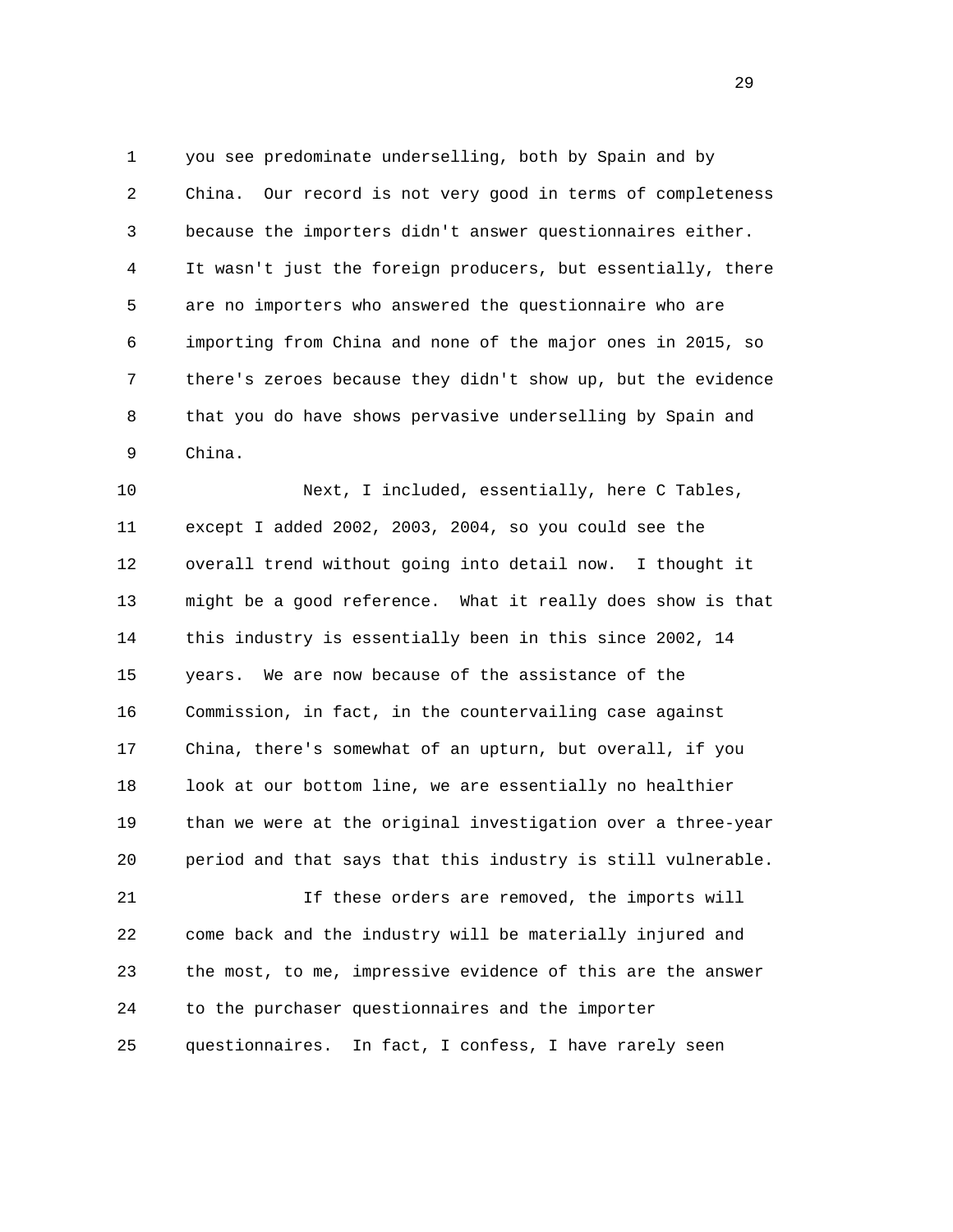1 this. There were only two Respondents who disagreed, but if 2 you look at the first page of the pink sheets look at what 3 the purchasers said was going to happen in this market, 4 right? They are talking about a flood of imports, prices 5 will collapse, and one or maybe two U.S. producers will be 6 driven out of business.

 7 This is not in our questionnaire. These are 8 importers and these are purchasers. And to me, that's all 9 that needs to be said. So I'm happy to take questions. 10 Thank you for your attention.

 11 CHAIRMAN WILLIAMSON: Thank you. And I want to 12 thank the witnesses for coming this morning and giving your 13 testimony. And actually, this morning I will begin the 14 questioning.

 15 Based on your record in this review, do U.S. 16 tabletors engage in sufficient production related to 17 opportunities to be considered part of the domestic 18 industry? This is an issue that was in the first original 19 case.

 20 MR. CANNON: Only one stand-alone tabletor 21 responded and provided data. As you know, in the 2014 22 investigation it's sort of a pitch battle on this issue. I 23 was unsuccessful at convincing you that tabletors should be 24 part of the industry. We continue to believe that tabletors 25 should not be part of the industry, but doing these cases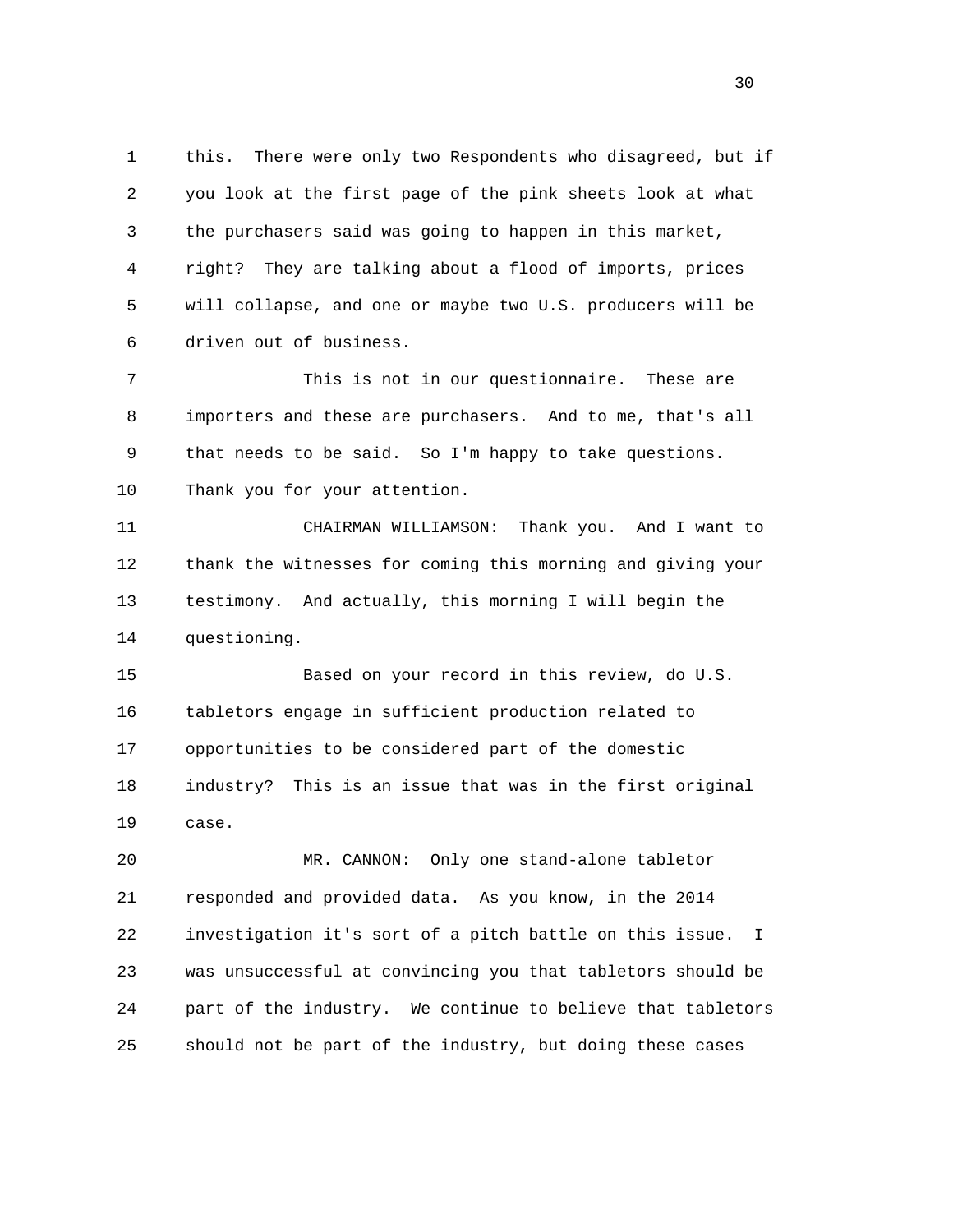1 requires a lot of resources and going to a full

 2 investigation, in particular. And so given that this one 3 tabletor is so small and that doesn't affect the data, we 4 didn't bother to address it.

 5 If you want, I can address it in post-hearing on 6 the confidential numbers. As we've said before, the value 7 added by tableting is low. The wage rate that they pay is 8 very low compared to manufacturing. The skill that it takes 9 to tablet is nothing like -- not comparable at all to 10 manufacturing and so I can amplify, but thanks for your 11 question.

 12 CHAIRMAN WILLIAMSON: Okay, but in terms of our 13 decision do you think it matters really how we rule on this 14 one.

15 MR. CANNON: No.

16 CHAIRMAN WILLIAMSON: Okay, thanks.

17 Most producers reported no supply restraints; 18 however, four purchasers reported that they were refused or 19 declined supply of chlorinated Isos by domestic firms. Can 20 you help me understand these responses?

 21 MR. CANNON: Yes. I think that we have to do 22 that in the post-hearing confidentially because I don't 23 think I was able to -- that's not public for me to discuss. 24 I might say the names of the customers and they're 25 competitors.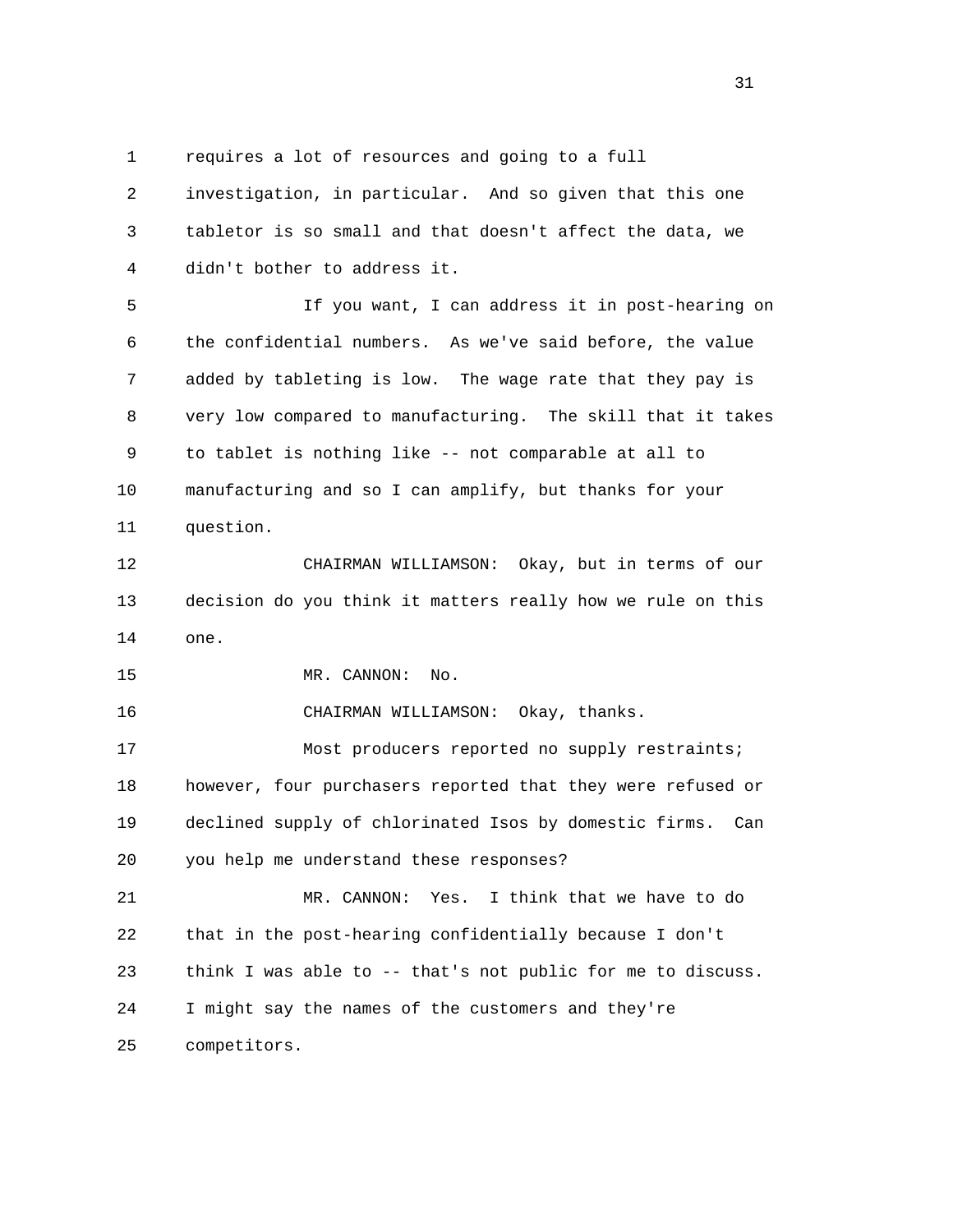1 CHAIRMAN WILLIAMSON: Okay, no, post-hearing is 2 fine. 3 Okay, one of the producers in Spain during the 4 original investigation inquiry has reportedly ceased 5 production. Do you know the date and reason it ceased 6 production? How much of the capacity reduction in Spain did 7 this result in? 8 MR. VINER: I don't know the exact details of 9 when the facility was shut down, but with my knowledge of 10 the European market, as I said in my testimony, the European 11 market demand is flat. And when I look at our own 12 companies' purchases, it's typically the Chinese or coming 13 from Ereros is the main Isos supplier, so I don't have the 14 exact details. We can find that out at the post-hearing 15 with my European colleague. 16 CHAIRMAN WILLIAMSON: Okay, fine. 17 MR. VINER: We never purchased from them as an 18 alternative supplier. 19 CHAIRMAN WILLIAMSON: Okay, good, post-hearing 20 will be fine. Thanks. 21 On page 22 of your pre-hearing brief, you state 22 that another company in Spain may begin production of 23 chlorinated Isos and I think one of you mentioned it in your 24 testimony. When do you expect this production to begin and 25 what do you expect the production capacity to be?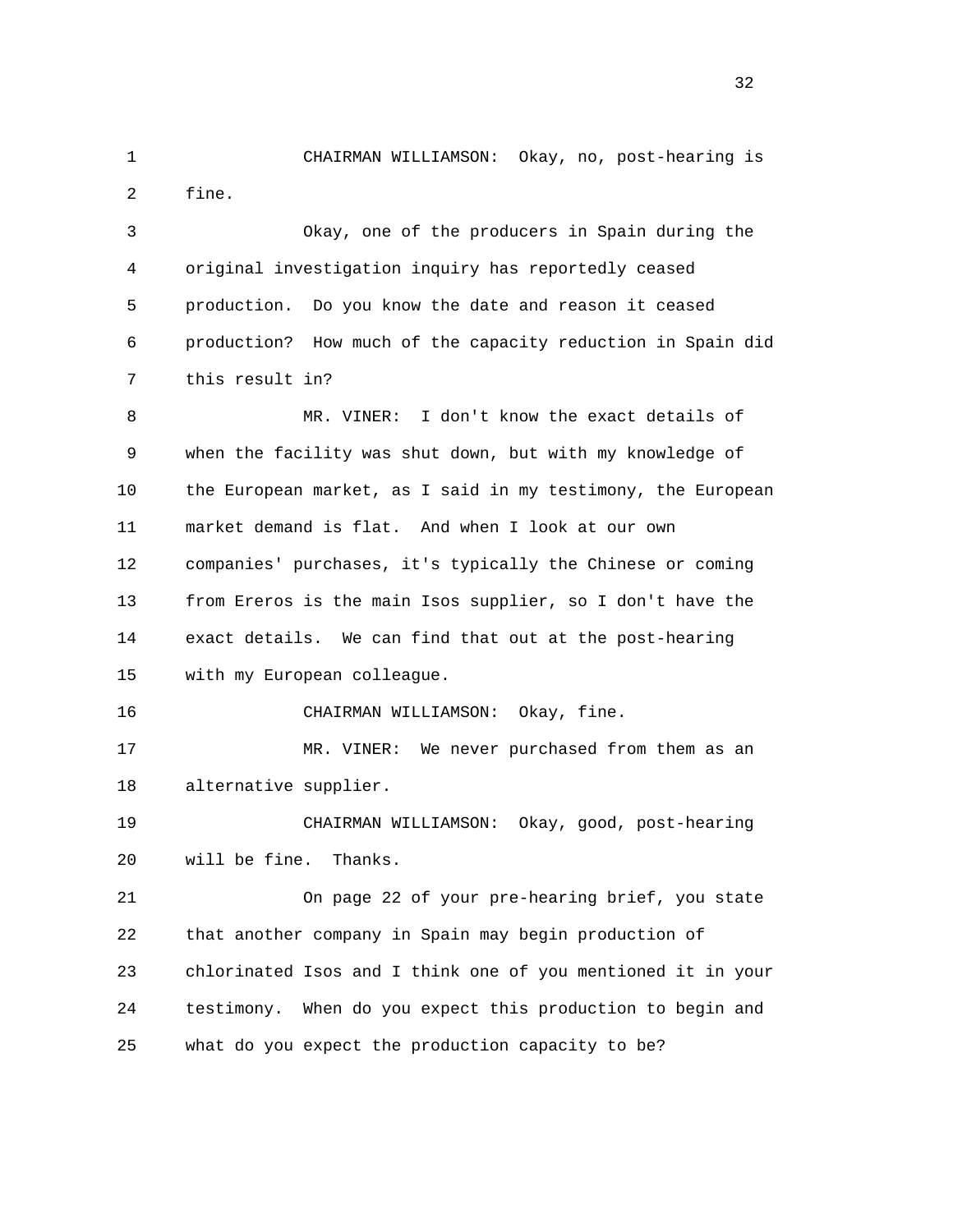1 MR. VINER: As we said, it's initial discussion, 2 that there's no determination of volumes out in public that 3 I'm aware of in the public domain at this point in time. 4 Again, we can find that information, but as I'm working with 5 my European it's an understanding that there is potentially 6 a connection with an existing parent company who's in this 7 industry at this moment in time. So it's early 8 determination on those volumes that are required and whether 9 the actual investment will take place. OBio-Labusly, with 10 investment in chlorinated Isos it's a lot of planning and a 11 lot of capital investment. 12 CHAIRMAN WILLIAMSON: Any idea what market they 13 might be targeting? 14 MR. VINER: The market would be the chlorinated 15 Isos in the swimming pool industry. 16 CHAIRMAN WILLIAMSON: Europe, U.S.? 17 MR. VINER: It would be Europe and the U.S. 18 With Spanish anti-dumping at a zero rate, they would target 19 the U.S. too. 20 CHAIRMAN WILLIAMSON: Okay, fine. Does anybody 21 else have anything to add to that? No? 22 Okay, I just have one other question. You 23 explained that for exports from China prices are higher in 24 Europe than in the United States due to the EU anti-dumping 25 order. Can you explain why we also see higher prices for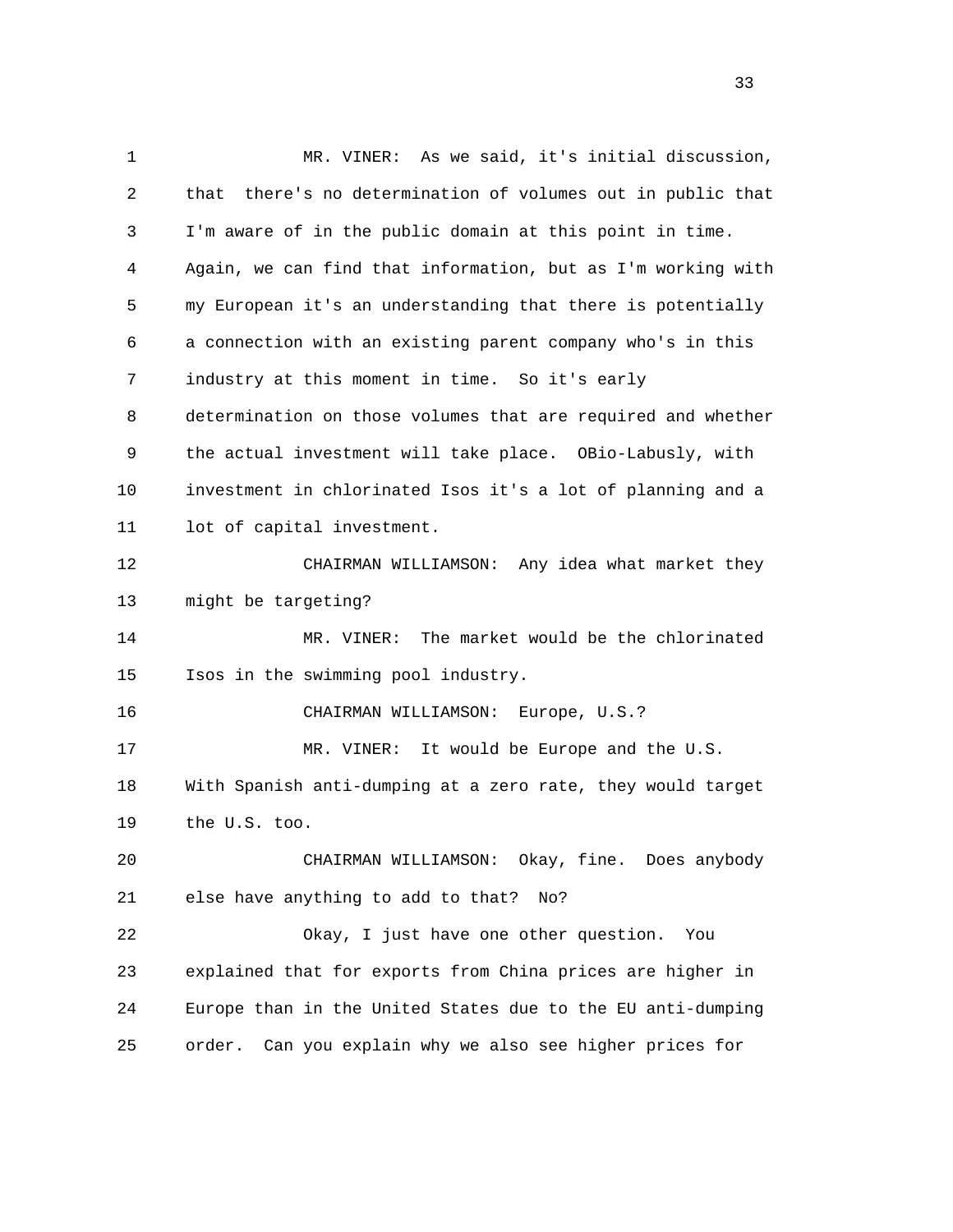1 exports from Spain to European countries?

| 2  | If I understand the question<br>MR. VINER:                   |
|----|--------------------------------------------------------------|
| 3  | correctly, you're asking why is the Spanish prices coming    |
| 4  | into the U.S. are higher than what they sell into Europe?    |
| 5  | CHAIRMAN WILLIAMSON: Right. No, why do you see               |
| 6  | higher prices for exports from Spain to Europe than you do   |
| 7  | to here?                                                     |
| 8  | That the prices in Europe are<br>MR. VINER:                  |
| 9  | consistent with the Chinese prices in Europe. The Spanish    |
| 10 | prices in Europe are consistent with the Chinese prices that |
| 11 | are coming to Europe, so it's a similar situation to here    |
| 12 | where the lowest price is sort of set as a benchmark and     |
| 13 | they're selling at a lower price than the prices that come   |
| 14 | into the U.S. So we believe that if the anti-dumping orders  |
| 15 | were revoked and at zero, then the prices that are being     |
| 16 | sold in Europe would set the benchmark for the USA, which    |
| 17 | are a lot lower than they are now.                           |
| 18 | CHAIRMAN WILLIAMSON: So are you saying that if               |
| 19 | prices are higher in Europe are you saying that the EU       |
| 20 | orders are more effective than US orders?                    |
| 21 | MR. VINER: So the rates in the EU change and                 |
| 22 | it's a smaller market, so the prices in the U.S. are higher  |
| 23 | than those in Europe right now, but it's a significantly     |
| 24 | smaller volume and you've also got the domestic supplier     |
| 25 | across, which is selling in that the price is significant.   |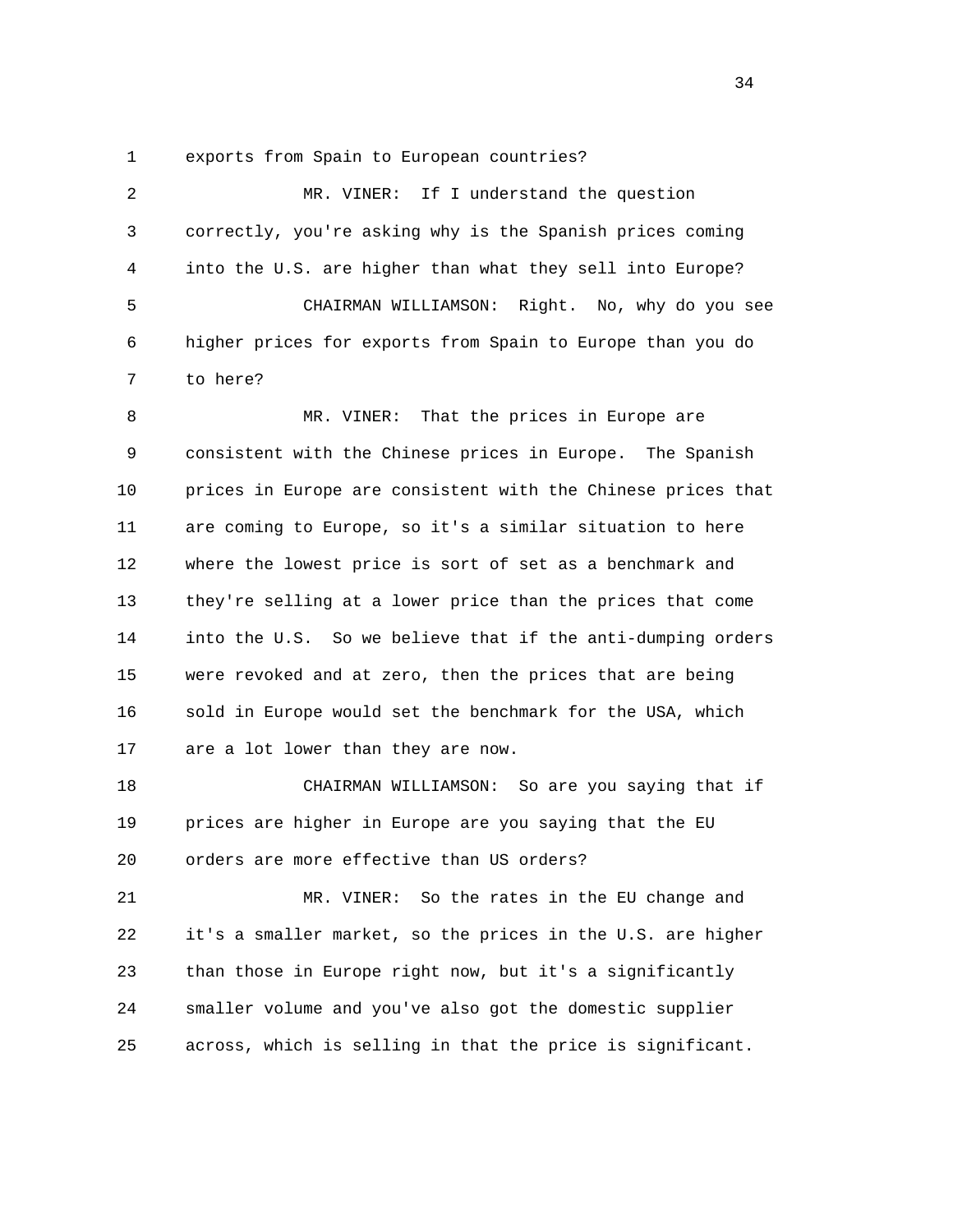1 I don't want to talk about the actual price of volumes in 2 competition here.

 3 CHAIRMAN WILLIAMSON: Understood. Okay, thank 4 you.

 5 MR. CANNON: So I would just also point out one 6 thing. In the staff report, the export data are at the 7 six-digit level, which is a pretty big basket category. In 8 our Exhibit 2 to our post-hearing brief, we have the Spanish 9 data at the eight-digit, but still it's a basket category. 10 So unlike the Chinese data, which are trichlor and dichlor, 11 the exact product, this is broader. And so looking at the 12 actual average dollar per pound or dollars per kilogram, 13 there could be some noise in the data because of product 14 mix.

 15 CHAIRMAN WILLIAMSON: Okay. Alright, thank you. 16 Thank you for those answers. Mr. Johanson.

 17 VICE CHAIRMAN JOHANSON: Thank you Chairman 18 Williamson. I would also like to thank all of you for 19 appearing here today.

 20 One of the most memorable moments from the 21 hearing in the China/Japan investigations in 2014, and this 22 can all be found at page 160 of that transcript, was your 23 description from some case, representative of chlorine out 24 gassing by the Chinese product that caused damage to 25 electronic components in its stores, including cash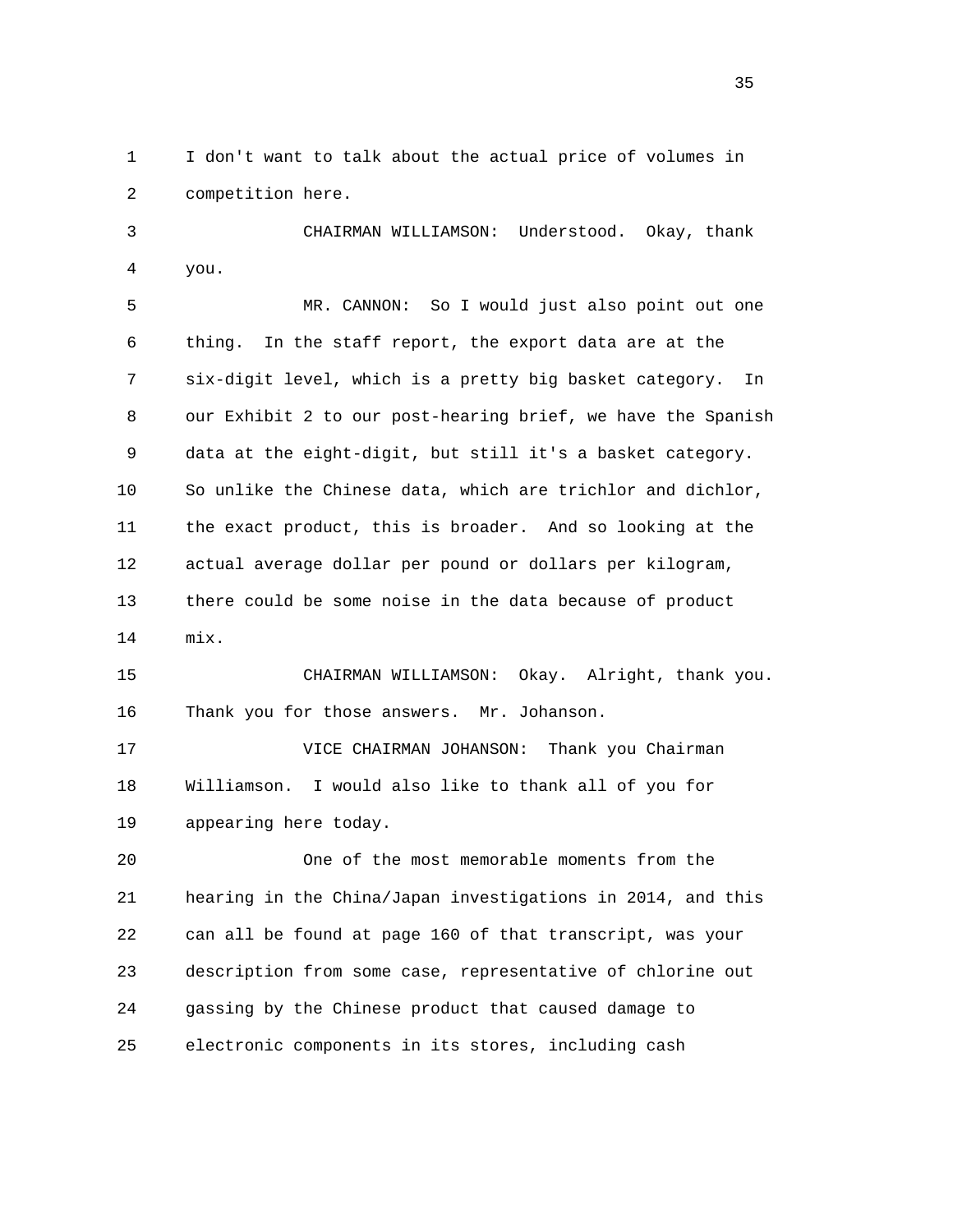1 registers. Have there been any market developments over the 2 past two years specifically with regard to imports from 3 China that might dispel that image of poor quality?

4

 5 MR. HELMSTETTER: This is Dave Helmstetter. I 6 was here for that hearing and I remember that testimony and 7 the problem I think they were referring to -- I'm not 8 familiar with their stores, what they're like, but the only 9 problem we ever really hear of gassing or dusting is at a 10 tabletor location where they actually handle a granular 11 product and that the gassing phenomena is usually handled -- 12 the way we handle it is by desiccant. We put a desiccant in 13 the drum and that takes care of the gassing problem.

 14 All these products are similar in composition 15 and they all gas to some degree at various degrees. We deal 16 with it by desiccants, which are scavengers you put in the 17 drum to take the chlorine out. I don't know if they do that 18 or not. That's all I could say.

 19 VICE CHAIRMAN JOHANSON: Are you all aware of 20 any other quality issues concerning Chinese product?

 21 MR. VINER: This is John Viner. I mean in our 22 South African business we do import Chinese product into the 23 South African tableting facility we have there. I have 24 witnessed that product and the quality of the product that 25 that comes in a pure bulk form has lots of foreign material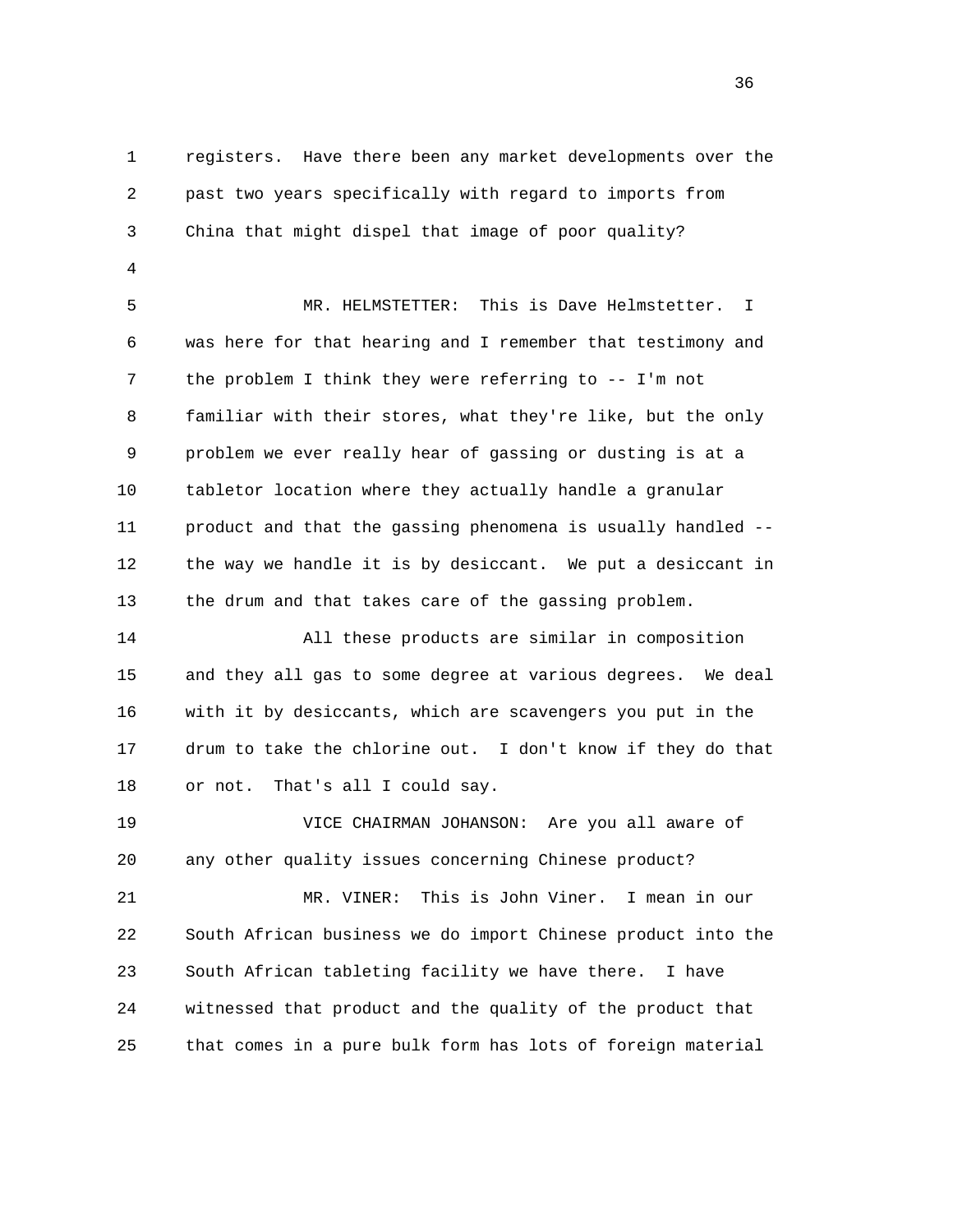1 in it, so my observations of seeing Chinese material coming 2 into South Africa were we use it I see the quality of just 3 the packaging of it is not up to the standard of what we 4 expect in the U.S. 5 VICE CHAIRMAN JOHANSON: But I think the quality 6 in the U.S. is better. We believe the US has higher 7 standards perhaps. 8 MR. VINER: I think the quality in which it is 9 packed and the chemical process is obviously managed. I

 10 have never used the changed material in the U.S. myself so 11 it is hard for me to comment on that. I am just using the 12 South African example of why we say -- and as to what David 13 said, in the efficiencies of tableting, we don't necessarily 14 see the efficiencies when we put it through our tablet 15 presses in South Africa to the same level we do in the U.S.

16

17 VICE CHAIRMAN JOHANSON: Alright, Mr.

18 Helmstetter?

 19 MR. HELMSTETTER: The only other comment I have 20 is we try to sell repacters today. We try to sell them 21 supersect just to move our volume and they do talk about 22 this issue with me and I try to use that to my benefit to 23 say "yes, I've got a superior product" and they go "yes, but 24 your price is too high. It's not that big of a difference, 25 you know lower your price and meet this and we will buy from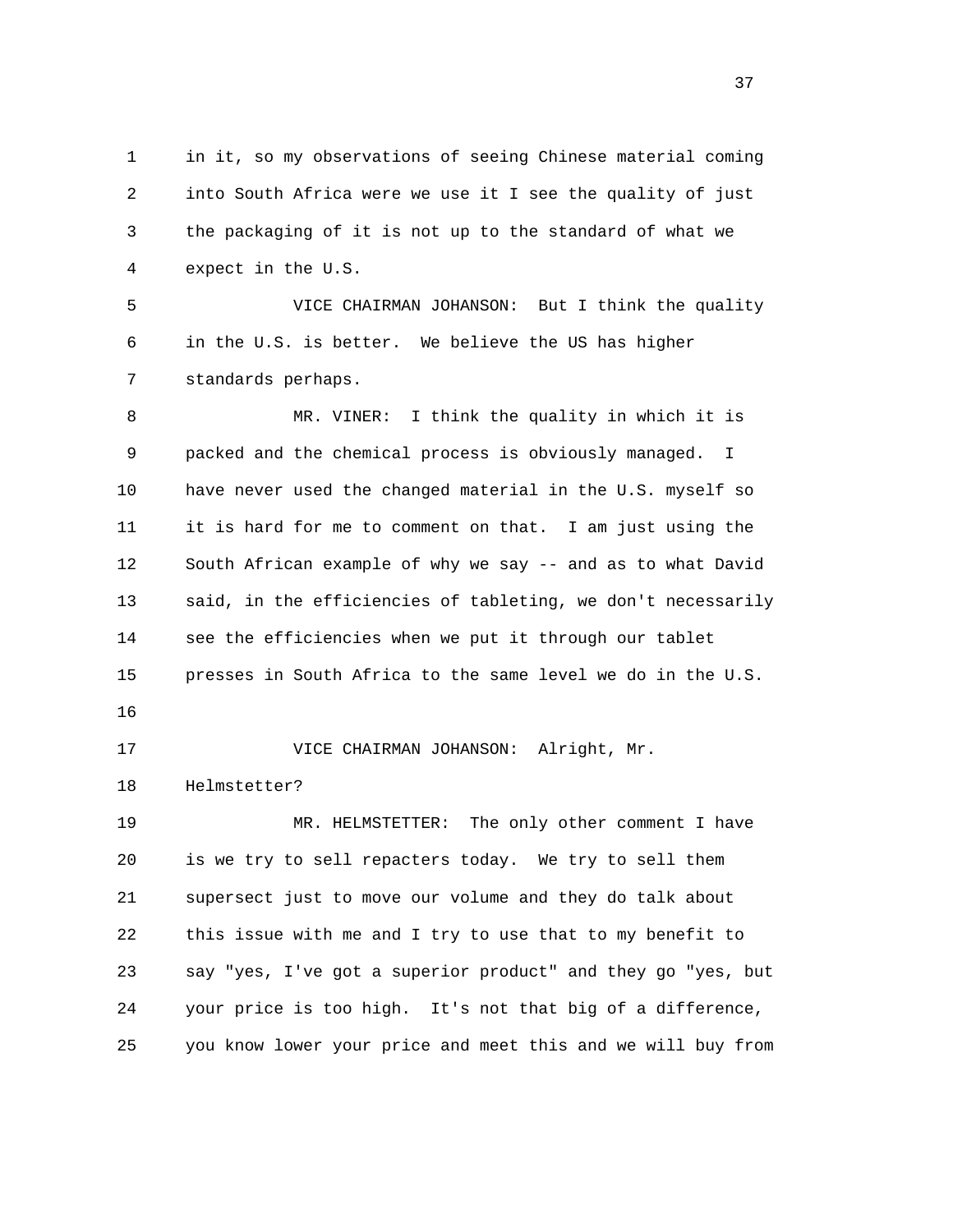1 you, we'd like that." When I hear that, it's not a 2 significant issue I guess but it all comes down to parts. 3 VICE CHAIRMAN JOHANSON: Alright, I appreciate 4 your answers. And continuing along that theme, if 5 representatives of Spanish Producers had appeared today I 6 would have asked them to compare the off-gassing behavior of 7 their product with that of Chinese Producers. Of the tables 8 in section 2 in the Staff Report summarizing responses from 9 purchasers regarding interchangeability and that's table 10 2.12, that table does seem to indicate some differences in 11 purchaser perception of Chinese and Spanish products. We 12 also have, on page 2.21 of the Staff Report, the impression 13 of one purchaser that "Spanish material was better than 14 Chinese product", and that's a quote. 15 In the absence of Spanish witnesses, would you 16 care to comment on whether Chinese chlor-isos have 17 out-gassing problems or other quality issues?

 18 MR. VINER: I would have to say that the general 19 comment would be when we purchase in Europe. Our primary 20 supplier would be Ercros, because of its location and we 21 supplement it with some Chinese material. The material is 22 comparable through our production process though.

 23 VICE CHAIRMAN JOHANSON: Thank you. Mr. Viner, I 24 think you spoke a moment ago about salt system pools, is 25 that correct?

and the state of the state of the state of the state of the state of the state of the state of the state of the state of the state of the state of the state of the state of the state of the state of the state of the state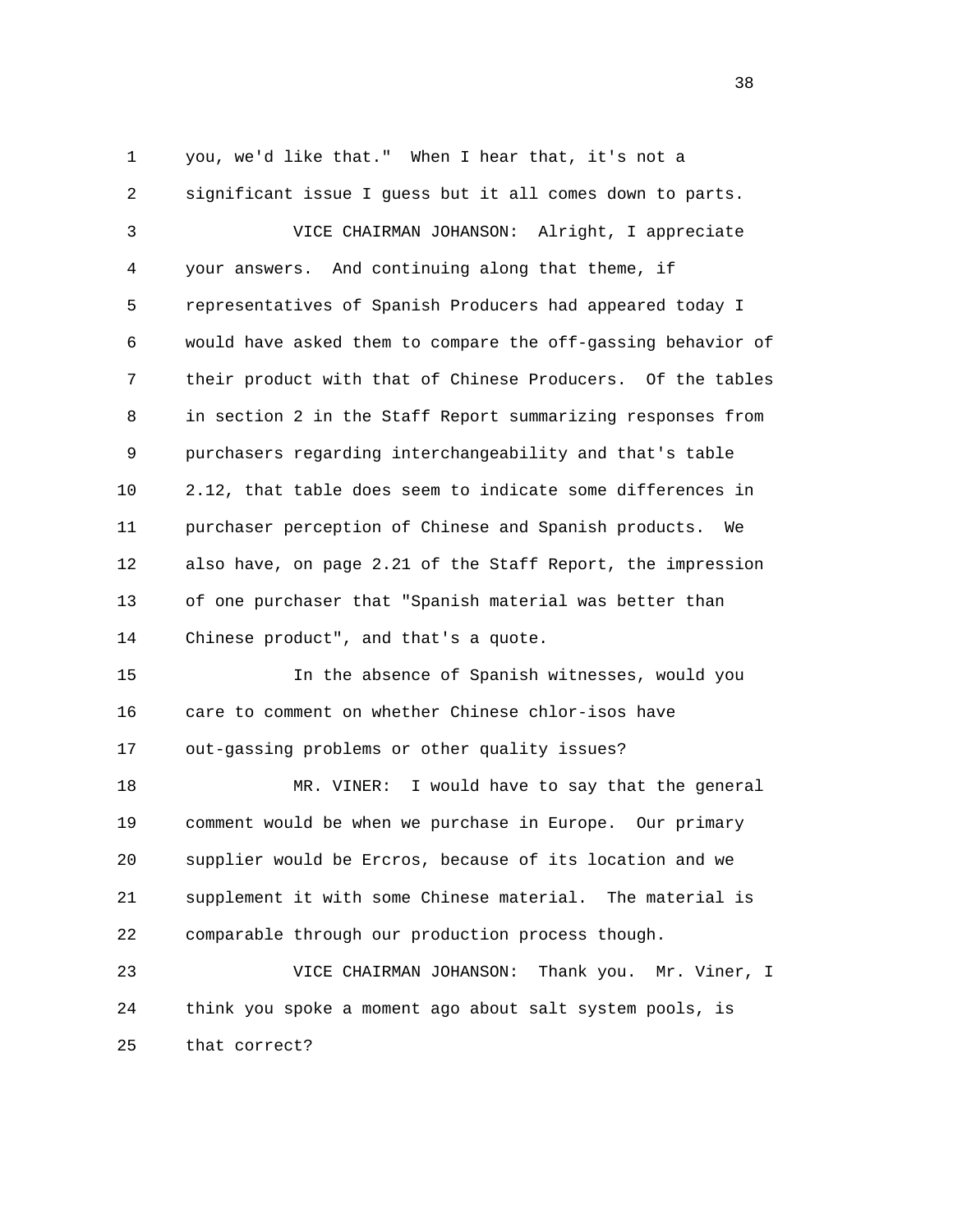1 MR. VINER: I mentioned it in my testimony, 2 correct.

 3 VICE CHAIRMAN JOHANSON: Okay, another topic in 4 the 2014 hearing was the status of salt systems inn pools 5 and there was some disagreement among witnesses regarding 6 the trends for those systems and whether they represented 7 serious competition in the market for chlor-isos. Could you 8 expand a bit more on that because I remember this as being 9 somewhat of an issue last time, two years ago.

 10 MR. VINER: Yes, I referenced it in my testimony 11 stating that it is an option in the marketplace but when you 12 look at the imports from Spain and China, they definitely 13 drive a greater impact on our sales of chlorine isos rather 14 than the actual salt generators option itself. If you look 15 at the whole market for residential pools, approximately 80 16 percent of the market is still on the tri-chlor and di-chlor 17 sanitization methods and even within a salt pool there is 18 limitations to what a salt chlorine can actually do. You 19 will need to shock that pool using a di-chlor shock or 20 another shock.

 21 So when you look at it, there is a segment of the 22 U.S. Domestic residential pool industry or residential pool 23 base that is going to be on salt but there's both in-ground 24 pools and there's above-ground pools so we estimate there's 25 about 9 million pools in the U.S. of a residential nature.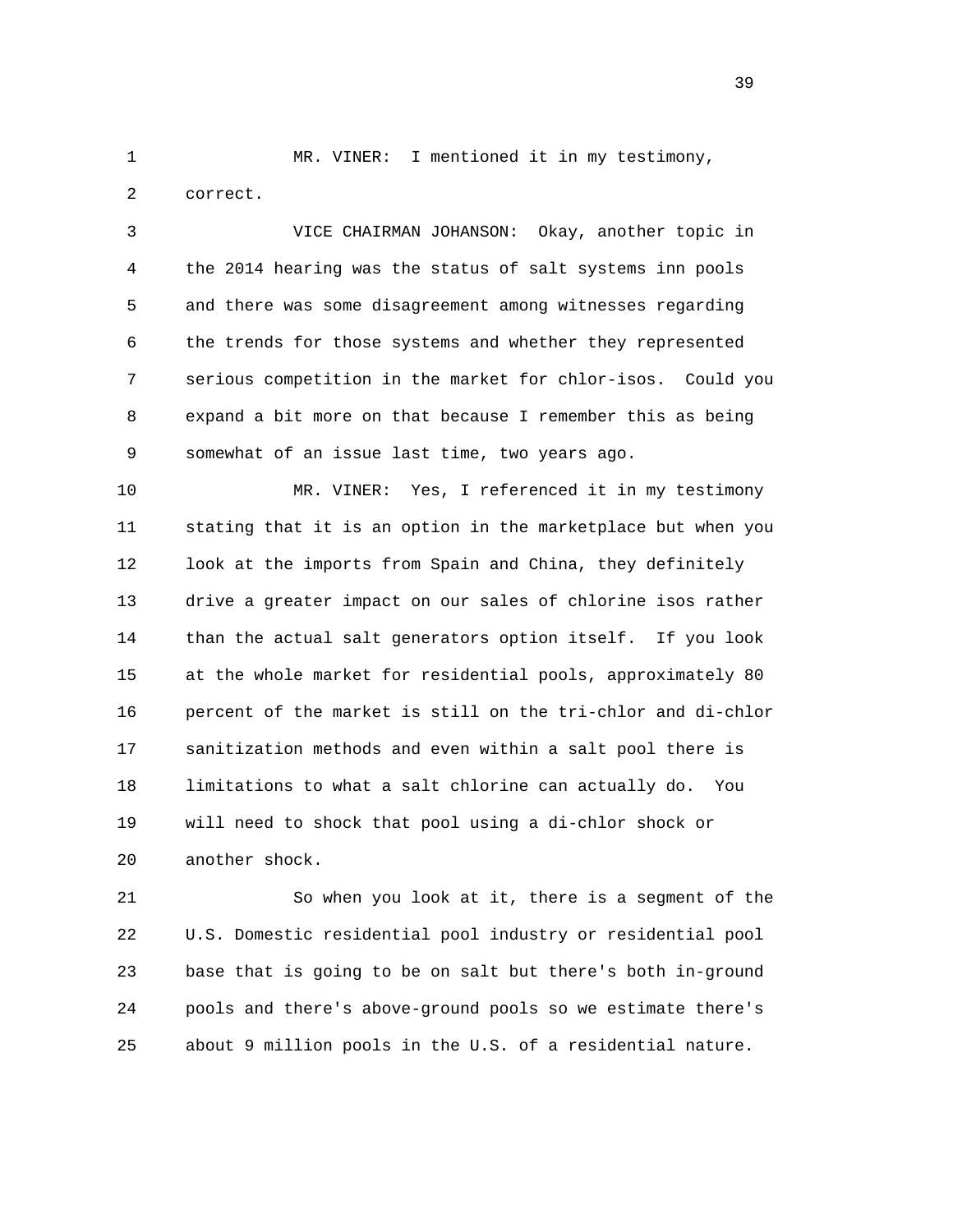1 You can estimate approximately 4 million of those are 2 above-ground pools. So they're a lower-cost unit, so those 3 pools aren't necessarily going to be going on to salt 4 generators or salt water systems.

 5 So, in essence, salt chlorinators are out there 6 but it's only going to represent about 17 to 20 percent of 7 the marketplace. The other 80 percent is going to be 8 continuing on the chlorinated isos.

 9 VICE CHAIRMAN JOHANSON: I'm sorry, Mr. Viner. 10 Could you give the numbers again for above-ground pools as 11 opposed to in-ground pools?

 12 MR. VINER: So, my estimation is approximately 9 13 million pools, residential pools in the U.S. and I typically 14 split it 5 million in-ground pools, 4 million above-ground 15 pools.

 16 VICE CHAIRMAN JOHANSON: Okay, I didn't realize 17 there were so many above-ground pools and that's like a 18 given market for chloride isos, is that correct? 19 MR. VINER: Yes, and when you think of 20 above-ground pools, there are many different types of 21 above-ground pools. You can have it on the back of a porch 22 banked in or you can have sort of like a cheaper 500 to a 23 1000-dollar pool which may last a couple of years. So that 24 4 million pools covers a large spectrum of different pools, 25 even the pump and the filter.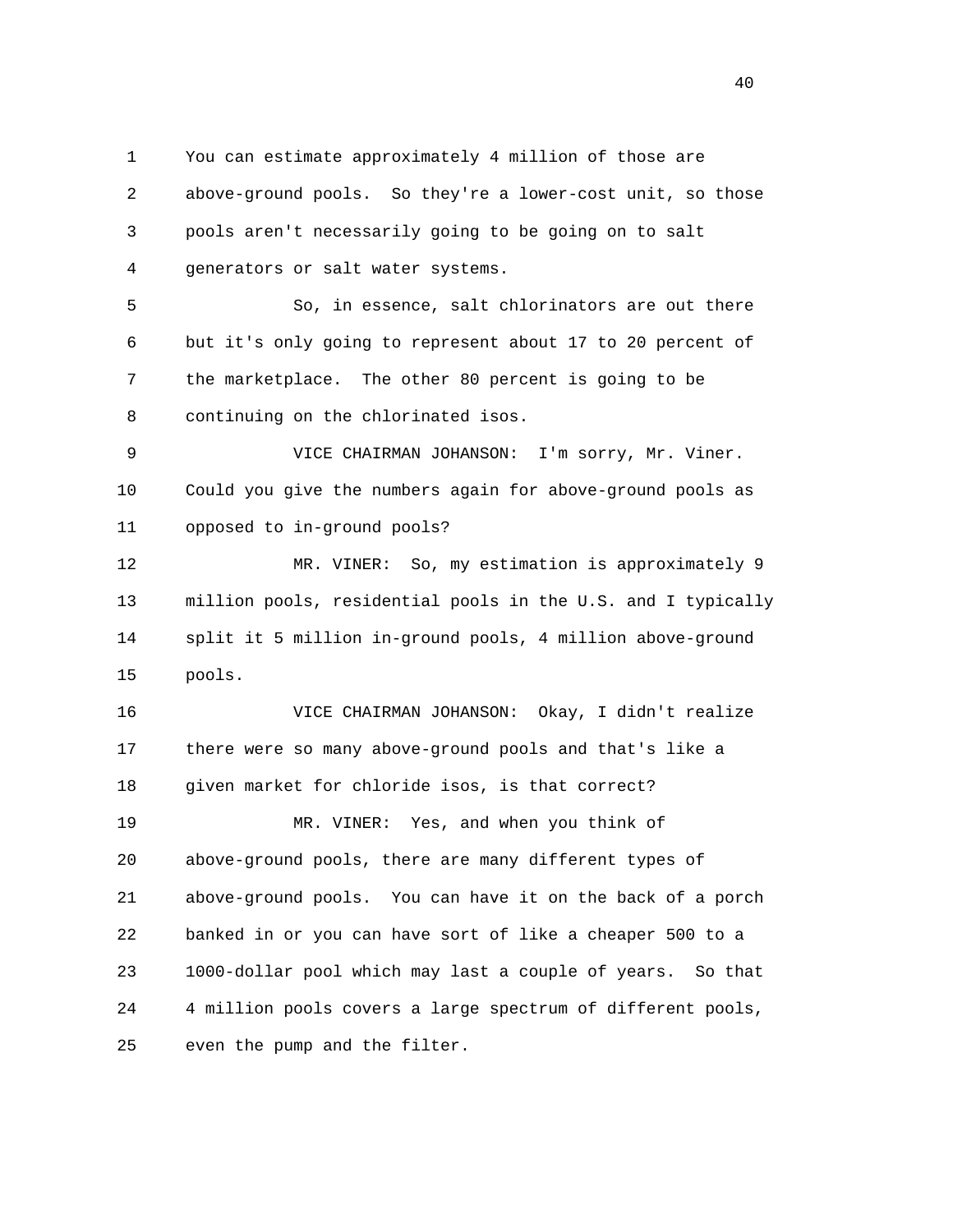1 VICE CHAIRMAN JOHANSON: But in looking down the 2 road, looking forward, what is the direction for salt-based 3 pools? Is that growing? It seems to be new technology, I 4 assume it would grow.

 5 MR. VINER: It's technology that has been there 6 for ten plus years. I think if you look at the history of 7 the actual residential pool, there's always a technology 8 that is an alternative to isos or traditional chlorine but 9 the builders have, certain builders in certain regions have 10 had some negative impaction that impact saltwater pools so I 11 would say it sort of plateaued at this level.

 12 VICE CHAIRMAN JOHANSON: Alright, but they were 13 still using shock treatments, correct?

 14 MR. VINER: Correct, the saltwater generator it 15 does produce chlorine in the pool but you still need to 16 balance the pool, you need to shock the pool, you need to 17 perform an algaecide and at certain times of the year the 18 saltwater generator will not even work. Therefore you would 19 supplement it with the chlorine tablets in the skimmer.

 20 VICE CHAIRMAN JOHANSON: I apologize if this is 21 covered in the Staff Report but what is the breakdown of 22 chlorine used in shock treatment as opposed to other typical 23 pool uses. It is probably a small number, is that correct? 24 MR. VINER: A small--? 25 VICE CHAIRMAN JOHANSON: The percentage used for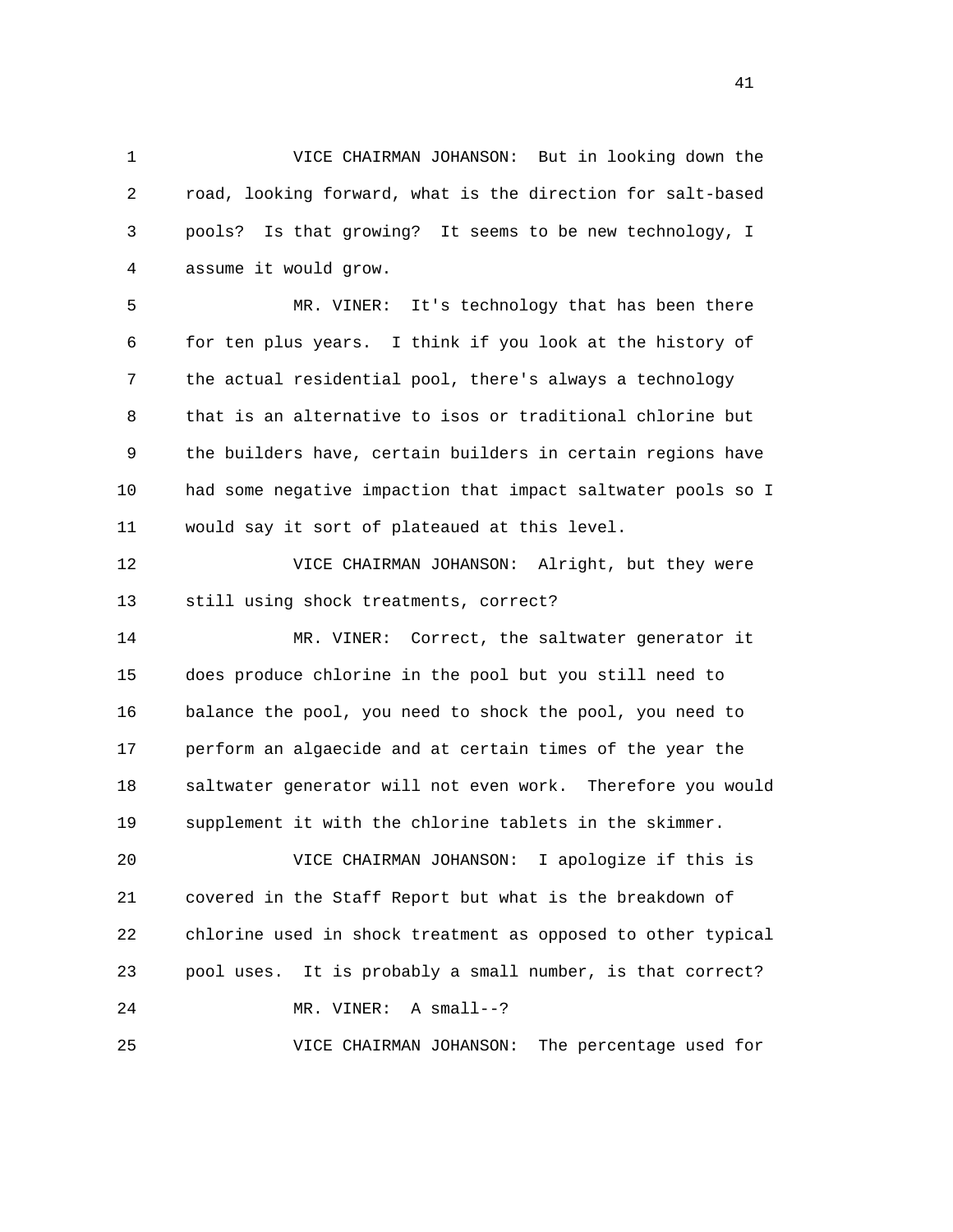1 shock treatment.

| $\overline{2}$ | MR. VINER: Oh, the di-chlor products are a very               |
|----------------|---------------------------------------------------------------|
| 3              | widely used shock treatment. It's a granular, di-chlor and    |
| 4              | tri-chlor are widely accepted as shock.                       |
| 5              | VICE CHAIRMAN JOHANSON: But how much is it used               |
| 6              | as compared to let's say, common pool treatment of --         |
| 7              | MR. VINER: It's a weekly, you would weekly, you               |
| 8              | would shock your pool weekly. So if you have a 24,000         |
| 9              | gallon pool, you'll be putting two pounds of shock in a       |
| 10             | week.                                                         |
| 11             | VICE CHAIRMAN JOHANSON: Okay, as opposed to how               |
| 12             | much being used for the typical pool treatment? Let's say     |
| 13             | non-shock treatment.                                          |
| 14             | MR. VINER: Everyone should really shock their                 |
| 15             | pool. So it is a maintenance product that you do on a         |
| 16             | weekly basis.                                                 |
| 17             | VICE CHAIRMAN JOHANSON: Okay but you're saying                |
| 18             | two pounds a week, that's di-chlor? Is that correct?          |
| 19             | It's a di-chlor or tri-chlor shock in<br>MR. VINER:           |
| 20             | addition to your tablets or your main sanitizer.              |
| 21             | VICE CHAIRMAN JOHANSON: Do you know how much                  |
| 22             | would be used for the -- you have the shock treatment and     |
| 23             | then you have let's say the other treatment of the pool.<br>I |
| 24             | don't much about pools and so I'm just wondering for your     |
| 25             | regular treatment what percentage?                            |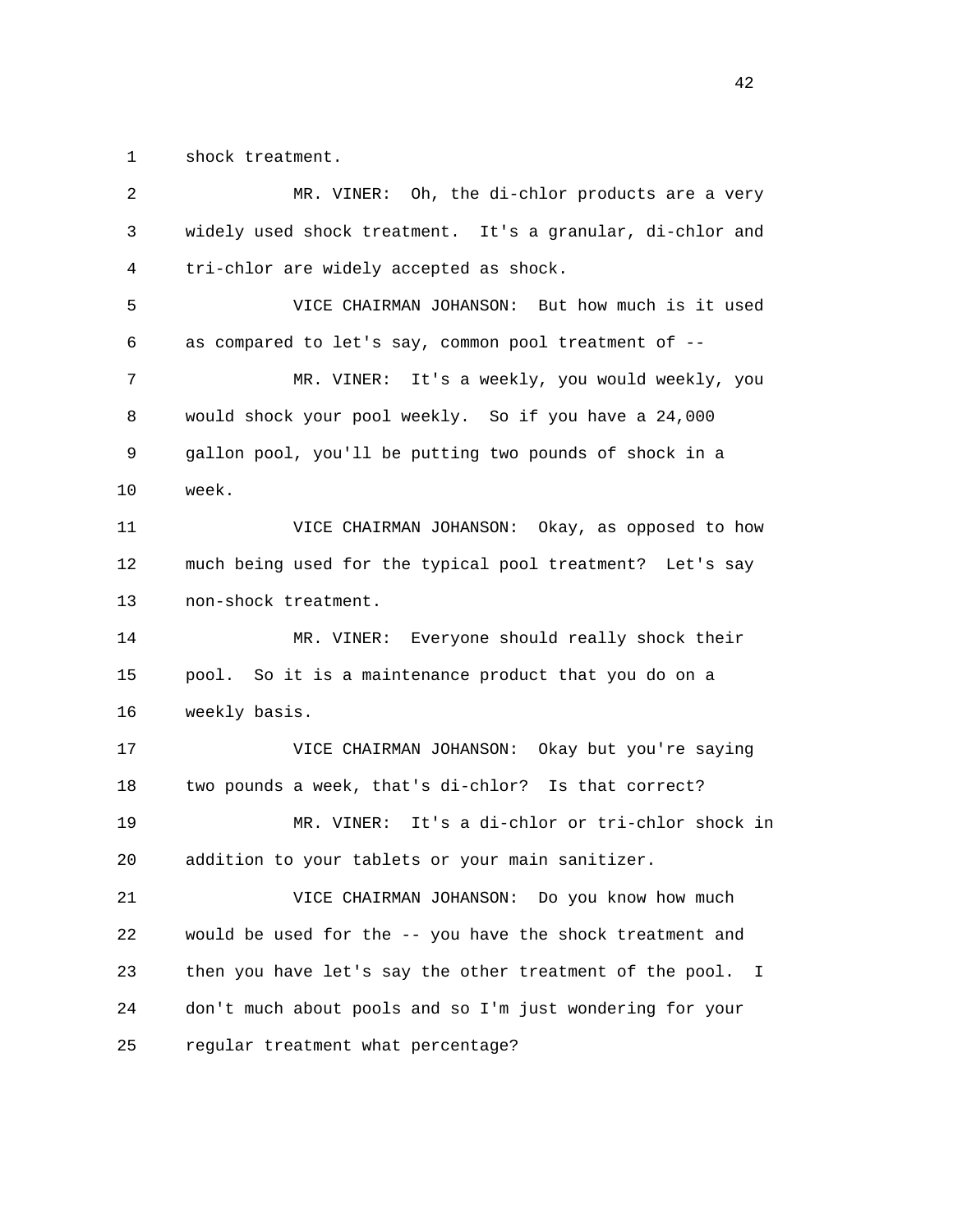1 MR. VINER: It's in the amount of dollars spent 2 or the amount of --? 3 VICE CHAIRMAN JOHANSON: Yes. Any type of 4 comparison. 5 MR. VINER: So you could be spending from 2 6 dollars for a pound to 6-7 dollars for a pound of shock. 7 VICE CHAIRMAN JOHANSON: Okay. Maybe I'm not 8 being clear. What I'm trying to get back to this whole 9 issue of pools above water have to use chlor-isos, correct? 10 MR. VINER: Correct. 11 VICE CHAIRMAN JOHANSON: People use, people with 12 saltwater pools have to use di-chlor, right? 13 MR. VINER: For shock. 14 VICE CHAIRMAN JOHANSON: Mr. Cannon. 15 MR. CANNON: With reference to the time, table 16 III-2 shows U.S. commercial shipments of granular, virtually 17 all of the granular is going to be di-chlor or tri-chlor 18 granular, right? And then Table II-3 shows U.S. shipments 19 of tablets so that's not going to be shock, right. So, the 20 ratio you're looking at is I don't know, 40/60? Is that 21 fair? 22 MR. VINER: I -- 23 MR. CANNON: I'm not asking, I'm saying is 40/60 24 like a good magnitude here? They can see the actual data. 25 VICE CHAIRMAN JOHANSON: Okay, that helps. I'm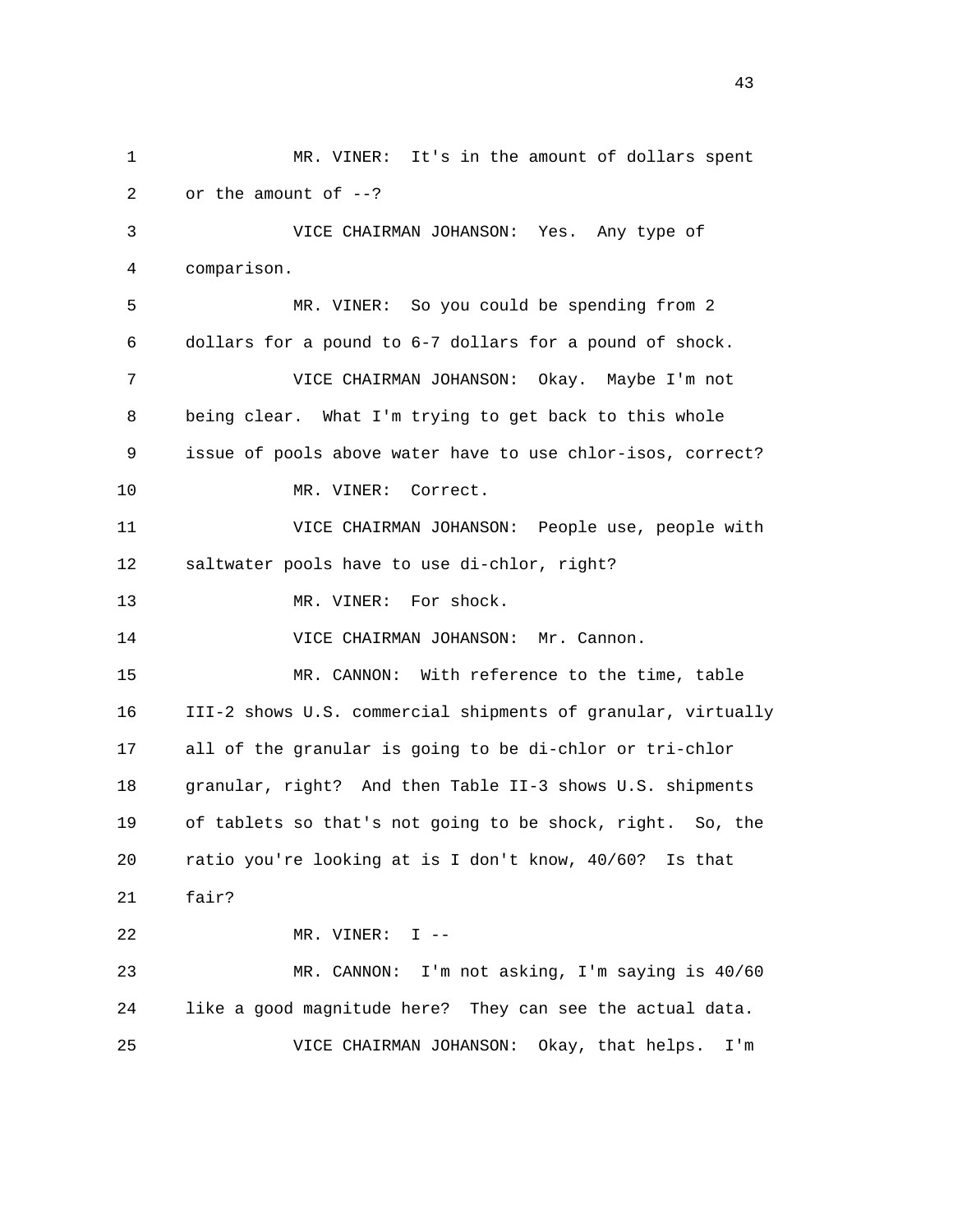1 just kind of curious as to how many customers would be

 2 locked into using chlor-isos even if they have saltwater 3 pools?

4 MR. VINER: Oh, a lot.

 5 VICE CHAIRMAN JOHANSON: Okay, thank you for your 6 responses.

 7 CHAIRMAN WILLIAMSON: Thank you. Commissioner 8 Pinkert.

 9 COMMISSIONER PINKERT: Thank you and I thank the 10 panel for being here today to help us to understand these 11 issues. I want to begin with a question that relates to a 12 question that Vice Chairman Johanson was asking. He was 13 asking about differences in product quality and I'm 14 wondering, looking at the underselling that has occurred, 15 even during the time of the trade relief, the trade remedy, 16 what's going on there? It doesn't seem to be driving market 17 share toward the foreign producers, it just seems to be 18 going on without much impact on anything. Is that a 19 reflection of differences in product quality? Or it is 20 something else?

 21 MR. CANNON: So before the witnesses answer as to 22 the quality, I would just like to point out that this is an 23 area in which the record is incomplete, like dramatically 24 incomplete. You don't have the importers, any of the major 25 importers from China, they're not showing the volume. So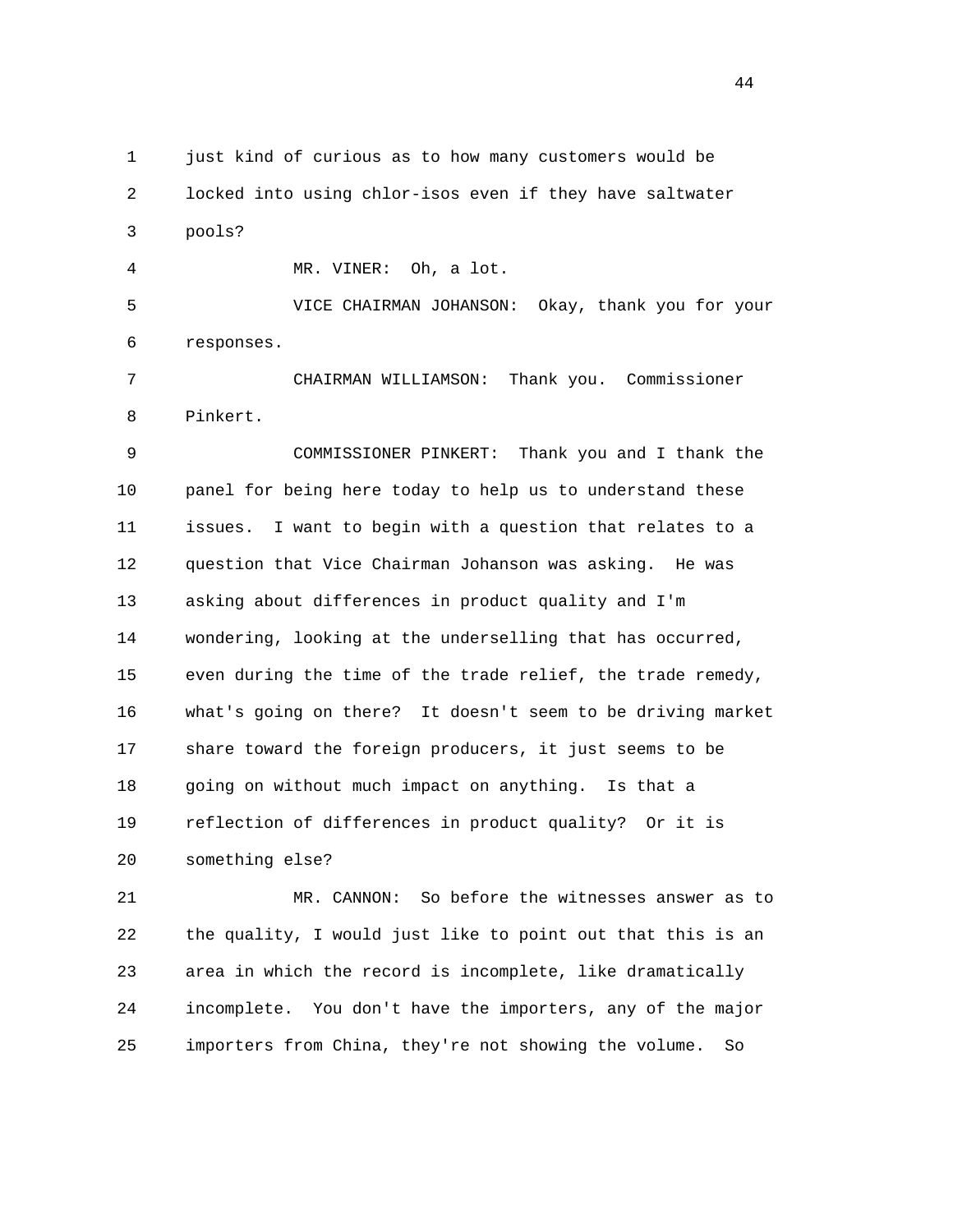1 when you're looking at your pricing tables, there's zeros 2 all over the place. We were just here two years ago and all 3 those tables were full, right. This time around the same 4 companies, they didn't submit questionnaire responses so 5 part of what you're seeing is simply the lack of coverage -- 6 no -- anyway. I believe the other part of the question 7 went to the quality is the reason why the imports are at a 8 lower price point. Thank you.

 9 MR. HELMSTETTER: This is Mr. Helmstetter. If 10 you were to take everybody's tablets and line them up on 11 your table, we couldn't tell who's tables were who's. They 12 are all the same. They are all the same product. I think 13 some of the confusion from the last two years ago testimony 14 on quality is you were talking to a Florida re-packer 15 selling wholesale who's in a very hot climate. This product 16 does what they call decomposition, the higher the 17 temperature it gets, the more gas comes off of it.

 18 Most of my customers are in the Northeast. I 19 don't have any problems in the Northeast because I'm not 20 running at Florida temperatures. I might have last week in 21 Washington but I don't normally and it's the same with salt. 22 You're talking to a Southern Florida customer where salt is 23 more popular. All my customers are in the Northeast. I 24 don't sell to those areas so it all depends on what area 25 you're in on what the quality is. Joe DiNicola who runs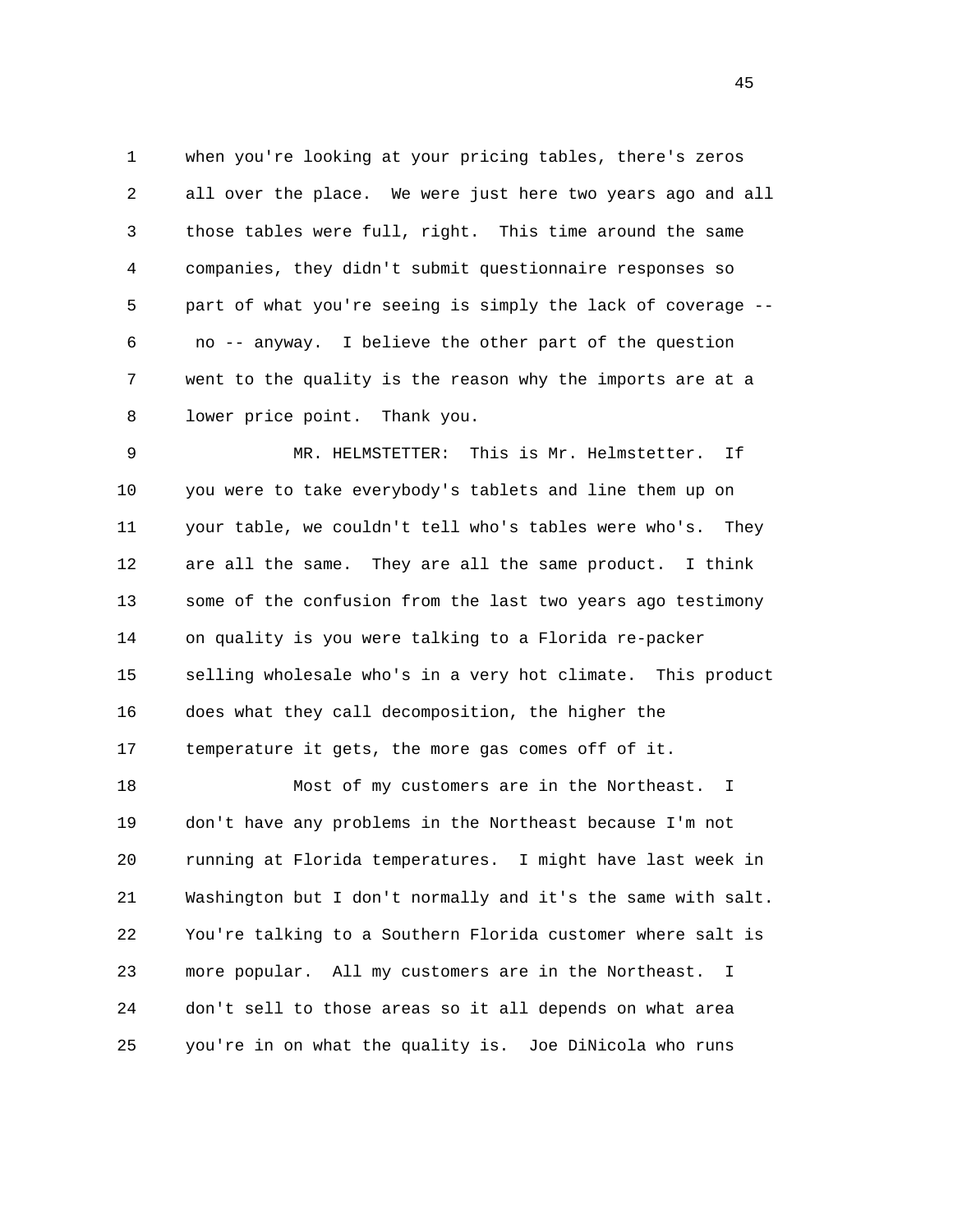1 that plant down there, he's got a lot of odor and dust 2 problems because he's got a lot of humidity and temperature. 3 I'm in West Virginia. I don't have a lot of high 4 temperatures and high humidity. We don't have problems. So 5 I think you're sort of getting apples and oranges here 6 because it's all the same product.

 7 MR. CANNON: So John, would you care to address 8 this maybe on other parts of the U.S.?

 9 MR. VINER: When you reference the quality, one 10 of the things with being, we sell to retail. We are also a 11 manufacturer. We produce isos in the U.S. We obviously 12 have an R&D group that is located in our laboratories and 13 our head office and plus in our manufacturing facilities so 14 we do take quality very seriously. We want to make sure 15 that we've got the right chlorine levels. I'm not a 16 scientist but we have a supplementary team that we invest in 17 to make sure that we have good quality as a Domestic 18 Producer.

 19 Having visited some of the other Foreign 20 Producers' facilities, the level of support and R&D is not 21 up to the level that I've witnessed in the U.S. So I think 22 the internal processes that are established for the 23 facilities of Bio-Lab are in very good position to ensure a 24 better quality. To Mr. Helmstetter's point, it is difficult 25 to distinguish when you look at a tablet to someone who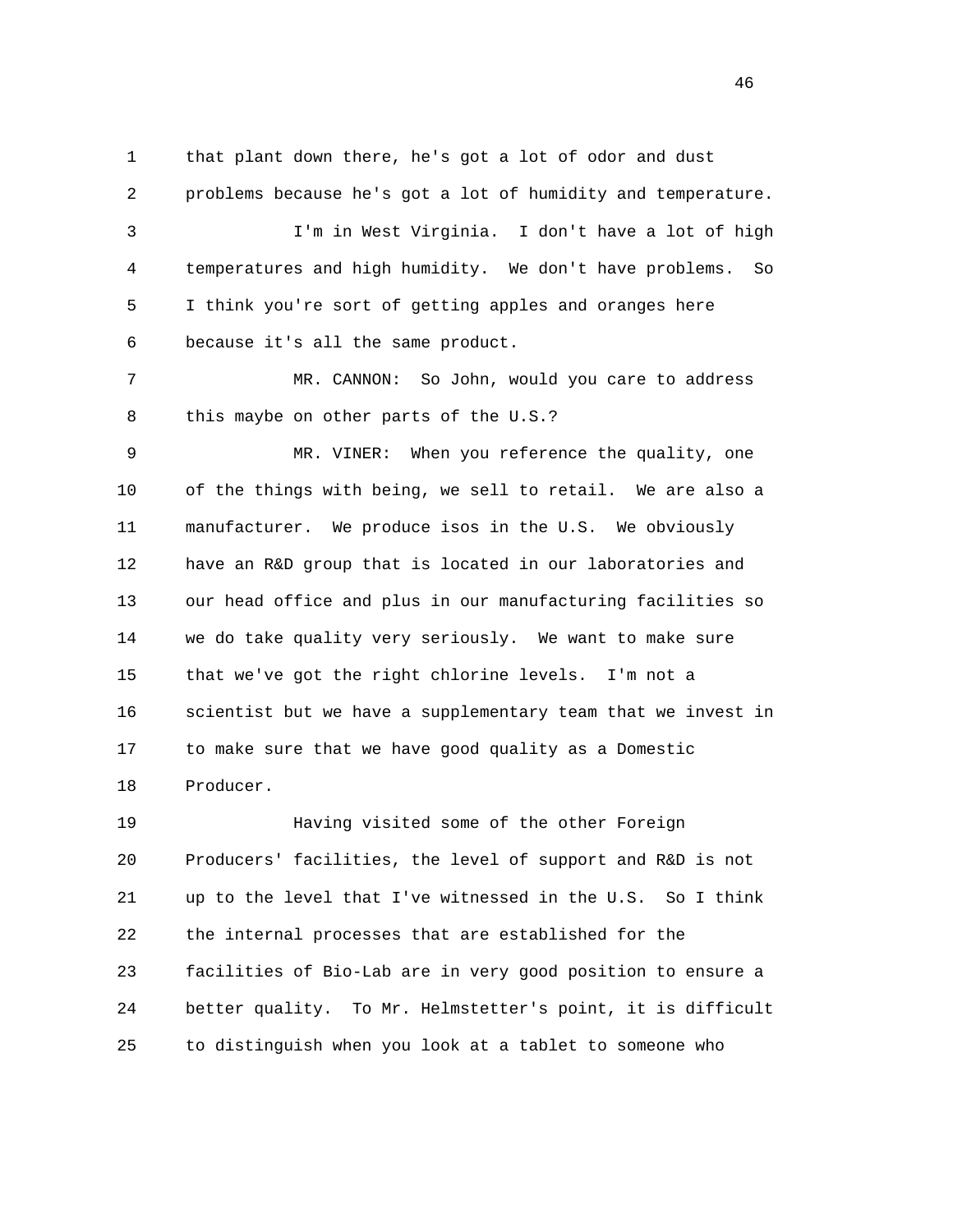1 can't take QA analysis and everything like that to really 2 determine is there a quality difference but it is something 3 we take very seriously and we're very proud of the quality 4 of our tablets that come from iso's, from our Lake Charles 5 facility.

 6 So that's the only sort of reference that I can 7 give on quality.

 8 MR. MORGAN: I would also like to put out, now 9 again, Occidental -- our channel to market is significantly 10 different than my competition so the number of customers we 11 serve is significantly lower than everyone else so the 12 market feedback that we get is less. Eowever, in the last 13 few years we have had one customer report of a gassing issue 14 using Chinese product. That's one customer. Everyone else 15 who I have spoken to who is using Chinese material is by and 16 large indicating no problems using it.

 17 There are potential issues on lead time and 18 shipping but even those issues are few and far between but 19 based on relationship selling, the promise of shorter lead 20 times that's how we are able to extract a small premium but 21 even then the premium that customers are willing to pay only 22 goes so far. They will only pay so much for shorter lead 23 time, they'll only pay so much based on the relationship. 24 At the end of the day, they still need to compete and make a 25 profit and take care of their employees.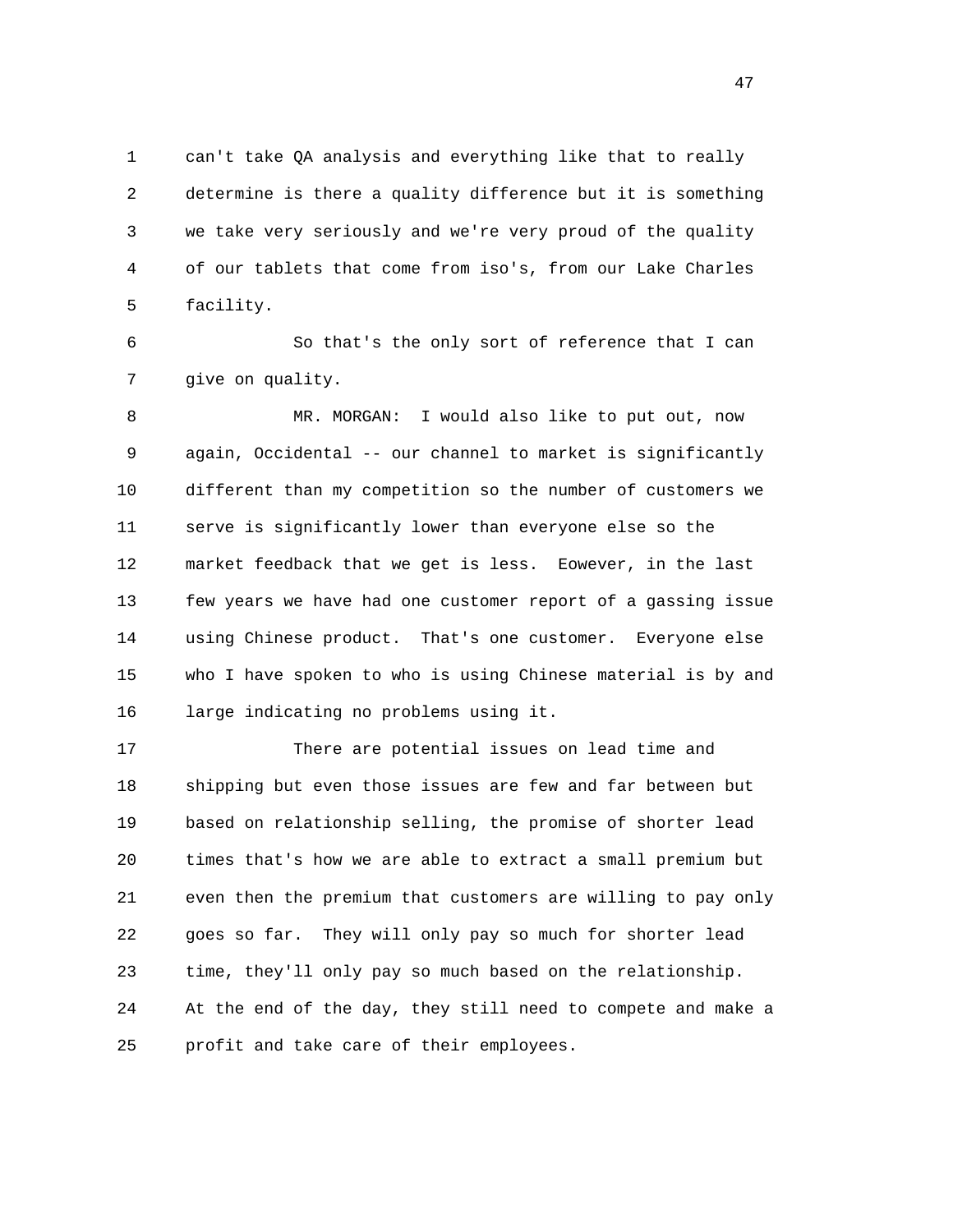1 So I think that, I hope that I answered your 2 question as far as the small price disparity.

 3 COMMISSIONER PINKERT: Thank you, that's helpful. 4 Now, there was reference in the testimony this morning about 5 renegotiation of price terms when contracts are used and I 6 wasn't clear about whether the contracts permit 7 renegotiation of price during the term of the contract or if 8 you're only talking about upon the expiration of the 9 contract, then you renegotiate the terms. So if you can 10 explain that to me, I think that would be helpful.

 11 MR. MORGAN: Sure, no problem. No. Typically, 12 our contracts do not allow for renegotiation of price in the 13 contract period. However, if market prices are rapidly 14 changing throughout the contract year, I cannot expect my 15 customer to still pay a higher price for me and sell into 16 the marketplace against prices that are actively falling. 17 As I mentioned in my testimony if we look at the 2016 pool 18 year which goes from October 1, 2015 to September 30, 2016. 19 There were four separate occasions where I could 20 point to the Chinese lowering their price and so a price

 21 that I established with the customer firm for a year for the 22 2016 pool season I established a firm price in the middle of 23 the year starting 2015. I cannot expect my customer to go 24 out and sell at the same higher price we established in 2015 25 against a competitor who has lowered their price four times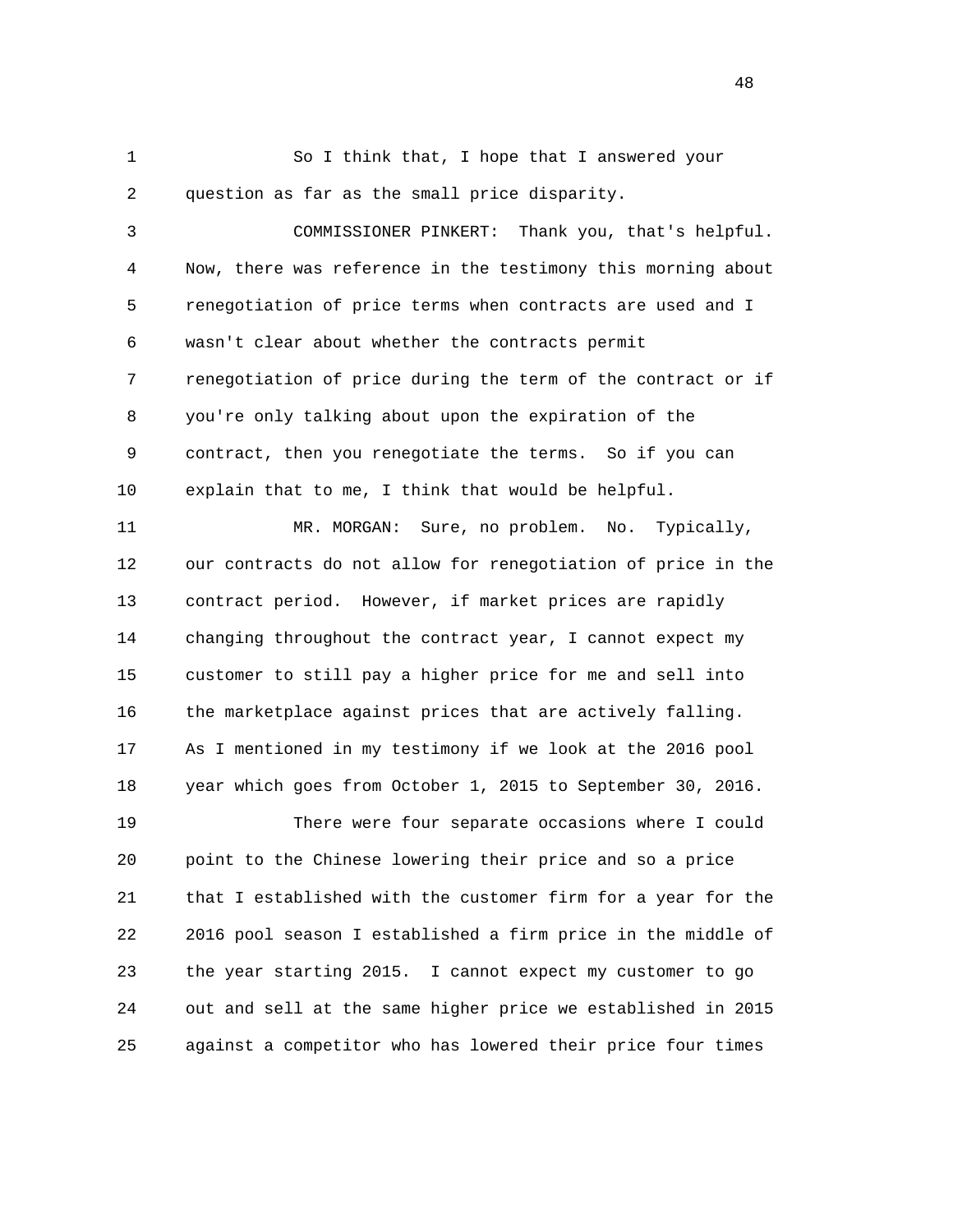1 in the following pool year.

| 2  | So yes, I could keep the price at the same level             |
|----|--------------------------------------------------------------|
| 3  | but they wouldn't be able to move any pounds, they wouldn't  |
| 4  | be able to move any volume and reach contract minimums.      |
| 5  | Also, I would point out that our customers are looking for   |
| 6  | partners and relationships and people who they can trust to  |
| 7  | do business with. My customers need to feel that I will do   |
| 8  | everything I can to keep them competitive in the             |
| 9  | marketplace. So even if I did take the hard line and say     |
| 10 | you know what, as our contract states we are not going to    |
| 11 | renegotiate price. We are not going to make a concession     |
| 12 | even though the market is falling; when my contract term is  |
| 13 | up that customer is going to look at me and say "this isn't  |
| 14 | a partnership. This isn't a relationship that you value."    |
| 15 | I need someone who has a little skin in the game as well so  |
| 16 | that's why we're forced to make adjustments mid-contract     |
| 17 | even though the contract is not allowed negotiation.         |
| 18 | Anybody else on the Panel<br>COMMISIONER PINKERT:            |
| 19 | wish to comment on that.                                     |
| 20 | This is Dave Helmstatter.<br>MR. HELMSTETTER:<br>We          |
| 21 | have only terms and conditions with our customers because of |
| 22 | this problem and we can change prices in thirty days and     |
|    |                                                              |

23 that's what we've told customers when we go in and it's

24 either way. If you know, if we win here, and we can

25 stabilize the price then I'm going to go back to my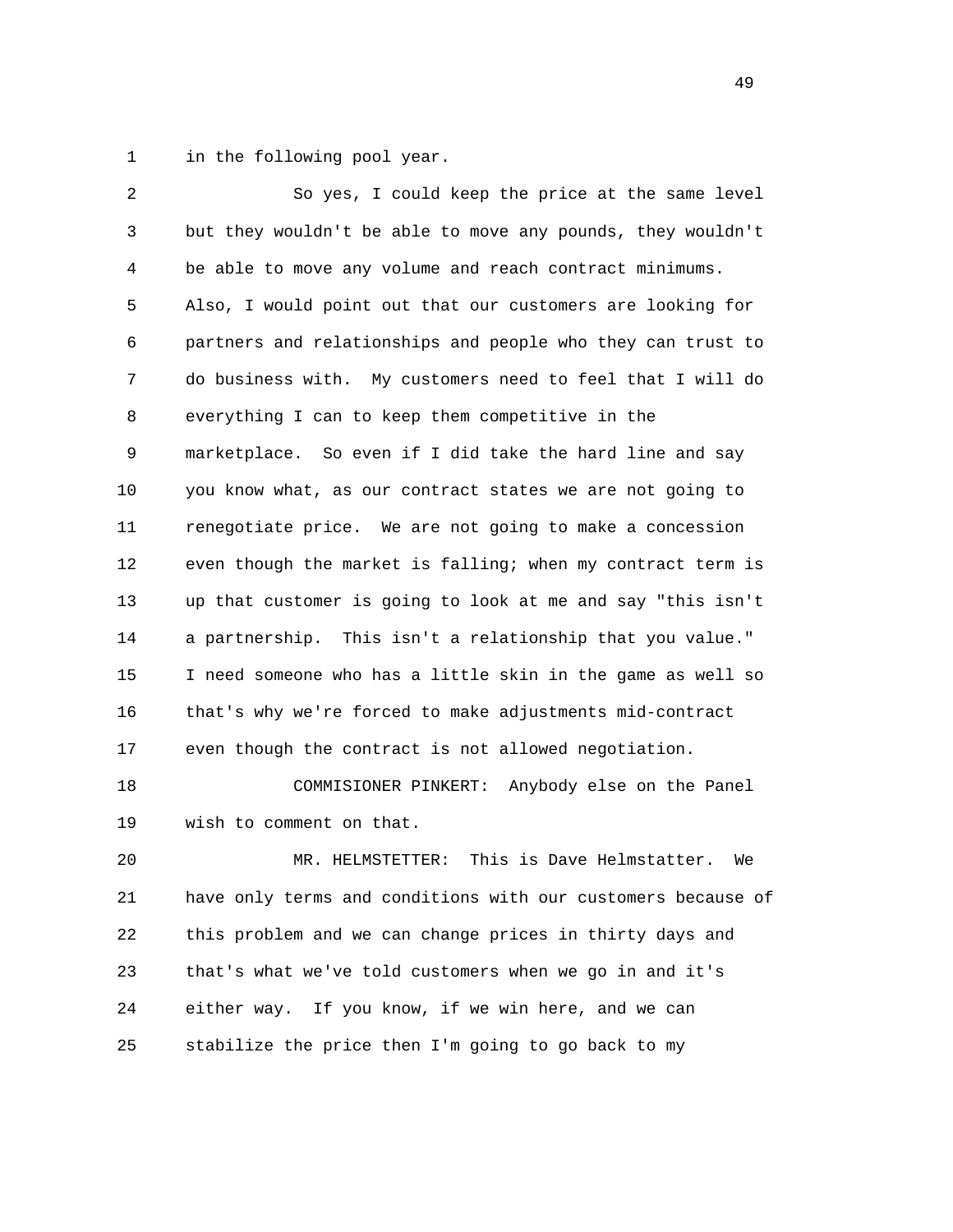1 customers and say "yes, I need a little more price" because 2 I do. I need a little more price. But, yes we don't give 3 year-long prices.

 4 COMMISSIONER PINKERT: Thank you. My last 5 question is for Mr. Cannon. You mentioned that the 6 Commission has on occasion has applied Everest inferences. 7 Has that occurred in the past decade and if not, why not? 8 MR. CANNON: Yes, it's few and far between. 9 You're definitely right. We have a statute, it has language 10 in it. it says "if companies fail to cooperate to the best 11 of their ability" so I, along with other people I'm sure 12 must be arguing this, the Commission is letting that be dead 13 letter in the law. That is a tool that you have. If we are 14 going to have to have a full investigation and not be 15 expedited when respondents don't arrive, I think that is an 16 ideal place to put down a marker so that people will fill 17 out questionnaires and we can have a meaningful discussion. 18 Because otherwise we have these tables full of zeros and the 19 problem of the data collection.

 20 I think that's what the statute was designed for. 21 What you have done, and I acknowledge this, you've done it 22 in, I think this happened recently for us, if you use facts 23 available. So for example when I give you the capacity data 24 for global basis. You said "well, that's the only evidence 25 on record so that's available and we'll use that." But this

 $50<sub>50</sub>$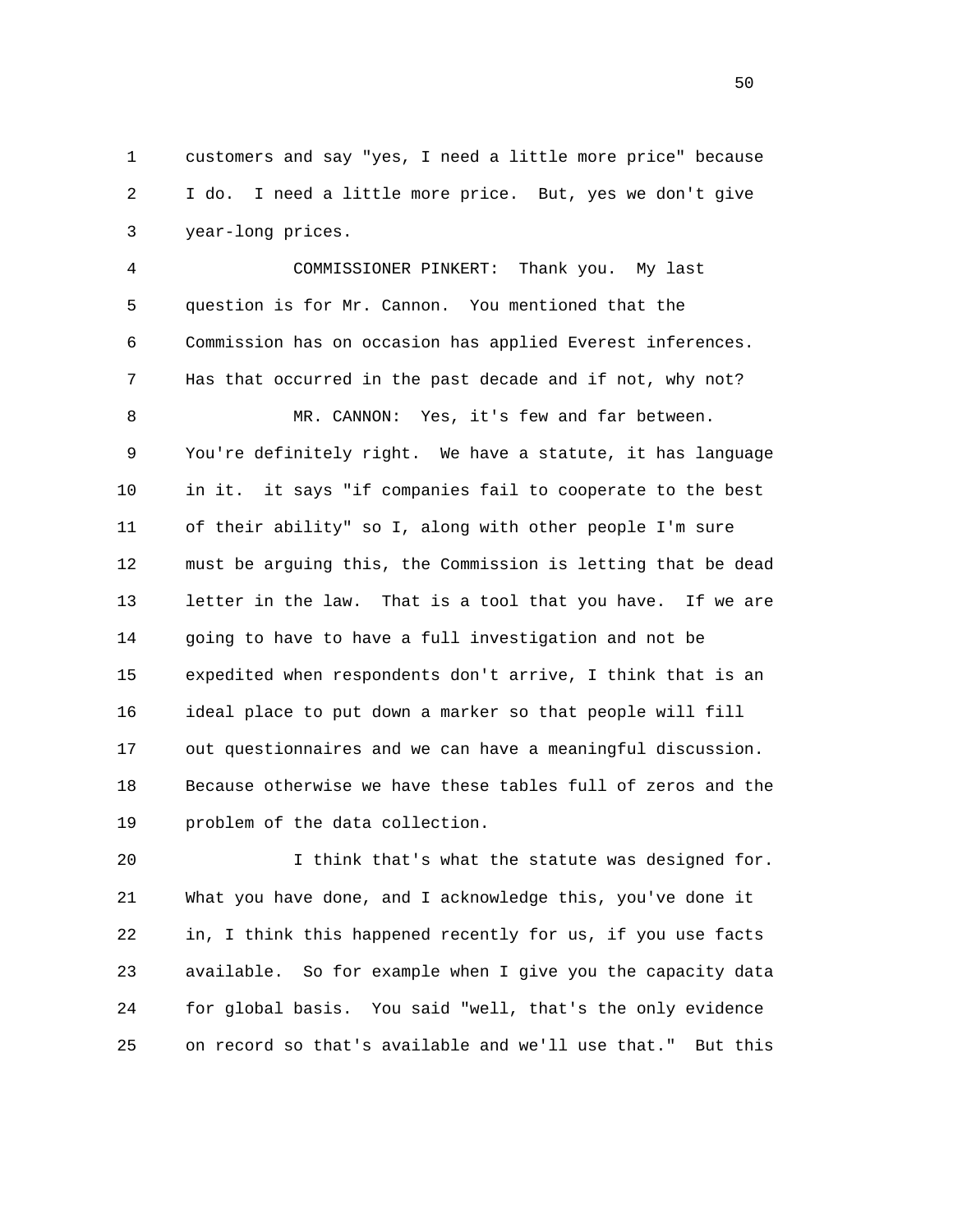1 is different. This is willingly sitting it out when you are 2 a party, you're lawyered up and you're fighting us for 3 eleven years and dragging this through the court of 4 international trade and you don't want to show up at the 5 International Trade Commission so I get, you know, I get 6 frustrated. 7 COMMISSIONER PINKERT: Thank you. 8 CHAIRMAN WILLIAMSON: Thank you. Commissioner 9 Broadbent. 10 COMMISSIONER BROADBENT: Thank you. So you would 11 have preferred that they showed up? 12 MR. CANNON: Well, frankly I would've preferred 13 if you expedited because I don't understand. 14 COMMISSIONER BROADBENT: I think you're a little 15 uncomfortable with the hearing. 16 MR. CANNON: Well, it's an interesting position. 17 I mean, we saw a record in which the purchasers and the 18 importers essentially the same view of this we did. In a 19 case in which you looked at our industry two years ago, made 20 an affirmative determination on China, it's, we didn't know 21 what the interest was in having a full investigation. 22 Certainly it's your prerogative but this is a burden 23 especially on small industries and original investigation 24 requires an enormous amount of resources. People have to do 25 questionnaires, they have to appear at hearings and write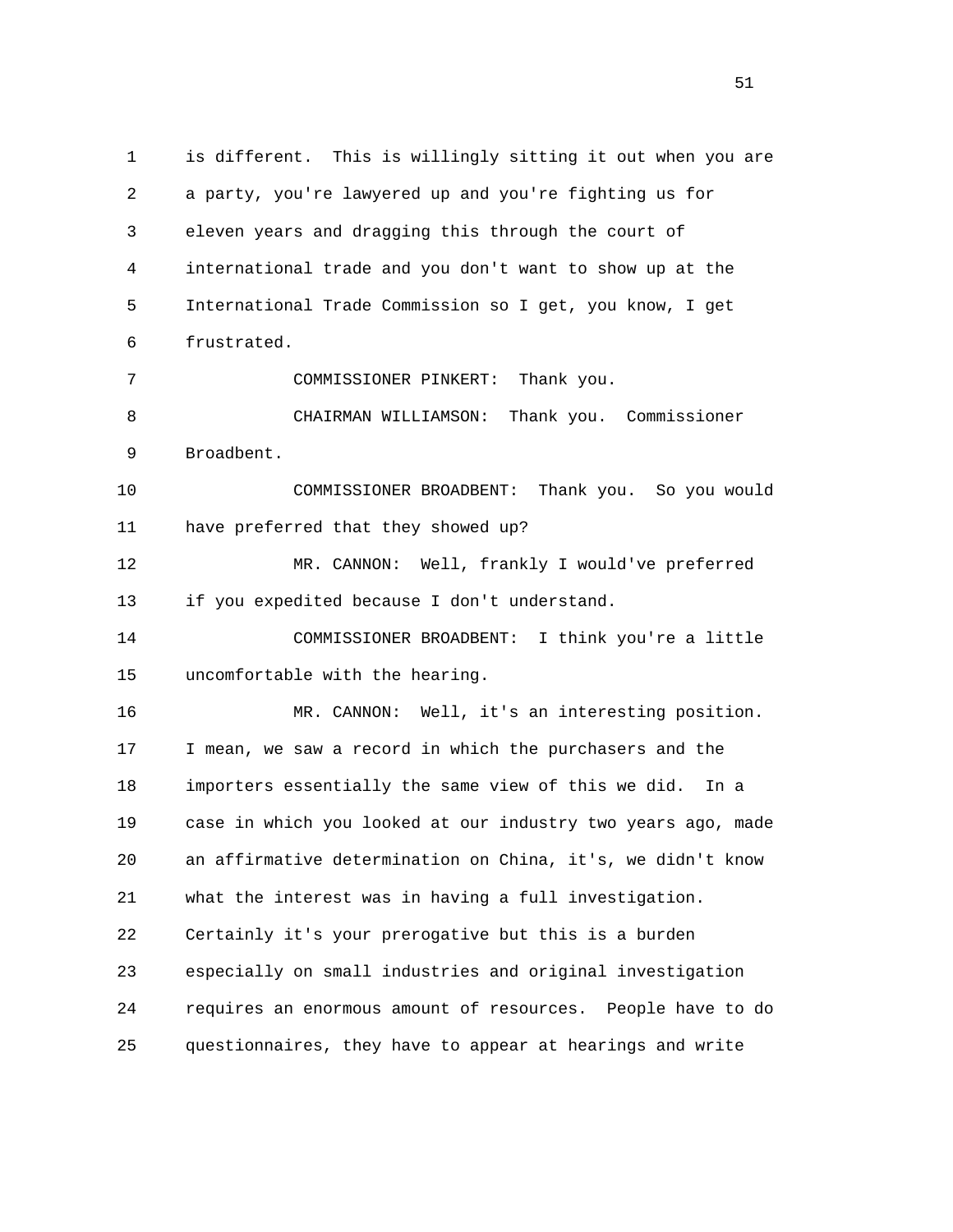1 briefs and so it is somewhat to me frustrating to go through 2 this if we're sort of sitting here imagining the arguments 3 that might be made, especially when, I mean it's not like 4 you guys are loafing. Things are pretty busy, so it's just 5 frustrating to me in that respect.

 6 I totally respect the process though. We are 7 going to participate. We have to the best of our ability. 8 We do find ourselves fighting some things though like you 9 look at the pricing data for example. Commissioner Pinkert 10 was talking about, we have a very small sample size. We 11 have the prices from essentially one period -- only Spain. 12 We have no Chinese prices. So we don't really see the 13 dynamic in terms of total volume, whether they were stressed 14 and so forth, whether we get a premium. It's difficult. 15 Therefore it forces you to rely much more on testimony on 16 what's printed in the questionnaire responses. So, I'll 17 stop.

 18 COMMISSIONER BROADBENT: Okay. So, I wanted just 19 to understand the International Market for this product, 20 kind of what trends you guys are seeing, consumption in 21 developing countries, exports, what kind of correlates with 22 growth in the market.

 23 MR. VINER: Yes, this is John Viner answering 24 this question. If you look at the international market and 25 sort of gave some numbers about how many pools from data out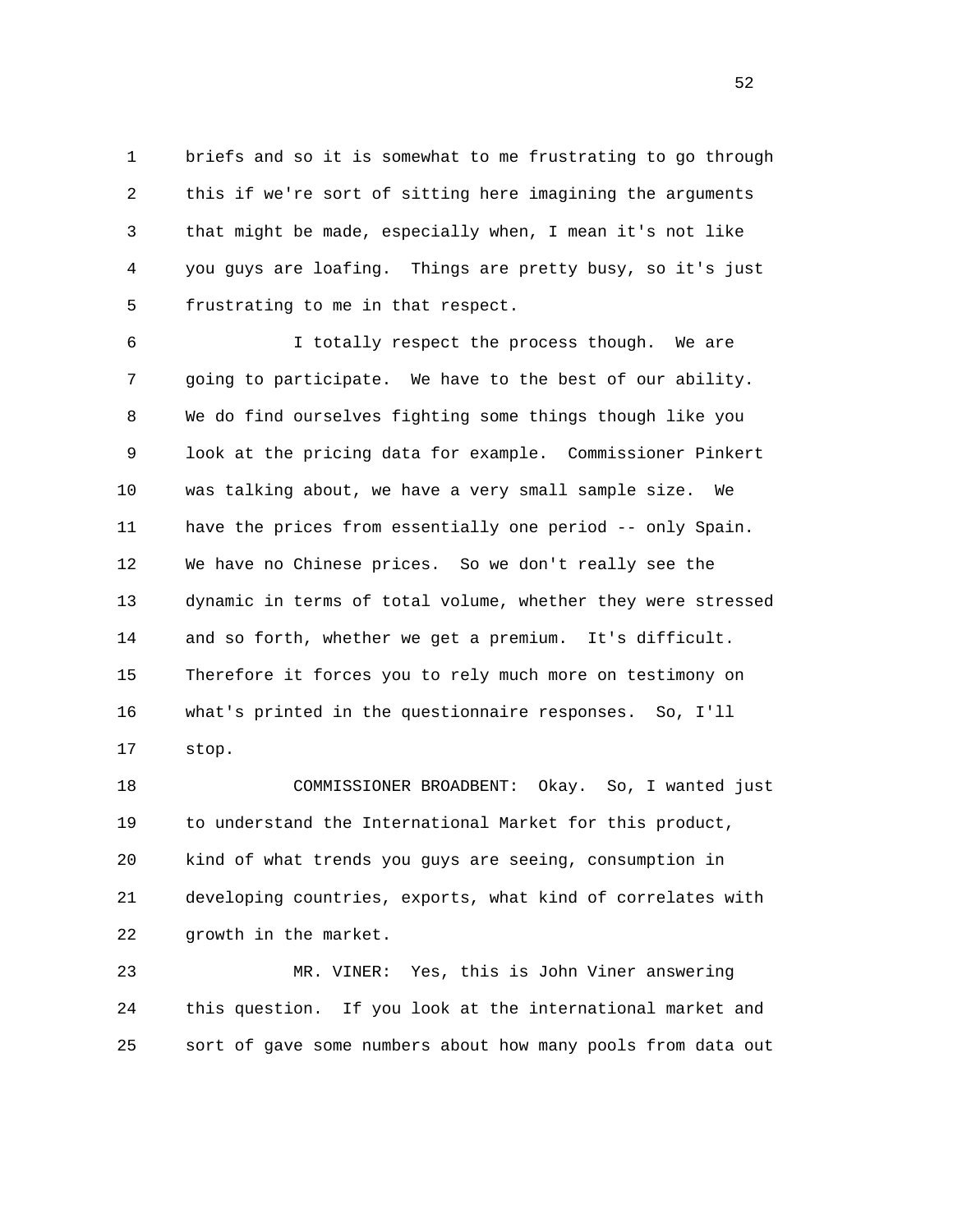1 there, residential pools in the U.S., the two major markets 2 globally -- the U.S. and Europe. The other markets where 3 there is a high allocation of residential pools if going to 4 be Brazil, it's going to be South Africa and then it's going 5 to be Australia and New Zealand. You can include Canada as 6 well, Canada's pools and spas in North America.

 7 Those are the key regions. If you look at sort 8 of the developing countries, like China and India apart from 9 hotel, leisure center pools residential pools are not a 10 common, from my experience and doing the research it's not a 11 common place so just going by the key markets are the U.S. 12 almost twice the size as that of Europe.

13 MR. VINER: In my estimation.

 14 COMMISSIONER BROADBENT: So what is the reason 15 for that? I mean a lot of products -- the Apple phone, a 16 lot of our up and coming consumer items do really well in 17 China as the middle class grows there. Why aren't 18 developing countries taking up swimming pools like we have 19 in this country?

 20 MR. VINER: That's a great question because I've 21 gone out there personally to evaluate strategic 22 opportunities to grow the business as it was being stagnant 23 in our commerce in the U.S. and this is obviously my 24 personal perception, it is somewhat due to culture. I think 25 you are spot on in respects to the material possessions such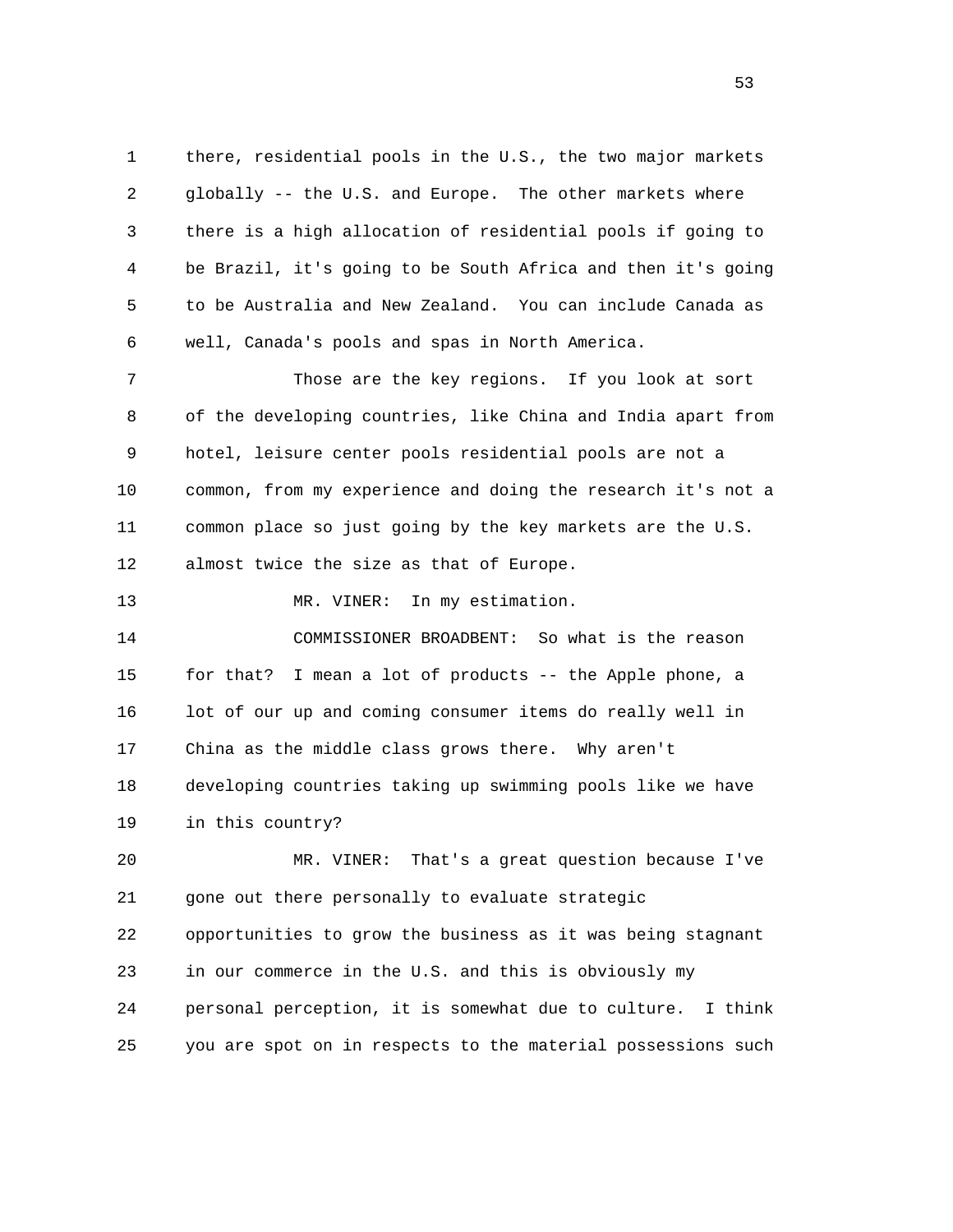1 as I-Phone, electronics, cars, clothes, fashion -- that 2 suits them very well but to own an inground pool you've got 3 to have land and a residential home to be able to do that. 4 It's got to be seen as something you want to do.

 5 I referred to Brazil as a place where there is a 6 high number of pools. Again, the culture there is they want 7 to be outside. They like to be -- they like to go to the 8 beach but they also go out to the pool. The weather 9 conditions are right and it suits them well so I think it's 10 really a cultural and it may come in 20 or 30 years' time 11 from now, I don't know but from my visit there, the desire 12 for a residential pool in places like China and India. It's 13 just not there right now.

 14 COMMISSIONER BROADBENT: So you're not seeing 15 huge growth internationally for your exports.

 16 MR. VINER: Well, for myself -- for Bio-Lab we 17 only export a little bit of product to our Australian 18 business, that's the only exporting we do. Apart from 19 Canada.

 20 COMMISSIONER BROADBENT: Alright. Now why did, 21 demand declined in 2014 and 2015, is that right, for this 22 product?

 23 MR. CANNON: Jim Cannon. The confidential data 24 indicate that. They haven't seen that. I think that the 25 testimony was that demand was flat and they don't see those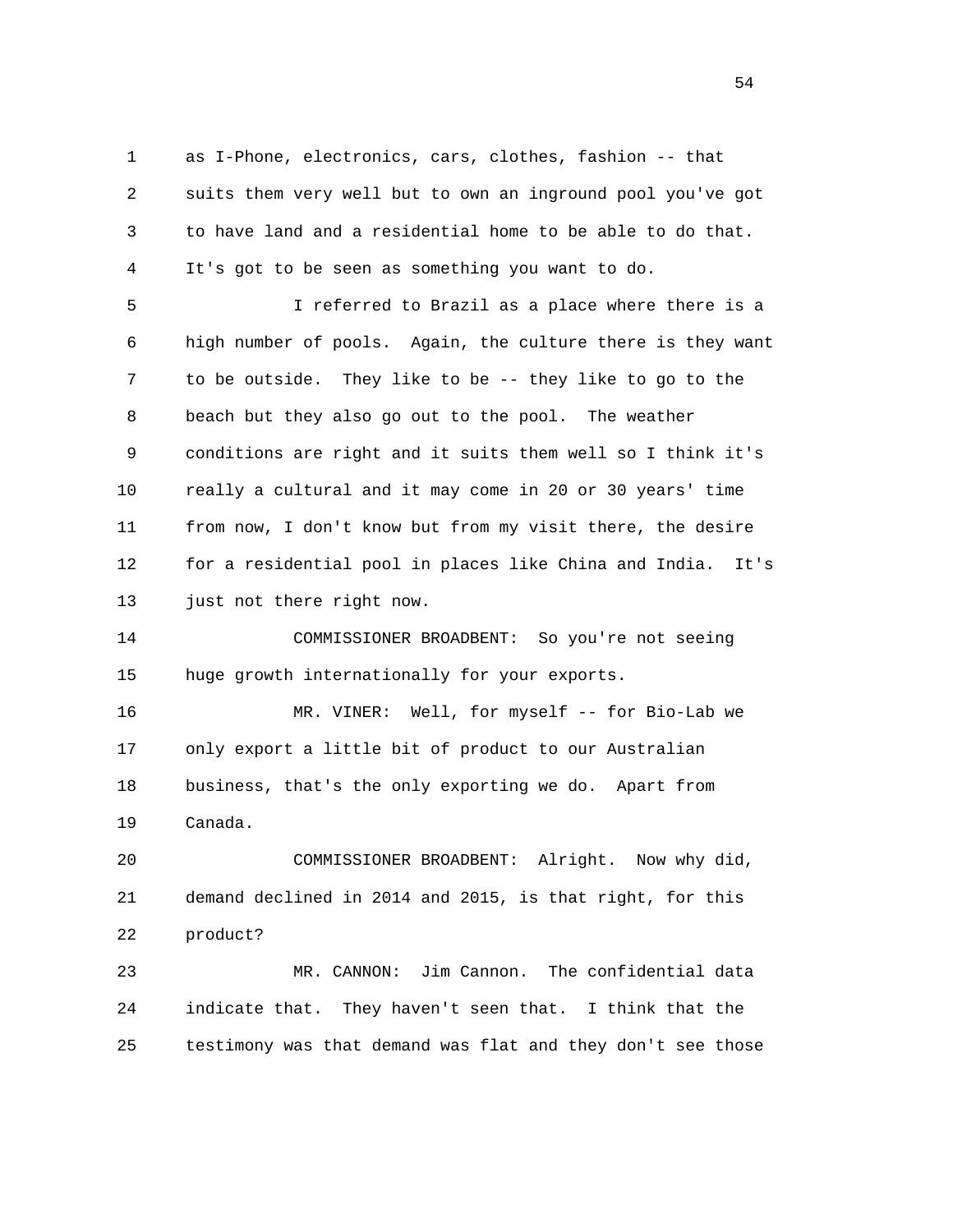1 numbers.

 2 COMMISSIONER BROADBENT: Okay. 3 MR. CANNON: Part of that is when you build your 4 data set, you have imports here particularly from China 5 because they didn't show up, so you are using imports in a 6 certain year but a lot of times the, in the pool business, 7 imports will come in in the fourth quarter to be sold next 8 year so what's happening now with the Chinese Imports is 9 that the Commerce Department has just announced that the 10 dumping margins are going to go to 60-68 percent. That's 11 their preliminary decision. We fully expect it to go at the 12 final. So the volume of imports may have backed off, 13 right, making it appear that demand went down because 14 there's less imports but the imports that came in the year 15 before are being sold into the market because imports arrive 16 in the fourth quarter. 17 So it's sort of a timing issue. I'm certainly 18 going to have the witnesses though address "do you think 19 demand was down this year versus last year? You know, was 20 it the weather?" So if anyone wants to have at it, please. 21 MR. HELMSTETTER: I can tell you, this year the

 22 weather has been very good for us. Our volume is up. It's 23 much better than '15, much better than '14 in terms of 24 swimming days, in terms of the heat index but we have grown 25 every year, it's all due to price. We've lowered our prices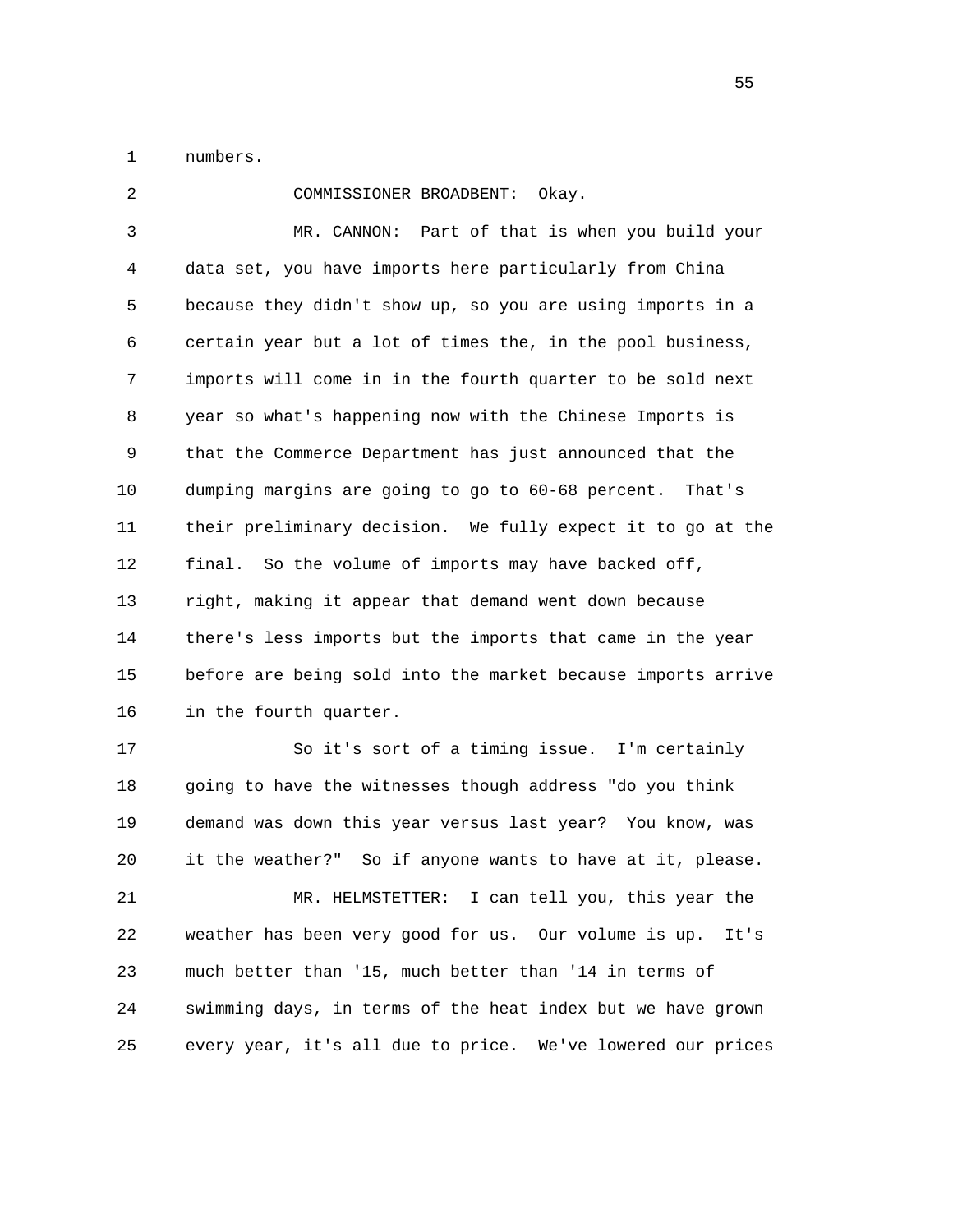1 and grabbed volume. So we think the market is flat. We 2 don't see new swimming pools being built or very few of 3 them. That's why we changed our strategy. We changed and 4 went to price saying we want to sell our plant out. We want 5 to keep our 200 something people's families working. We've 6 lowered our price. All we're trying to do is make cash and 7 so our share is up.

 8 COMMISSIONER BROADBENT: So your assessment of 9 this market is we're not really going to be building a lot 10 more swimming pools?

 11 MR. HELMSTETTER: This market has not built 12 hardly any swimming pools since 2007. If there's no houses 13 being built. There's no swimming pools being built. I 14 think we had some data the other day, what there's like 15 50,000 pools built last year and there's 9 million pools; 16 50,000 is a pretty small number.

17 COMMISSIONER BROADBENT: Yes, okay.

 18 MR. MORGAN: I'd also like to make a point there 19 that, I mean if you're just looking at total demand by 20 taking our confidential sales data and adding in imports I 21 think it's also important to note that over the last year or 22 so we believe there is strong evidence of circumvention of 23 anti-dumping and countervailing duties by potentially 24 mislabeling product. We have had meetings with the 25 Department of Homeland Security and U.S. Customs that we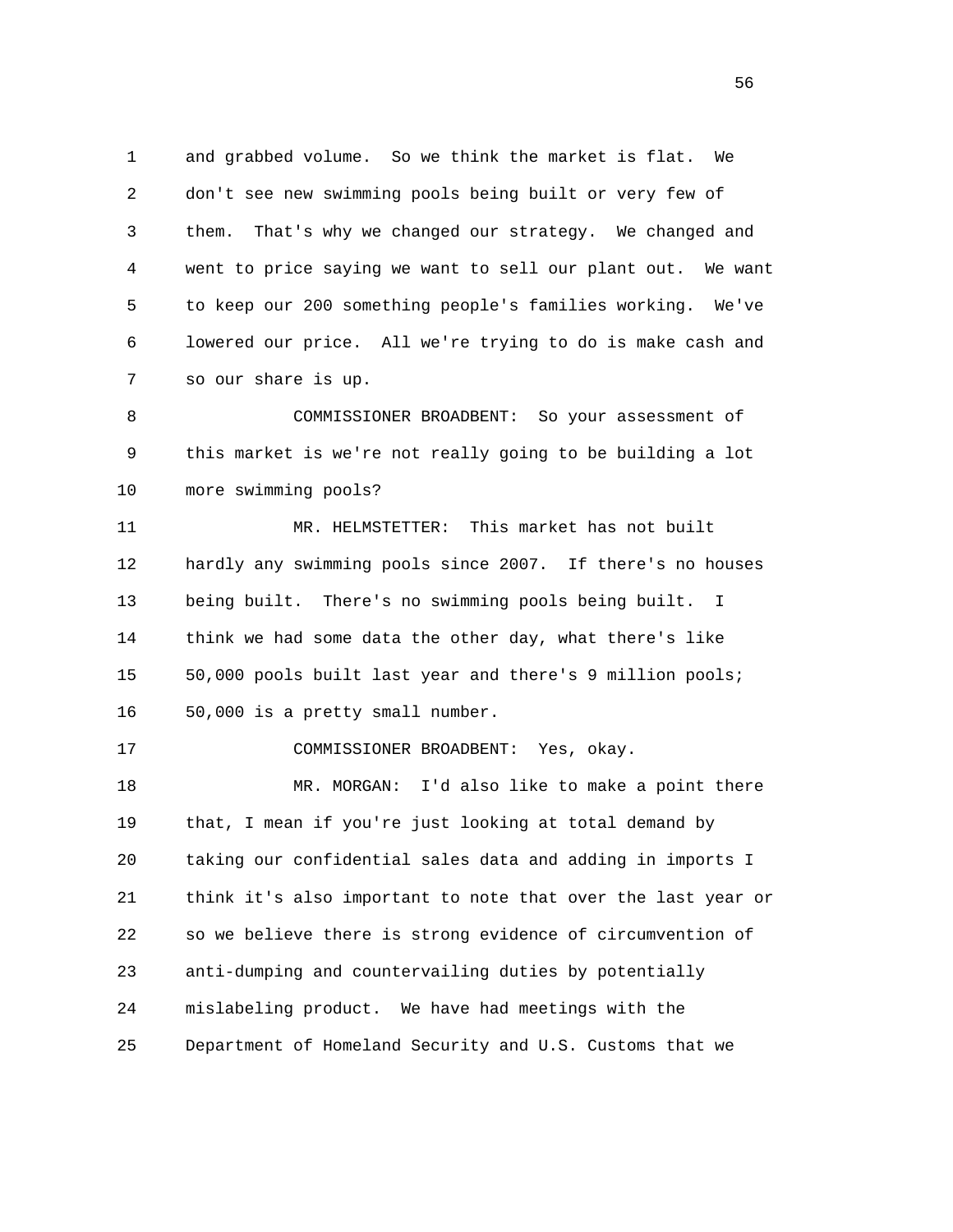1 provided evidence to them in what we believe is intentional 2 circumvention and so I think potentially the import 3 statistics could be misleading. 4 COMMISSIONER BROADBENT: Okay. Can you talk to 5 me a little bit about the raw material for this product? I 6 guess it's urea and caustic soda. What affects those 7 prices? Where does that input come from? 8 MR. MORGAN: Urea is a key raw material to make 9 CYA or cyanuric acid so that's a key building block. The 10 key driver for urea is all ag-related. 11 COMMISSIONER BROADBENT: Right, so agriculture. 12 MR. MORGAN: Also the price of urea is strictly 13 tied to the price of Chinese exports so depending on 14 production of urea in China and based on ag demand here 15 that's really what drives the price for urea. When you get 16 into caustic soda, I'll try to keep this brief but there are 17 a number of things which affect caustic soda pricing. 18 Caustic soda is a byproduct of chlorine so the available 19 supply of caustic soda is directly tied to how much chlorine 20 can be produced and consumed.

 21 Major consuming end uses for chlorine, we're 22 talking PVC pipe, TIO2 pigments, isocyanates which are MDI 23 and TDI which is essentially flexible foam. Basically 24 chlorine demand tracks with GDP so as GDP goes so goes 25 chlorine which affects the supply of caustic. Caustic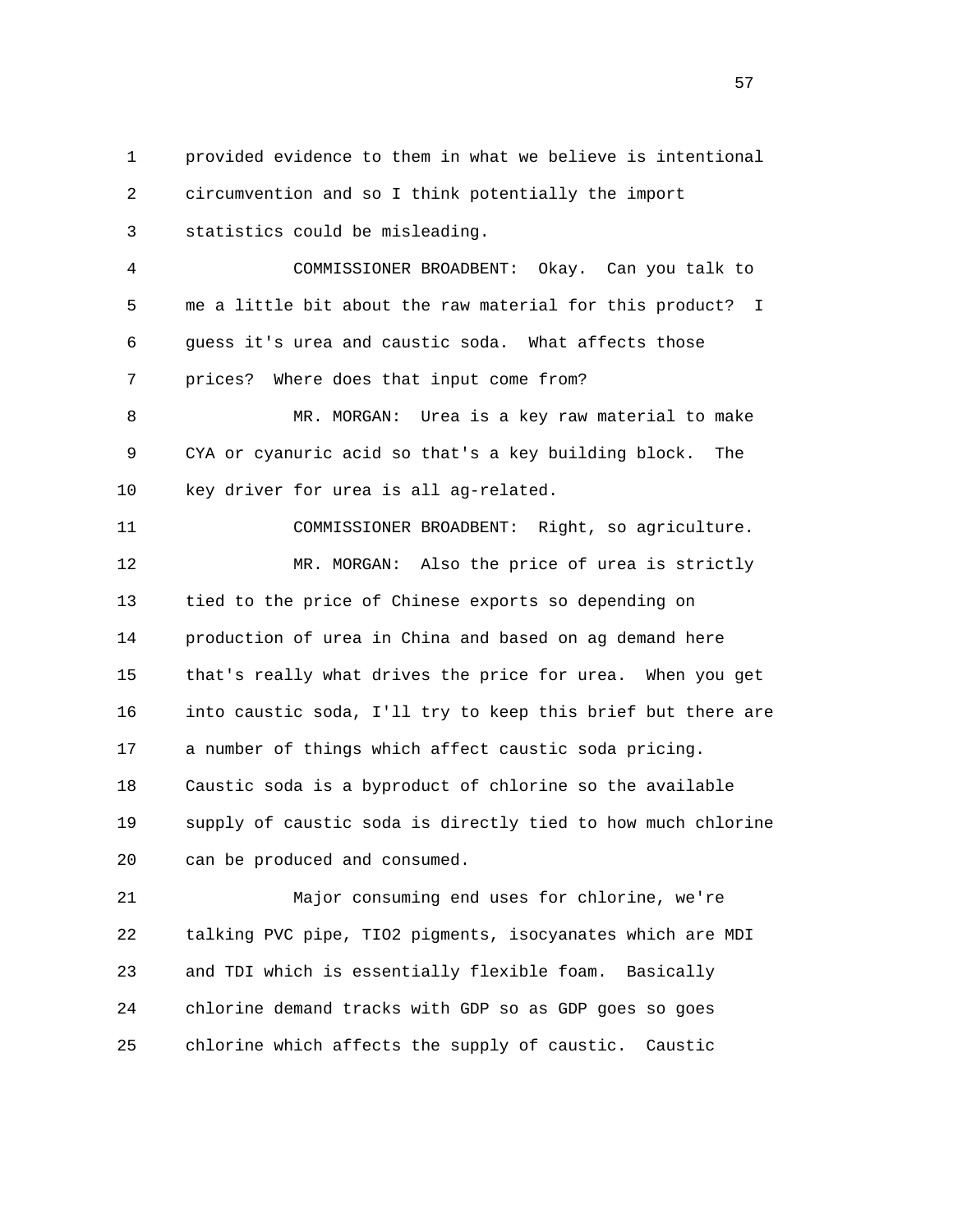1 however tracks general manufacturing indices. So pulp and 2 paper, aluminum and durable goods. These are things that 3 consume caustic soda so because caustic soda is a byproduct 4 of chlorine, there's really a you know a -- chlorophlite 5 producer and I can speak as one because Occidental we do 6 produce chlorine and caustic.

 7 The gentleman who manages our caustic soda 8 business has no control over how much caustic soda he will 9 get in a given year. It's 100 percent tied to chlorine 10 demand. So based o the demand for chlorine so goes the 11 demand for caustic and that will either expand or restrict 12 the supply of caustic soda.

 13 COMMISSIONER BROADBENT: Great. I'm sorry. My 14 time has expired but thank you very much.

 15 CHAIRMAN WILLIAMSON: Commissioner Kieff? 16 COMMISSIONER KIEFF: I join my colleagues in 17 thanking you for coming and presenting and I'll just briefly 18 ask Mr. Cannon, in the post-hearing so that it's I hope 19 easier if you could just lay out what you think are the key 20 procedural moves that you're really asking us to make here. 21 I mean, I get you're frustrated and also get that you're 22 representing a client and they are frustrated but setting 23 aside the live exchange that can be appropriately 24 responsive to human emotion I'm just hoping in a boring 25 document you could lay out just what exactly you're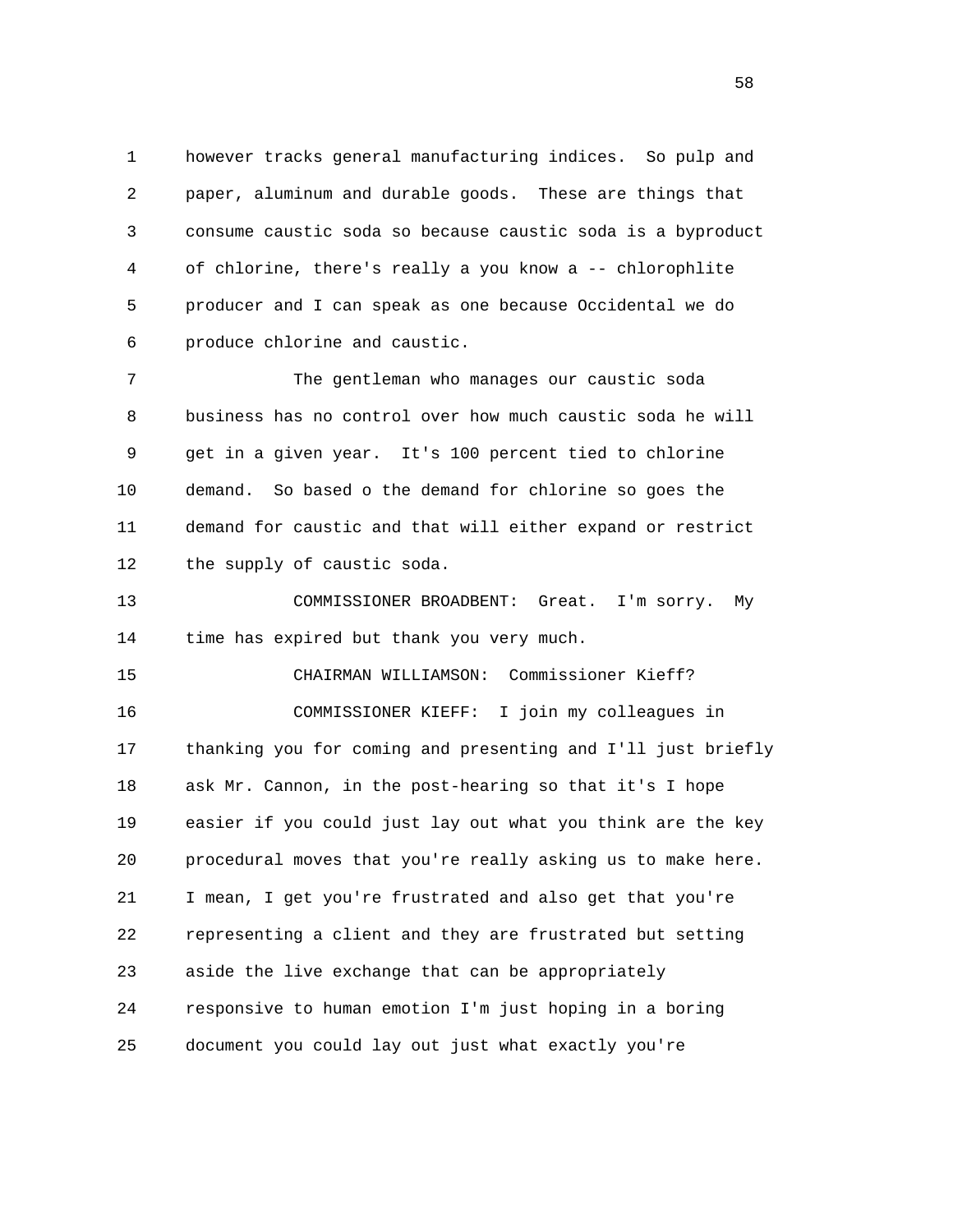1 suggesting and why.

| 2  | And then I invite you, there or elsewhere as you             |
|----|--------------------------------------------------------------|
| 3  | see fit, you come before us a lot so you have insight from a |
| 4  | range of perspectives if you would want to share that        |
| 5  | insight to us and your brothers and sisters of the bar about |
| 6  | how we could modify our procedures. I at least would really  |
| 7  | welcome that opportunity for dialog but I recognize that a   |
| 8  | particular case in which you are representing a particular   |
| 9  | client that might not be the easiest way for you to do it so |
| 10 | I'm just inviting you if you want to lay that out in other   |
| 11 | settings; those opportunities are available as well.         |
| 12 | Jim Cannon. So Commissioner if I<br>MR. CANNON:              |
| 13 | could just clarify, does this key procedural issues with     |
| 14 | respect to the adverse effects of available issue or with    |
| 15 | respect to another issue in the case?                        |
| 16 | COMMISSIONER KIEFF: Well, so I think you've                  |
| 17 | touched on a couple of things. So one question you've I      |
| 18 | think come pretty close to explicitly laying out is why we   |
| 19 | did a full investigation. We have been struggling with our   |
| 20 | budget as you point out, we're pretty busy and a full        |
| 21 | investigation ties up a ton of Commission resources and it   |
| 22 | puts a lot of pressure on our staff and there are really,    |
| 23 | really good reasons not to do them.<br>There are really,     |
| 24 | really good reasons to so called "go full".                  |
|    |                                                              |

25 But if you think that there are some particular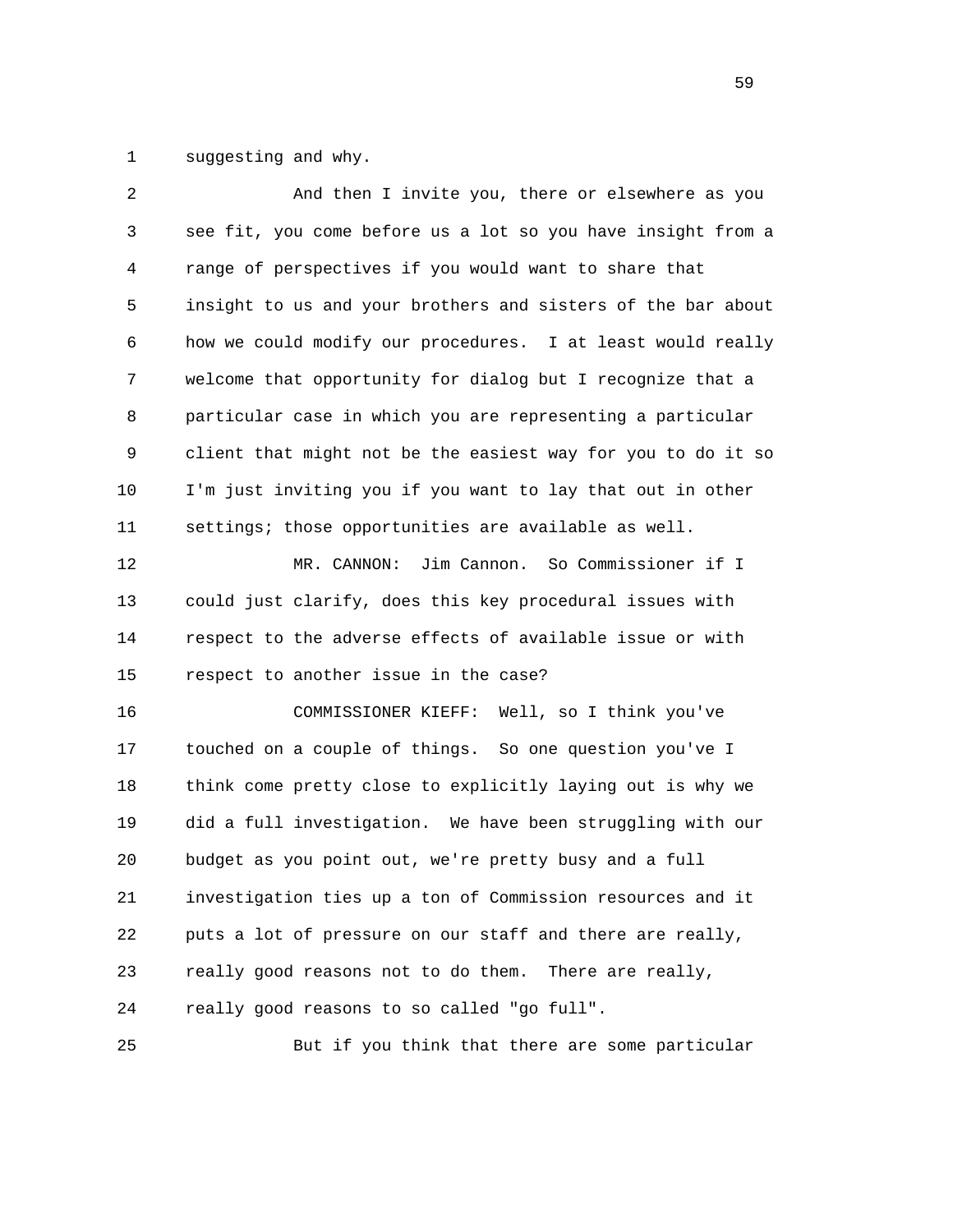1 new insights we should keep in mind when we make those 2 decisions it would be great to have them. If you think 3 there is a dynamic effect that we should keep in mind, the 4 way in which particular parties interact with the "going 5 full" question might be only one part of the analysis. It 6 might be a more complicated system. It might be how active 7 are a set of parties before our body and other bodies like 8 the CIT. Should we keep that in mind? Should we keep in 9 mind who shows up at a particular hearing?

 10 You know, how many of these factors should we 11 consider and just it's a complicated system so I'm not 12 expecting you to be prepared to answer these questions 13 today. I don't mean to put you on the spot. I am aware 14 that you're here on behalf of a particular party but you 15 keep mentioning it so much so I just want you to know you've 16 got my attention and I would love to explore those things in 17 more depth in a way that is amenable to you and the other 18 members of our bar.

 19 MR. CANNON: So I thank you for the question and 20 I welcome the opportunity to be boring and I'm sorry, by 21 continually mentioning it I've brought more work on myself. 22 COMMISSIONER KIEFF: Hey, we like work. It's 23 fine. 24 MR. CANNON: I think you have, I think actually we

25 have another case that was uncontested, recently, and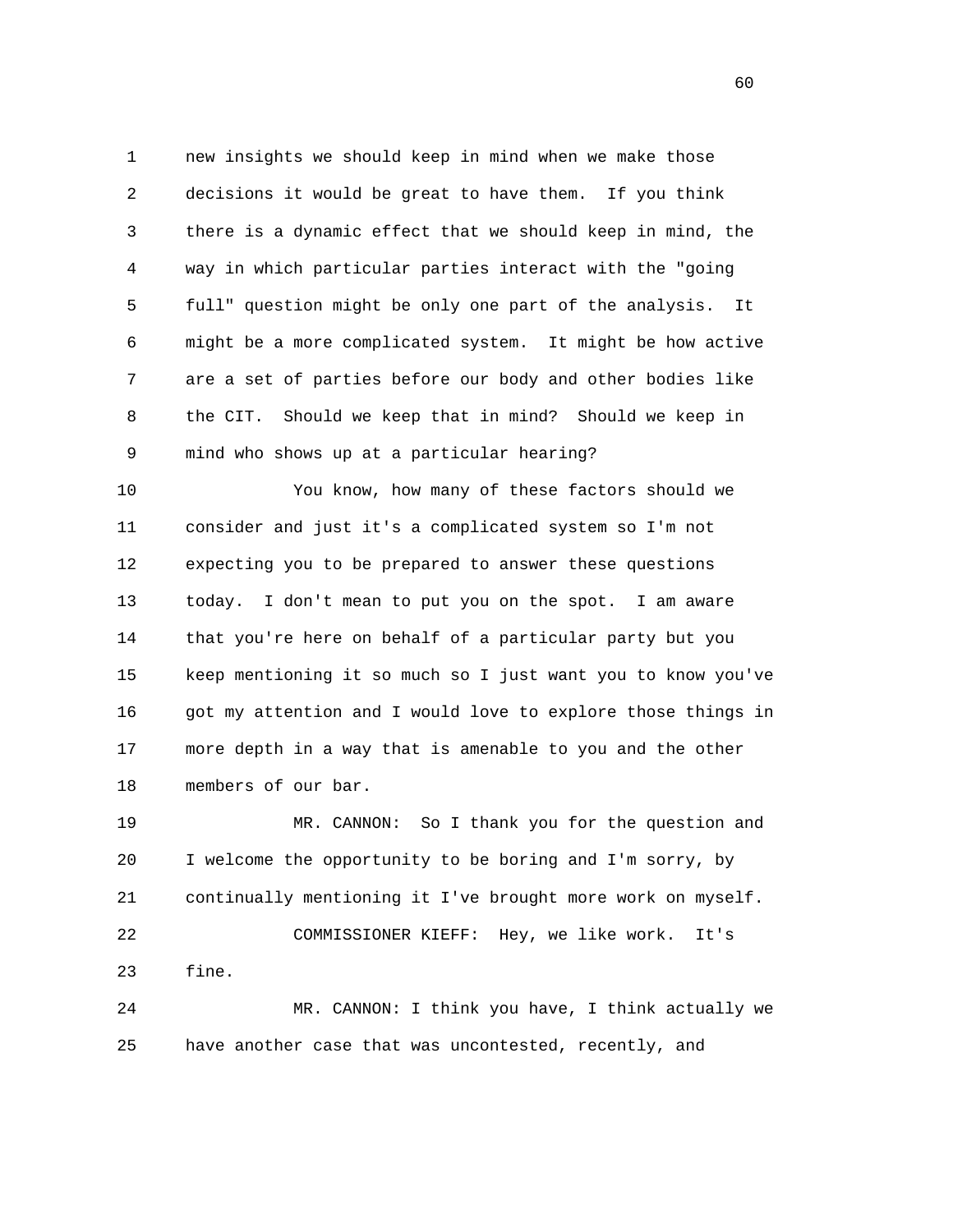1 involving I want to say EMD and so what you found out from 2 the purchaser questionnaires right away was that "gee, maybe 3 the Australians just shot down their plan and don't exist". 4 So you went full, now I think we didn't like the outcome but 5 you know, I understand why we go full, absolutely. So I 6 think there are contours of that and like I said I respect 7 the process. I'm not.

 8 COMMISSIONER KIEFF: There's nothing ill about 9 opportunity to improve a process. This is a process, which 10 it's our 100th anniversary. It's been a great 100 years. 11 We would like it to be a better next 100 just because we 12 have been doing something one way for a while doesn't mean 13 we should keep doing it. So perfectly helpful. Let's 14 follow up.

 15 MR. CANNON: Okay, the only thing I would point 16 out is don't get your hopes up too much. I'm not sure I'm 17 that creative but I thank you for the question.

 18 COMMISSIONER KIEFF: Thanks, no further 19 questions.

 20 CHAIRMAN WILLIAMSON: Commissioner Schmidtlein? 21 COMMISSIONER SCHMIDTLEIN: Alright, thank you. 22 Well I voted to expedite so you probably already knew that. 23 So I am sympathetic given how busy we are and I know how 24 busy all of you are. So the one question I have since you 25 are all here in you're experts in this is what happened to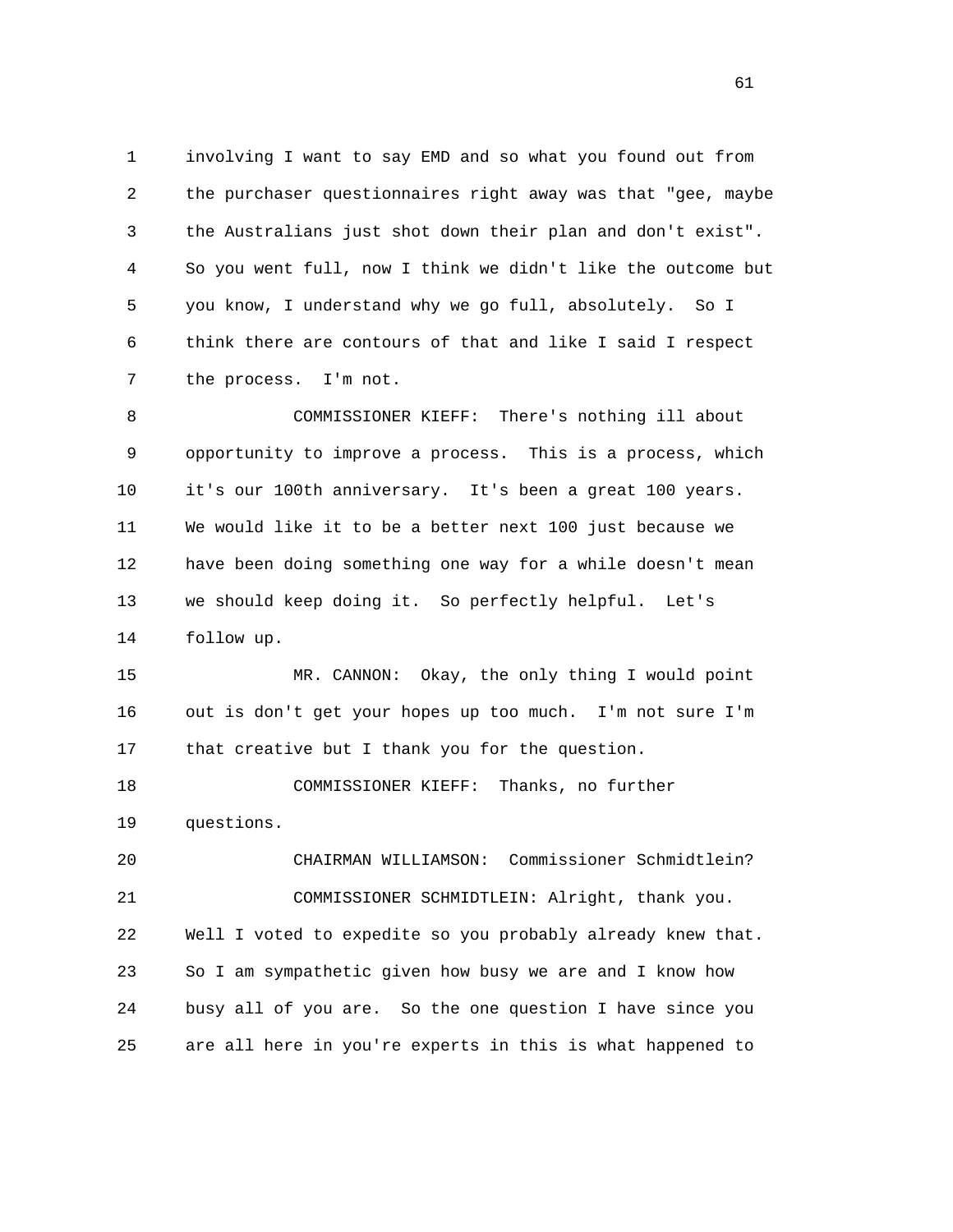1 the pools in Rio? Why did they turn Gatorade green? Can 2 somebody tell me? I mean I read the articles. There were a 3 lot of different explanations coming out down there. Do you 4 all know? 5 MR. VINER: We talked about this last night at 6 dinner. 7 COMMISSIONER SCHMIDTLEIN: Alright. 8 MR. VINER: Is this going to be a public 9 document? Because I don't want to -- 10 COMMISSIONER SCHMIDTLEIN: Well, we don't want to 11 name names but what exactly happened? 12 MR. VINER: Bottom line is lack of understanding, 13 lack of understanding of how to treat the pool. I think 14 they put the wrong chemicals in there. 15 COMMISSIONER SCHMIDTLEIN: Where they not using 16 chlorinated isos? I mean are those -- 17 MR. VINER: So I would say that Bio-Lab, if you 18 look at the outdoor Olympic swimming pools Bio-Lab and our 19 European company did the Barcelona Olympic Games -- in 1996 20 we looked at the Atlanta Games. Bio-Lab did not look after 21 the Rio Games and -- so there is no correlation to that. 22 (laughs). 23 COMMISSIONER SCHMIDTLEIN: Right, so obviously 24 somebody didn't know what they were doing. So what were 25 they using? Do you know what they were using.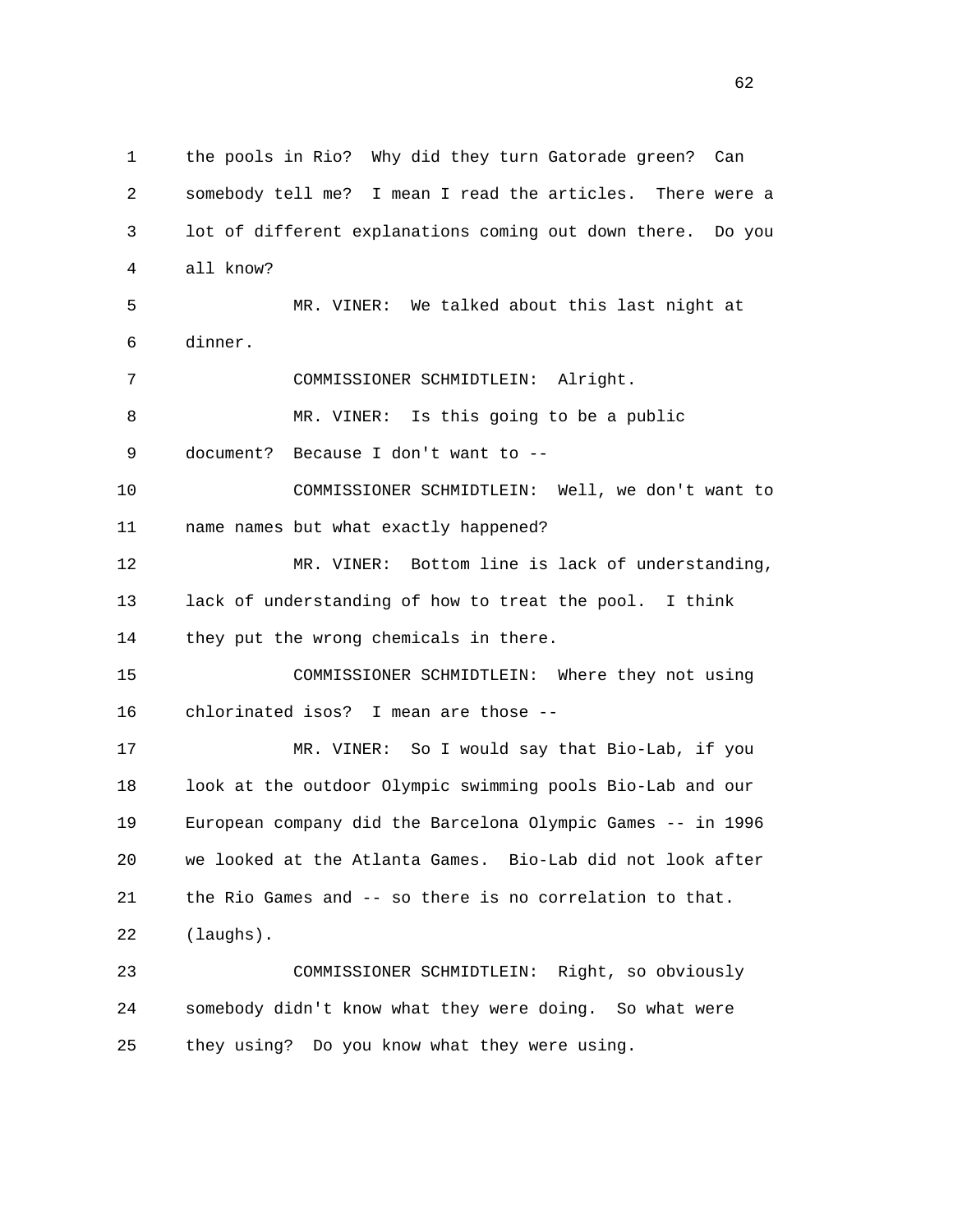1 MR. VINER: Apart from any of the press reports I 2 don't have -- 3 COMMISSIONER SCHMIDTLEIN: that's it? 4 MR. VINER: The specific details or access to 5 any -- 6 COMMISSIONER SCHMIDTLEIN: Or any speculation 7 about exactly like -- 8 MR. VINER: I don't want to speculate. 9 COMMISSIONER SCHMIDTLEIN: Okay. 10 MR. CANNON: So Jim. You though know commercial 11 pools and pools of that size wouldn't be chlorinated isos. 12 Wouldn't it be some kind of system? 13 MR. VINER: There's multiple systems you can put 14 in a pool and without seeing what was in that pool it is 15 hard to comment but there was clearly an error that was made 16 in the application of chemicals. 17 COMMISSIONER SCHMIDTLEIN: So there are other 18 chemicals that you can use besides chlorinated isos for 19 sanitizing pools? 20 MR. VINER: For some of the larger commercial 21 pools, we've during our discussion today the chlorinated 22 ISOs is traditionally used in the residential pools. 23 COMMISSIONER SCHMIDTLEIN: Residential. So 24 what's used for larger commercial pools? 25 MR. VINER: You can have chlorine gas. You can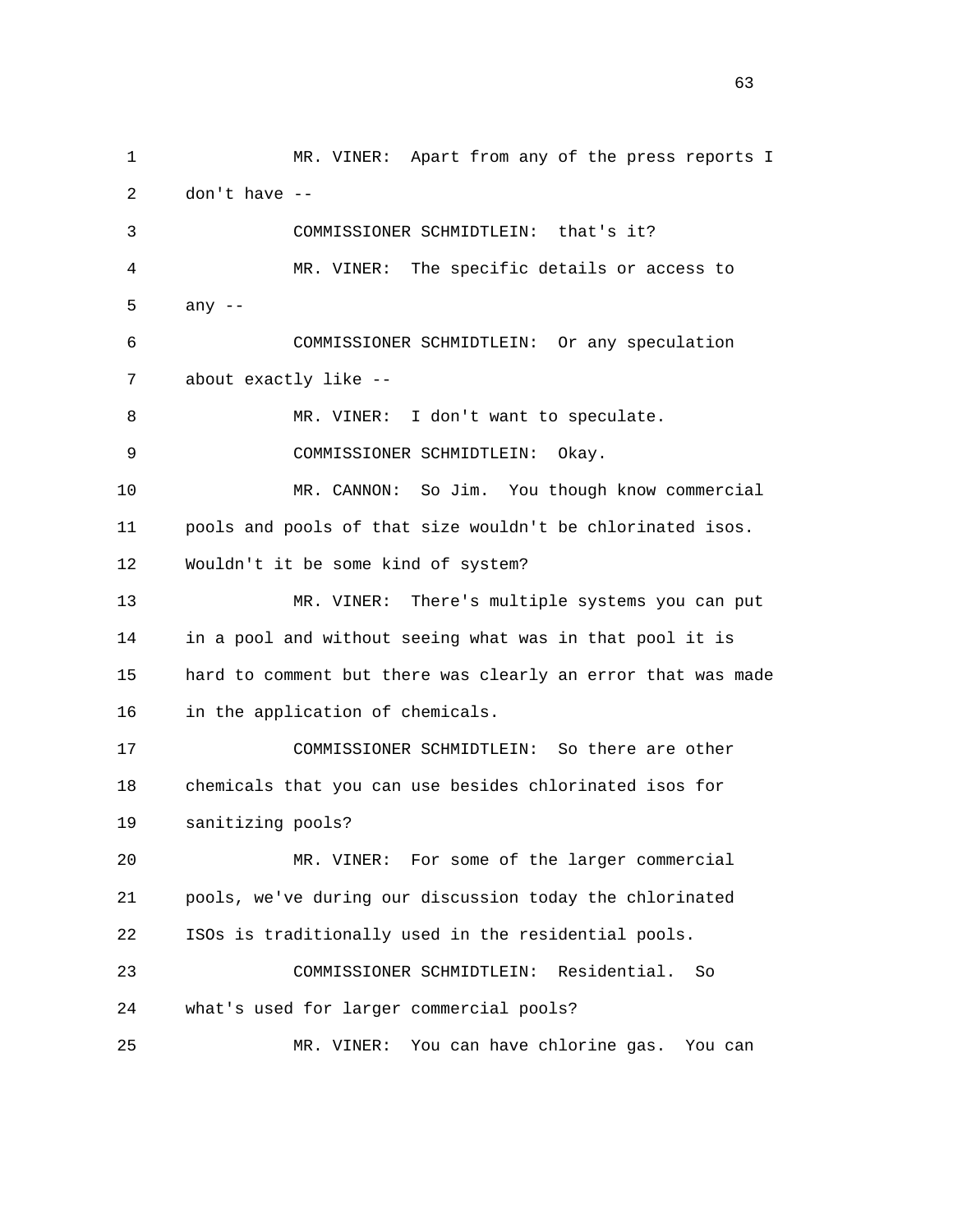1 have bleach. For the smaller ones you can have calcium 2 hydrochloride. You can have multiple feeders of chlorinated 3 isos as well but it's usually with those larger pools it's 4 the cost effective method of chlorine gas. 5 COMMISSIONER SCHMIDTLEIN: Because of the way 6 it's delivered into the pool. 7 MR. VINER: Yes. 8 COMMISSIONER SCHMIDTLEIN: Is that why? 9 MR. VINER: It's just that they need so much of 10 it. 11 COMMISSIONER SCHMIDTLEIN: They need so much of 12 it. so are most public swimming pools in the United States 13 are not sanitized with chlorinated isos? It's something 14 else? 15 MR. VINER: No, I mean your hotel/motel pools. 16 COMMISSIONER SCHMIDTLEIN: Yes. 17 MR. VINER: They can be. But your large, big 18 Olympic-sized pools typically there's a number of different 19 alternatives that can be used. Our organization is focused 20 on the residential pool and that's the sweet spot for the 21 chlorinated isos. 22 COMMISSIONER SCHMIDTLEIN: Okay so I thought I 23 would circle back to this argument that you're making about 24 the adverse facts, Mr. Cannon. Thank you for those answers 25 by the way on the Rio. You know, it was shocking. I'm glad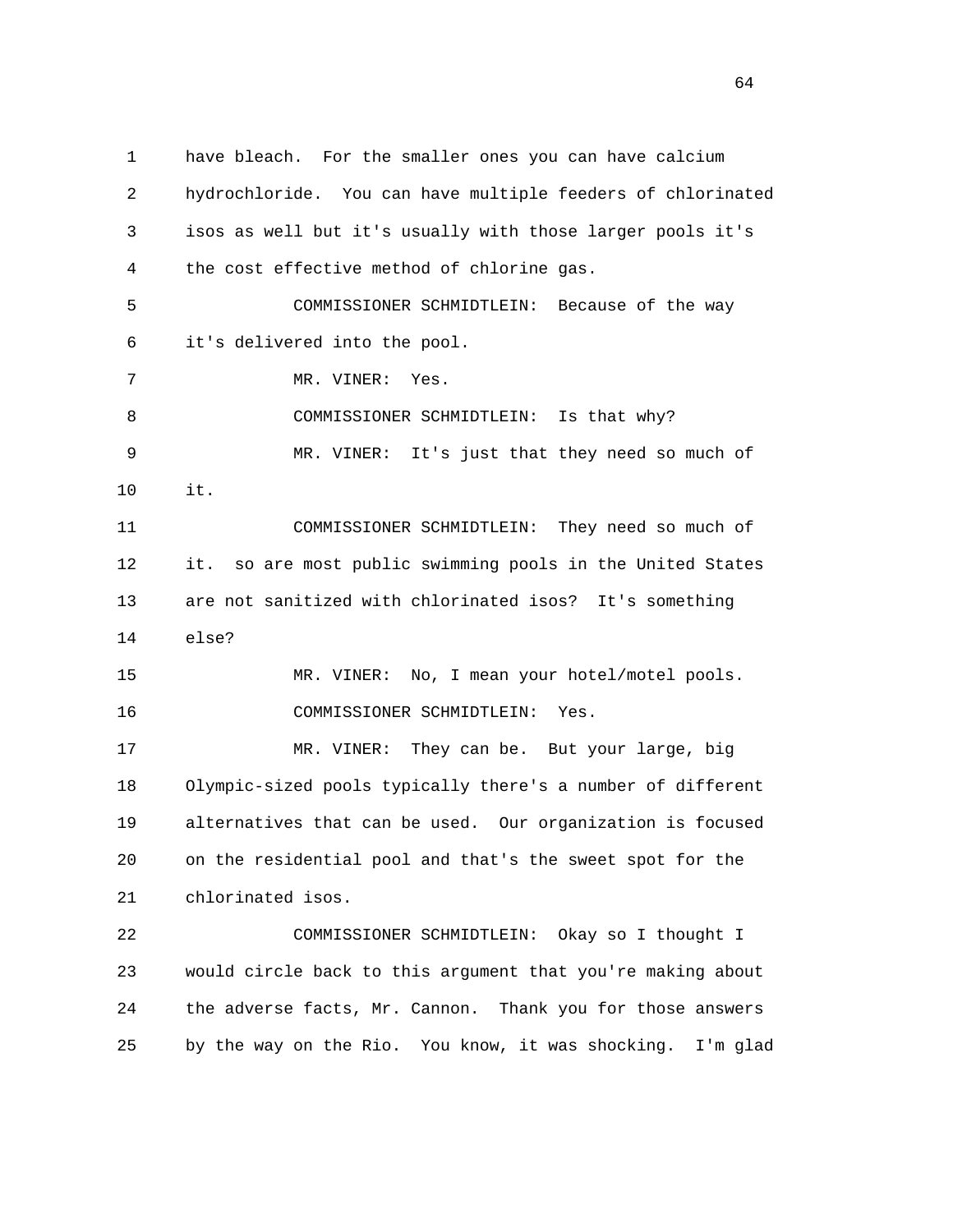1 I didn't have to swim in it, in that pool.

| $\overline{c}$ | But back to the legal question here about whether            |
|----------------|--------------------------------------------------------------|
| 3              | or not we should apply adverse inferences and in your brief  |
| 4              | you make the point that foreign producers must believe that  |
| 5              | they will get a more favorable result and that's why they're |
| 6              | not participating and so my question is do they really get a |
| 7              | more favorable result when they don't participate? I mean,   |
| 8              | if you look at the cases in which we have very little or no  |
| 9              | participation especially in Sunset Reviews, I mean are they  |
| 10             | getting a favorable result out of these cases?               |
| 11             | MR. CANNON:<br>So the case that I just mentioned on          |
| 12             | EMD, the Australians didn't participate and you went         |
| 13             | negative and terminated the order.                           |
| 14             | COMMISSIONER SCHMIDTLEIN: But that's where they              |
| 15             | had dismantled the plant in Australia, right?                |
| 16             | MR. CANNON: Correct. If I'm rolling the dice                 |
| 17             | and my calculus is "gee, I'm the Chinese" --                 |
| 18             | COMMISSIONER SCHMIDTLEIN: But I mean, they                   |
| 19             | $did --$                                                     |
| 20             | This is "gee, I just lost in 2014.<br>MR. CANNON:            |
| 21             | My worst case scenario is I'm going to lose again so if I do |
| 22             | nothing, cost me nothing, maybe I'll win.                    |
| 23             | COMMISSIONER SCHMIDTLEIN:<br>But isn't it more a             |
| 24             | function of the cost, don't you think? I mean if I were      |
| 25             | them, just like you said I'd say well why should I spend the |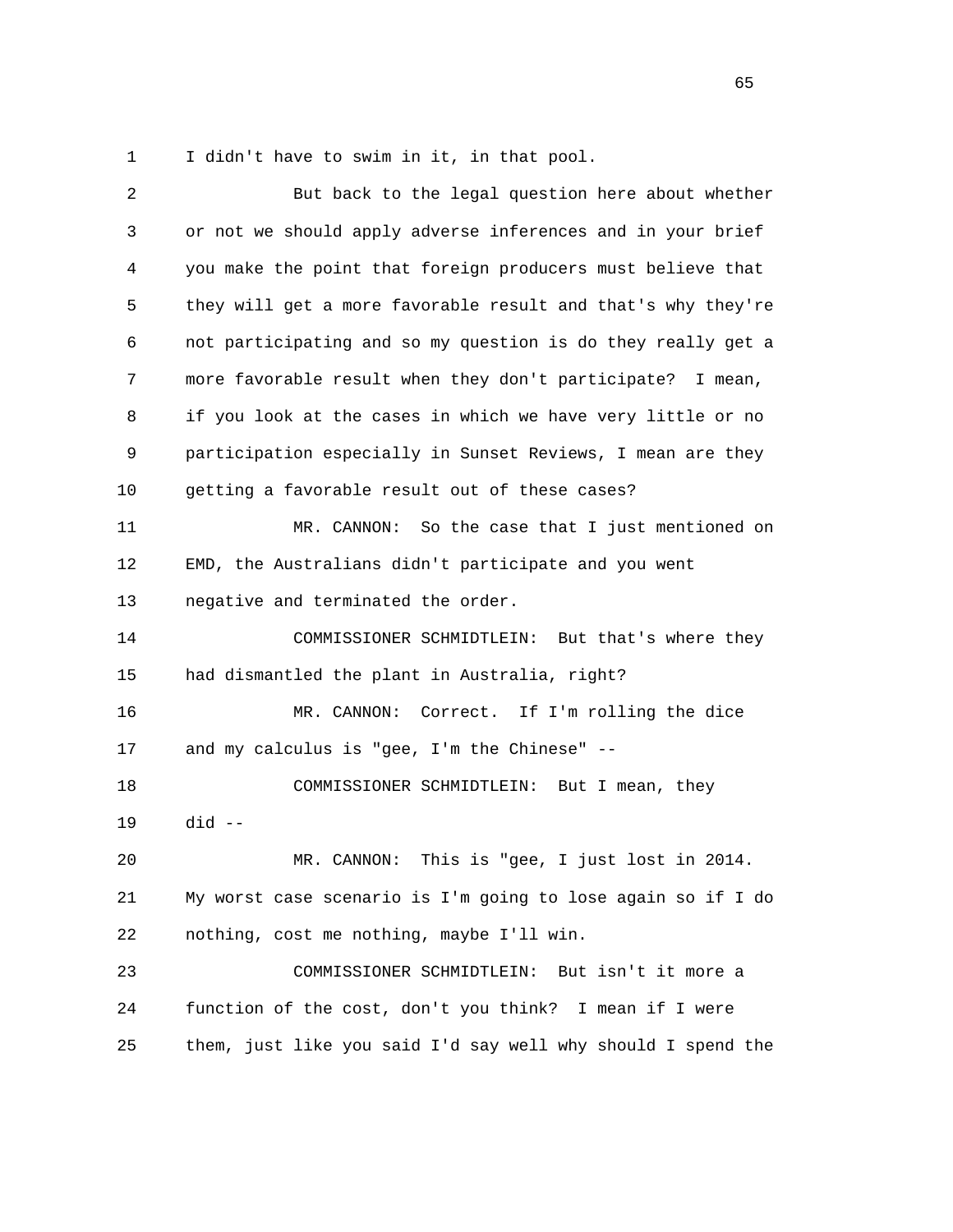1 money. We just had this case. I mean are they really 2 getting a more favorable result by not showing up? Aside 3 from that case and I know that case because the staff did 4 reach out to that company and we did get statements from 5 them in terms of what their intentions were and all that 6 stuff was in the record.

 7 MR. CANNON: Correct. But actually there you got 8 more --

 9 COMMISSIONER SCHMIDTLEIN: Right so I don't think 10 that's a good example of where they didn't participate and 11 lo and behold surprise they won. No, I mean that's not 12 really what happened. So for appeal --

 13 MR. CANNON: So I think procedurally, it's like 14 burden of proof issue. When you think of this, who has the 15 data you want? The Foreign Producer on this issue. So if 16 you don't put the burden on them to produce it, they won't 17 supply it so now the burden shifts to us if the record is 18 void and we have to supply something. So I prefer sort of 19 procedurally a system which assigns the burdens in a 20 rational way to the companies with the data.

 21 There's actually some Federal Circuit precedent 22 in the Commerce area from years ago where basically the 23 Federal Circuit said you know, if they thought they could 24 get a better result they would have come in and submitted 25 data and they didn't. So therefore you can confer that must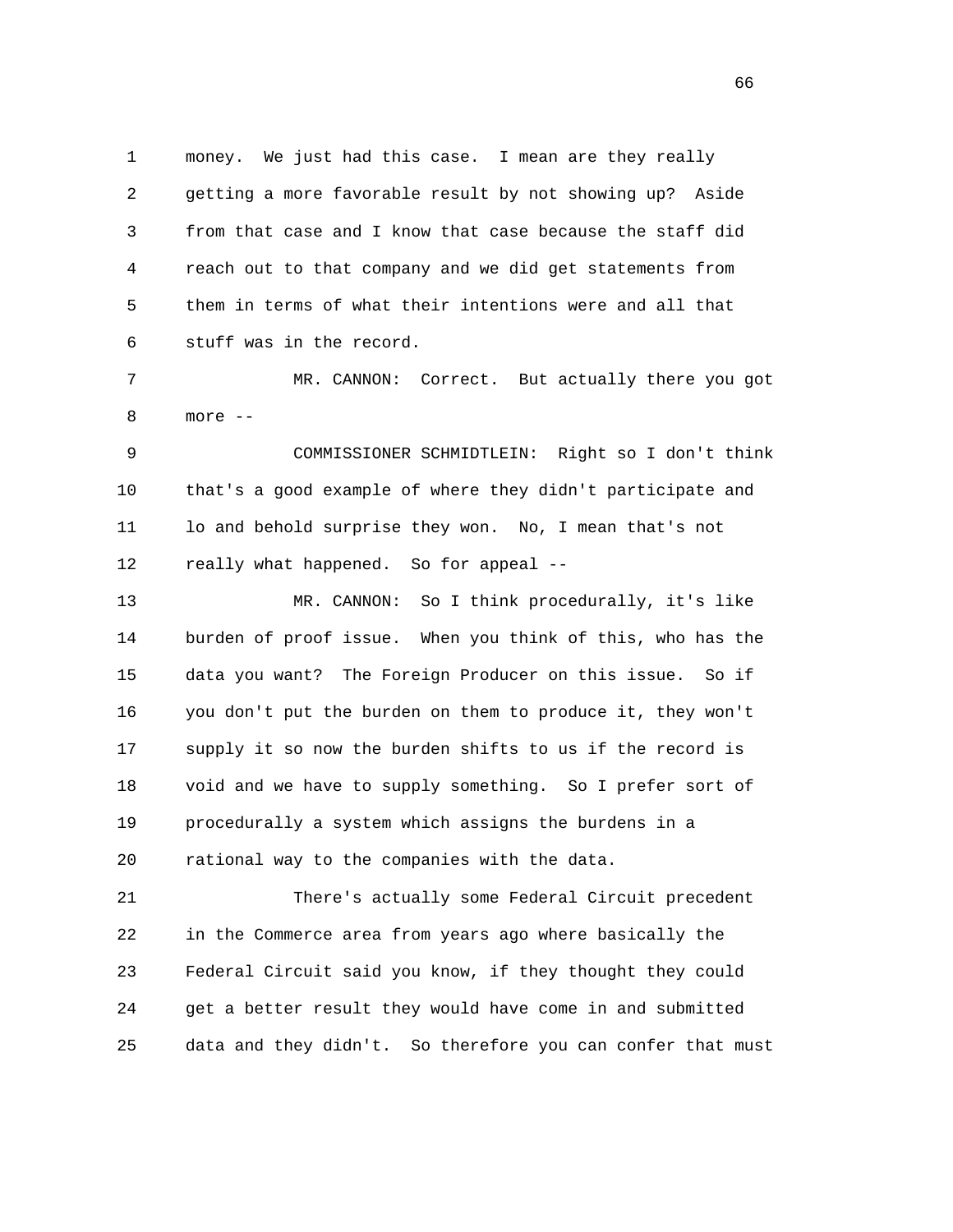1 be the worst case. In that kind of same vein of logic, I 2 prefer a system in which the burdens are assigned to the 3 people with the data.

 4 You want to hear from us? We submit all the 5 data, we answered all the questionnaires. We went through 6 the full process. The Spanish, for example, did not or 7 didn't come in. We have some articles saying they have 8 increased their capacity. They are investing. They are 9 going to increase more. That's the record. But we don't 10 see, are their prices lower in Europe than in the U.S.? How 11 much volume are they shipping where? We're trying 12 to tease this out indirectly through admittedly imperfect 13 statistics and then I am in the position, we are in a 14 position of your normal record is much more robust. You're 15 asking us all the questions that are appropriate and we 16 don't have the tools to answer them so my view is they had 17 the burden. They don't need it.

 18 COMMISSIONER SCHMIDTLEIN: But what do we do in 19 the case where there is a little bit of participation then. 20 I mean I know here you say there is no bystander effect 21 because no one participated.

 22 MR. CANNON: No Foreign Producers, right. 23 COMMISSIONER SCHMIDTLEIN: Right. So what if we 24 have the small Foreign Producer that did participate? 25 MR. CANNON: So my view of that is that it would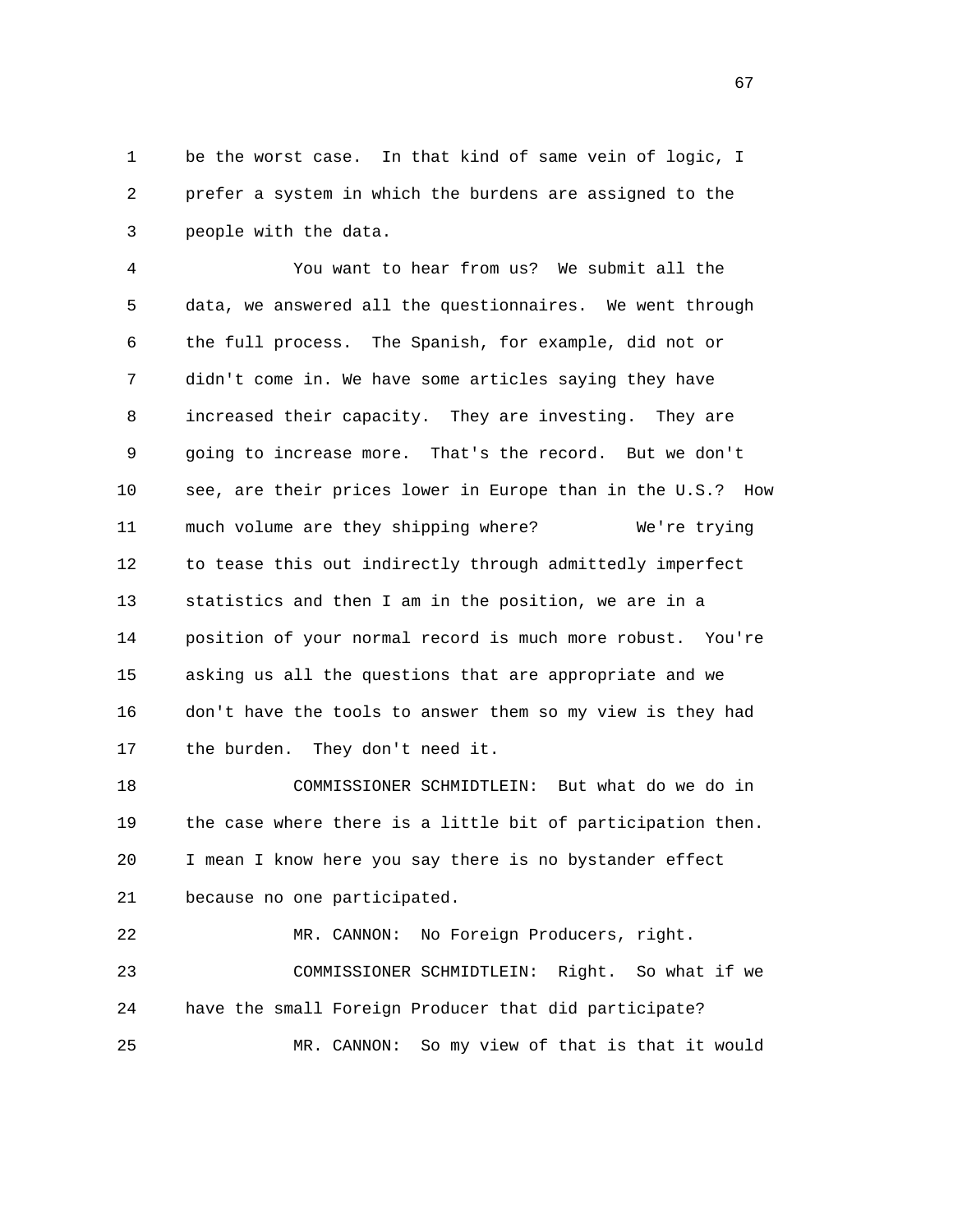1 be scalable, you know how much of the industry showed up. 2 The large producers who didn't come, have they not been in 3 the U.S. Market for years so it's understandable and there's 4 only a few interested and they wanted to participate. In 5 fairness, I understand that some people view it, 6 particularly foreign companies who only see this maybe every 7 five years, they view it that "well, we'll just let all 8 these deadlines go by". And then if they go full we might 9 come in.

 10 I know that there have been cases in which we 11 went to full, some other companies decided "oh, we'll come 12 in now." You've had witnesses who showed up in this case, 13 the last Sunset, the 2nd Sunset. I think it was the witness 14 for Arch who actually showed up at the hearing. They didn't 15 do anything prior to that. No notice "we're going to 16 participate", no anything, but they provided a witness so 17 there's someone on the other side of the room you could 18 hear from them.

 19 So in that kind of circumstance is that full-on 20 adverse facts available? That's weighing. Here, where it's 21 silence, I think that tips the scales. At least I submit 22 that as a way to look at it and not have this be dead letter 23 and I think if you start to do that it will send a different 24 signal. If I'm a lawyer and I'm asked by my foreign clients 25 "should I participate in the Sunset?" I have to answer as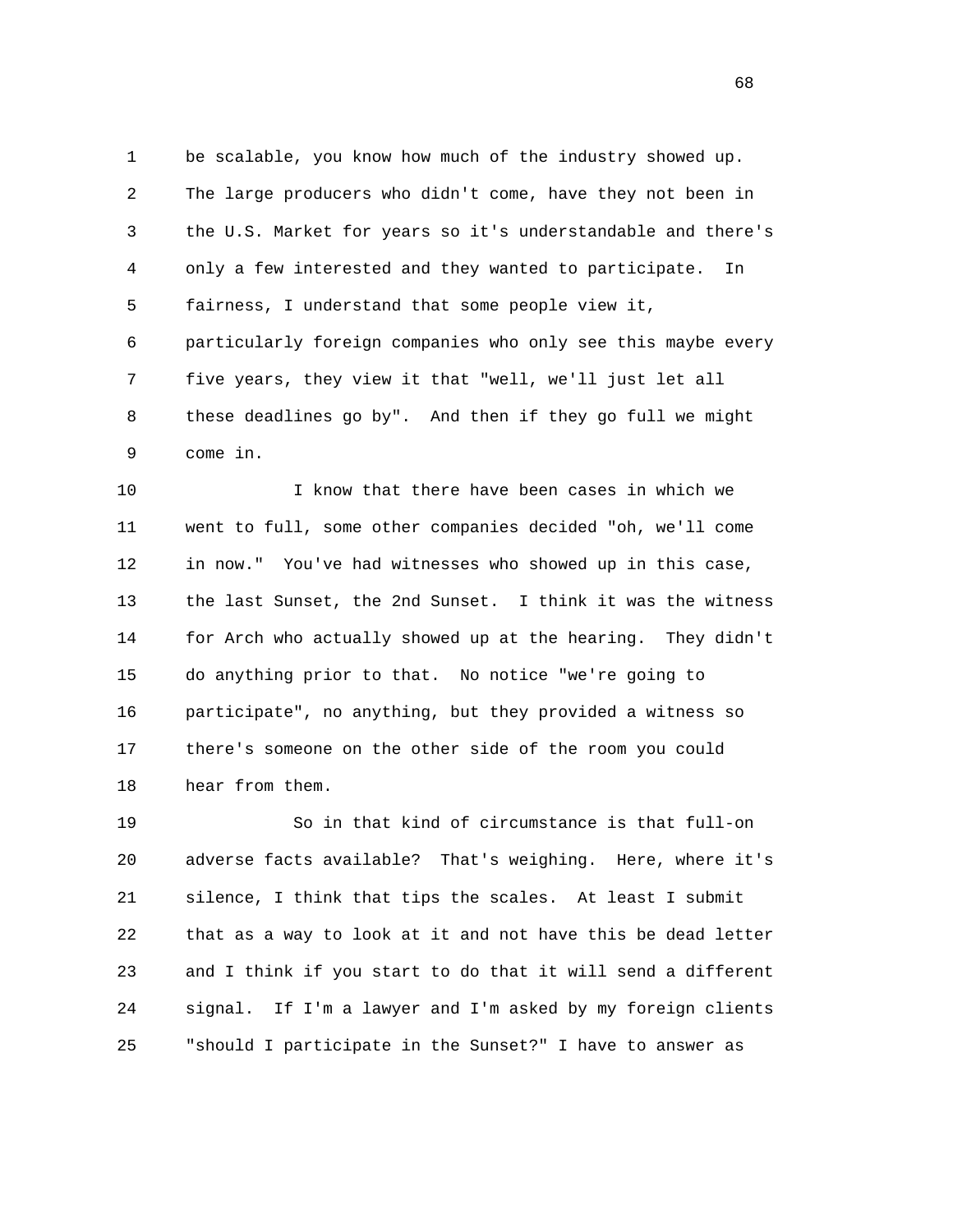1 you will appreciate, if you show up it looks like you're 2 interested in the market. That might hurt you because now 3 they might not Sunset.

 4 If you don't show up, maybe you'll win and so we 5 have this. That's the reality, right. it's not I have to 6 advise clients if I'm representing an importer for example, 7 what do you do there? That's a reality. So I'm not saying 8 one size fits all. What I am saying is that if you use the 9 tool, it could help us establish that there is a burden, we 10 want you to meet it and if you come forward you get a better 11 record. Maybe then I'll have opposition and I'll be saying 12 oh I wish I had -- but from a systemic standpoint, that's 13 what I'm talking about.

 14 COMMISSIONER SCHMIDTLEIN: Alright. Thank you. 15 My time is up.

 16 CHAIRMAN WILLIAMSON: Commissioner Johanson? 17 VICE CHAIRMAN JOHANSON: Thank you, Chairman 18 Williamson. Without getting into specifics I would 19 characterize the financial performance of the Domestic 20 Industry over this period of review as improved. The 21 Commission did not make a vulnerability finding in the last 22 expedited review in 2010. Why should the Commission now 23 find the Domestic Industry vulnerable despite the notable 24 improvements we've seen over the past three years? Mr. 25 Cannon, I realized from your opening comments that you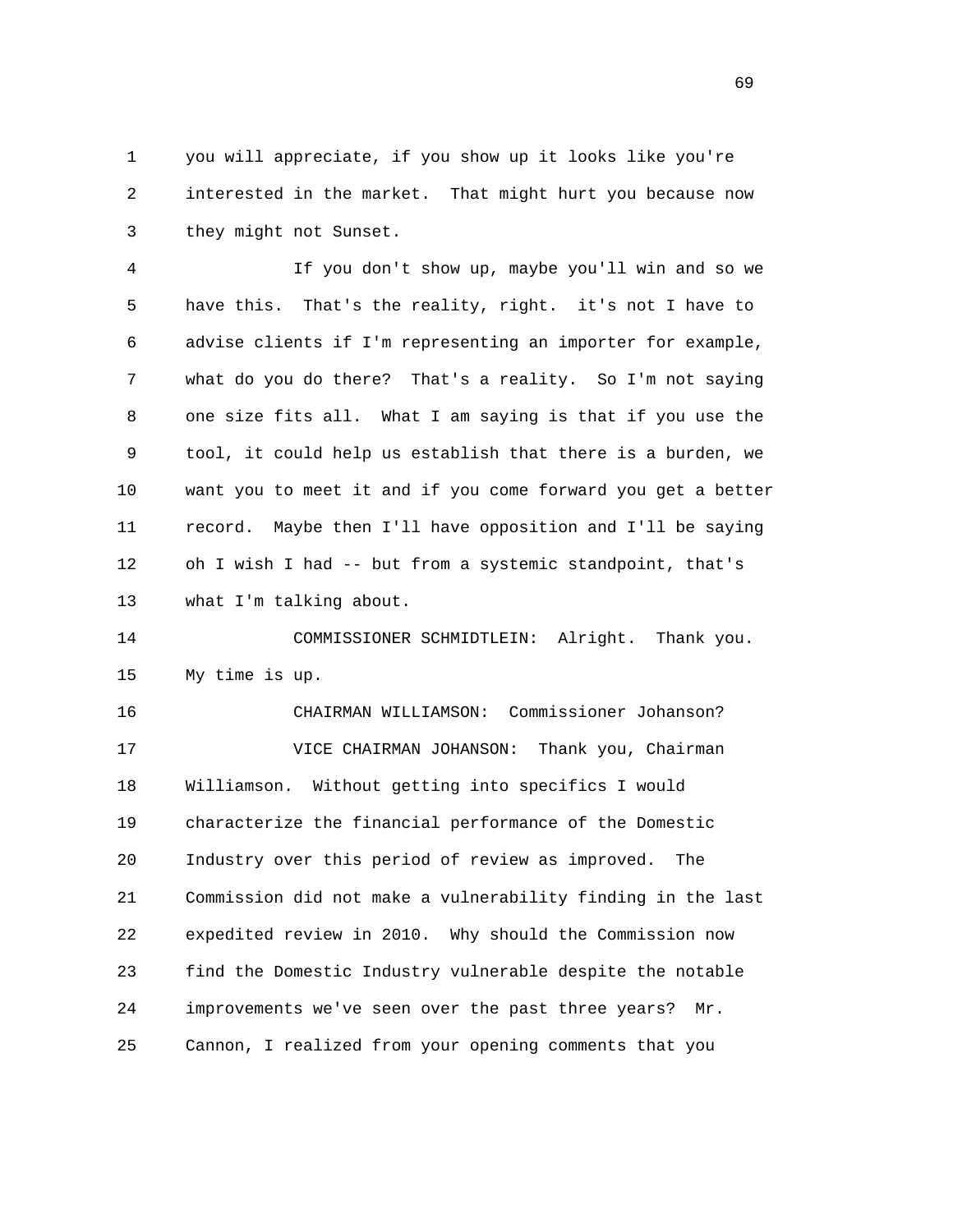1 disagree with this characterization but I think, I'm just 2 looking at this, you might view it differently.

 3 MR. CANNON: On the confidential record, there 4 are indicia which the industry over the three year period 5 has improved. I think my point was a different one. It was 6 that if you look sort of overall at all three years in the 7 overall levels, yes, we've improved but I believe at least 8 bottom line operating profit, net income. Those numbers are 9 not good numbers. Did we improve? Did we increase sales? 10 Yes, we did. In part the CVD case helped, 11 right? I mean if you think of the timing, we got the order 12 in 2014 so you see a shift. We are selling more volume. 13 You heard the testimony. They changed their strategy a 14 little bit but I think the speed with which things can 15 change shows you that we continue to be vulnerable to the 16 imports. We were losing money as recently as the 2014 case, 17 I think the first year in this period so two years later we 18 have modest operating profits. Dave testified now he has a 19 positive cash-flow although not profitable but so we've 20 improved.

 21 But it's happened in a pretty small span of time 22 and we could just as easily go the other direction we think 23 rapidly and therefore we are still vulnerable. You guys 24 want to comment specifically on your --

25 MR. VINER: Yes, this is John Viner. If you look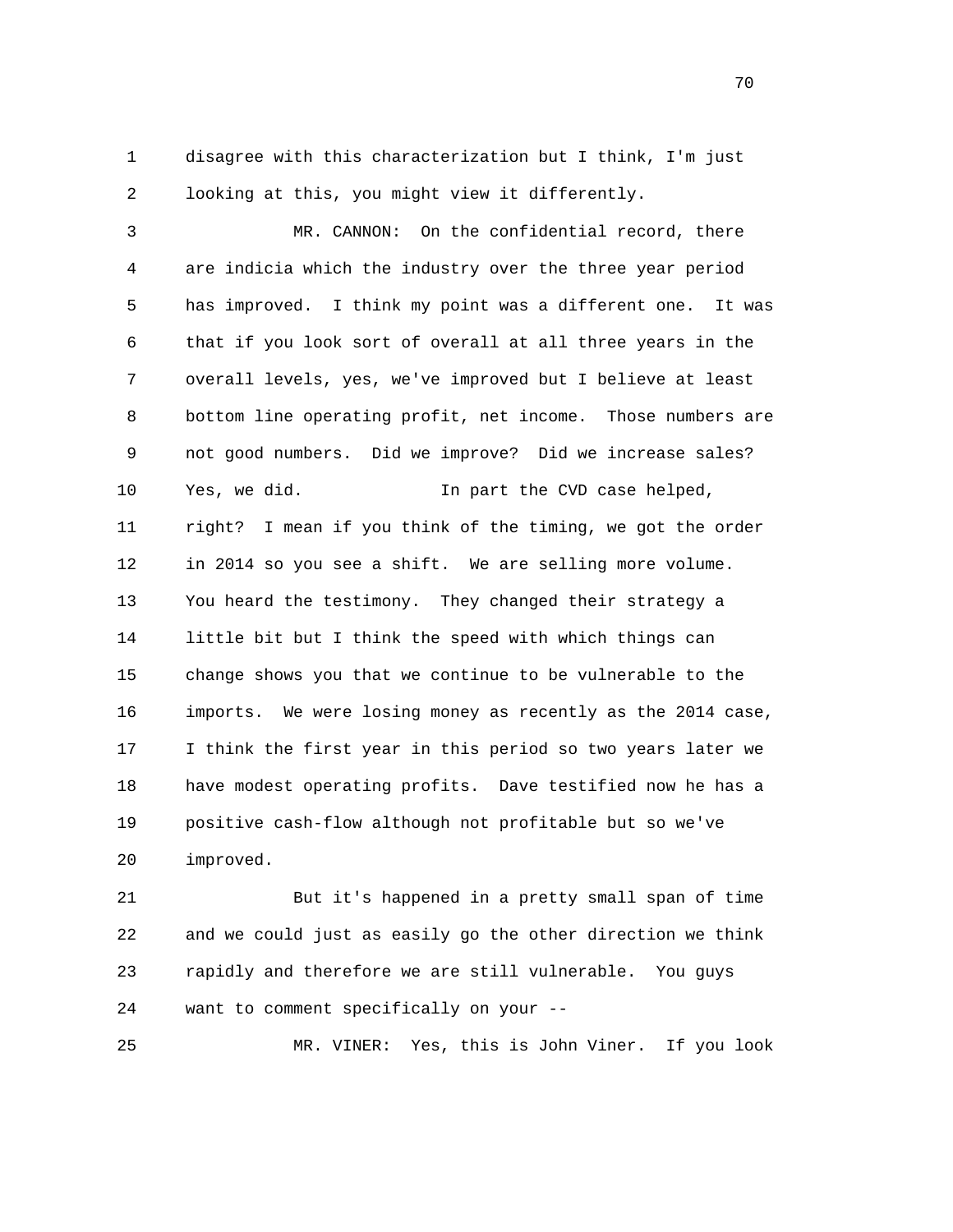1 over that three year period, I would suspect that at Bio-Lab 2 you would note a significant improvement I n financial 3 operating results. So I think it's fair for me to comment 4 on that given your question. As in reference to my 5 testimony on December 31, 2013, acquired Bio-Lab. Bio-Lab 6 was part of a large chemical corporation struggling. We 7 experienced the impact of Foreign Exports into the U.S. and 8 with the acquisition at the end of 2013 that allowed us to 9 put forward a strategy to win the marketplace in respect to 10 the customers we sell to, but it also allowed us to utilize 11 our operations a lot more effectively.

12 I mentioned in my testimony that Bio-Lab had two 13 facilities, Kick had one post the acquisition over the last 14 two years we've been able to utilize those facilities a lot 15 more effectively and therefore those were some of the 16 driving factors to improve our profitability.

 17 MR. HELMSTETTER: This is Dave Helmstetter. I'm 18 general manager for six months. That's because all those 19 other guys are gone now. They've all been cut. ACL had 20 joint management. We didn't replace any of those guys when 21 the new owners came in place. I called all of these 22 lieutenants into my office, said "I have the utmost 23 confidence in you. You'll do a great job. You're now a 24 director, you're a director and it's all the same pay." 25 So everybody's doing double duty. We're cutting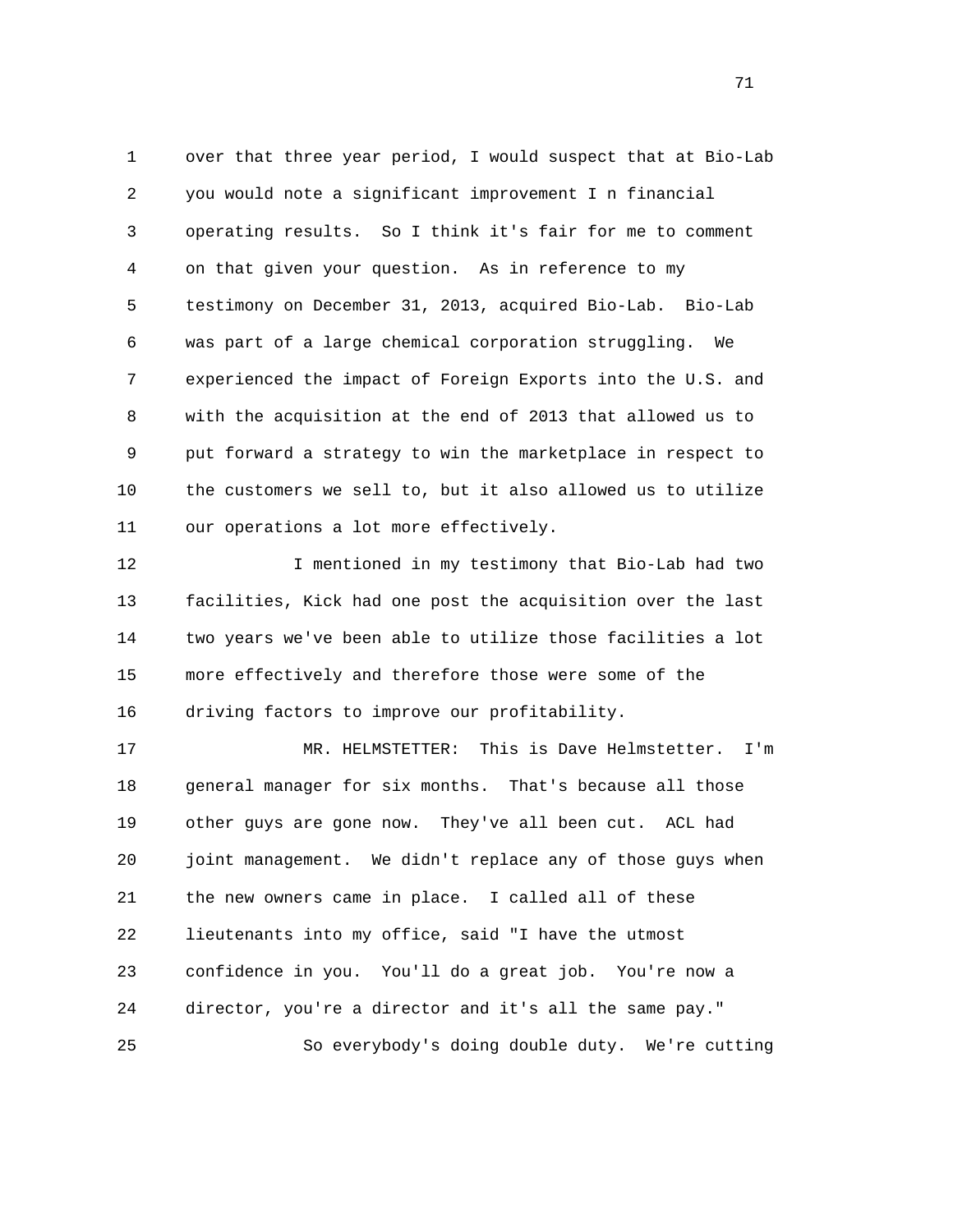1 costs everywhere we can. It's not just the tariff. We 2 recognize that tariffs won't -- we have to do something, 3 too. So we're cutting costs and have been doing it for two 4 years, and we'll continue. And we're still unsatisfactory 5 results. Our new owners say these are not satisfactory 6 results. So if we don't improve, we'll be sold again or 7 shut down. And that's just the facts. And we all 8 recognize that.

 9 MR. MORGAN: I'd also like to point out, at 10 least specific to Occidental, we chose to pursue a different 11 marketing strategy after 2013, which may have changed or 12 which did change our financial performance. I would also 13 note that in at least the last three years, and this kind of 14 gets back to Commissioner Broadbent's question earlier in 15 regards, specific to raw materials, namely chlorine and 16 caustic soda.

 17 If you take a look at the price, at least the 18 going market price for chlorine and caustic soda over the 19 last three years, it has been steadily declining. At least 20 that's according to the IHS Global Chlor-Alkali Report, 21 which is really the leading independent publication specific 22 to chlor-alkali.

 23 However, you will note that, and especially if 24 you look at 2016, caustic soda and chlorine prices have been 25 increasing, and there are a number of reasons which we won't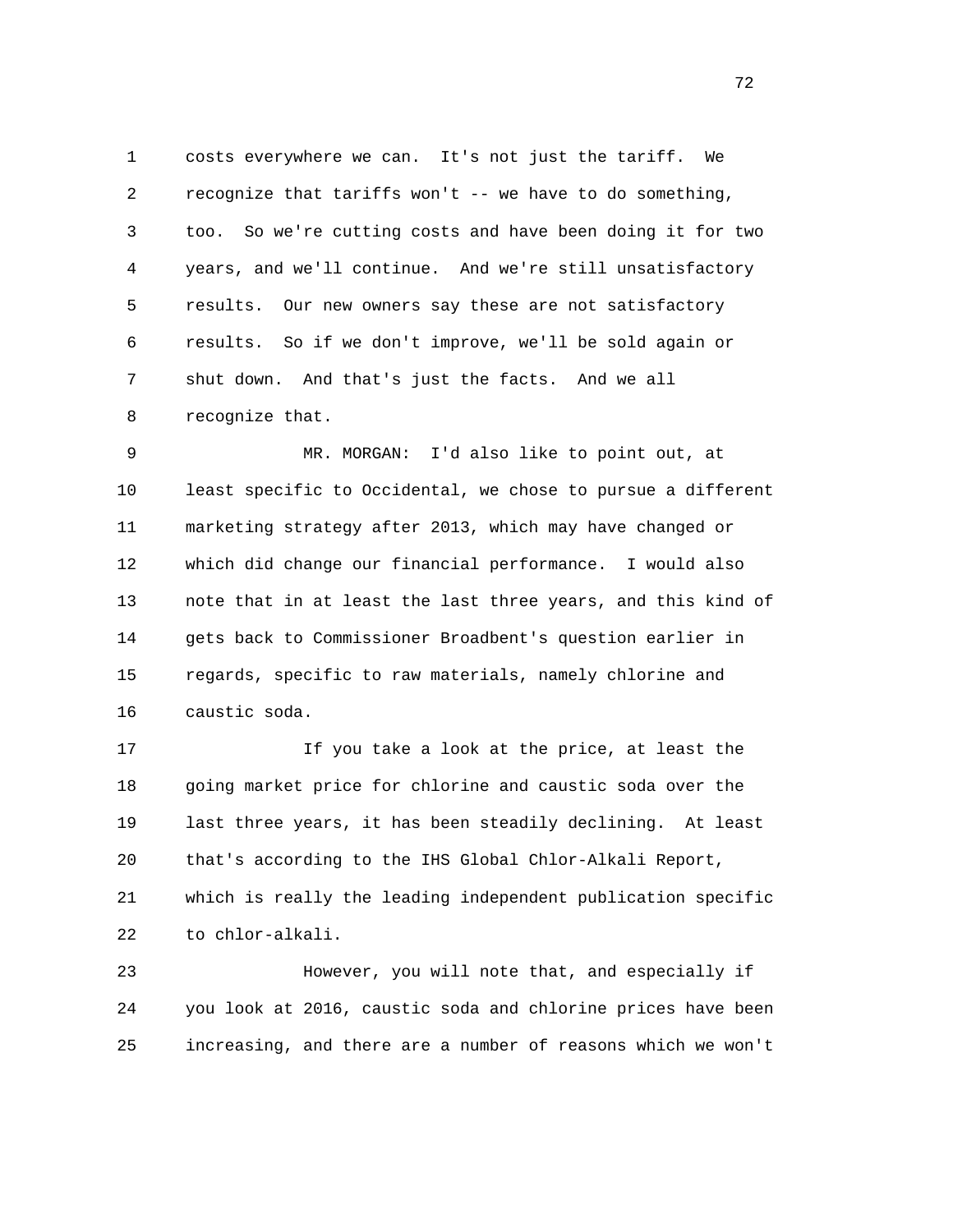1 get into for the sake of time. But our prices have been 2 increasing. If we are now faced with a revocation of 3 duties, we have already testified that import numbers will 4 continue to drift lower, and the ability for us to recover 5 our increased costs will be next to none.

 6 You know, the Chinese give no credence to what 7 happens to chlorine and caustic. That's an industry that is 8 subsidized in China. So I think raw materials also played a 9 factor.

 10 MR. CANNON: And lastly, I just -- real quickly, 11 that first page of the pink sheets with all those quotes, I 12 don't think you have any evidence like this in the record in 13 the first review. These are purchasers talking about the 14 fact that this is eminent and this is a real serious 15 possibility. Thanks.

 16 VICE CHAIRMAN JOHANSON: All right. Thank you 17 for filling me in on that area. And this is a question 18 regarding Spain, which you all probably don't know much 19 about, but -- they're not here. So I'm going to ask 20 somebody. You know, out of curiosity, I looked up where 21 Ercros is located on the Google maps.

 22 I was rather surprised to find this facility is 23 in a city called Sabinanigo, which is at the base of the 24 Pyrenees, and I looked at it and I saw a few pictures, 25 looked like a very cute little town, but there's not much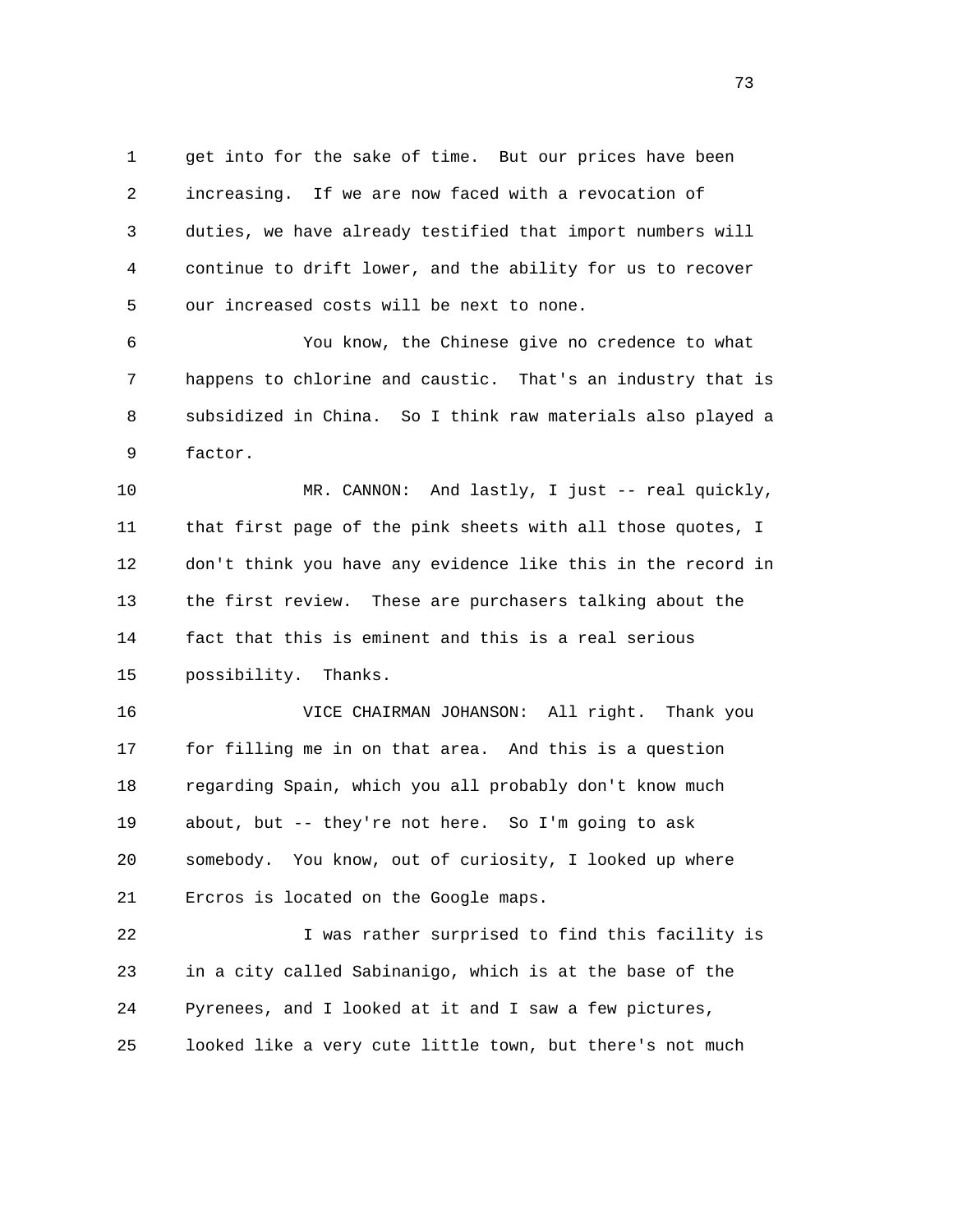1 there. And it looked like a place I'd like to visit, but 2 probably not put up a plant. Do you all have any idea as to 3 why the plant is based there? 4 I think, Mr. Viner, you might have mentioned 5 that there, or one of the witnesses might have mentioned 6 that there's production of the input chemicals there in that 7 area? 8 MR. VINER: Yeah. I have not been to the 9 facility. I will be in New York next week and I suspect 10 that some European colleagues may have visited the facility, 11 so I could get some further details for any post brief 12 hearings if you want. 13 It's my understanding that there isn't 14 isocyanurate facility production in Spain. Its exact 15 location I'm unaware of, but we can get some post brief 16 hearings and some information and provide them to you after 17 my visit to New York next week. 18 VICE CHAIRMAN JOHANSON: Okay. Yeah, that would 19 be interesting. I might add, as well, my staff, Michael 20 Robin sitting behind me. He did the exact same thing 21 independently. He looked up the town, so I guess we might 22 think alike. We like geography in Google maps. 23 MR. VINER: Just to add one point. Spain is a 24 big residential pool country. I know I referenced Europe 25 before, but Spain's definitely the top ten of the number of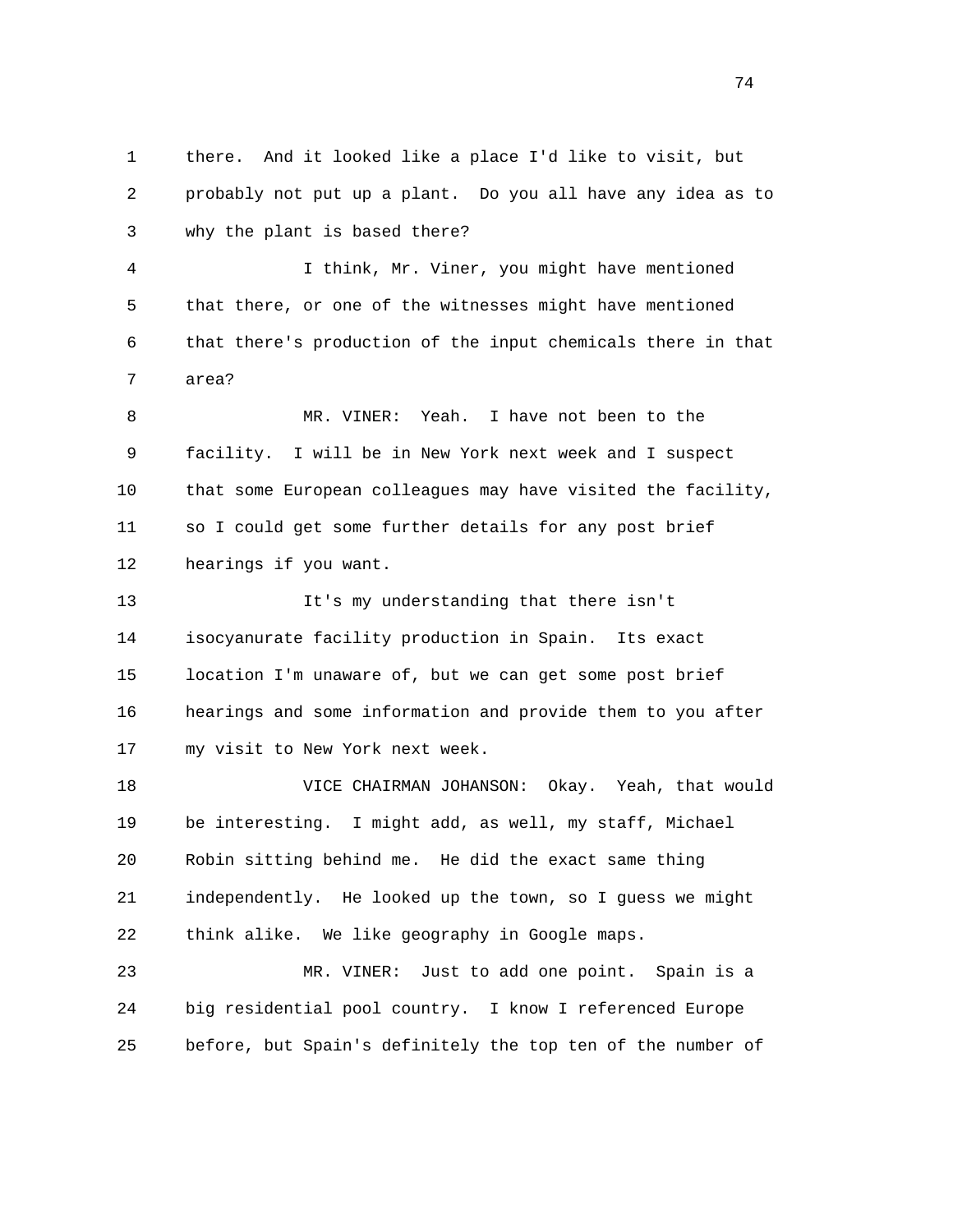1 highest number of residential swimming pools.

| $\overline{2}$ | VICE CHAIRMAN JOHANSON:<br>Okay. And speaking of             |
|----------------|--------------------------------------------------------------|
| 3              | Spain, to the extent you know about what is happening there, |
| 4              | do domestic industry parties argue that the project of the   |
| 5              | potential producer, Electroquimica de Hernani, described in  |
| 6              | Exhibit 5 meets the statutory definition of within a         |
| 7              | reasonable prior of time -- with, I'm sorry -- within a      |
| 8              | reasonably foreseeable time? It appears that this            |
| 9              | spreadsheet is from 2014, so it'd be interesting to learn    |
| 10             | what has happened since then.                                |
| 11             | MR. CANNON: So as you can guess, once we                     |
| 12             | discovered this information, we should choose to learn as    |
| 13             | much as we could. The company has been funded to look into   |
| 14             | this and if we find out more for the post hearing brief,     |
| 15             | we'll give it to you. That is as much as we know.            |
| 16             | VICE CHAIRMAN JOHANSON:<br>I understand. And I'm             |
| 17             | going to keep asking a bit about Spain. I have time for one  |
| 18             | more question I think. Looking at Spain's exports in Table   |
| 19             | 4-6 of the staff report, it appears that most of Spain's top |
| 20             | export markets are within the European Union. That's seven   |
| 21             | out of nine in countries. Or its main export markets which   |
| 22             | are located in the EU. Should that be consideration when     |
| 23             | looking at the degree of export-orientation of Spain?        |
| 24             | So, first of all, they're exporting<br>MR. CANNON:           |
| 25             | into Europe and I take it that your question is, should we   |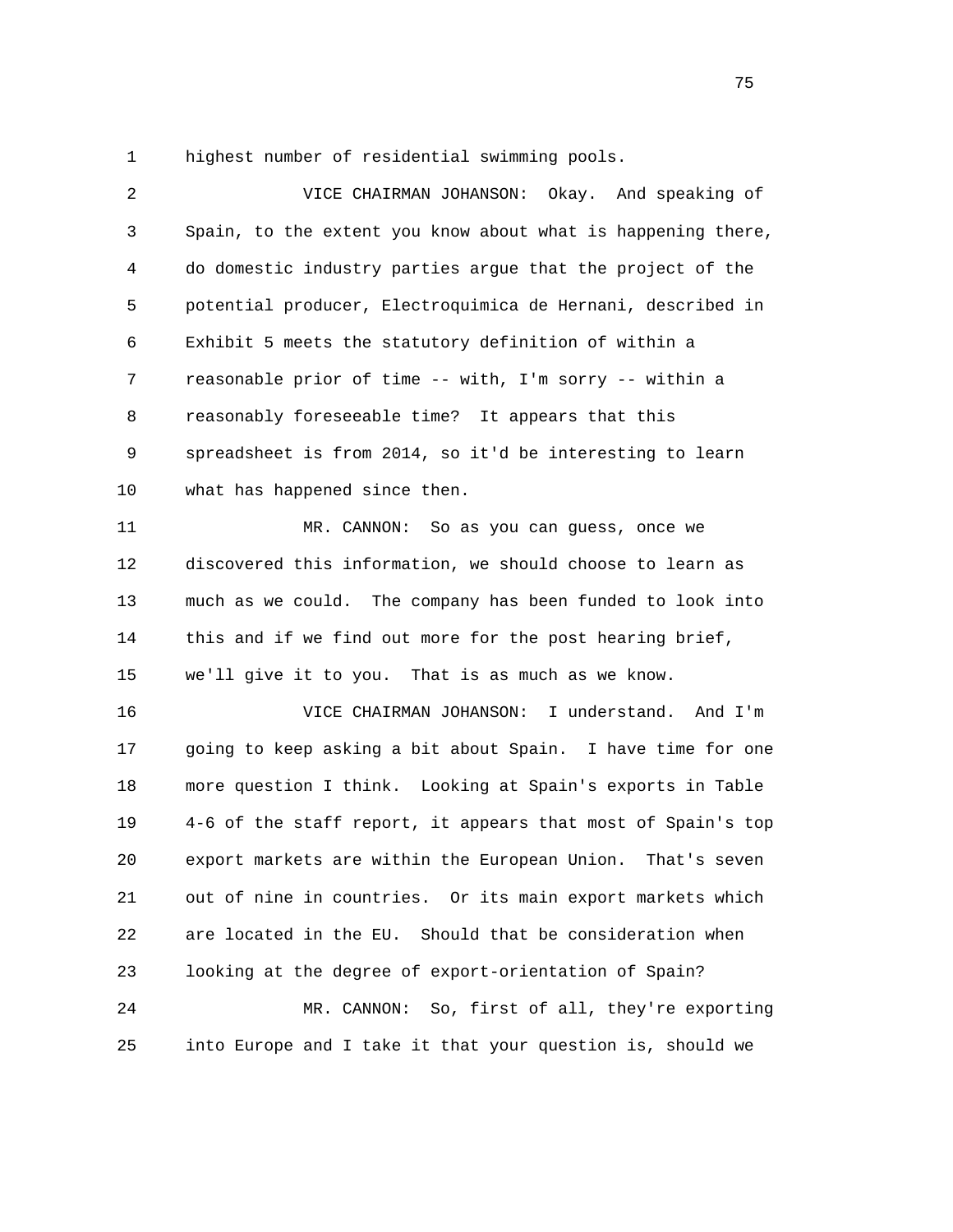1 think of Europe as one country and therefore, think of these 2 not as exports, but as --

 3 VICE CHAIRMAN JOHANSON: No, no. The question 4 is, is this main focus upon Europe?

 5 MR. CANNON: So these data are at the six-digit 6 level. This isn't chlorinated isos. This is many other 7 chemicals, and the volumes are not representative in Table 8 4.6 of necessarily total Spanish exports of chlorinated 9 isos. So it's a little bit hard to say from that.

 10 On the eight-digit level though, which we 11 attached in our brief, you do see the same trend. In other 12 words, they export a large volume in Europe, but as John 13 testified, the Chinese are a huge presence in Europe and 14 they can get higher prices if they ship to the U.S.

 15 So we believe that, as the Commission found in 16 the original investigation and in the first review, they are 17 still export-oriented and they will ship here, because 18 prices are higher here, and they have an open channel. 19 They've used many U.S. importers actually.

 20 VICE CHAIRMAN JOHANSON: All right. We got 21 time, Mr. Viner?

 22 MR. VINER: Obviously we purchase -- our 23 European division purchases from Ercros. They, as I said in 24 my testimony, they are the -- currently the only iso 25 producer, manufacturer of isos in Spain right now. So they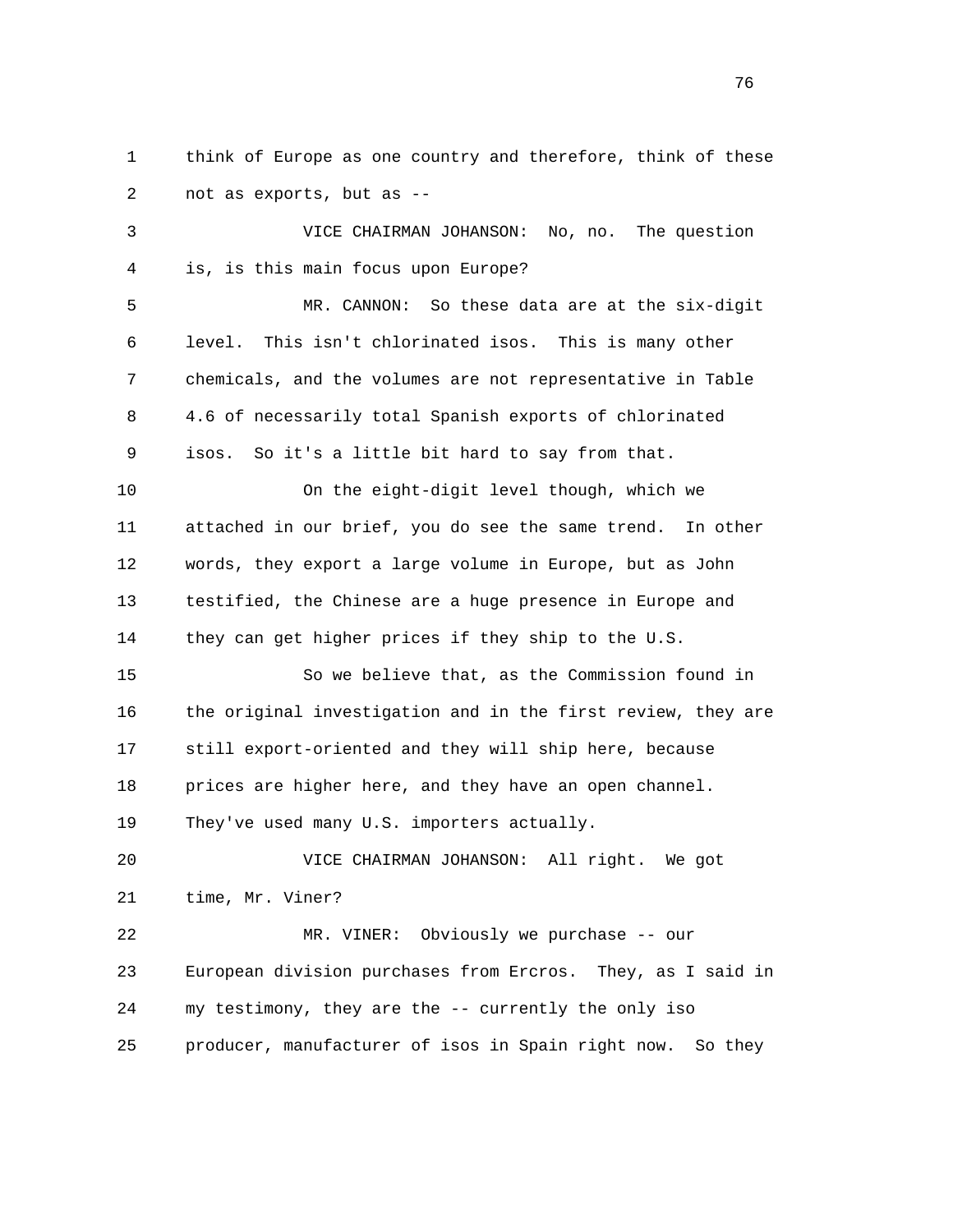1 do -- they are the primary supplied to the European market. 2 But as Mr. Cannon said, the pricing in Europe is 3 significantly lower than that of the U.S. And with extra 4 volume that would be -- one would assume that they would, 5 with that current trending would bring their product into 6 the U.S. domestic market. That's a pattern that would 7 continue and increase. 8 VICE CHAIRMAN JOHANSON: All right. Thank you 9 for your comments. 10 CHAIRMAN WILLIAMSON: Okay. Commissioner 11 Broadbent? 12 COMMISSIONER BROADBENT: Just one question just 13 to put a finer point on what you guys were saying on that -- 14 I've guess you've pretty much answered it. I mean you don't 15 have any question that those Spanish imports are going to 16 come to the U.S.? Even though they've got a new dumping 17 duty in Europe that will give them higher prices right there 18 and there's not a huge amount of production in Spain or a 19 lot of trade? 20 MR. VINER: The dumping duties in Europe vary 21 from Chinese producers, so some are at a very single-digits, 22 some are double-digits and then some are very high. But as 23 I said previously, the actual demand in Europe is not 24 increasing.

25 We talked about that some of the Chinese imports

na na matsay na matsay na matsay na matsay na matsay na matsay na matsay na matsay na matsay na matsay na mats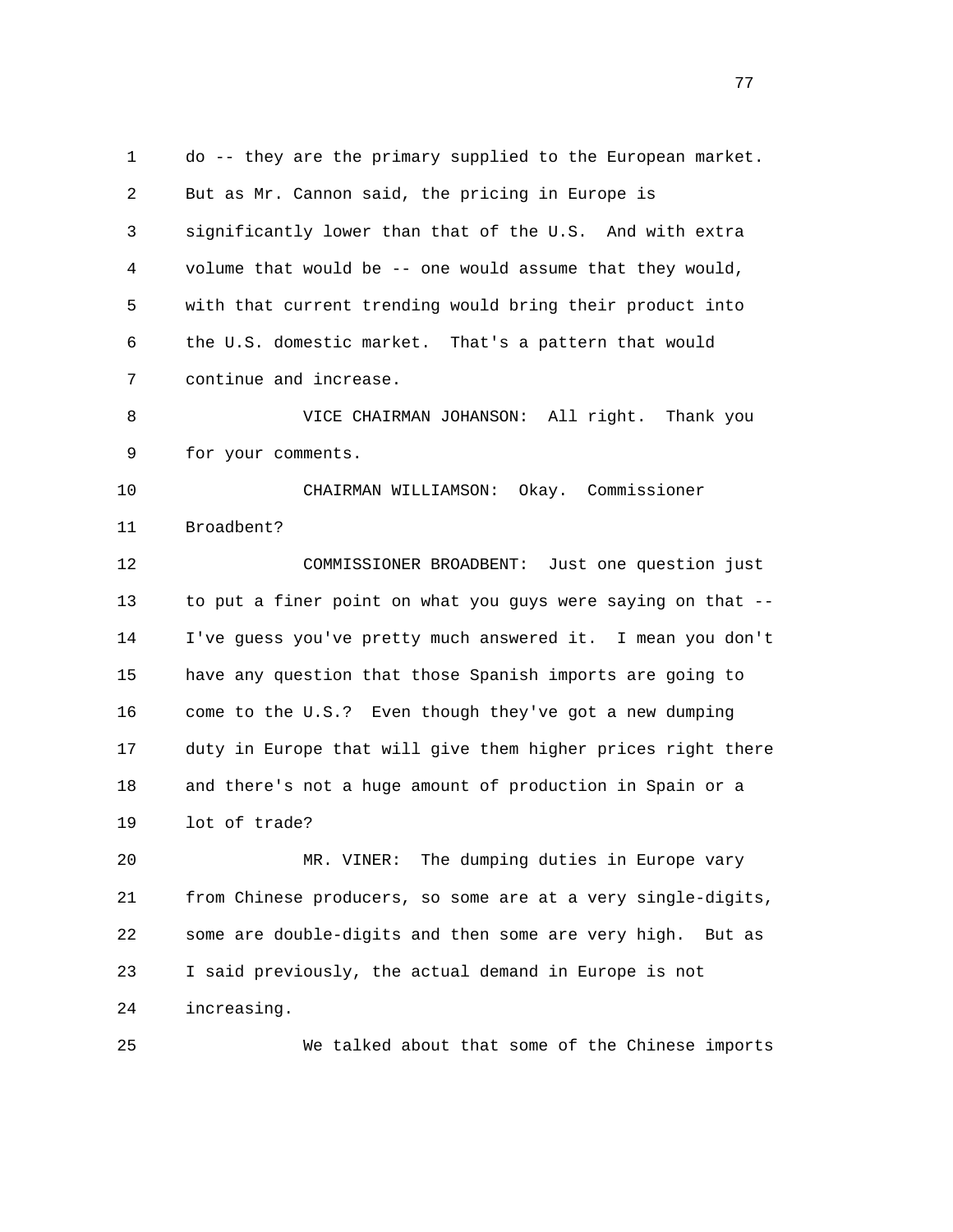1 -- the Chinese product coming to the U.S. has sort of 2 declined, although it may be on the increase with the change 3 in duties. So the Spanish are going to have pressure in 4 their own European territory from the Chinese, so the U.S., 5 I believe that the U.S. is a domestic -- that the U.S. 6 domestic market is another outlet for them, where they can 7 get the -- they've obviously demonstrated a pattern. 8 They've established networks and with the 9 additional volume, they'll continue to send volume over 10 here. Because there's no -- from all the data that I'm 11 aware of -- there's no increased demand in Europe right now. 12 And the existing supplier into that market aren't really 13 changing. So it's either going to be put in there and drive 14 more competition there with the Chinese, they're saying will 15 increase the Chinese volume into the U.S. 16 So no matter what happens, product is going to

 17 come into the U.S. Unless there's appropriate orders put in 18 place.

 19 MR. CANNON: And so another point that I made 20 was that back in May 2012, or April, right before the time 21 for an administrator review at Commerce, the Spanish sent 22 four container-loads, a relatively minor amount of money. 23 They then hired attorneys and went through an administrative 24 review so they could get themselves a zero rate, right? 25 They sent four container-loads at a very high

n and the state of the state of the state of the state of the state of the state of the state of the state of the state of the state of the state of the state of the state of the state of the state of the state of the stat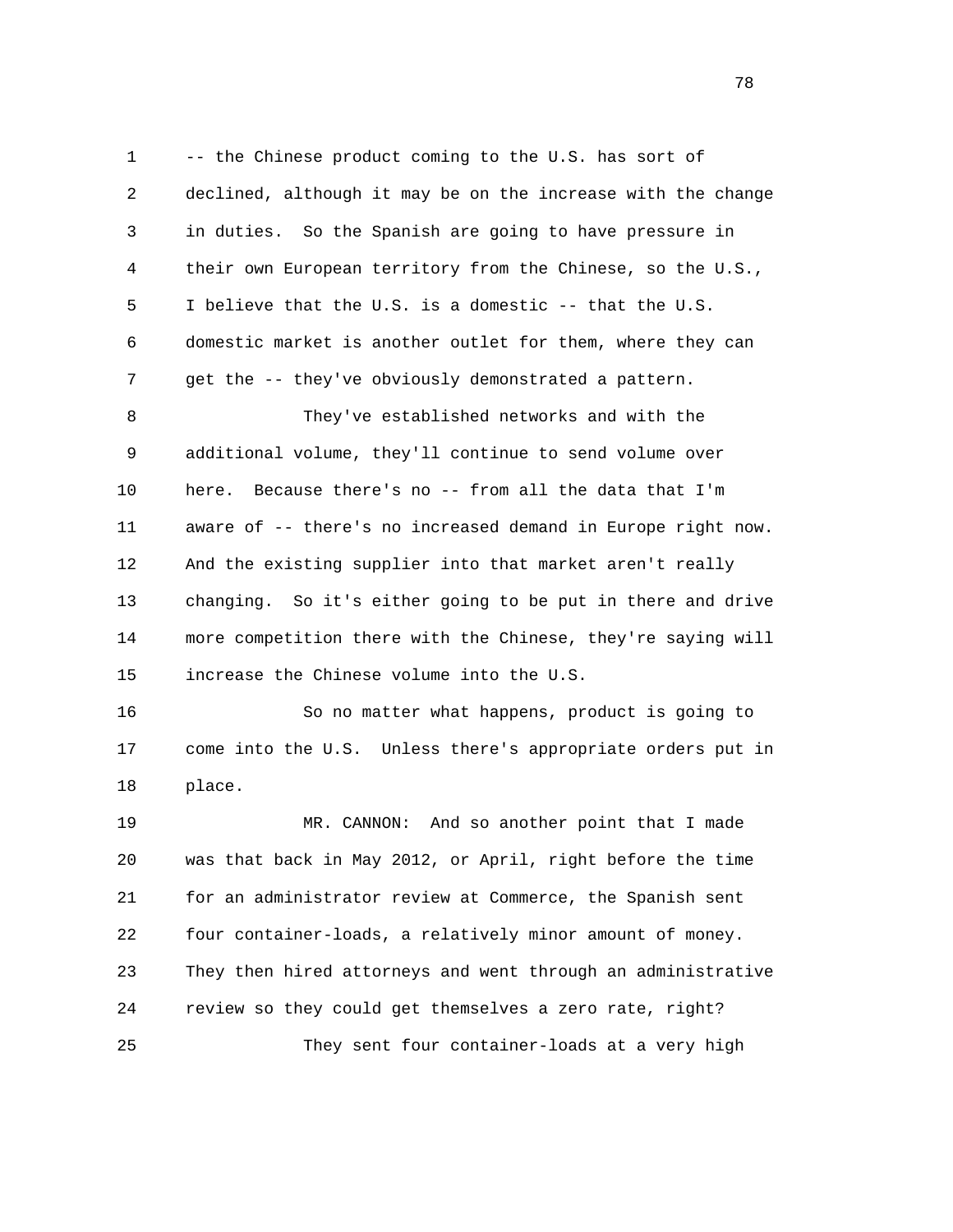1 price to -- it's a setup, right? So they can get a zero 2 rate. If you don't dump, you get zero rate. That's the 3 U.S. system, I may or may not like it, but it's the law. 4 They got themselves a zero. Having gone to that effort, 5 then couple years later, they're back.

 6 So that shows an intention that, if they can get 7 that rate down, they'll come right back. And that's sort of 8 your counterfactual inquiry, right? If the duty order is 9 eliminated, what's going to happen? And I think helps 10 answer the question.

 11 COMMISSIONER BROADBENT: Okay. Mr. Chairman, I 12 have no more questions. I want to thank you all for making 13 the effort to show up. It's very helpful to us. And I 14 appreciate all the testimony. Thank you.

 15 CHAIRMAN WILLIAMSON: Commissioner Schmidtlein? 16 COMMISSIONER SCHMIDTLEIN: Yes, I actually had 17 one more question, which relates to direct imports. Wonder 18 if you could talk a little bit about your experience with 19 the phenomenon of the big-box retailers directly importing a 20 product, rather than going through importers? And whether 21 you see that as having increased over the last few years, or 22 how you see it going forward?

 23 MR. VINER: I'll answer that question given that 24 we do supply to all the major big-box retailers. When you 25 look at swimming pool chemicals, I think that this hearing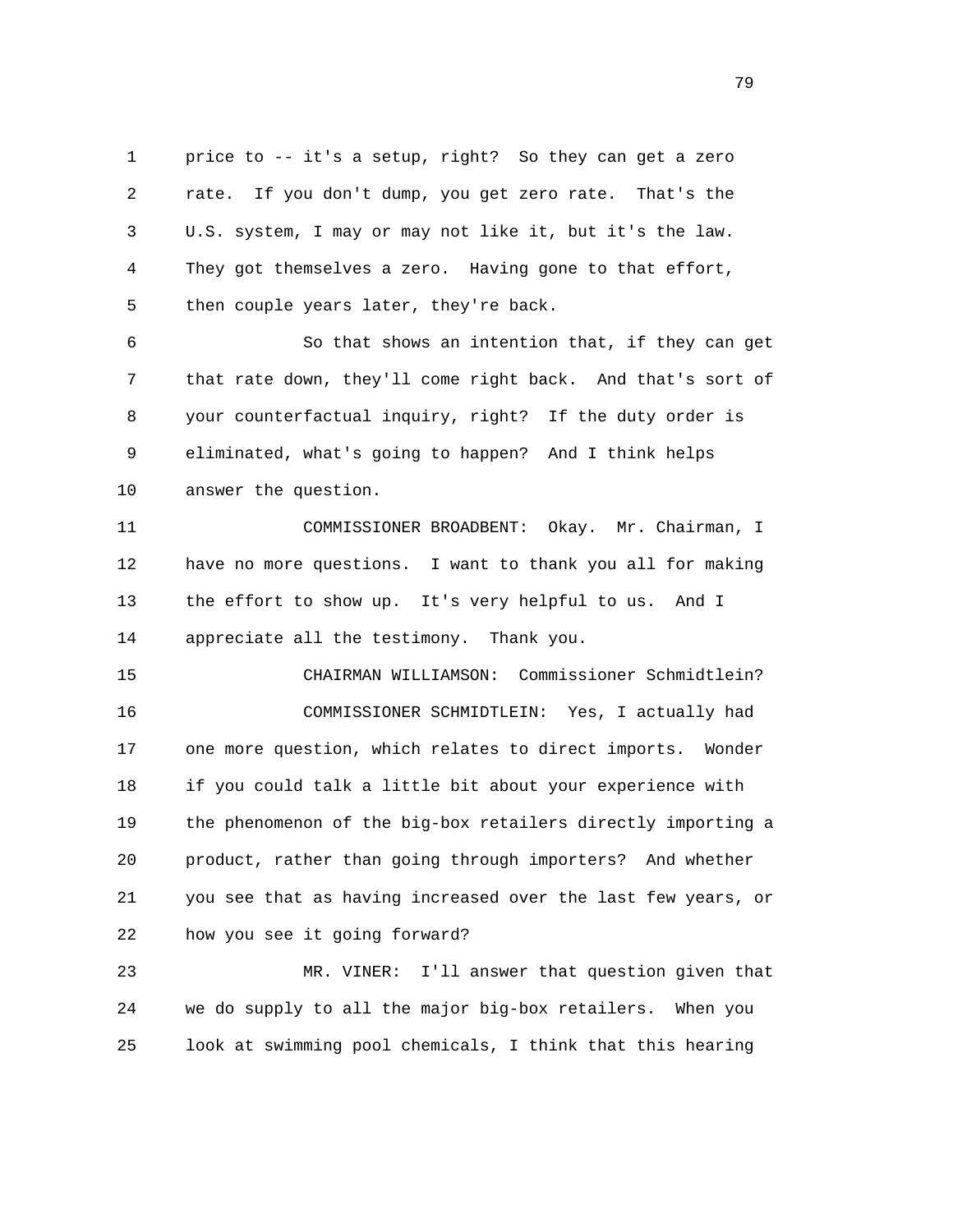1 is all focused on the isocyanurates product which represents 2 a significant part of the portfolio products they sell in 3 the big-box retailers.

 4 But there are additional chemicals that come 5 with it as well. And each big-box retailer is different, 6 but you can go from store-door direct delivery, so you could 7 be delivering the orders or the requirements of that big-box 8 retailer up to 60 SKUs, um to a store door on a weekly and 9 sometimes twice-a-week basis. It puts a lot of barriers to 10 entry from a direct import coming from China.

 11 There are others that may do RDC programs, but 12 again you still talking about sixty SKUs and there's a lot 13 of marketing and merchandising support as well. So I would 14 say that a direct import program to a big-box retailer is 15 challenging because of everything that's offered. However, 16 there are some warehouse and club stores, as Mr. Holmes had 17 mentioned, that have one or two SKUs, and these are 18 primarily isocyanurates.

 19 And this would be a potential area where a 20 direct import program could be evaluated and put our 21 business at significant risk. We have seen in some of the 22 accessories that go along with pool chemicals, ourselves, we 23 did offer accessories, which is pool nets. We went through 24 distributors, we went direct to China. Now this is almost a 25 direct program.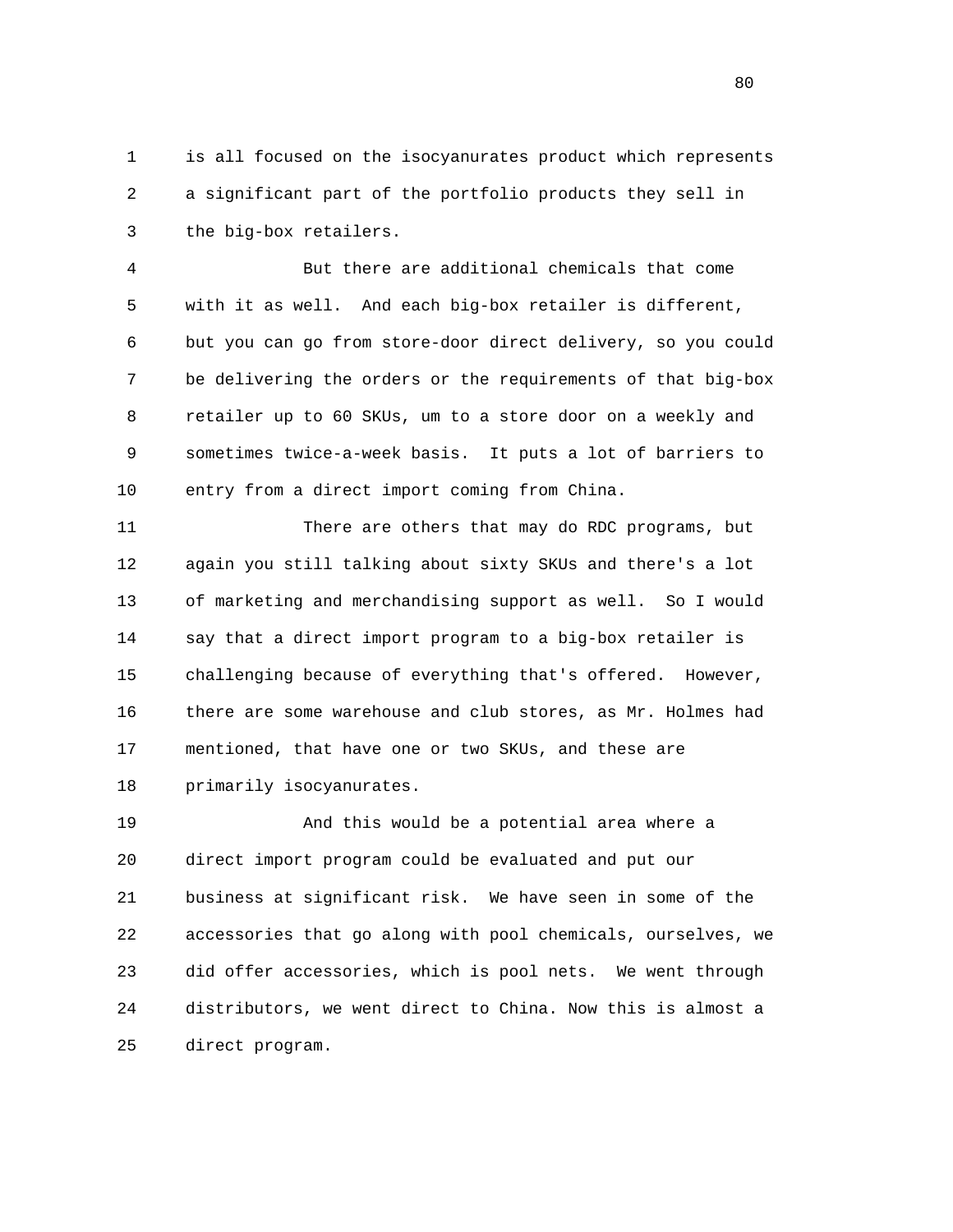1 So that is something where we have seen it go to 2 a direct import program. So each of the mass retailers is 3 slightly different. But on the smaller condensed club 4 warehouses, where there's a minimal one to five SKUs, that 5 would see more of an opportunity where that could be 6 evaluated and that's a significant risk that could see where 7 potential low price product could come in. 8 COMMISSIONER SCHMIDTLEIN: So are companies like 9 Wal-Mart and Home Depot, they're not directly importing 10 their -- their chlorinated isos are subject product here? 11 MR. VINER: No. Uh, Bio-Lab market -- we 12 produce the chlorinated isos or purchase them from a 13 domestic source. We package them, we brand them, we blend 14 them, we sell Wal-Mart, Home Depot, Lowe's and some of our 15 competitors do as well. So it's, our competitors, one of 16 our major competitors has imported product from China 17 previously and then repackaged it and one of our competitors 18 is purchasing from -- we believe is purchasing from Spain as 19 well, currently, right now. So we're affect -- 20 COMMISSIONER SCHMIDTLEIN: But they're not 21 directly purchasing? They're going through somebody here in 22 the U.S.? 23 MR. VINER: They're going through someone else, 24 an equivalent to the Bio-Lab. 25 COMMISSIONER SCHMIDTLEIN: Okay. And is that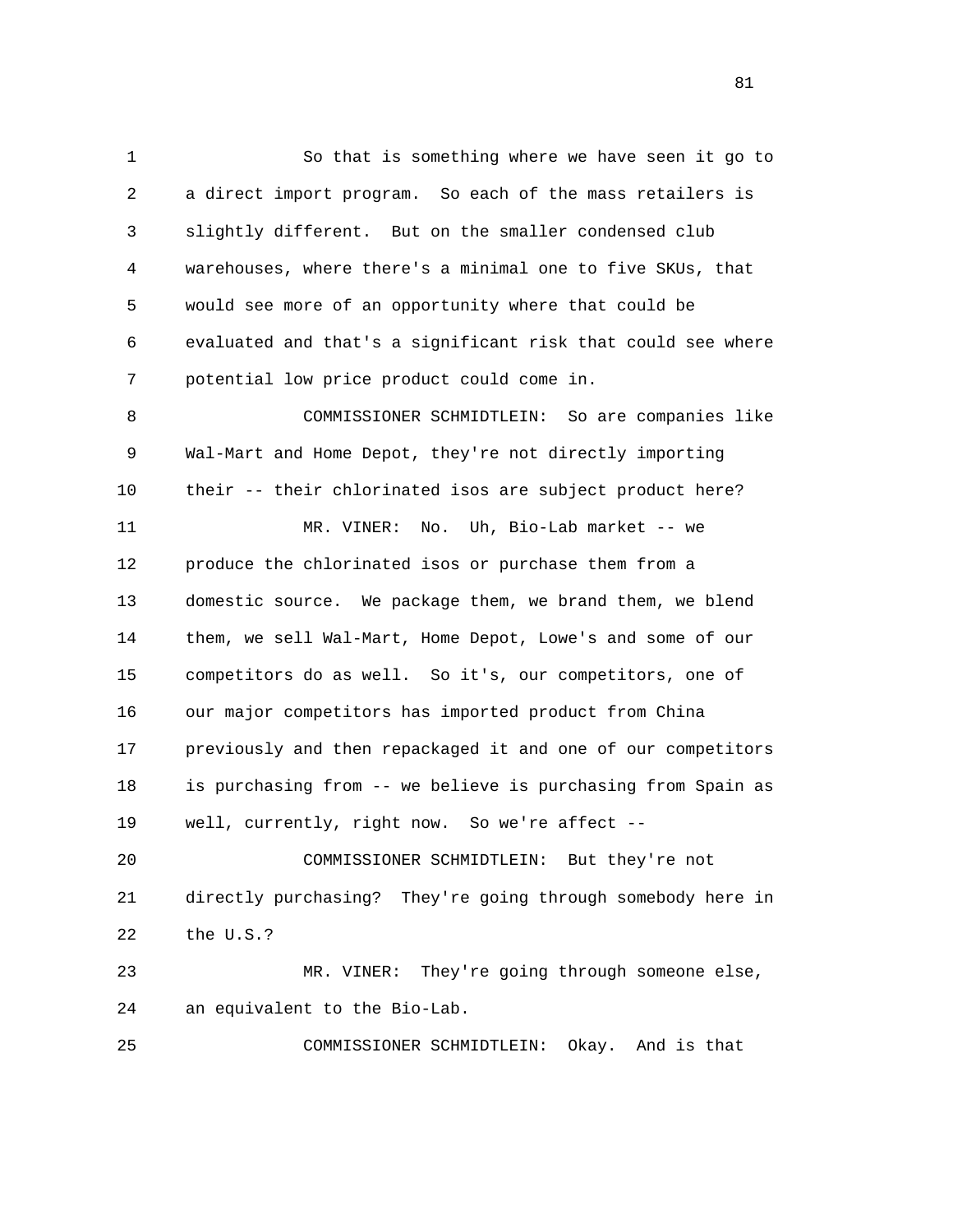1 your view as well, Mr. Morgan?

| 2  | MR. MORGAN: Well, I was just going to say, in                    |
|----|------------------------------------------------------------------|
| 3  | my testimony, I mentioned that one of my accounts, I do          |
| 4  | share business or $-$ - excuse me $-$ - compete with the Spanish |
| 5  | and I know that their main target are big-box stores. And        |
| 6  | so as I lose share at this customer to Spanish imports, and      |
| 7  | I know that my end-use customer's primary target market is       |
| 8  | big-box stores, so we know that imported material is going       |
| 9  | into the box stores.                                             |
| 10 | COMMISSIONER SCHMIDTLEIN: Right. I'm just                        |
| 11 | asking how it's getting there. So we have --                     |
| 12 | MR. MORGAN: It's coming through an                               |
| 13 | intermediary, not through direct purchasers.                     |
| 14 | COMMISSIONER SCHMIDTLEIN:<br>Okay.                               |
| 15 | MR. HELMSTETTER: But my only comment's on --                     |
| 16 | yeah, we do Sam's and it's a club store.                         |
| 17 | COMMISSIONER SCHMIDTLEIN:<br>Yeah.                               |
| 18 | They're replenished weekly so<br>MR. HELMSTETTER:                |
| 19 | they want to have somebody in the U.S. that's going to           |
| 20 | replenish them weekly instead of bringing in from overseas.      |
| 21 | But every, probably every year, every other year now, we're      |
| 22 | getting met with -- there's a local U.S. person representing     |
| 23 | the importer that they will store the product in the United      |
| 24 | States.                                                          |
| 25 | They'll replenish it at an extremely low price                   |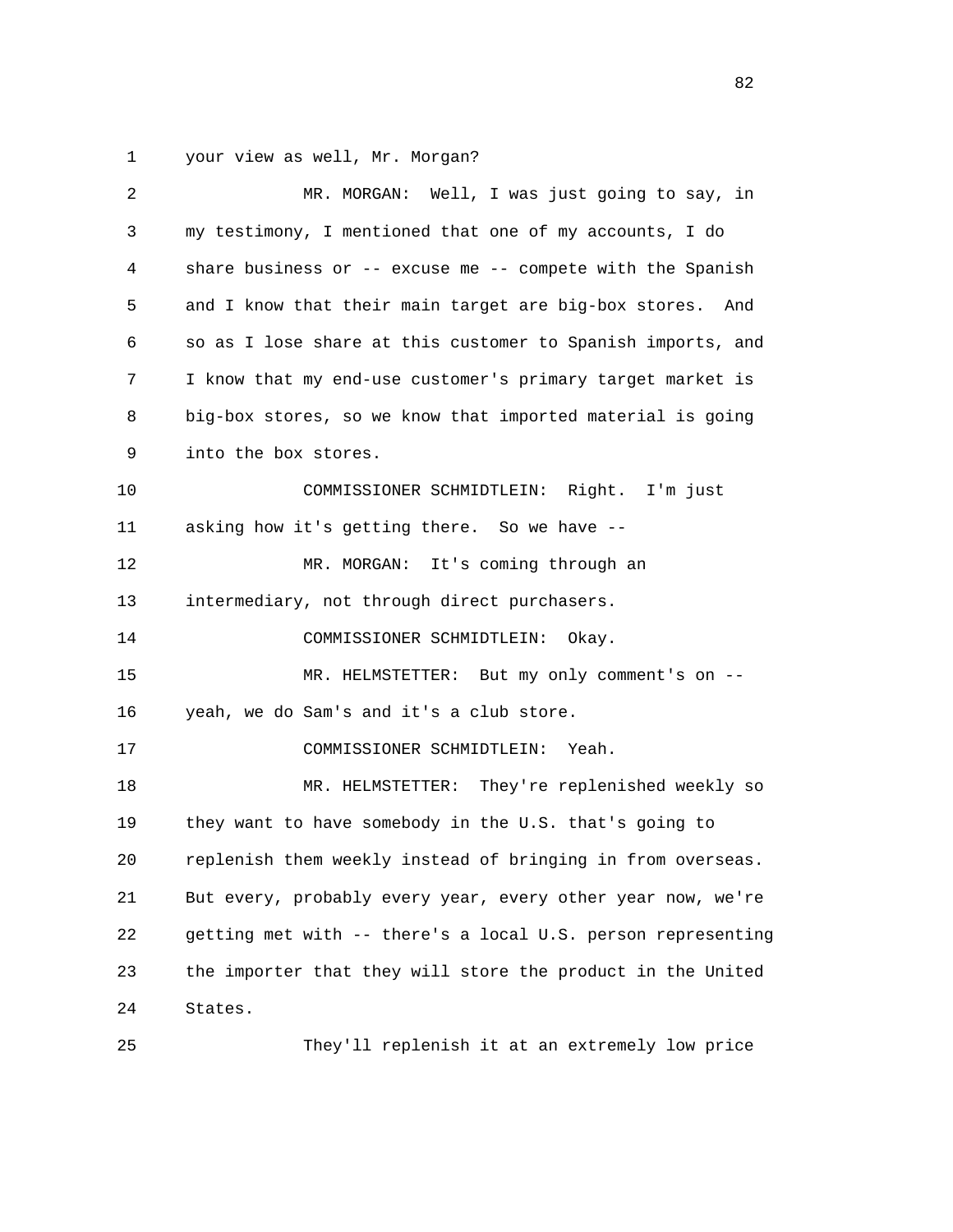1 and we either -- you know, sometimes we get away with 2 getting half the price, sometimes we have to meet the whole 3 price. But it happens almost every other year now. 4 MR. CANNON: So I will just say that, as you 5 know, I love the collect pricing on direct imports. 6 However, this market is functioning in a more traditional 7 fashion and there are importers. And one reason for that is 8 that, as counsel, when you're advising companies that are 9 living under a dumping order, how to operate, what you tell 10 them is, don't be the importer. Make someone else be the 11 importer, because the duty can change. 12 If you look at your tables in here showing the

 13 duties, they're go high, they go to zero, they go back up. 14 You don't want that liability, so a large company like a 15 Wal-Mart and so forth in a Sunset that's distinct from a 16 review, is more likely going to say, oh I don't want to deal 17 with this. Let the importers deal with it.

 18 On top of that legal issue, which I would advise 19 them, you heard John and I don't know that you spelled this 20 out completely, but these wouldn't be full container loads, 21 like, you couldn't ship a whole container of tablets from 22 China directly to a store. A store would want maybe less 23 than a truckload.

 24 So you need someone -- you need that traditional 25 importer that -- you know in a lot of other cases, we don't

<u>83</u>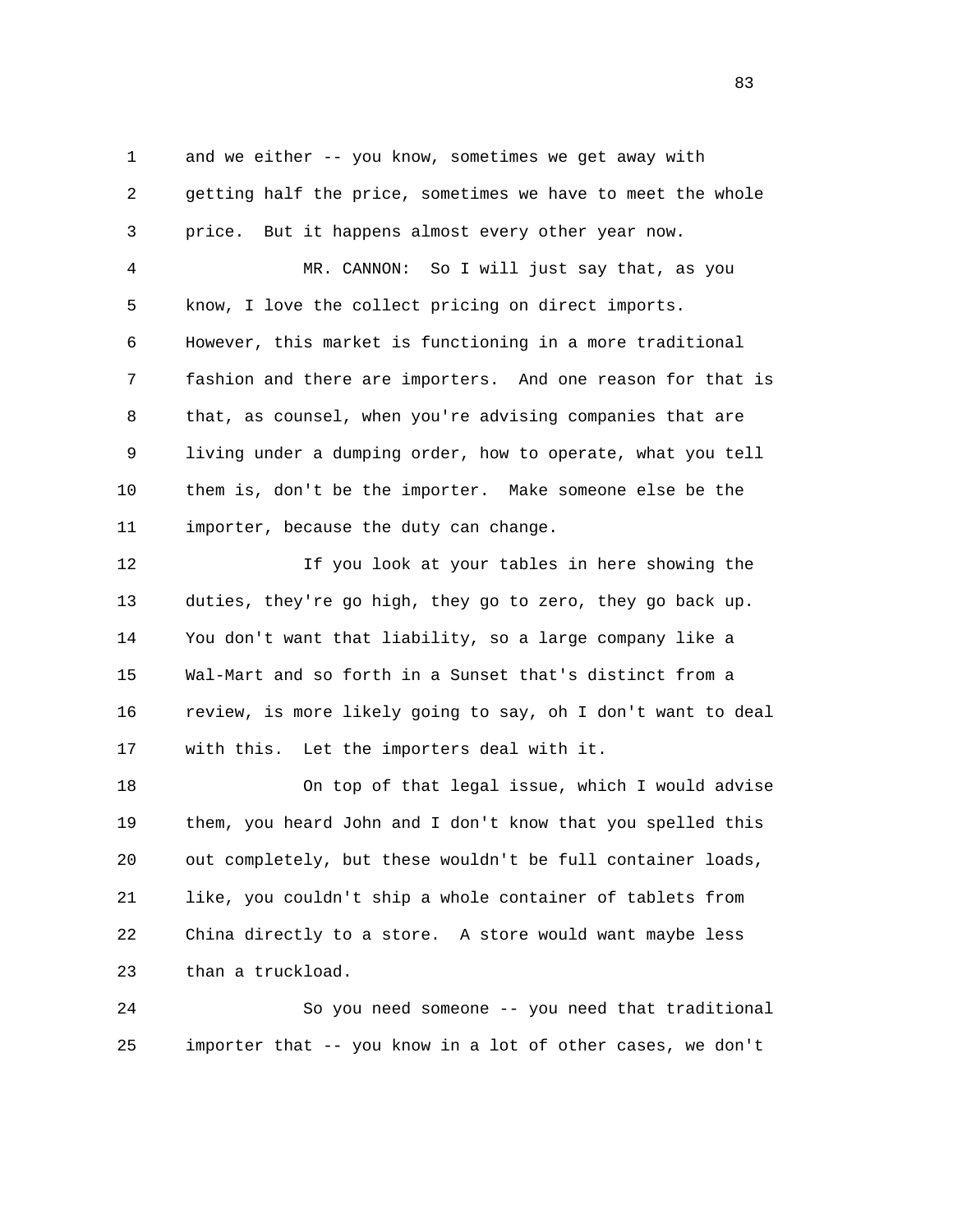1 see that anymore, but in this case you do need that because 2 the quantities are small.

 3 COMMISSIONER SCHMIDTLEIN: That's sort of an 4 interesting phenomenon though. Your first point, I hadn't 5 thought of that, so in other cases the order itself will 6 have an effect on how those -- yeah, those big-box retailers 7 operate.

8 MR. CANNON: Absolutely.

9 COMMISSIONER SCHMIDTLEIN: Yeah.

 10 MR. CANNON: Not in an original investigation -- 11 COMMISSIONER SCHMIDTLEIN: Right.

12 MR. CANNON: But definitely in a Sunset. 13 COMMISSIONER SCHMIDTLEIN: Right. Okay, well, I 14 don't have any further questions, so I appreciate you all 15 making the effort to be here today and, and it's been very 16 informative. Thank you.

 17 CHAIRMAN WILLIAMSON: Commissioner Johanson? 18 VICE CHAIRMAN JOHANSON: Thank you, Chairman 19 Williamson. Okay, this is something you all have touched on 20 indirectly. I'd like to bring it up directly. Does the 21 existence of the European Union's anti-dumping order against 22 China, which went into effect shortly after the U.S. 23 anti-dumping orders were imposed, represent a change in the 24 conditions of competition within the European Union? Does 25 this create a protected market for Spanish companies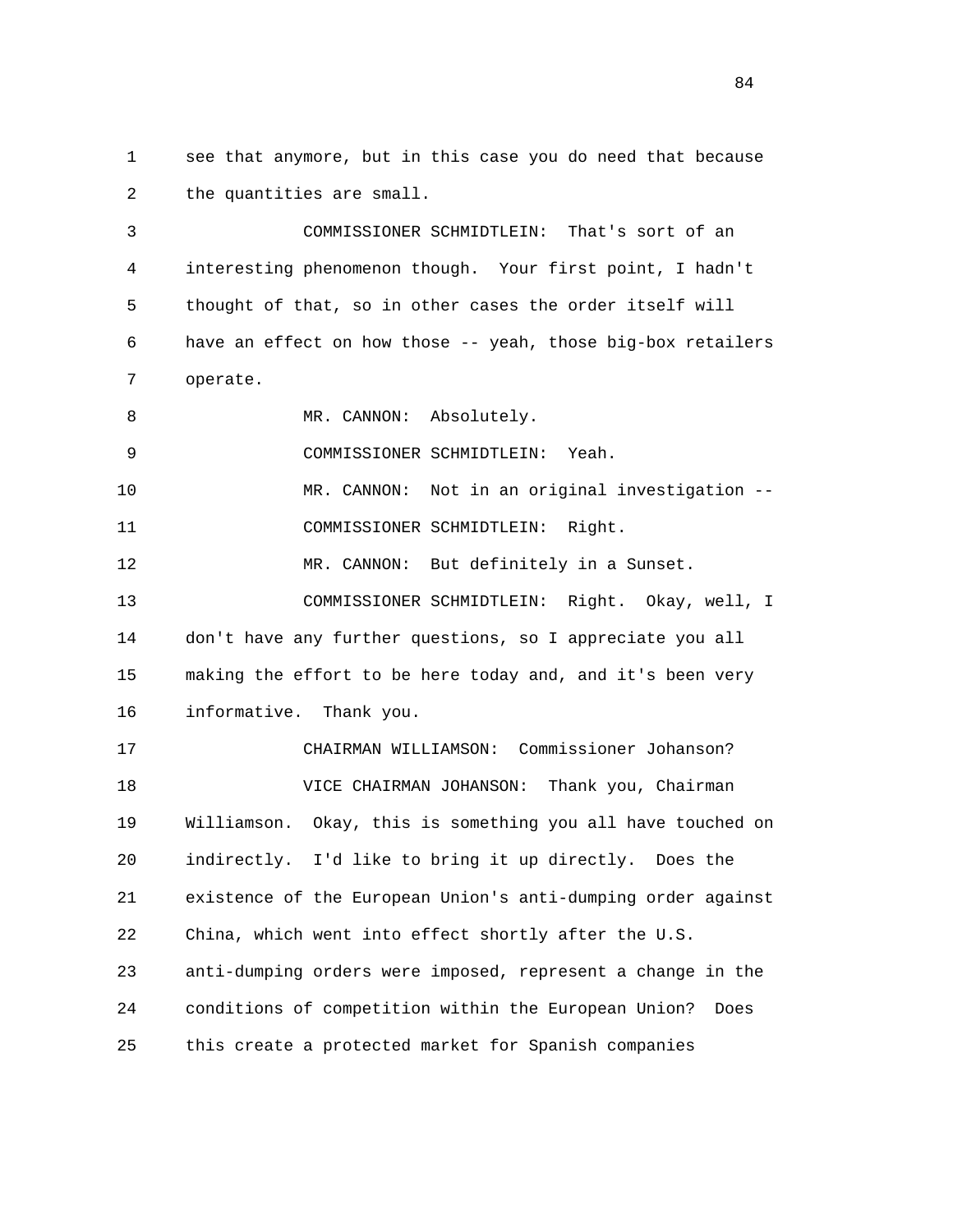1 exporting to other countries in the European Union?

 2 MR. VINER: Can you simplify the question for 3 me? It was a very long question.

 4 VICE CHAIRMAN JOHANSON: Yeah. Basically what 5 is it, there's a dumping order on Chinese chloro isos coming 6 into the European Union. Doesn't that provide a naturally 7 larger market for Spanish producers if the Chinese product 8 is facing dumping duties in Europe?

 9 MR. VINER: Yeah, I think what I mentioned 10 earlier on is that -- and I don't have the rates to mind 11 right now, but I know that the rates for certain Chinese 12 companies vary from pretty low to very high, so I would say 13 some of the Chinese iso producers are deterred, because of 14 the high rates.

 15 The others that have significant volume have 16 very low rates and the pricing is very comparable to the 17 Spanish, so that it is a competitive marketplace in Europe, 18 with enough volume to serve the demand. So I would say the 19 prices are somewhat similar for a costing perspective 20 between the Chinese and the Spanish and therefore it 21 protects the Spanish from certain Chinese importers, but 22 it's bad playing ground for everyone else. And therefore, 23 to answer your question, I don't think the Spanish have full 24 opportunity to sell all of the European domestic market. 25 VICE CHAIRMAN JOHANSON: All right, thank you.

<u>85</u>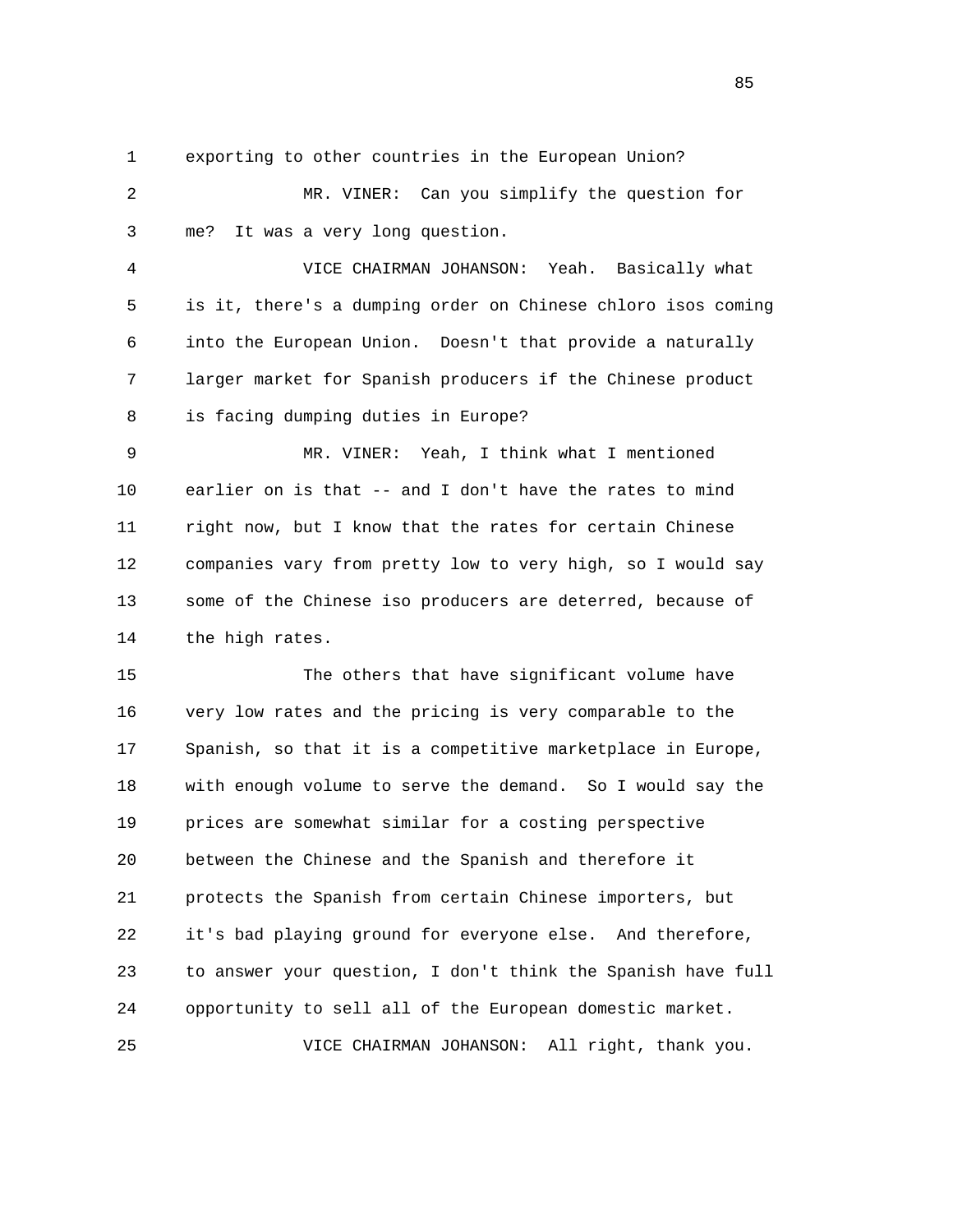1 And as Mr. Cannon mentioned, as of 2013, the Spanish 2 producer Ercros has been assigned a deposit rate of zero by 3 the Department of Commerce. At the same time, imports from 4 Spain have gained some market share in the U.S. Are these 5 two trans-linked?

 6 MR. HELMSTETTER: I think they're definitely 7 linked. We thought the Spanish -- I thought the Spanish 8 were gone, that the -- you know, they used to be a very 9 large importer. We brought the duties against them and then 10 they said, do you want to review it and I don't know what 11 year it was -- it was a couple years ago, we said "They're 12 gone. They're not coming back. The prices are too low to 13 come back."

 14 And then once it went to zero, oh, lo and 15 behold, they're back all of a sudden, with a fury. And I 16 think they're going to go, if they get a zero duty, they'll 17 go all the way back to where they were or more. Because 18 it's the best market in the U.S. and the way they operate, 19 they can sell it at a lower price than we can. It's all 20 price.

 21 VICE CHAIRMAN JOHANSON: But was it a fairly 22 priced at that point? 23 MR. CANNON: So the way that U.S. retrospective 24 system works, that zero duty is premised on looking

25 backward. So that duty which was published in 2014 is a

<u>86 and 2001 and 2002 and 2003 and 2003 and 2003 and 2003 and 2003 and 2003 and 2003 and 2003 and 2003 and 200</u>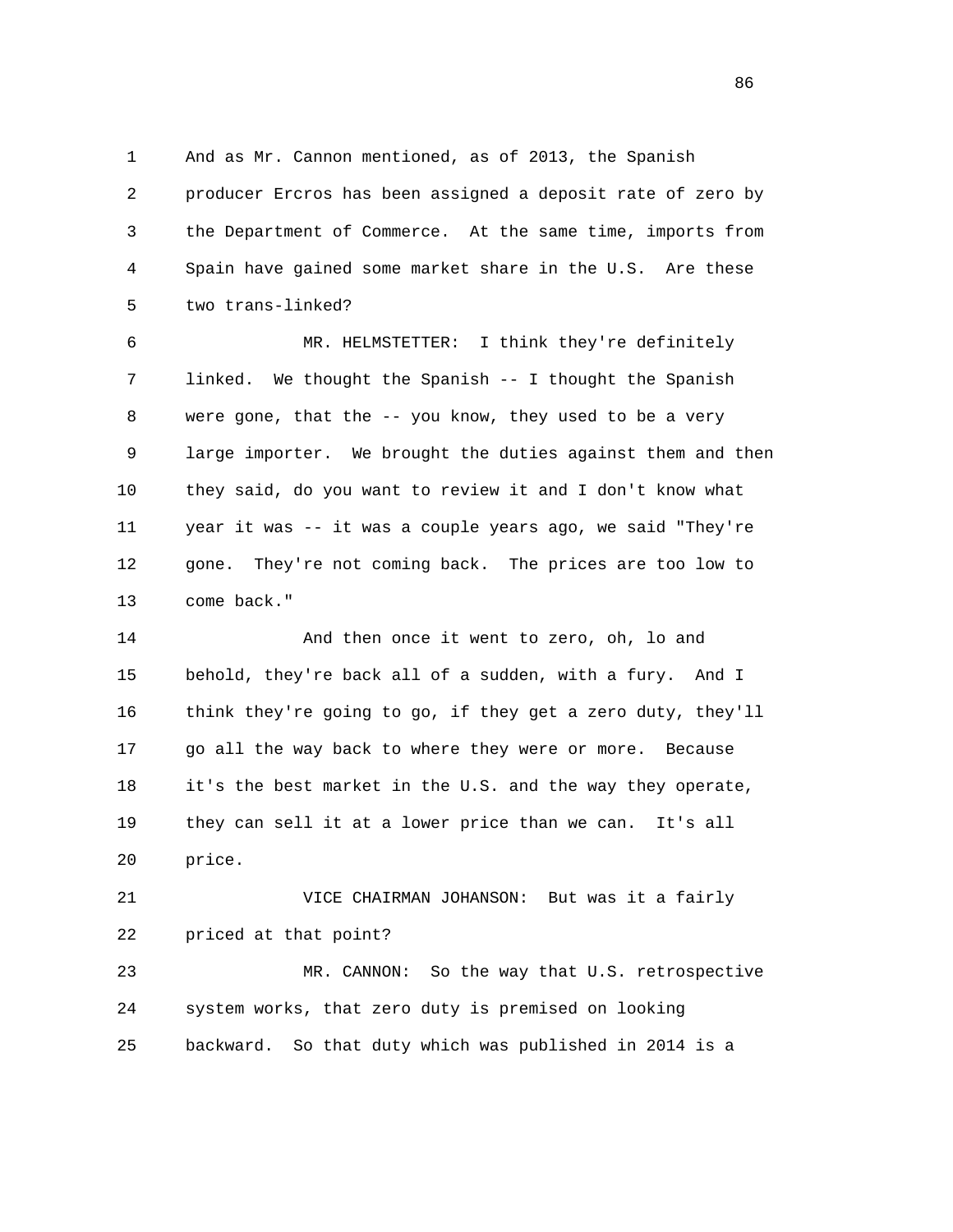1 result of a review of imports that arrived in the United 2 States in 2011 and 2012, so those prior four containers' 3 worth were at zero duty rate. Going forward, that becomes 4 now a deposit rate

 5 So for example, imports coming in right now, we, 6 in the next opportunity might ask for an administrative 7 review to find out, are they being fairly traded or are they 8 being dumped? For your purpose, for purposes of Sunset, 9 you're given by the Commerce Department, the dumping margin 10 that you can use in trying to predict.

 11 If we take the dumping away, will they be 12 dumping, and what Commerce has said, is that it will dumping 13 by, I think, 24.89% is what Commerce has said. So for your 14 purpose in Sunset, I think you have to -- you traditionally 15 have taken Commerce at its word. You've accepted their 16 determination and made the conclusion, therefore that if we 17 take away the order, the Chinese imports will be dumped at 18 25%.

 19 But that zero percent, understanding the 20 retrospective system by the administrative reviews, that was 21 premised on four containers that were fairly traded. It 22 doesn't mean that the ninety-two cents a pound is fairly 23 traded. It means that those containers which were, I don't 24 know, \$2.60 or something a pound, were fairly traded. 25 VICE CHAIRMAN JOHANSON: All right, thank you,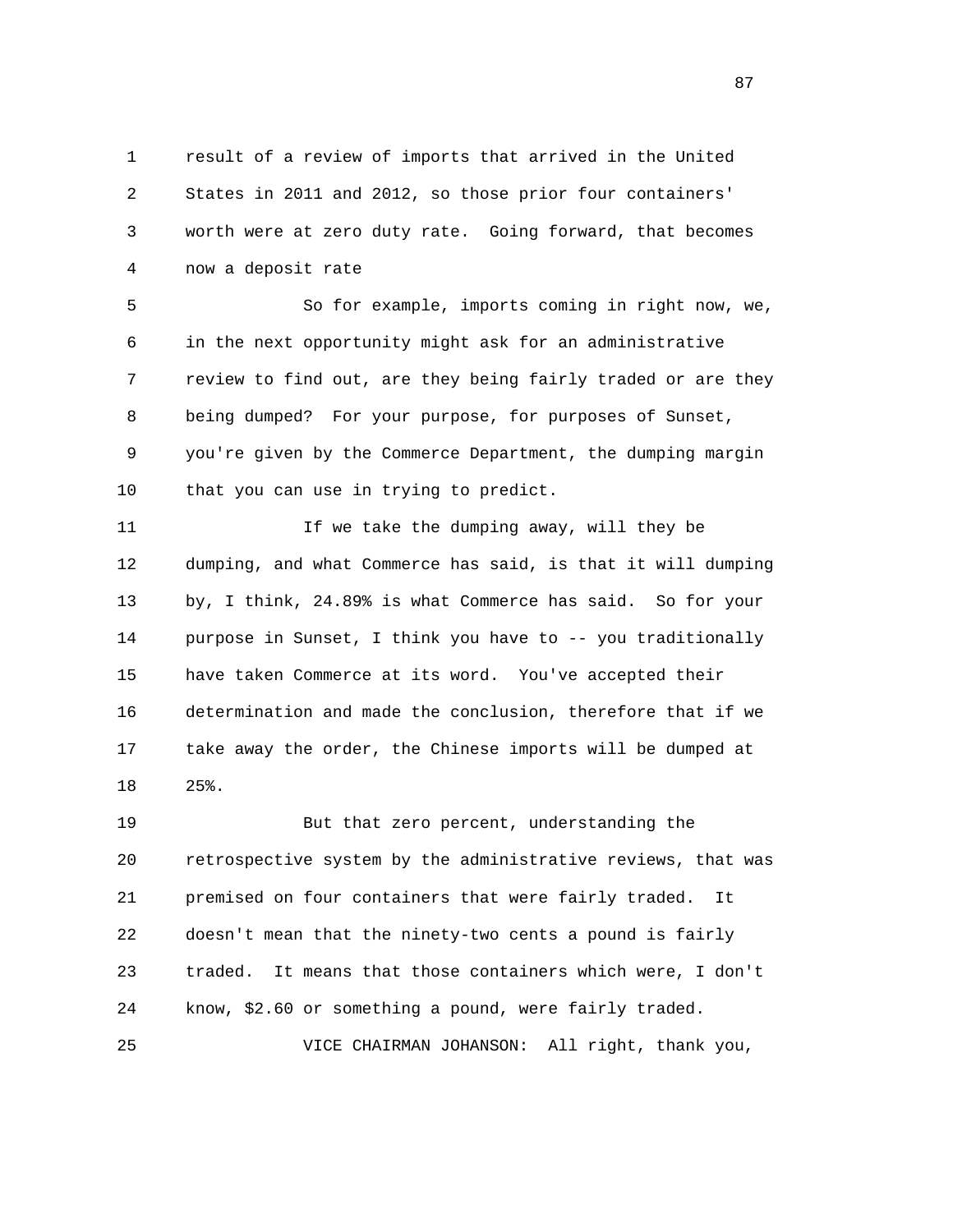1 Mr. Cannon. And then I have just one more question. And 2 this is something you all mentioned at Page 5 of your brief, 3 and also Mr. Morgan brought it up. And that's the issue of 4 circumvention. You mentioned at Page 5 of the brief that 5 circumvention of the anti-dumping order in China remains a 6 serious problem. Can you all discuss that a bit further? I 7 know that circumvention does not directly fall under our 8 purview, but I'm just curious as to what is happening there? 9 MR. MORGAN: Sure. And again, this was evidence 10 that we presented to the Department of Homeland Security and

 11 Customs just two weeks ago. The primary example, at least 12 the biggest example that we see, is there are imports of not 13 only chlorinated isocyanurates, but also CYA or cyanuric 14 acid. Again, cyanuric acid is a key raw material to make 15 chlorinated isos. Usually in the marketplace, CYA is priced 16 about half of what trichlor is, typically.

 17 On the PIERS data that we receive, there were 18 also customs values associated with the imports of CYA. And 19 as we started to pay a little bit closer attention to that, 20 there was some CYA that was coming in at what we perceived 21 to be the going market price. And there was also some CYA 22 that was coming in that was, oddly enough, priced identical 23 to the price of corresponding trichlor imports.

 24 So obviously the Chinese -- I'm not sure why an 25 importer would value a product at twice its going market

en and the state of the state of the state of the state of the state of the state of the state of the state of the state of the state of the state of the state of the state of the state of the state of the state of the sta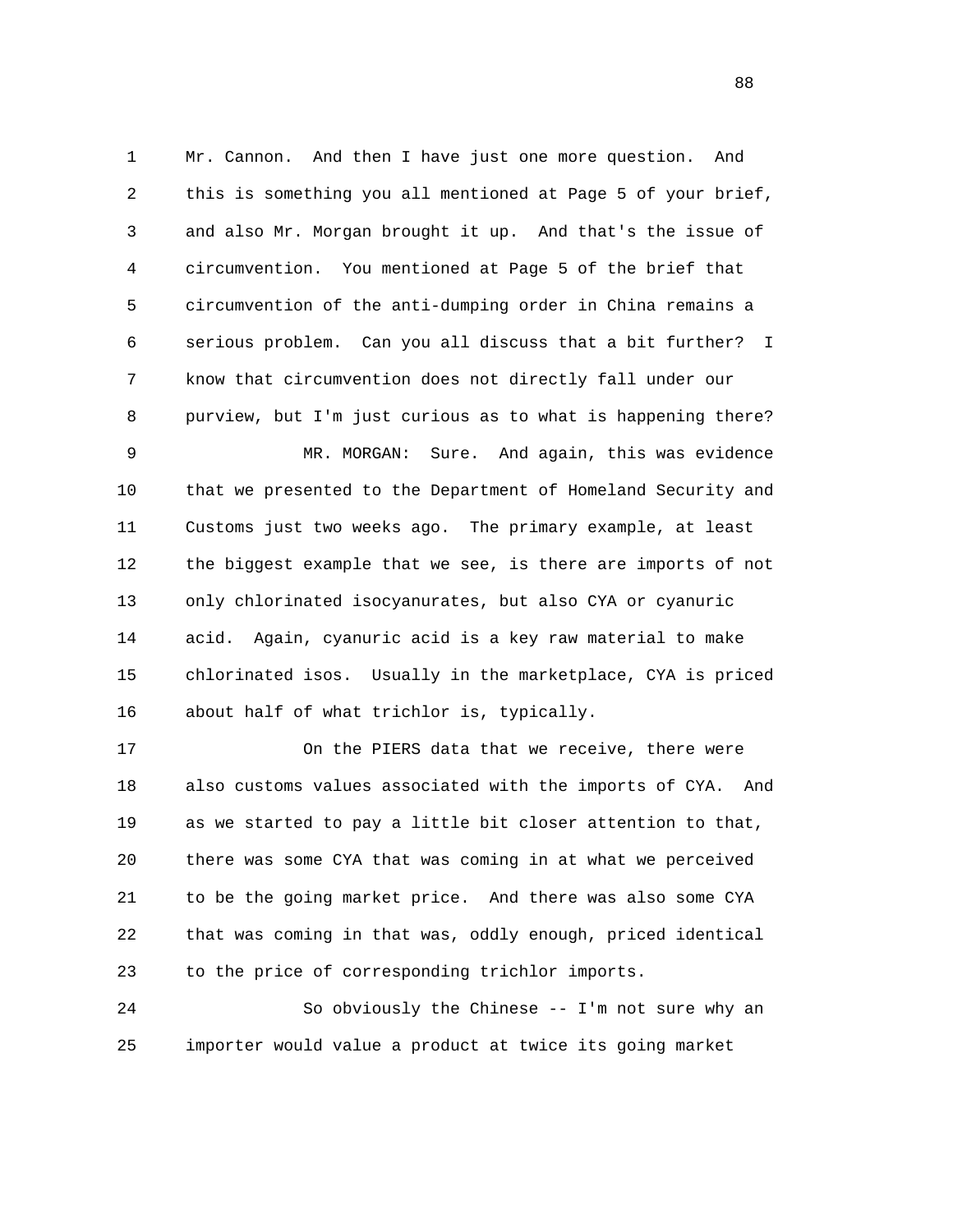1 price. And so you have product that's coming in and that's 2 being called CYA, but's being priced as trichlor. And if 3 you look at what CYA imports have done over the last few 4 years, they really have exploded. Now there's some reason 5 for that. Other domestic producers are using more 6 Chinese-based CYA to produce their chlorinated isos, but I 7 would submit that there's clearly evidence of circumvention. 8 There's also an instance where an importer is 9 bringing in chlorinated isos and they show the country of 10 origin is Thailand. We know there's no production in 11 Thailand, and so clearly product is being shipped from China 12 into Thailand and then into the U.S. And so this is just 13 high-level, some evidence that we did present to customs and 14 evidence we believe of circumvention. 15 MR. CANNON: This is Jim Cannon. It's Taiwan. 16 MR. MORGAN: Excuse me. 17 MR. CANNON: And you've seen this before in the 18 2014 investigation, we had an issue with an importer, in 19 that case, it was Vietnam. They were moving the product 20 through Vietnam, and they were caught. And now product is 21 moving through Taiwan, and it's the same issue. 22 And then there are other issues. There's an 23 importer, who every January when the new rates come out, 24 establishes a brand-new LLC out in California, a new 25 importer company. And so now, a new company pays the duty.

89 and the state of the state of the state of the state of the state of the state of the state of the state of the state of the state of the state of the state of the state of the state of the state of the state of the sta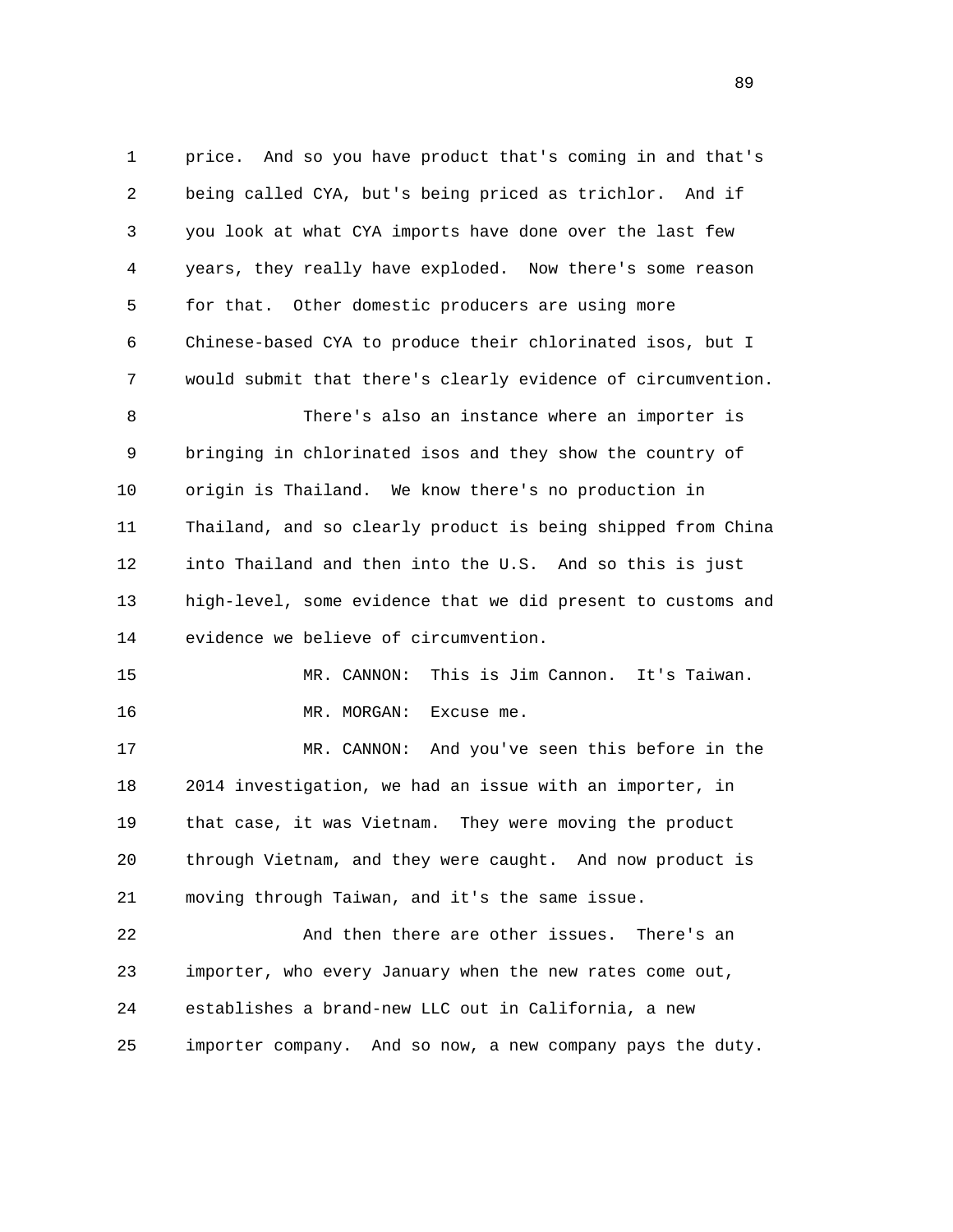1 And you can trace it, and it's one year after the next. All 2 right, so Customs was very interested in this.

 3 There's a new in-force act, and so we are 4 curious to see, you know, will there be some more 5 enforcement of this. But in many industries before you, the 6 customers self-police, because they want like a certificate 7 of analysis for quality. So if it's steel, they want to 8 know what mill made it, they want a mill cert, and they want 9 to know quality.

 10 In this business, if you're the pool boy and you 11 show up in a white pickup truck to go around back to your 12 pool and fix it, you don't care what's in that pail. And 13 the customer, they don't see a brand name. They don't care 14 either. They hired you to be the pool boy. So there's a 15 certain level of sales in this market that the progeny of 16 the product is not that important, right?

 17 Other big customers are going to care, but 18 there's going to be mischief. And we see this in the copper 19 tube case for the same reason, because that's sold in air 20 conditioners. And so it's a service business.

 21 When you have these service businesses all over 22 the south where you have lots of pools or you have a certain 23 segment of the market where it's very difficult to enforce 24 dumping orders and in fact, in your past case, you ran into 25 that with one of the importers, I think didn't want to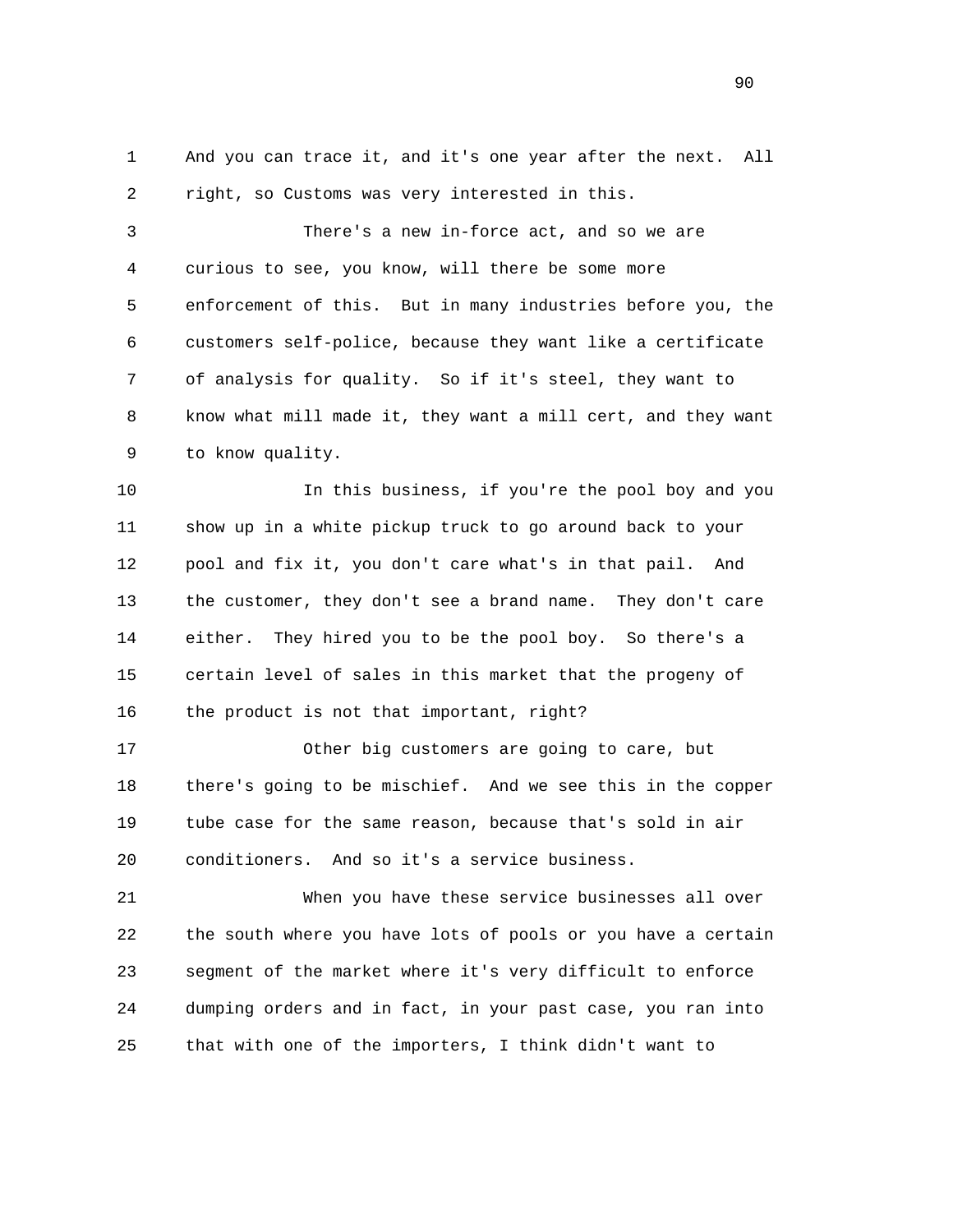1 respond because of legal problems. So it's real.

 2 VICE CHAIRMAN JOHANSON: All right. Thanks for 3 informing us further on that. This is something we hear 4 about in many investigations, so I just wanted to hear a bit 5 more with regard to circumvention involving chlor isos. 6 Thank you for appearing here today. I understand that this 7 is a lot of effort on your part, but we certainly appreciate 8 you giving us a fuller view of what is happening in the 9 market. Thank you. 10 CHAIRMAN WILLIAMSON: Thank you. Does any 11 Commissioner have any further questions? If not, does staff 12 have any questions for this panel? 13 MS. HAINES: Elizabeth Haines. Staff has no 14 questions. 15 CHAIRMAN WILLIAMSON: And there's no respondents 16 to ask, so it's time for closing statements. And you have 17 five minutes for that. You don't have to use it all. 18 MR. CANNON: My opening statement was good 19 morning. My closing statement is thank you for your 20 questions and attention and I will attempt to answer what we 21 need to answer in the post hearing brief. And we request 22 the Commission to make an affirmative determination to 23 maintain the dumping orders on chlorinated isos from both 24 Spain and from China for all the reasons that we presented. 25 Thank you.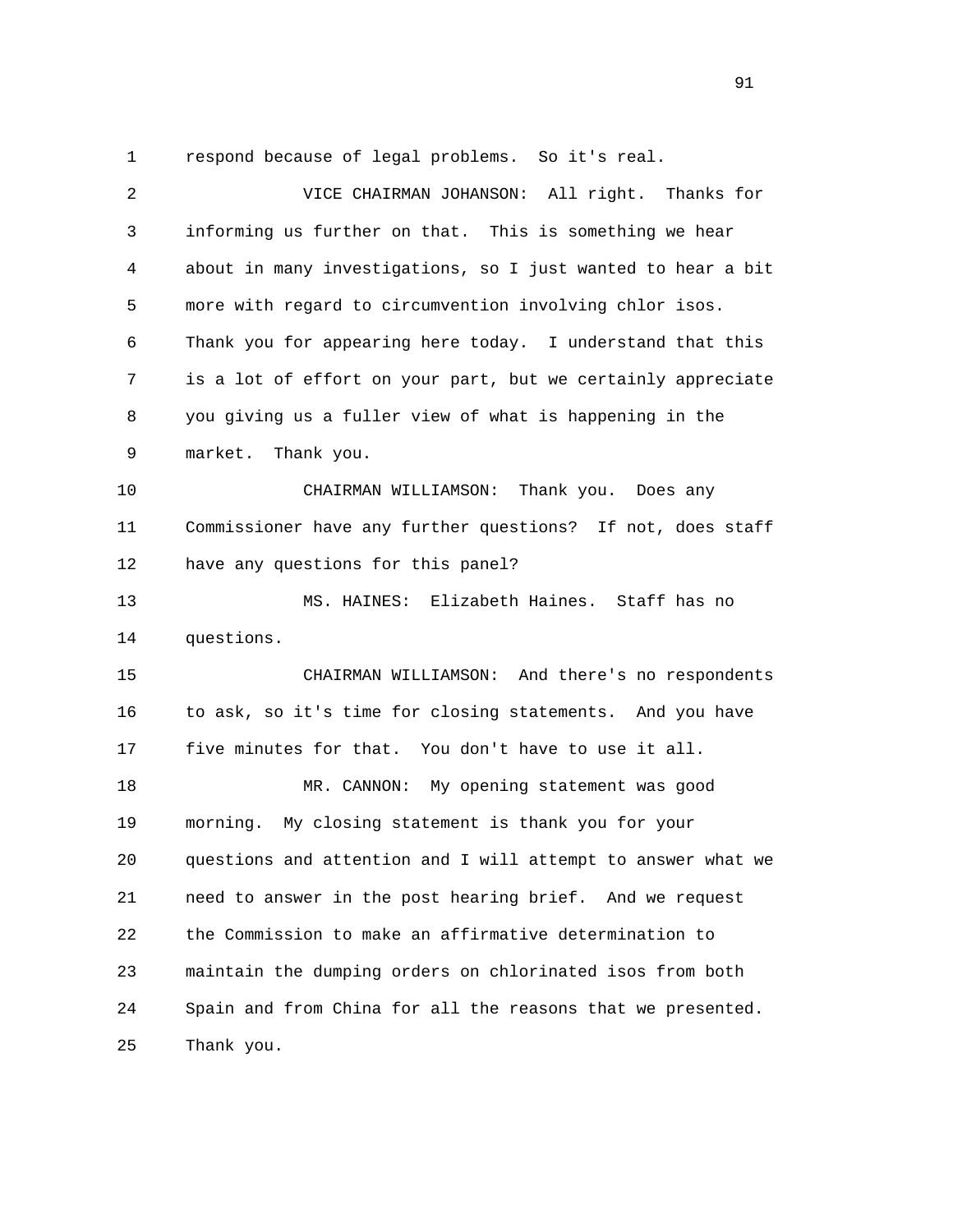| $\mathbf 1$    | CHAIRMAN WILLIAMSON: Thank you. And time for                |
|----------------|-------------------------------------------------------------|
| $\overline{2}$ | closing statement. Post hearing briefs, statements,         |
| 3              | response to questions at the request of the Commission and  |
| $\overline{4}$ | corrections to the transcript must be filed by September    |
| 5              | 22nd, 2016. Closing of the record and final release of data |
| 6              | to parties is October 17th, 2016. Final comments are due    |
| 7              | October 19th, 2016. And with that, this hearing is closed.  |
| 8              | Thank you.                                                  |
| 9              | (Whereupon at 11:41 a.m., the hearing was                   |
| $10$           | adjourned.)                                                 |
| 11             |                                                             |
| 12             |                                                             |
| 13             |                                                             |
| 14             |                                                             |
| 15             |                                                             |
| 16             |                                                             |
| 17             |                                                             |
| 18             |                                                             |
| 19             |                                                             |
| 20             |                                                             |
| $21\,$         |                                                             |
| 22             |                                                             |
| 23             |                                                             |
| 24             |                                                             |
| 25             |                                                             |